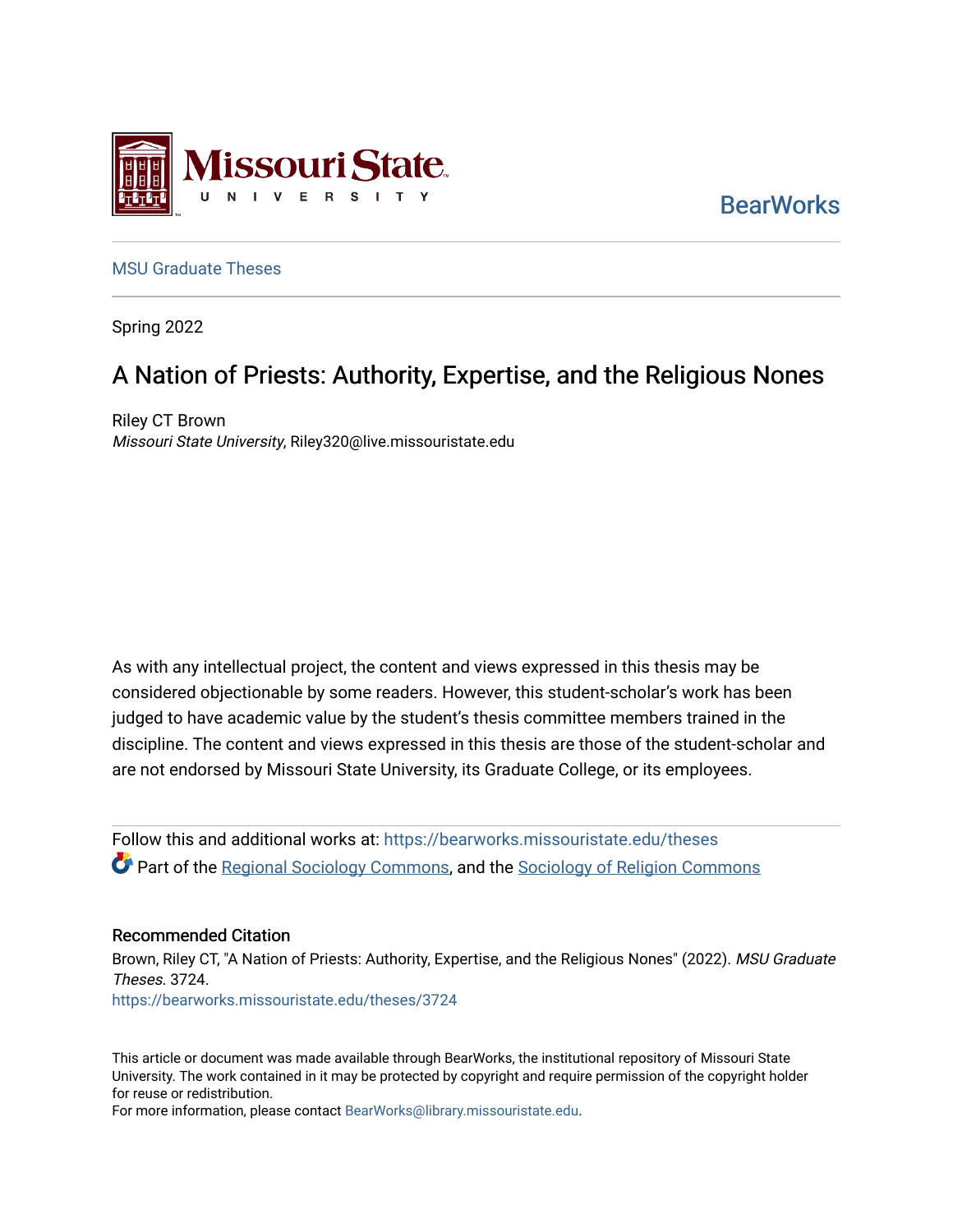## **A NATION OF PRIESTS: AUTHORITY, EXPERTISE, AND THE RELIGIOUS NONES**

A Master's Thesis

Presented to

The Graduate College of

Missouri State University

In Partial Fulfillment

Of the Requirements for the Degree

Master of Arts, Religious Studies

By

Riley Brown

May 2022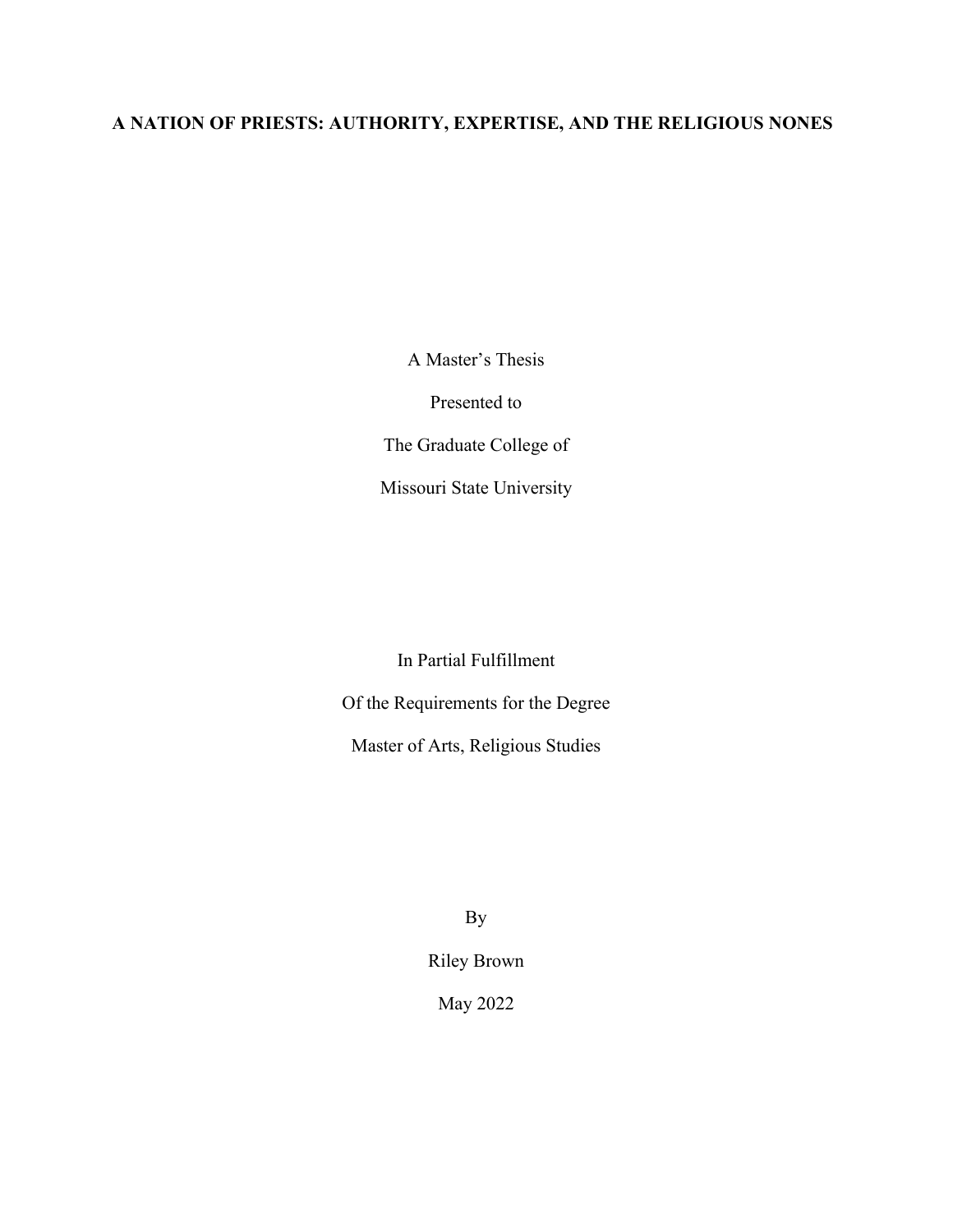Copyright 2022 by Riley Brown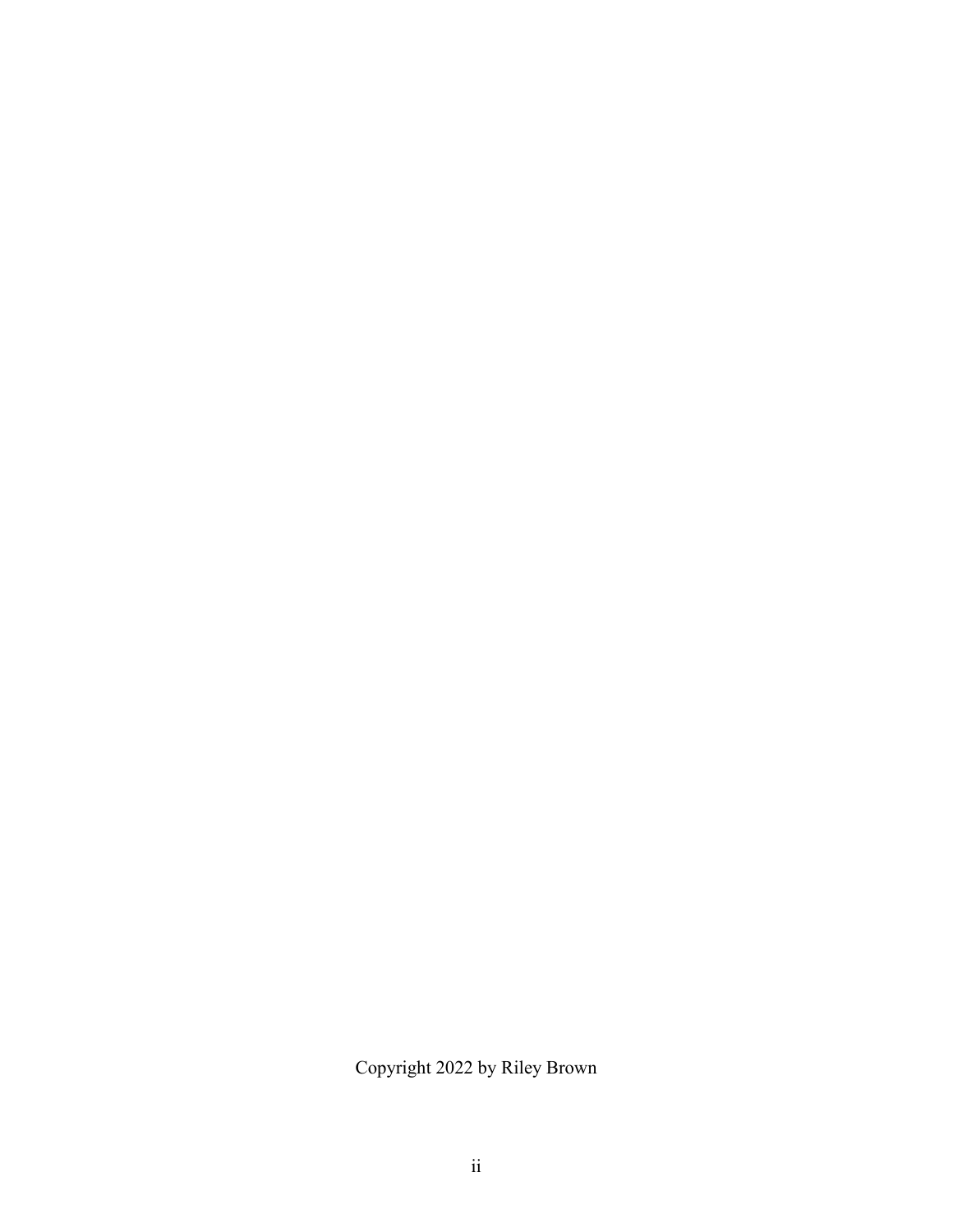## **A NATION OF PRIESTS: AUTHORITY, EXPERTISE, AND THE RELIGIOUS NONES**

Religious Studies

Missouri State University, May 2022

Master of Arts

Riley Brown

## **ABSTRACT**

Much of recent scholarship on the nones and the spiritual but not religious attempts to understand them through the concept of authority. Often scholars argue that authority has left traditional American religious institutions and that the nones are self-authorized in terms of religion. Scholars often make these claims without considering what self-authorization means. This thesis shows that attributing authority to the self is problematic and aims to provide another lens through which to view the nones. The better approach is to view the nones as experts rather than authorities. Thus, this thesis argues that the nones are religious experts. Furthermore, the thesis argues that the nones have a claim to religious expertise equal to that of institutional religious experts.

**KEYWORDS**: sociology of religion, sociology of professions, social theory, religious nones, spiritual but not religious, secularization, individualism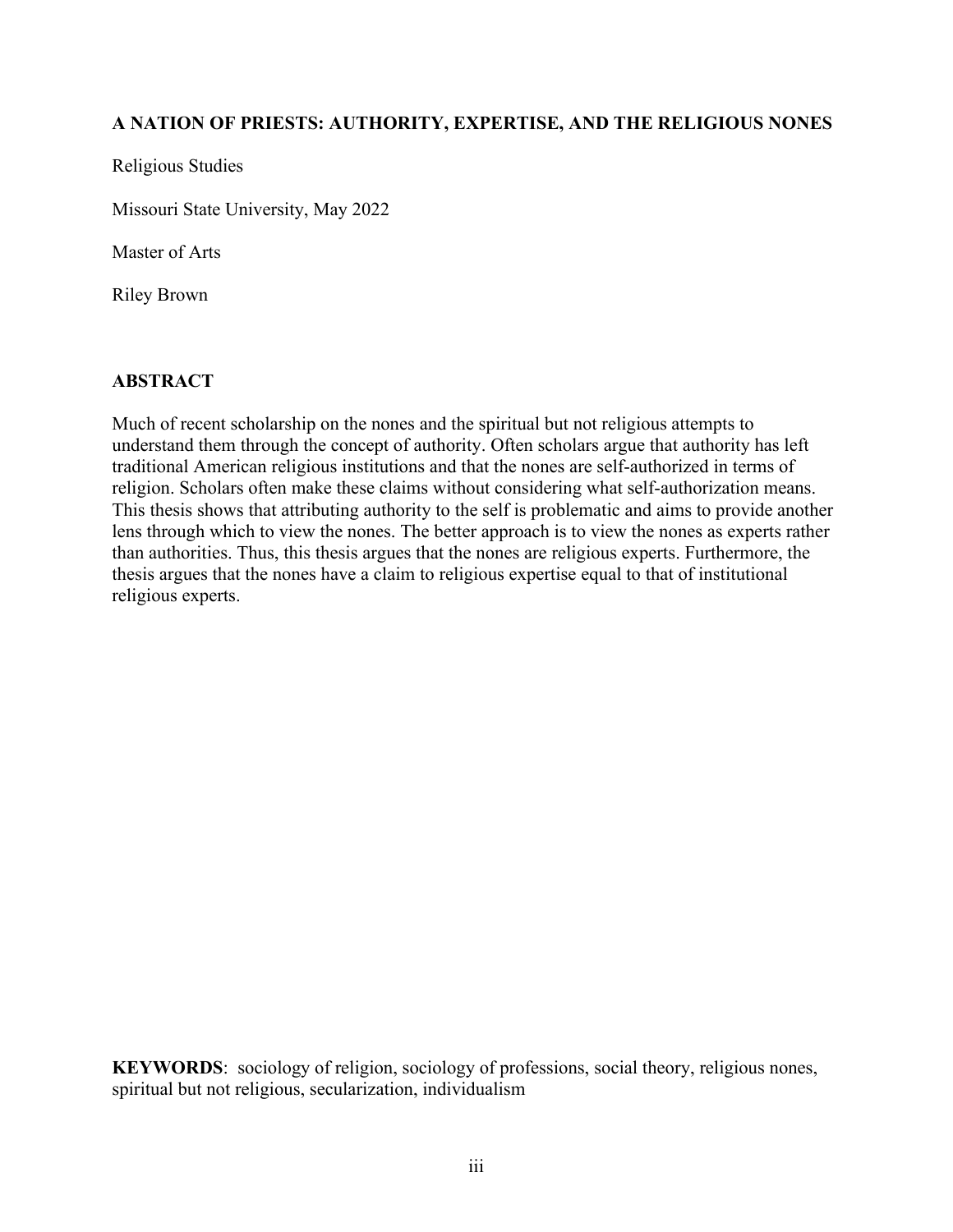## **A NATION OF PRIESTS: AUTHORITY, EXPERTISE, AND THE RELIGIOUS NONES**

By

Riley Brown

### Master of Arts, Religious Studies

A Master's Thesis Submitted to the Graduate College Of Missouri State University In Partial Fulfillment of the Requirements For the Degree of Master of Arts, Religious Studies

May 2022

Approved:

John Schmalzbauer, Ph.D., Thesis Committee Chair

Mark Given, Ph.D., Committee Member

Kathy Pulley, Ph.D., Committee Member

Julie Masterson, Ph.D., Dean of the Graduate College

In the interest of academic freedom and the principle of free speech, approval of this thesis indicates the format is acceptable and meets the academic criteria for the discipline as determined by the faculty that constitute the thesis committee. The content and views expressed in this thesis are those of the student-scholar and are not endorsed by Missouri State University, its Graduate College, or its employees.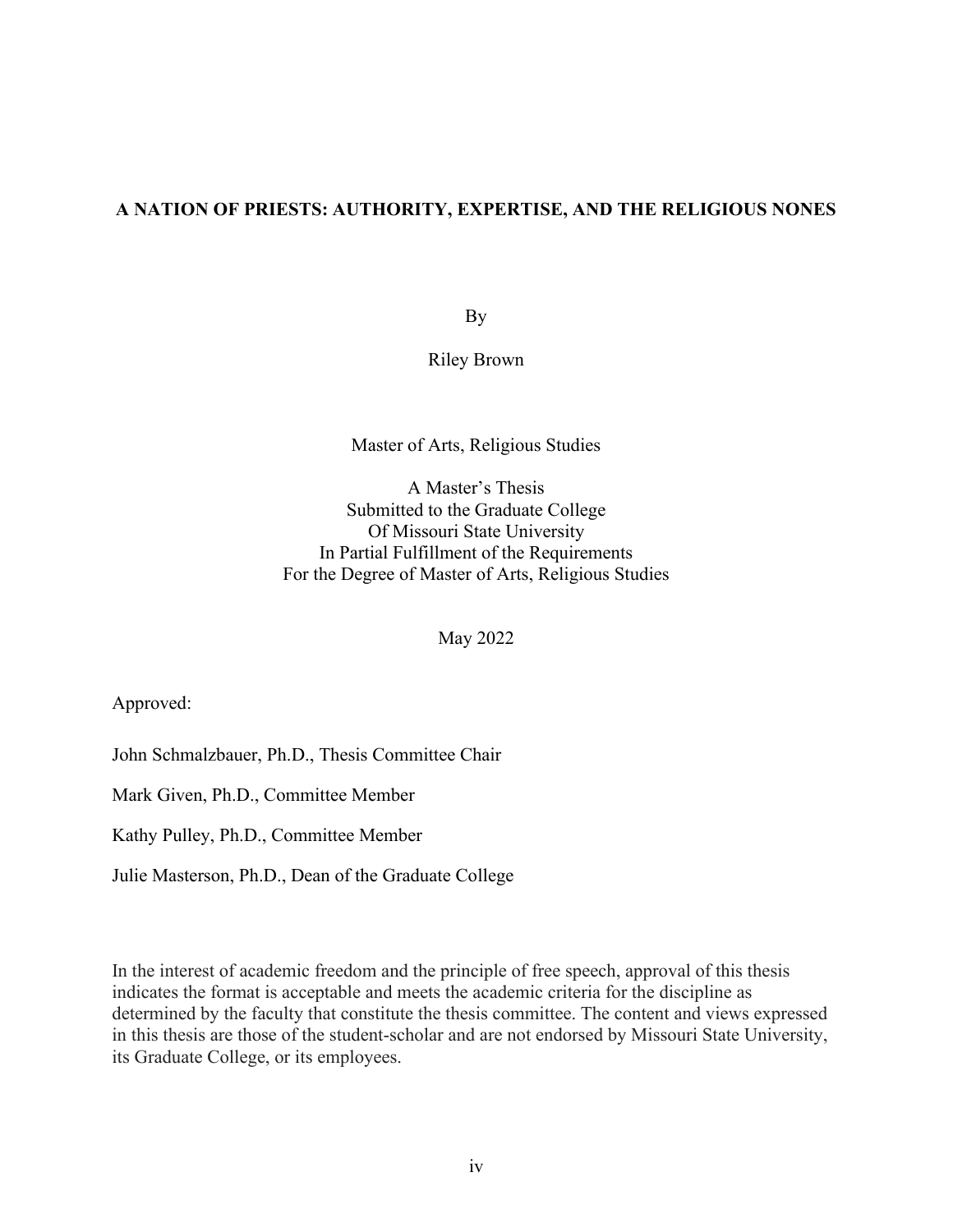### **ACKNOWLEDGEMENTS**

This thesis is a product of all of those who have invested in me throughout my academic career. I am indebted to my family, my friends, and my wife for their steadfast support of me in my day-to-day life. I am further indebted to the faculty of the Missouri State Religious Studies Department, all of whom provided me with constant guidance and care throughout my undergraduate and graduate degrees. I am particularly indebted to those who have helped me with this project. I would like to thank Dr. John Schmalzbauer for always being willing to provide me with assistance and allowing me to write a thesis he occasionally disagrees with.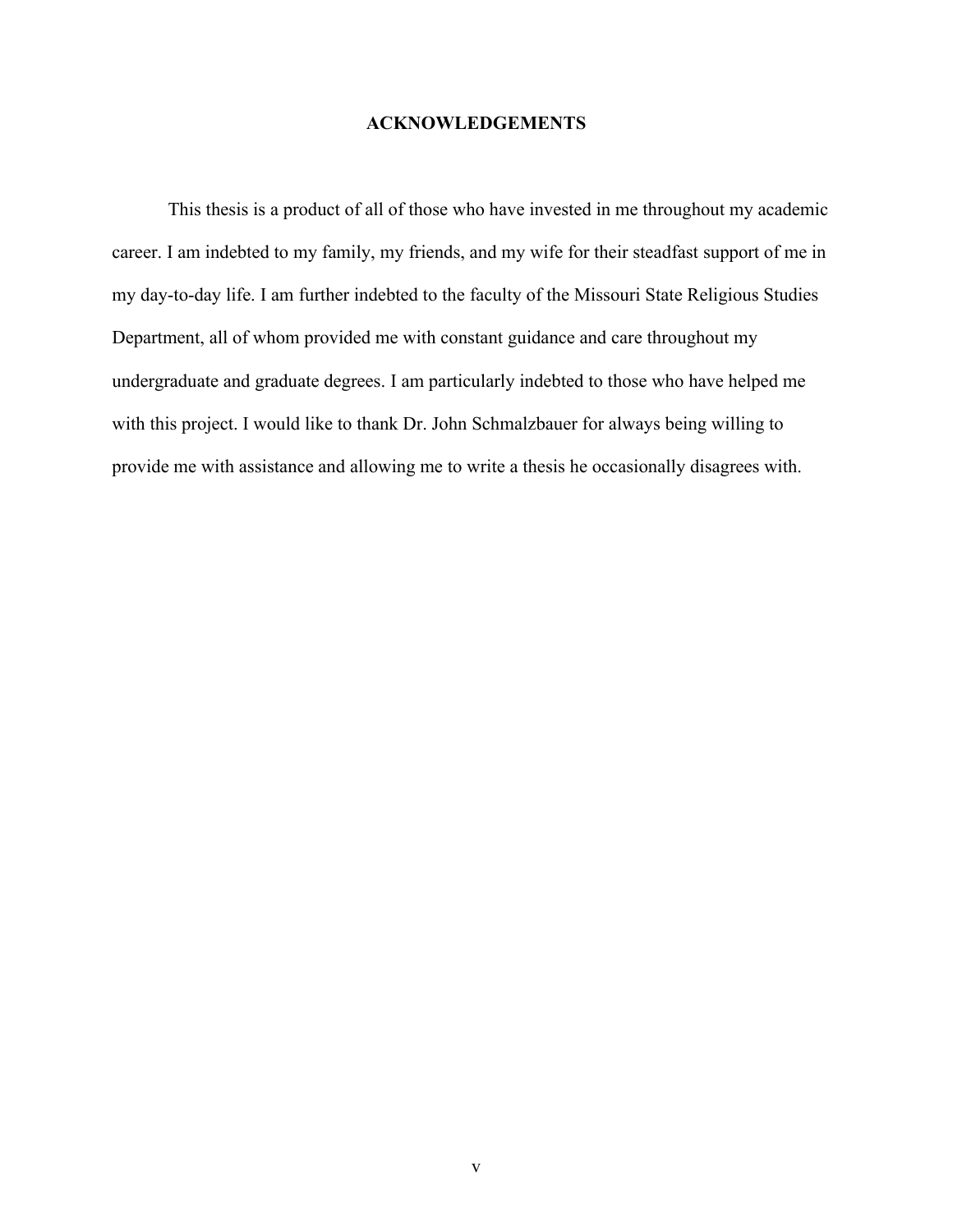## **TABLE OF CONTENTS**

| The Religious Nones                               | Page 1   |
|---------------------------------------------------|----------|
| The Empirical Nones                               | Page 2   |
| Authority, the Nones, and Social Theory           | Page 8   |
| Self-Authorization and Religious Expertise        | Page 14  |
| This Study                                        | Page 18  |
| Authority and Expertise                           | Page 22  |
| Authority                                         | Page 22  |
| Expertise                                         | Page 32  |
| Authority in Relation to Expertise                | Page 36  |
| Conclusion                                        | Page 41  |
| Religious Authority and Religious Expertise       | Page 44  |
| The Nones and Expertise                           | Page 49  |
| Religious Expertise and Religious Professionalism | Page 54  |
| Conclusion                                        | Page 62  |
| The Nones as Religious Experts                    | Page 65  |
| Special Knowledge                                 | Page 66  |
| <b>Expert Function</b>                            | Page 74  |
| Conclusion                                        | Page 80  |
| Religious Expertise and Modernity                 | Page 82  |
| The Transformation of Religion                    | Page 85  |
| Religious Expertise and Individual Religion       | Page 93  |
| Conclusion                                        | Page 100 |
| Conclusion                                        | Page 102 |
| Bibliography                                      | Page 108 |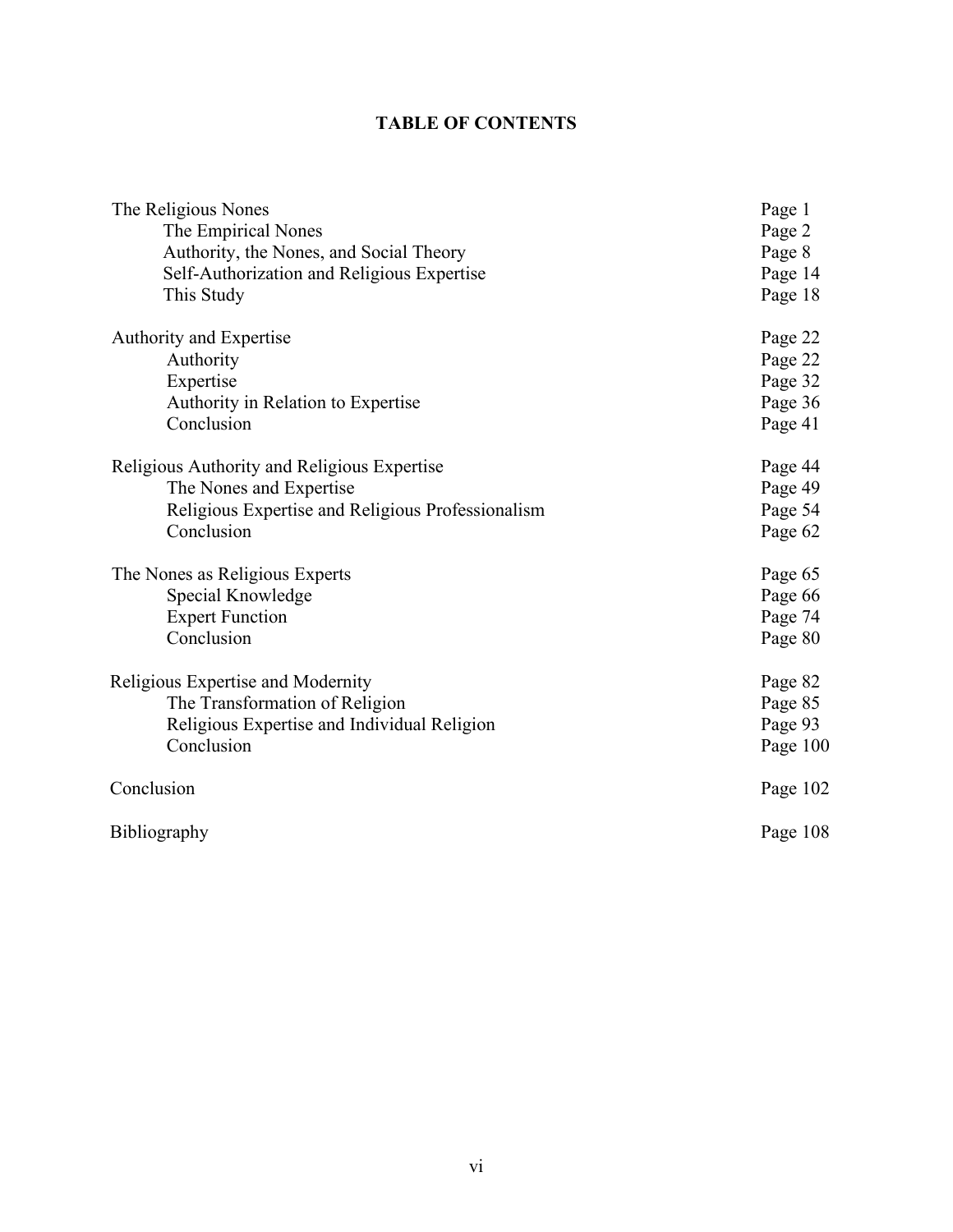### **THE RELIGIOUS NONES**

 We live in a world where many are beginning to disaffiliate with traditional religious institutions in favor of their own spiritual seeking. Groups such as the religious nones and the spiritual but not religious (who will be referred to in this study synonymously) are examples of these unaffiliated. Further, this phenomenon is deemed as acceptable and is quickly becoming normal to many of us today. This, as Charles Taylor points out, was not always the case and this shifting religious landscape is a rather recent historical development.<sup>1</sup> Five hundred years ago, it was all but unthinkable to reject the authority of religious institutions, whereas now it is all but unthinkable to accept it. Many have joined Taylor in asking what has caused this shift and have surveyed historical events leading up to the present moment. Others have decided that this rapid growth can be totally attributed to forces outside religion such as politics or new social norms. Rarely, however, do such theories look to the hearts of the nones themselves.

Why are so many people empowering themselves to leave their religious institutions to explore spirituality on their own? This is at the heart of what many are asking when they theorize about the unaffiliated. But this is not the most important question. As sociologist Nancy Ammerman points out, "[P]eople have probably always been religious in many ways that would have made their official religious leaders uncomfortable."<sup>2</sup> The more relevant question is how people are empowering themselves in a spiritual sense. Furthermore, we must ask why society deems this exodus normal or acceptable. The answer to these questions lies at the heart of the current religious landscape and it must be answered if we would like to understand it.

<sup>1</sup> Charles Taylor, *A Secular Age* (Boston: Belknap Press, 2007).

<sup>2</sup> Nancy Ammerman, *Sacred Stories, Spiritual Tribes: Finding Religion in Everyday Life* (New York: Oxford University Press, 2014), 6.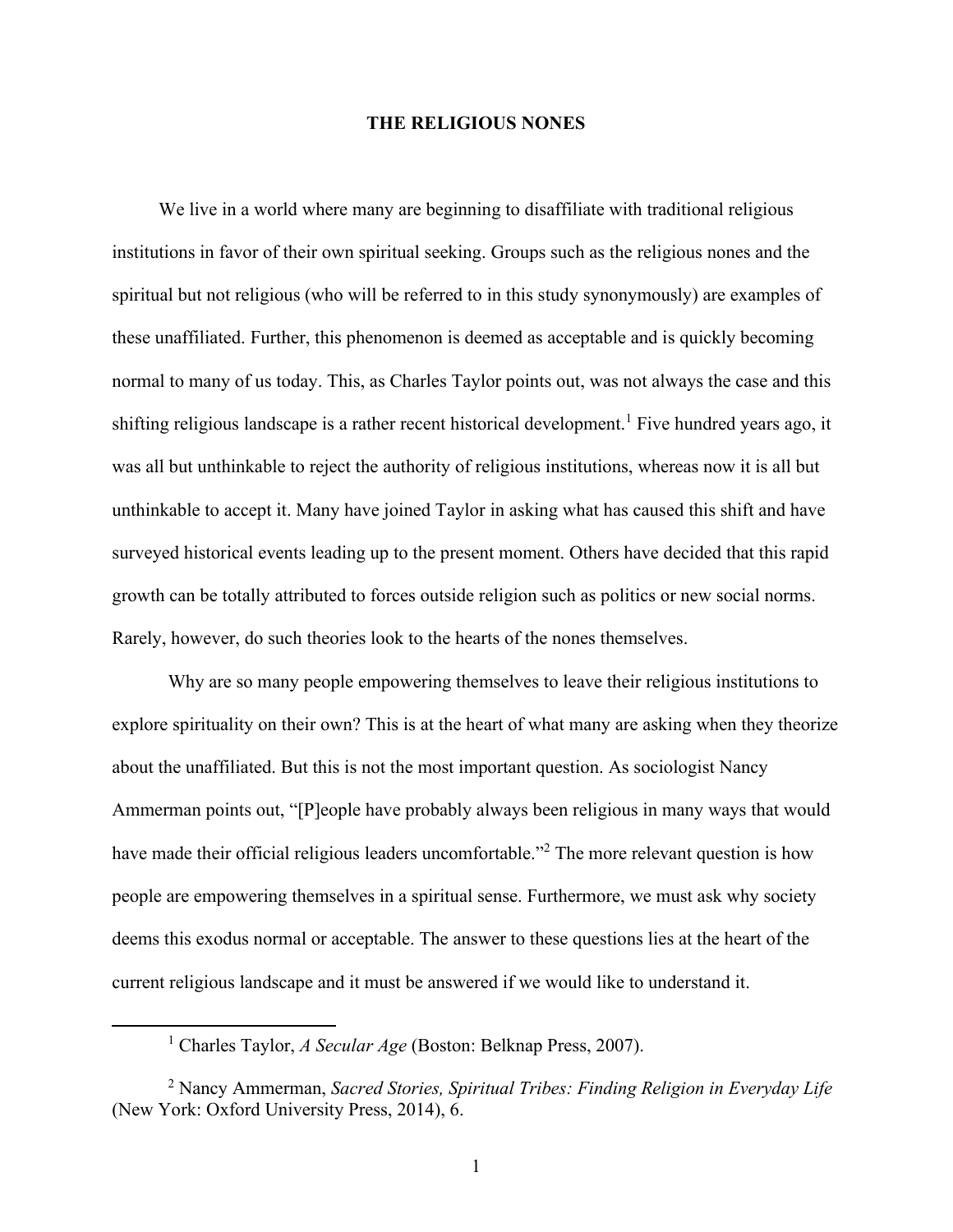We will see from a variety of sources that "self-empowerment" is central to the identity of the nones. While many claim that the nones leave religion on the basis of some sort of selfempowerment, few have taken this idea seriously. How would our view of the nones change if we explored what it means to be self-empowered in terms of religion? In order to answer this question, this thesis will look at the identity of the nones in relation to recent scholarship on authority and expertise. While it might seem oxymoronic to view the unaffiliated in this way, we miss the crucial ways in which they empower themselves and how we empower them if we do not do so. If we neglect the role authority and expertise play in the religiosity of the nones, we miss something critical. If we look at views of the nones and our views of them, we can come to a fuller understanding of this group that is becoming so prominent.

#### **The Empirical Nones**

In order to study the religious nones, one must first attempt to define what this label means. Accordingly, we will begin by putting the definition in its broadest possible terms: *the religious nones are a group*. While this definition is frustratingly broad, it is all that one can immediately claim about this group without getting into sticky situations. Indeed, even this extremely broad definition is risky to claim because of the connotation behind the word "group." A group is typically understood as a collection of people who have a similar trait, and this trait is what allows them to be ordered or classed together. This similar trait often affects some aspect of the collective's life. To use a religious example, sociologists can expect that Evangelical Christians will adhere to certain customs, behave in certain ways, and even vote for particular parties while correlating this with their religious affiliation. This is often what we find: that the majority of those who identify with a certain group are in fact similar to one another in certain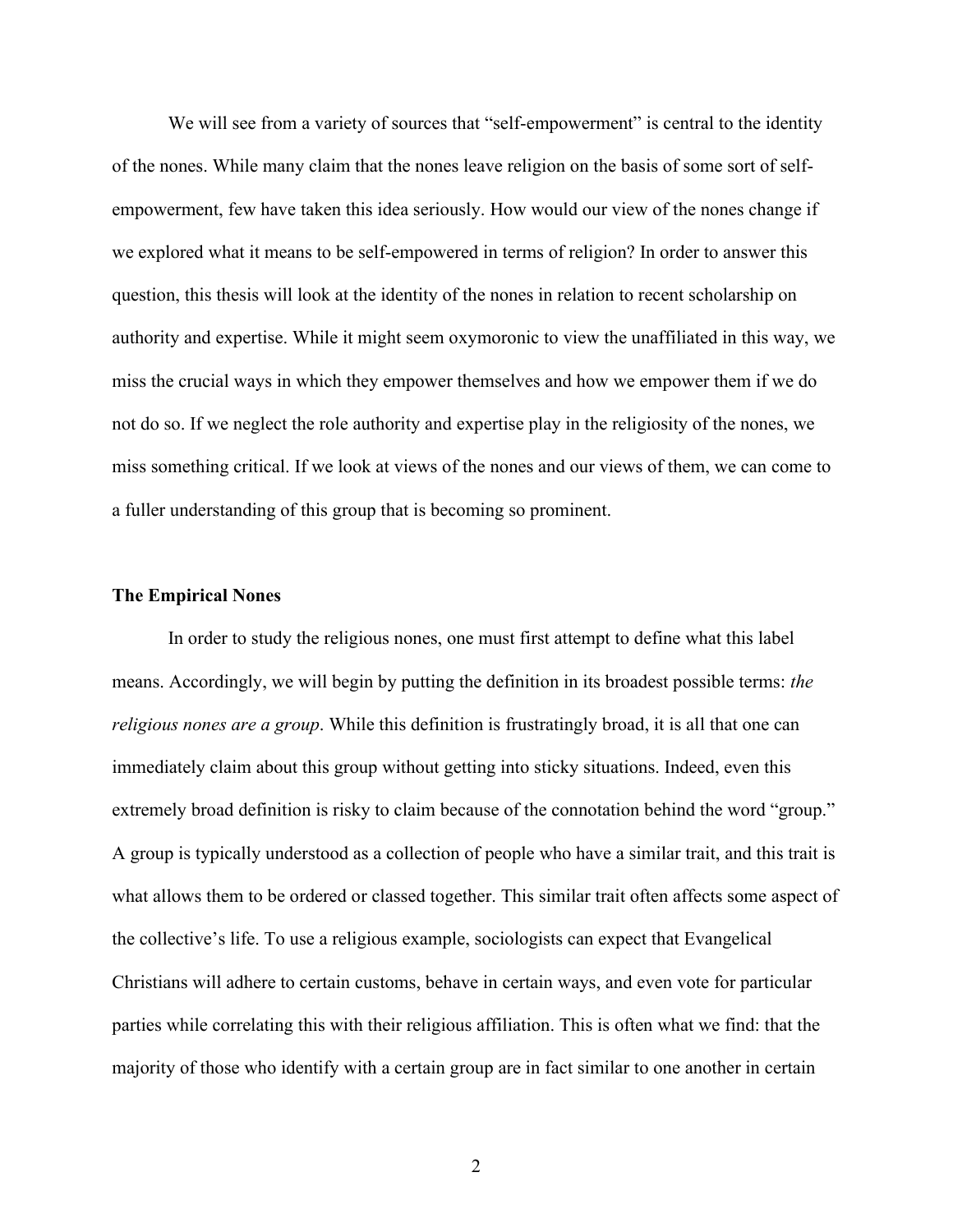respects and do behave in ways similar to each other in given situations based on their defining trait. This all stems from the fact that the group's traits typically form a part of their identity. Within the realm of social science, the nones, while still being considered a group, do not have this shared form of identity outside of the way they answer a simple question on a survey.

The way in which surveyors identify the nones is based on their answers to polls about religious affiliation. When people indicate that they do not affiliate with any of the given religious options they are then labeled as a none. This is the common identity forming link that social science gives us for the nones as a group. While this is not much, it allows us to see that the nones are defined, at least by surveyors, by their lack of religious affiliations. Even though their "affiliation" is that they do not affiliate with any of the given religions, the way in which we identify the nones revolves around their religious preferences. From this starting point it would be correct to expand on our previous definition by claiming that the religious nones are a *religious* group. Where other religious groups on surveys have general tendencies (the majority of those who identify as mainline protestants are older) there are hardly any patterns with the nones. If we were to look for any correlations between the nones and certain demographics we would find very little helpful information. The only demographic variables that could be associated with the nones (age, race, political ideology, etc.) show no general pattern as far as who is identifying as one of the unaffiliated. Ryan Burge illustrates this by writing,

It's nearly impossible to give a simple description of who the nones are: they exist in large numbers in age, income, and educational spectrums. They now reflect the racial diversity of Americans as a whole and are more gender diverse than ever before. And while many people assume that the religiously unaffiliated are far-left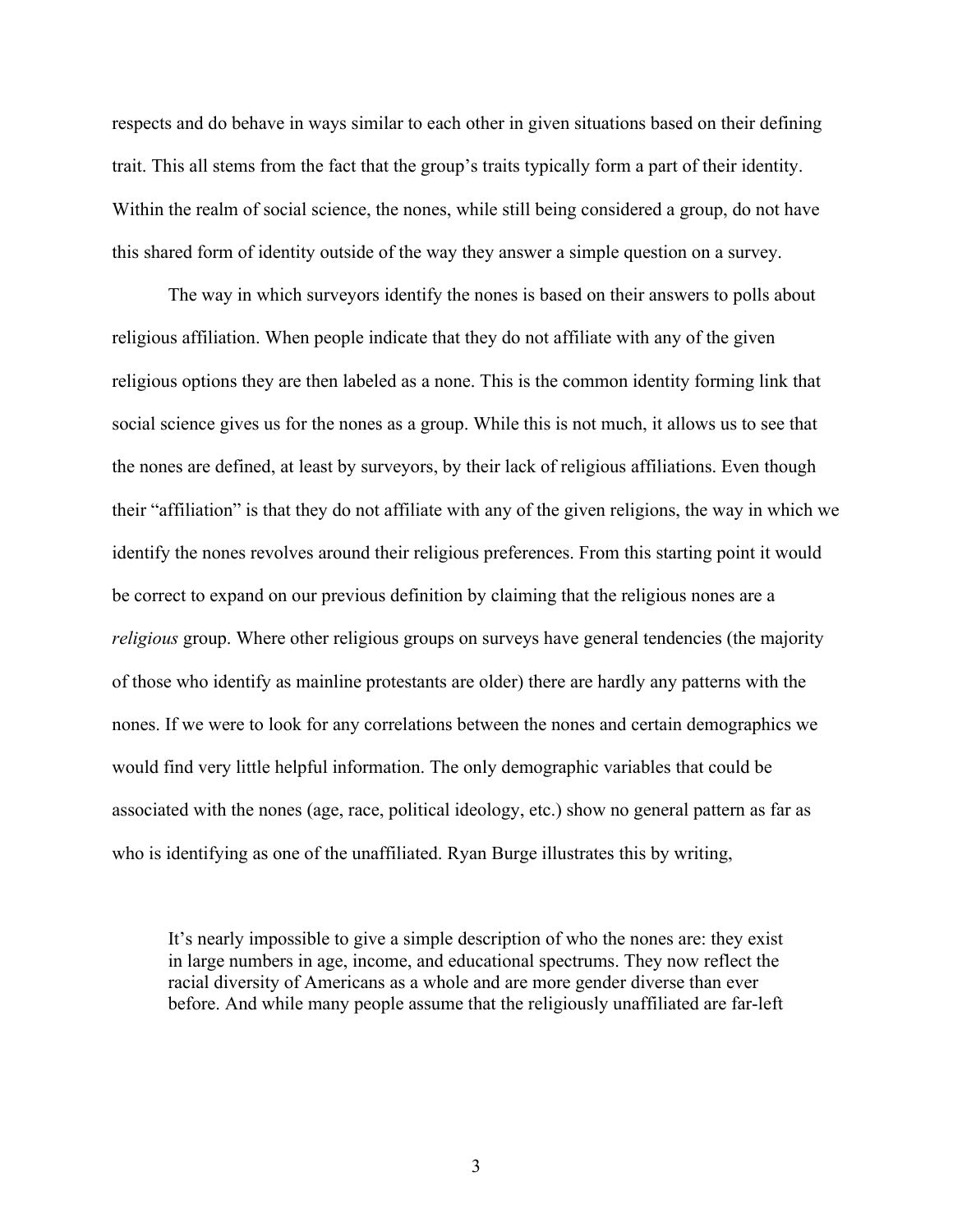political liberals who favor the democratic party, that's become less and less true every election cycle.<sup>3</sup>

Burge argues that the full spectrum of those who identify as nones cannot be captured by demographic data. As soon as we claim that the nones are, for example, mostly well-educated white men, we have to acknowledge that a significant number of nones are not part of this demographic. Trying to make definitive claims by splitting the nones up into demographic subgroups, then, cannot reflect the group as a whole. Thus, defining the nones based on demographic or political data is not possible.

It is equally unproductive to attempt to define the nones in terms of belief. Nones do not all believe the same things. Not all nones are aggressive atheists or aloof agnostics. In fact, many nones still claim to believe in some higher power but posit that this power is different from the God we find in American institutional religion. Linda Mercadante discusses this theme over the course of her interviews with nones writing, "I learned I could not assume that when they spoke of the 'sacred,' a transcendent reality, a divine dimension, or even use the word 'God,' that they meant a 'personal' God."<sup>4</sup> The nones do often affirm that there is something out there, but they are extremely diverse in terms of what this "something" is. While some nones do believe in a transcendent personal God, others simply acknowledge something like an immanent universal will. These beliefs, and everything that could possibly fit in between, are displayed by the nones. This is another example of the extreme internal diversity of this group. A diversity that makes it impossible to define the nones based on strictly empirical findings.

<sup>3</sup> Ryan Burge, *The Nones: Where They Came From, Who They Are, and Where They Are Going* (Minneapolis: Fortress Press, 2021), 70.

<sup>4</sup> Linda A. Mercadante, *Belief Without Borders: Inside the Minds of the Spiritual but not Religious* (New York: Oxford University Press, 2014), 93.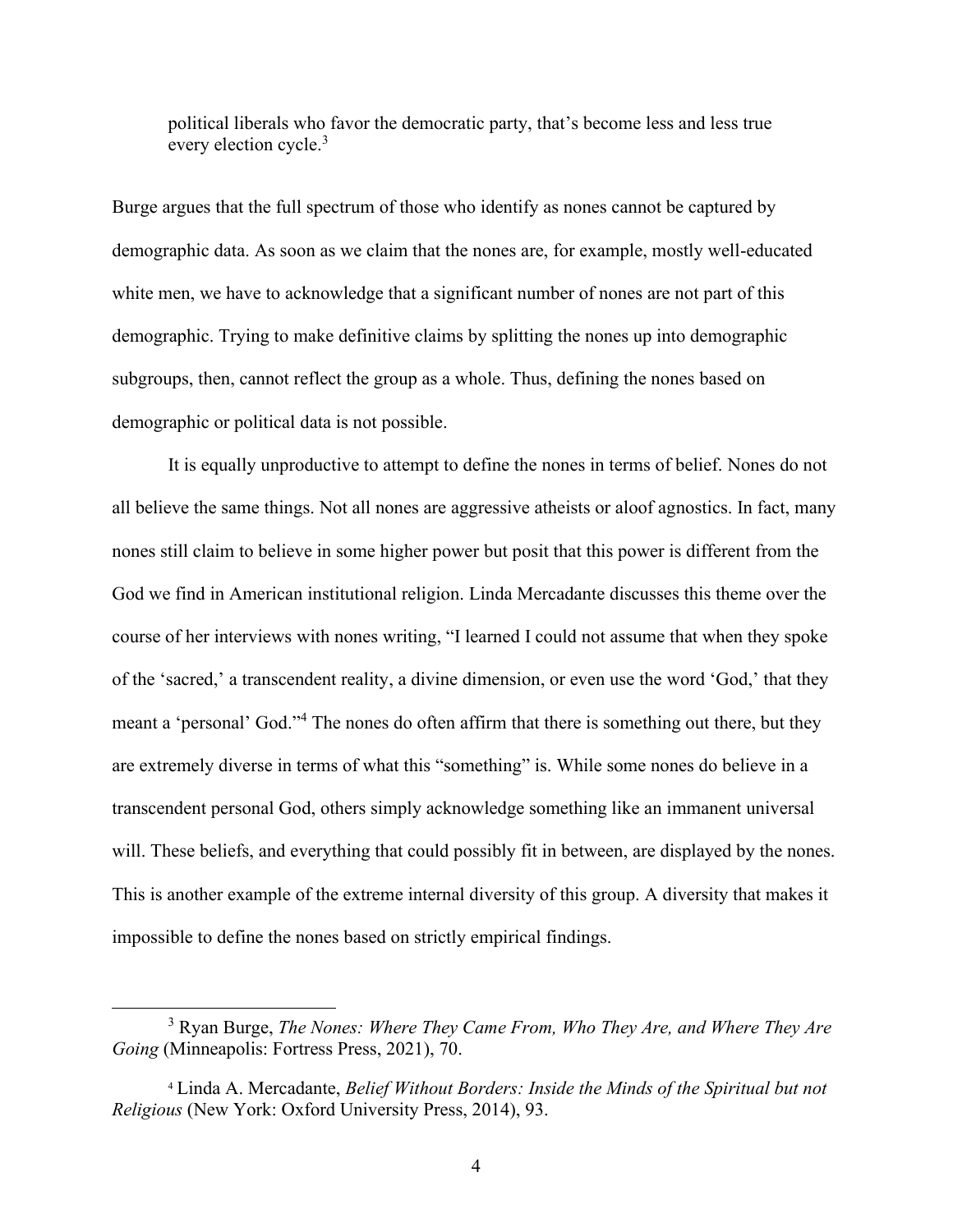It is interesting, then, that scholars who are theorizing why the nones are rising so quickly often point to data dealing with political ideology to make their arguments. While scholars point to all kinds of demographic data to come to conclusions, by far the most common argument made by these theorists has to do with the assumption that all nones are a reaction to conservative politics. Even Burge acknowledges this. The basic argument goes something like this: Conservative politics has invaded religion in America and the nones are a reaction to this. Many of the scholars who subscribe to this idea argue that "the primary reason for the growing number of persons leaving religious practice, especially the young, is the identification of religion with conservative politics."<sup>5</sup> But as we saw earlier, the nones are less and less of a political monolith with every election cycle. Furthermore, to claim that the nones are only a reaction to conservative politics mistakenly attributes something political to our foundational definition. On this reading, the nones are a *political* group. This definition undermines the religiosity of the nones and in a sense rejects their religious preferences. Rather than responding to religious phenomena, these thinkers believe the nones are simply responding to political phenomena. This, in essence, is what those who subscribe to this theory claim. And while there may be large numbers of nones who are political motivated, to claim that the group as a whole is, again, does not account for a significant portion of the group and does not reflect the data that has been collected. This theory, then, cannot account for all the nones and is thus inadequate when trying to explain their growth.

In a counterintuitive way, demographic and political data actually point to the fact that they cannot be used properly to come to an adequate definition of the nones. To attempt to define

<sup>5</sup> George Heron, "'None': The Changing Religious Landscape in the United States," *Torch* (Fall 2015): 23.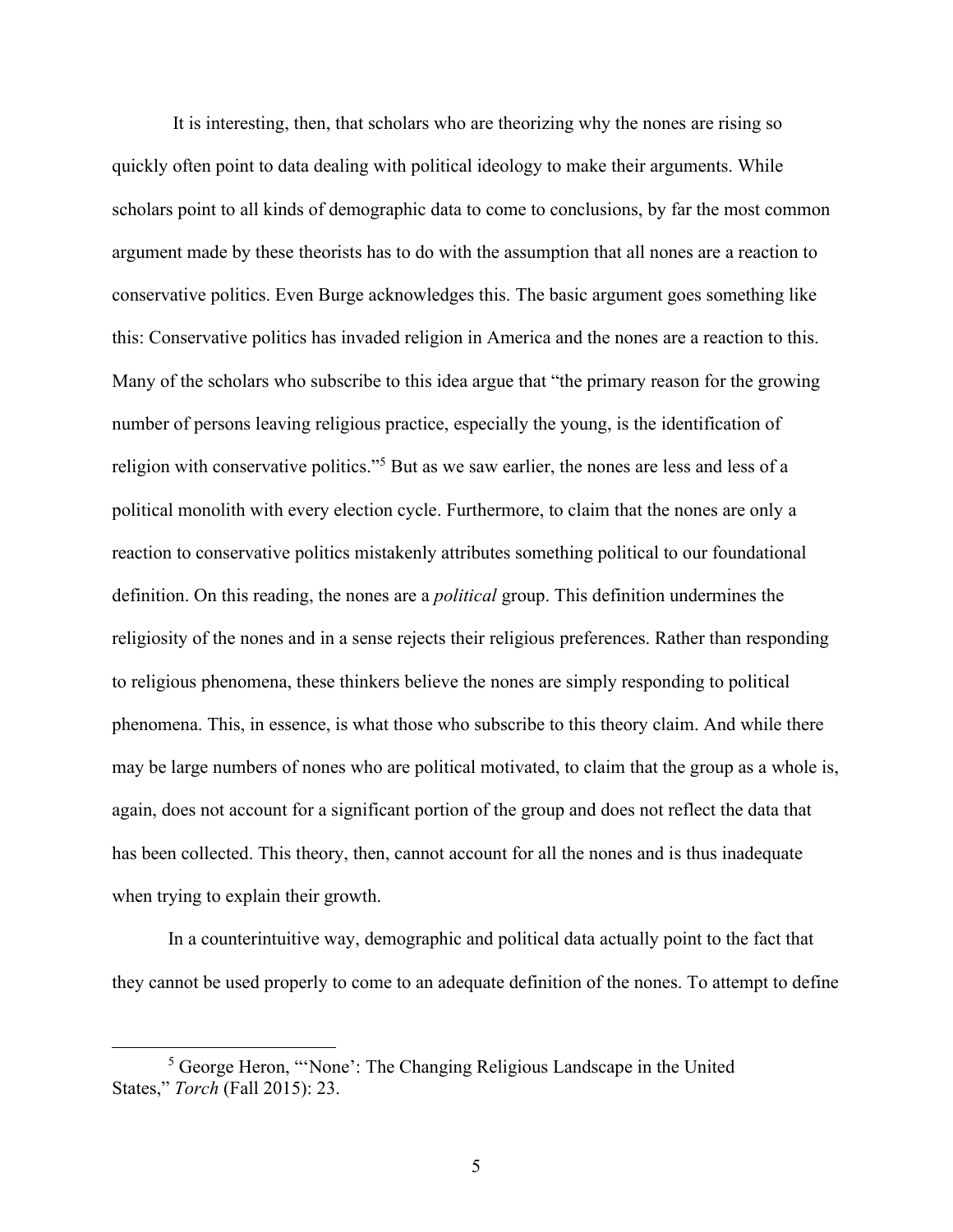the nones by any of the demographic metrics found by the social sciences comes up short because it cannot account for them all. The nones are too diverse. Indeed, scholars have even noticed this internal diversity and have labeled the further subgroups. These categories consist of atheists, agnostics, and what some call NIP's (or "nothing in particulars"). These NIP's make up the overwhelming majority of the none category while atheists and agnostics are minorities under the label.<sup>6</sup> While the first two categories correspond to standard religious labels (atheist and agnostic), the NIP's are much more varied and harder to pin down. The NIP category is also further split up into subcategories because many scholars have noticed NIP's shifting allegiances between religious institutions. It is not uncommon for a significant number of NIP's to shift religious identities from survey to survey. This is what prompts scholars such as Lim, MacGregor, and Putnam, to state, "Just as many political independents are actually leaners, we argue that many religious nones are actually liminal somethings, who still hold a weak sense of attachment to a religious tradition and thus may identify with the tradition sometimes, if not always."<sup>7</sup> Their study shows that many of the NIP's can be labeled as either liminal or stable in that significant portions of this subgroup have labeled themselves as nones at one point, but still label themselves in typical religious categories at another. As these studies show, the religious nones are very difficult to define based solely on demographic data. These findings do, however, contribute something to our definition. We can accurately claim that the nones are an *internally diverse* religious group.

<sup>6</sup> Burge, *The Nones*, 30-31.

<sup>7</sup> Chaeyoon Lim, Carol Ann MacGregor, and Robert D. Putnam, "Secular and Liminal: Discovering Heterogeneity Among Religious Nones," *Journal for the Scientific Study of Religion* 49, no. 4 (December 2010): 597.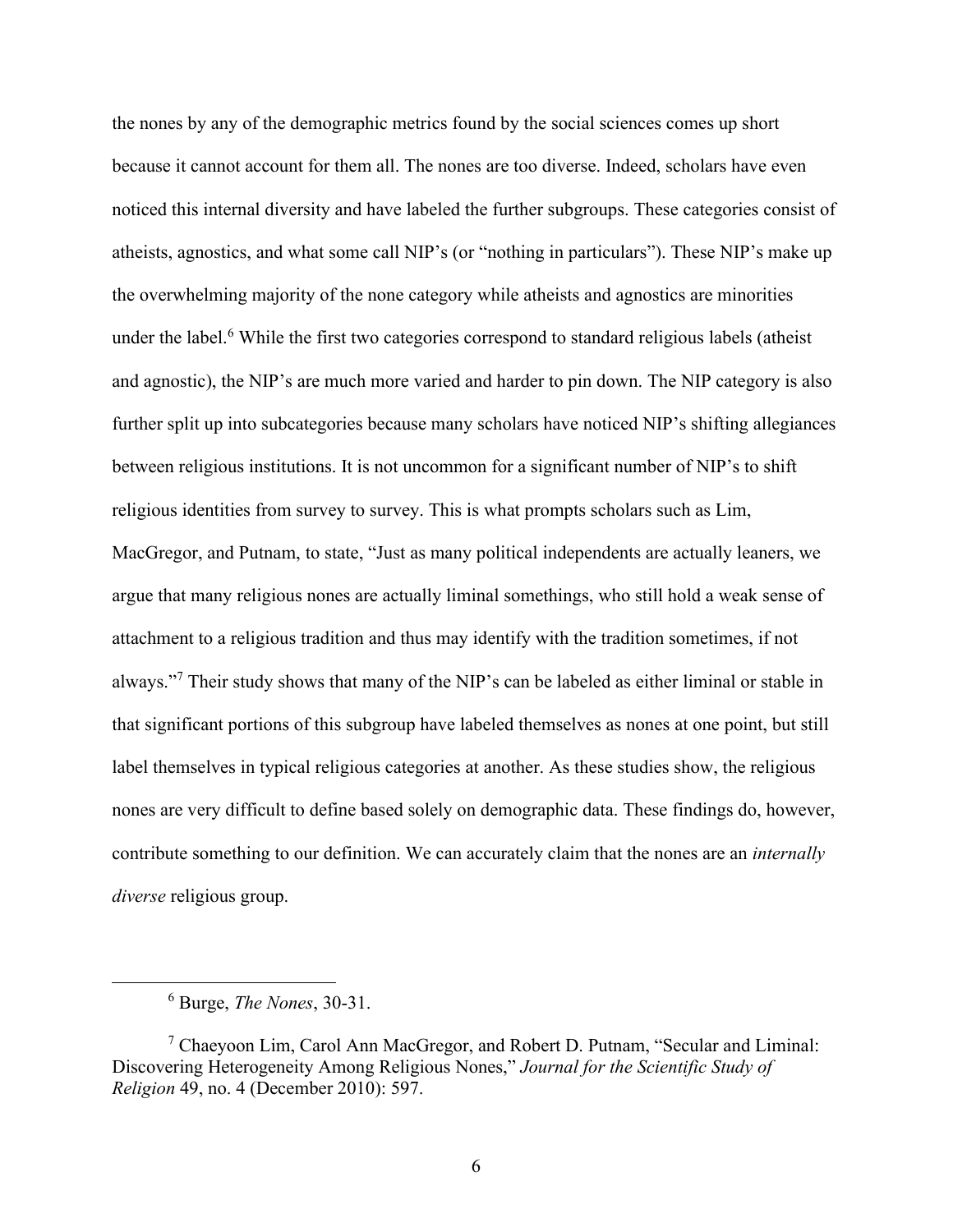We have established that social survey research can only take us so far in defining the nones because of their internal diversity. This, however, is not entirely accurate. There is one more metric that social science definitively gives to a definition of the nones. This would be that the nones are an internally diverse religious group *that is growing rapidly*. The nones are one of the fastest growing religious groups in America and the western world. One scholar states that the rise of the nones is the most important religious phenomenon in modern times, arguing that within decades identifying with "no religion" will overtake identifying as a Christian in the UK.<sup>8</sup> This development is unprecedented in the history of the west. In America as well they are one of the fastest developing "religious" groups. George Heron observes,

In the 1930s and 1940s, the number of unaffiliated in America hovered around 5%. The number rose to 8% in the 1990s and is presently at 20% of the population, or over 50 million people. To give you some perspective, that number is greater than the total number of American Methodists, Lutherans, Pentecostals, Presbyterians, Jews, Episcopalians, Mormons and Muslims combined.<sup>9</sup>

From this we can see that in America as well the Religious Nones are on track to becoming the dominant religious label of individuals.

So, from looking only to survey data, we come away with a definition that argues the nones are an internally diverse religious group that is growing rapidly. While this does get us away from the frustratingly simple definition we began with, there is still much we do not know about the nones. This data, while useful, does not get us anywhere when trying to define who the nones are or what a none is. If the nones are indeed a religious group, religiosity must be taken

<sup>8</sup> Linda Woodhead, "Intensified Religious Pluralism and De-Differentiation: The British Example," *Society* 53, no. 1 (February 2016): 42.

<sup>&</sup>lt;sup>9</sup> Heron, "'None': The Changing Religious Landscape in the United States," 17–24.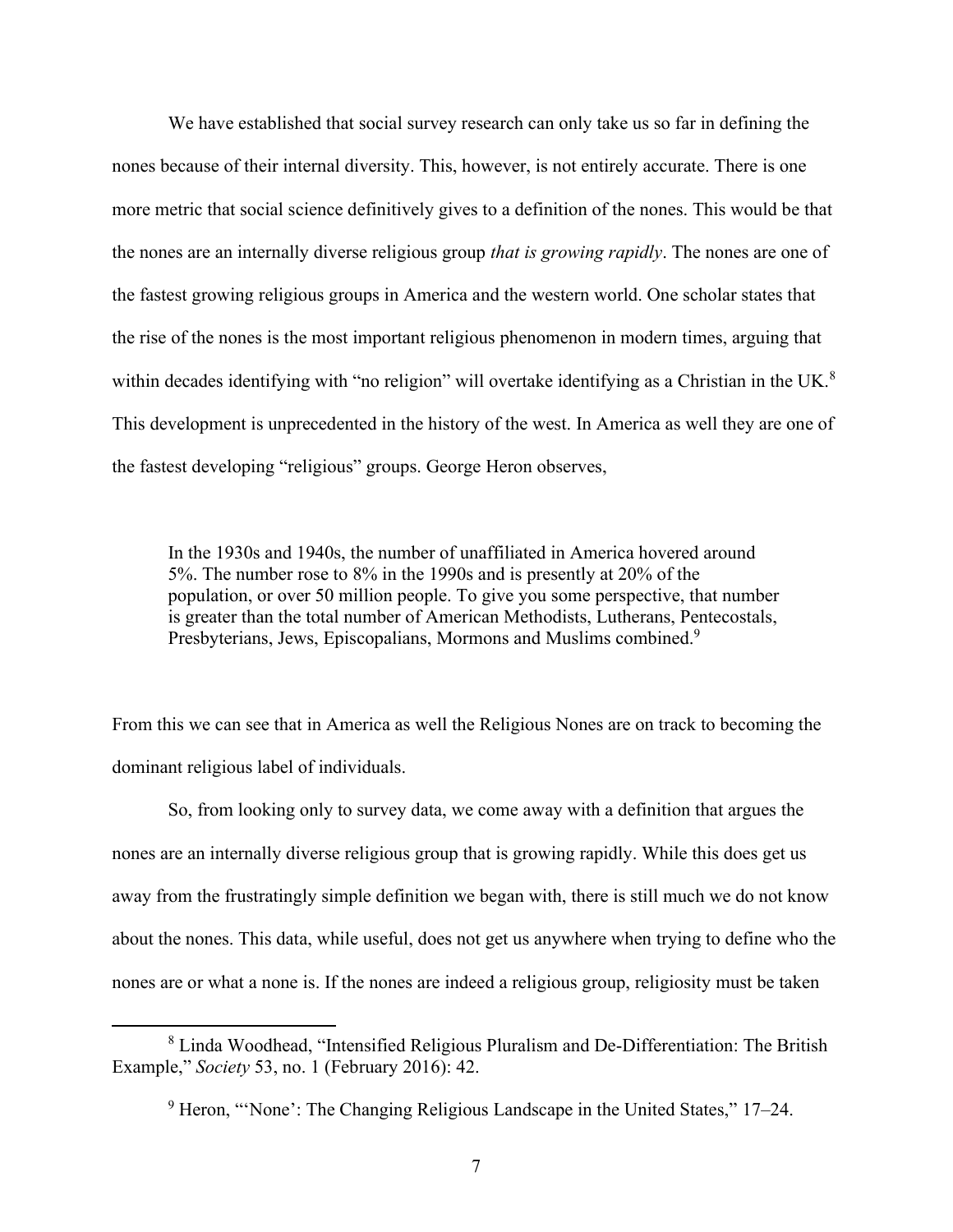account of in their definition. But this definition, as we have seen, cannot answer the complex questions related to the nones' spiritual or religious lives. In short, the empirical social sciences give us an incomplete picture of who the nones are. Furthermore, survey data cannot be a basis for a theory concerning the religious identity of nones because the discipline can only tell us what the nones are answering on surveys. In order to expand our basic definition and come up with an adequate theory for the rise of the nones, we must expand our scope. To further understand and define the nones, I propose, we must be open to looking to social theory.

#### **Authority, the Nones, and Social Theory**

Because data on the nones points beyond its ability to fully encapsulate them, this thesis argues that the nones are better understood when utilizing social theory along with survey data. It is primarily through this lens that we can continue to add useful frameworks to our foundational definition. Where many studies of the nones take the form of survey reports, ethnographies, or histories, there is no major study that looks at the religiously unaffiliated through the lens of theories of authority or expertise. If they are analyzed theoretically at all, it is typically done so from the perspectives of secularization or pluralism. These studies, however, focus only on subtractive elements, what the nones take away from religion, and neglect the additive. This study will attempt to emphasize the often-ignored positive features of the nones' religious identity by engaging them theoretically. If our purpose is to view the nones in terms of theories surrounding authority and expertise, we could argue that an appropriate place to start such an analysis would be the fact that the nones are a religious group. The way in which some religious groups have been understood theoretically are as structures of power and authority. This is true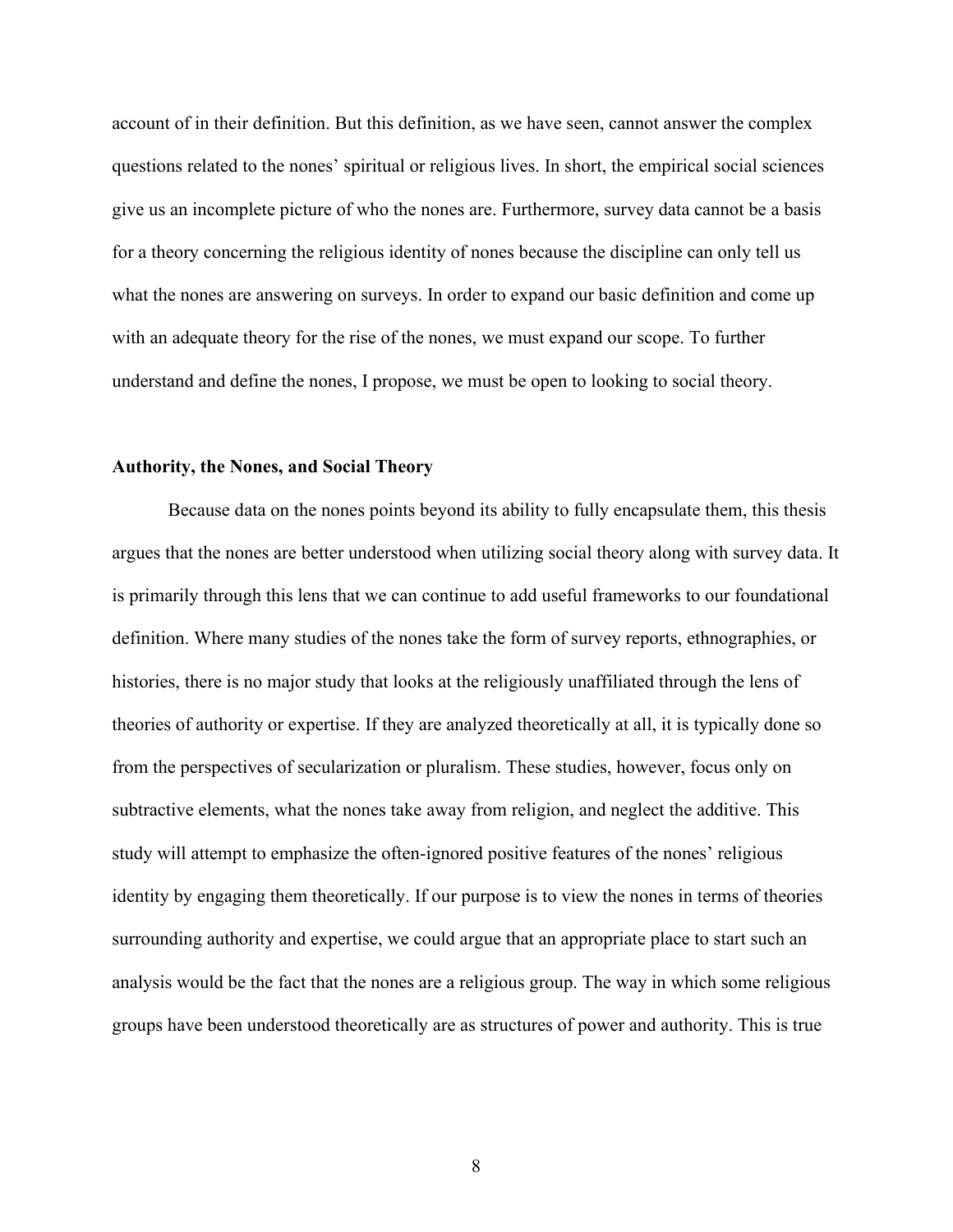not only for the first social theorists but remains true up through recent scholarship.<sup>10</sup> If the nones, then, are a religious group, it would make sense that we can view them through the lens of authority as the tradition of social theory demands. By doing so we will see that authority plays an integral role in the definition of a none.

The role of authority in society is hardly a new concept within the realm of social theory. From the foundations of the discipline of sociology, theorists such as Durkheim, Weber, and Tocqueville, among others, were observing and writing of the ways in which authority plays a dominant role in the social order and how it functions. Authority, as seen by these social theorists, was a glue that held society together. Even now authority is a relevant topic among social theorists, even though the emphasis on authority is quite different.<sup>11</sup> To further apply the concept of authority to religion is, again, hardly a new idea. The foundational theorists mentioned above often wrote of the ways in which authority functioned within religions or the way in which external authorities impinged on religious communities. Weber's notion of charisma and Marx's definition of religion both acknowledge the role of authority. In short, the relationship between religion and authority is certainly noticed in the realm of sociology. All religions, indeed, are constructed in authority, and nearly every religious tradition has been examined in terms of authority as laid out in the disciplines of social theory or religious studies. There are, however, some nontraditional religious groups that have not been examined in terms

<sup>10</sup> Stephen S. Bush, *Visions of Religion: Experience, Meaning, and Power* (New York: Oxford University Press, 2014).

 $11$  Contemporary discussions of authority are often centered around power as a product of what many now call "the material turn" in the humanities and social sciences. See Susanne Lettow, "Turning the Turn: New Materialism, Historical Materialism and Critical Theory," *Thesis Eleven* 140, no. 1 (June 2017): 106-21.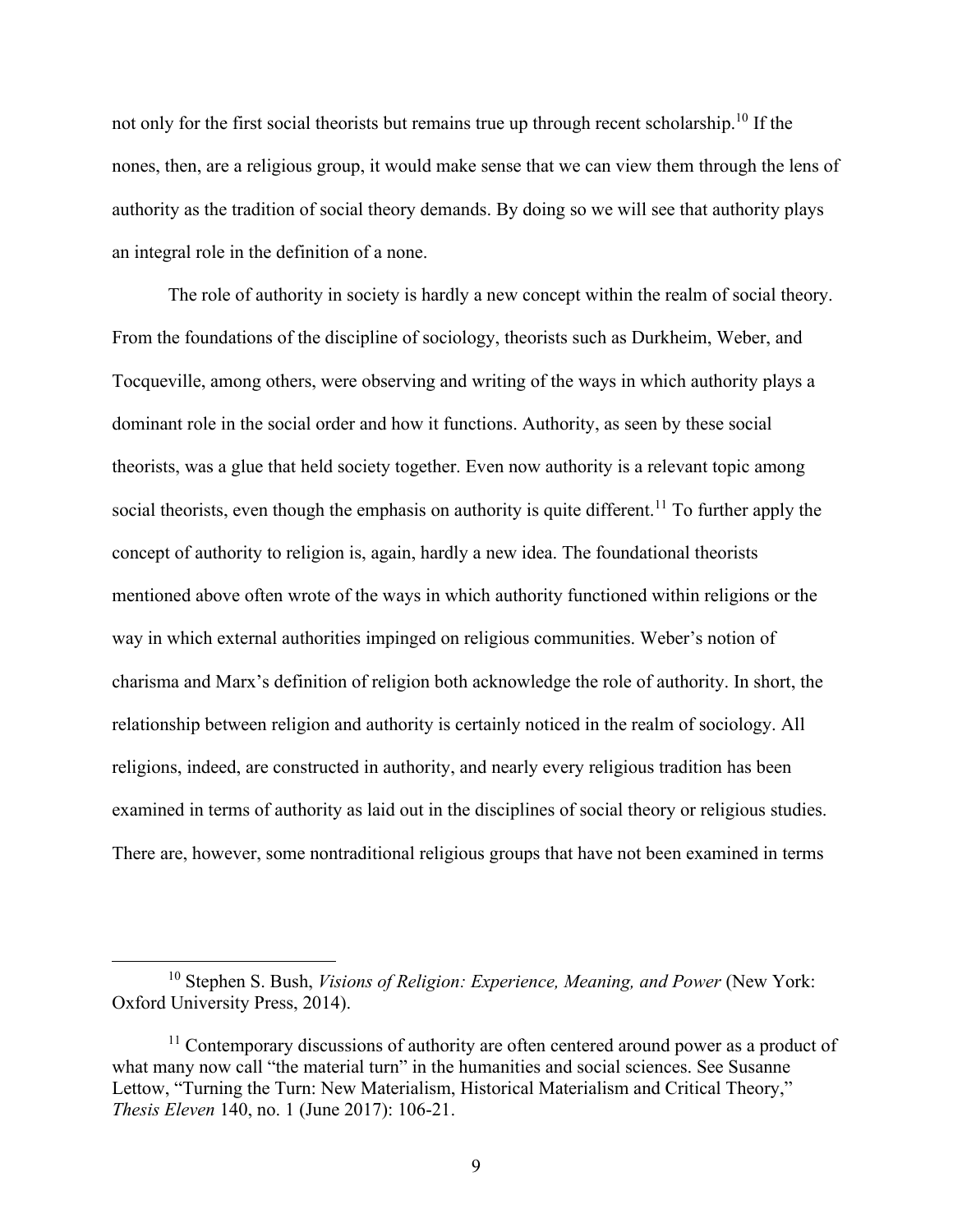of the way in which authority functions within them. The religious nones are one of these groups and an analysis of authority within this group is pertinent if we want to understand them.

As is the case with every religious group, to speak of the religious nones is, in part, to speak of authority. Yet, unlike other religious communities, to speak of the religious nones is to speak of a seeming absence of authority. To define oneself in opposition to traditional religious bodies, as the religious nones do,<sup>12</sup> is to make a claim about the authority of these institutions. To claim that one's own autonomy as a "spiritual seeker" is more important than any institutional guidance is an assault on the authority of these institutions. The label itself is a challenge to authoritative bodies. From this we glean another definitional aspect of the nones. Along with all the previous attributes we can now add that the nones are a religious group *that is indifferent to external religious authority*. Much in the same way a political revolution would begin with people shirking the authority of their government, a shifting religious temperament begins with congregants dodging the authority of their institutions and leaving their churches.

This loss of authority is even measurable, some sociologists argue, pointing to the survey data collected about the nones. Declining church attendance, among many other symptoms, is something scholars point to in order to identify this deterioration. There are, however, those who see the nones as spiritual. These people might also examine the ways in which some denominations have held on to numbers despite others failing, as a means to combat the idea of overall religious decline; but these criticisms do not get the whole picture. While the claims of secularization theory are seen by some to be falling out of style as religion around the world

<sup>12</sup> Robert C. Fuller, *Spiritual but not Religious* (New York: Oxford University Press, 2001), 6.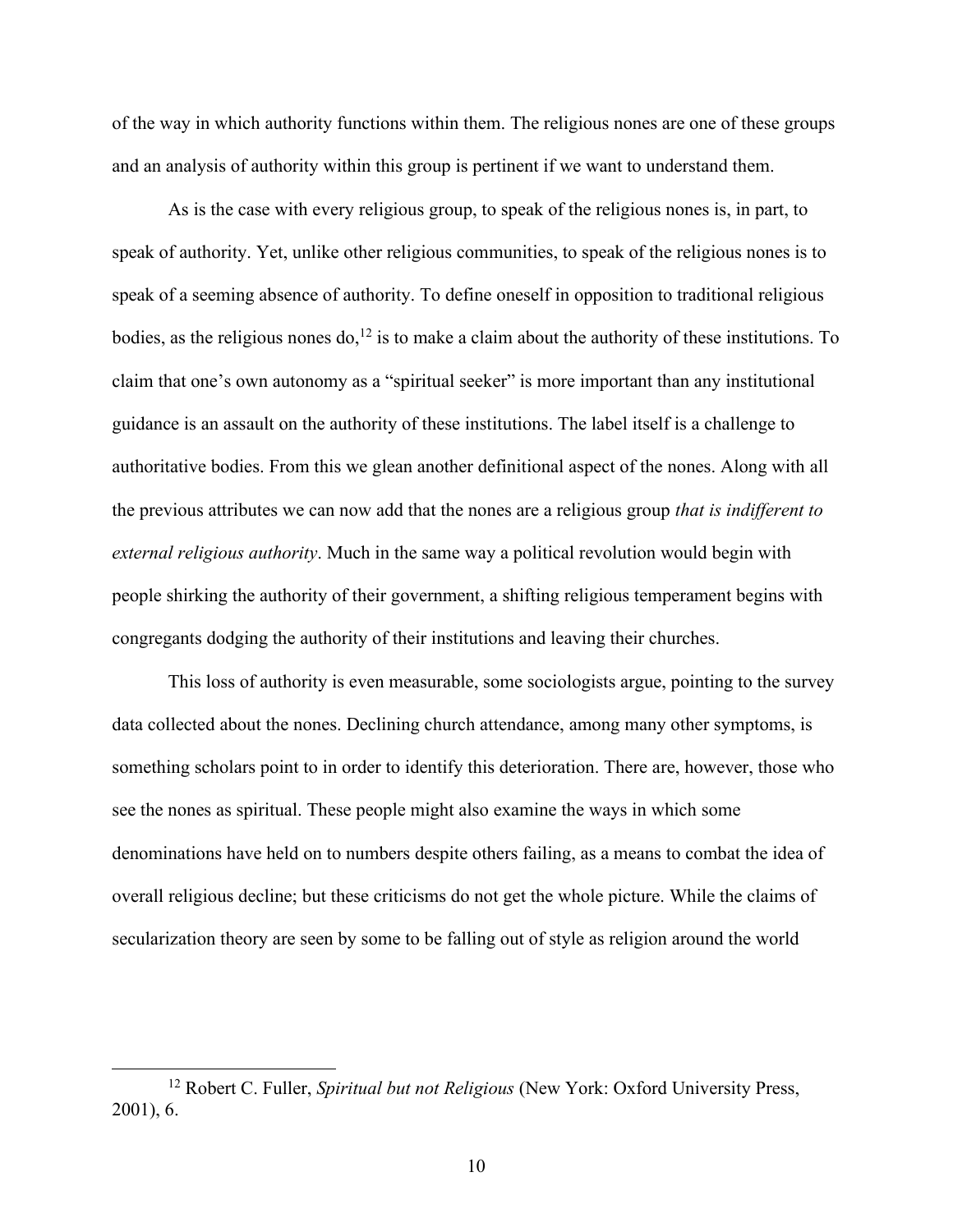continues to have a major influence,  $^{13}$  scholars such as Mark Chaves argue that this only seems the case because the researchers are focusing on religion in terms of numbers rather than religious authority.<sup>14</sup> While religions globally might be growing or sustaining themselves, there is something now missing from the religious landscape in the West. It might not be secularization in its most explicit sense, but, as we learn from Taylor, something has indeed changed. We could account for this change, Chaves argues, if researchers were to look at secularization as declining religious authority rather than a decline in religiosity. This correction could potentially lead to far more accurate conclusions and be able to better describe the current religious landscape of the west.

With this we see that there are more or less identifiable factors that contribute to the decline in religious authority. And, as previously mentioned, this broad view of declining religious authority is typically localized in the emerging group known as the religious nones. Indeed, "religious authority" is not in decline for members of institutional religions and would not be an object of concern if not for the masses of people who are leaving these institutions. Thus, the nones are often seen as the primary locus, or the ultimate example of, the loss of religious authority. Theoretical work surrounding the nones often speaks in these negative terms of loss and subtraction. Furthermore, the decline in religious authority and the growth of the nones is viewed as working in tandem. While we will attempt to argue against these "subtraction stories" as Taylor calls them, our previous argument stands: any discussion of the religious nones must entail a discussion of authority and the lack thereof.

<sup>13</sup> José Casanova, *Public Religions in the Modern World* (Chicago: University of Chicago Press, 1994).

<sup>14</sup> Mark Chaves, "Secularization as Declining Religious Authority," *Social Forces* 72, no. 3 (Mar. 1994): 749-774.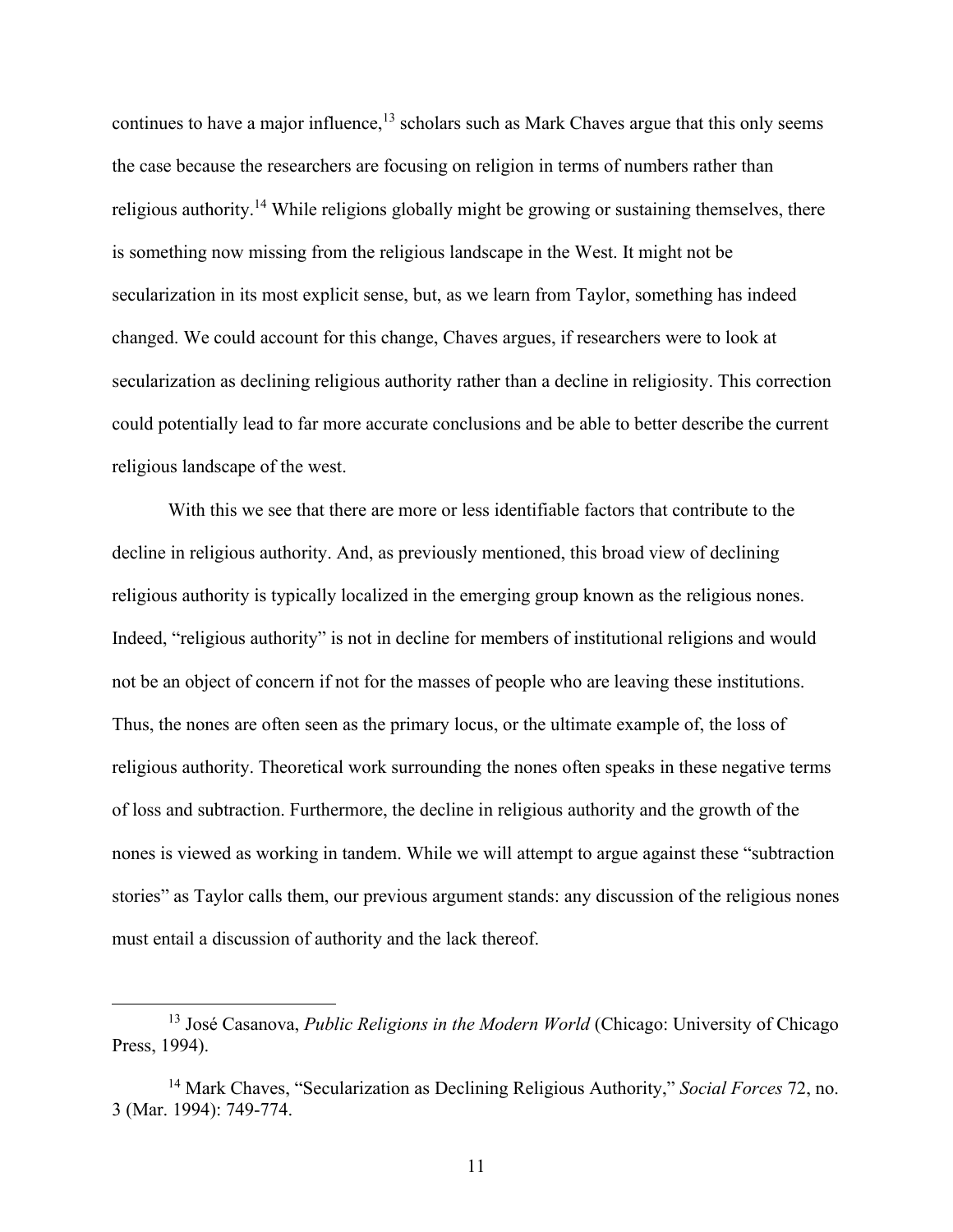Most of the work on the spiritual but not religious is in agreement with this analysis. Almost all recent scholarship emphasizes the role authority plays in the lives of the nones. Authority, and its lack, is a focal point not only in scholarship concerned with the lives of those who are a part of this group, but it is also relevant in the study of the group itself. What scholars who interview and study the nones often observe is a hesitancy or outright rejection of the authority of the traditional religious institutions. It is also important to note that this rejection is not only of the specific teachings or doctrines of the religion but also of the institution's authority itself. Elizabeth Drescher notes, "For Nones, 'religion' carries historical, ideological, and political baggage that is imagined as having traveled into contemporary life like a grumpy, argumentative uncle from the old country— stilted language, silly costumes, dated music, and an assumed (but by now largely evacuated) authority in tow."<sup>15</sup> From this we see that nones do not only reject religion because of doctrines, even though this does often play a large role in disaffiliation. We instead see that it is a combination of the teachings and the authority that is often a deterrent. Authority itself is unimportant to the nones.

Even Charles Taylor's monumental work on secular society emphasizes the role authority plays in the nones' views of their religious preferences, and of the ways scholars have discussed them. When discussing the idea of a search for meaning he gets to the heart of the issue,

This kind of search is often called by its practitioners 'spirituality', and is opposed to 'religion'. This contrast reflects the rejection of 'institutional religion', that is, the authority claims made by churches which see it as their mandate to preempt the search, or to maintain it within certain limits, and above all to dictate a certain code of behavior.<sup>16</sup>

<sup>15</sup> Elizabeth Drescher, *Choosing Our Religion: The Spiritual Lives of America's Nones* (New York: Oxford University Press, 2016), 45.

<sup>16</sup> Taylor*, A Secular Age*, 509.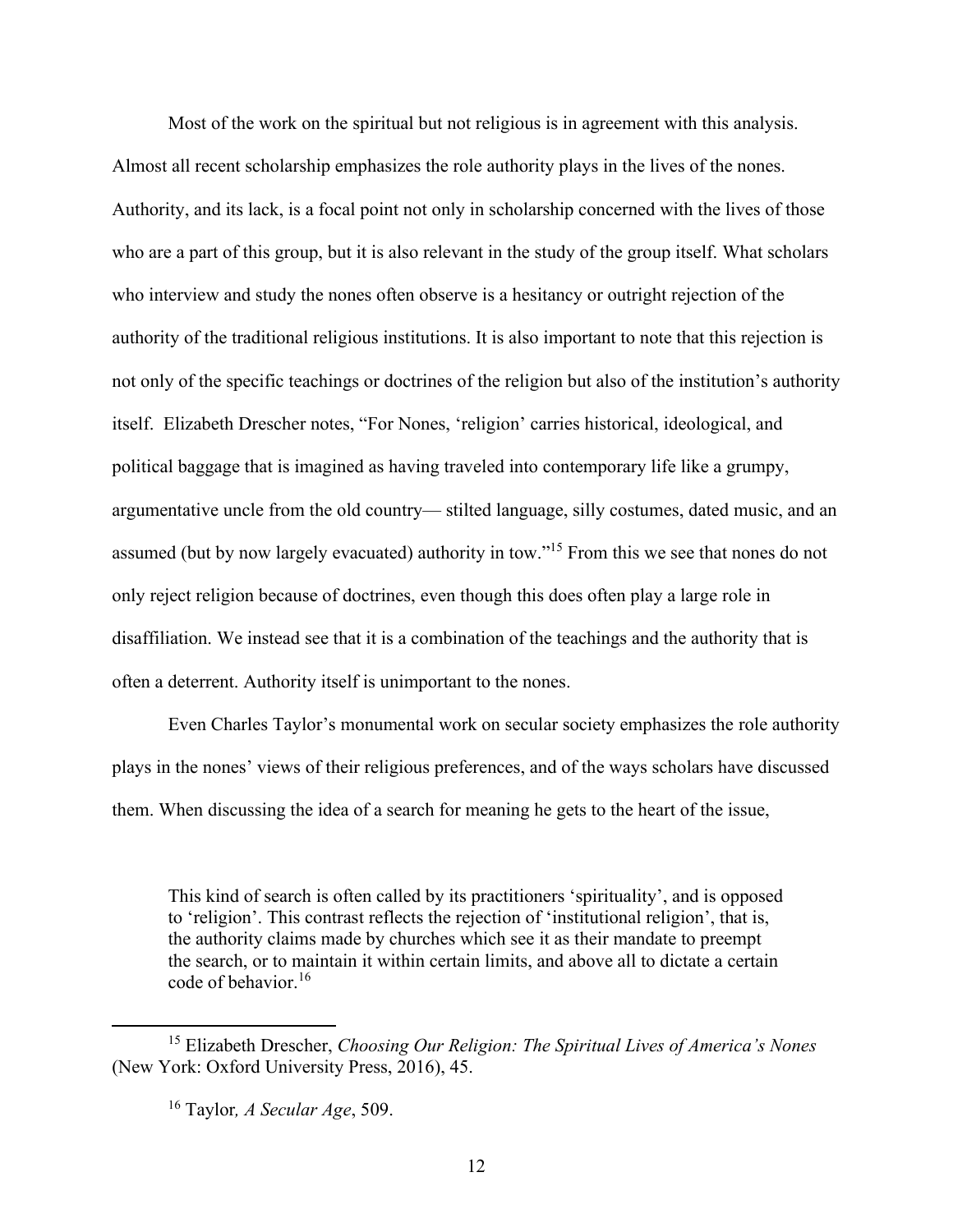We can assume here that Taylor is referring to the religious nones. Moreover, Taylor seems to be outlining the definition of this group in terms of "seeking" and "quest." This entire project or "quest" of being a none, on the view set forth here by Taylor, then, runs directly counter to both institutional religion and to the obedience it demands of its adherents. This opinion is very much shared by Robert C. Fuller in his book concerning the spiritual but not religious. In terms similar to search and quest, Linda Mercadante makes this point clear when she claims, "At base, the conceptual amputation of spirituality from religion is a way to get out from under the external constraints of authorities, traditions, or institutional bonds, and personalize one's spiritual quest."<sup>17</sup>

We see from this scholarship that the nones are skeptical of or indifferent to external authority in all forms. But there must be something within each none that beckons them towards this preference; there must be some sort of voice that guides them to this conclusion. There is a reduction of obedience, but there is also an addition of something else. Whatever this inclination is, it implies that the nones are not totally without some form of governance along their search since adhering to authority seems to be breaking some sort of rule or law. Whatever guides this preference, then, must be authoritative or powerful in some sense. Thus, some sort of structure still reasonably exists in the life of the nones or else they would not have any grounds on which to oppose religious institutions. This power, however, resides in themselves as opposed to an external institution. If we were to return to the quotations above, we would notice the importance of personal autonomy in spiritual seeking in nearly every one of them. Further, each of the scholars mentioned emphasizes the importance of "self-authorization" or what we have called

<sup>17</sup> Mercadante, *Belief Without Borders*, 6.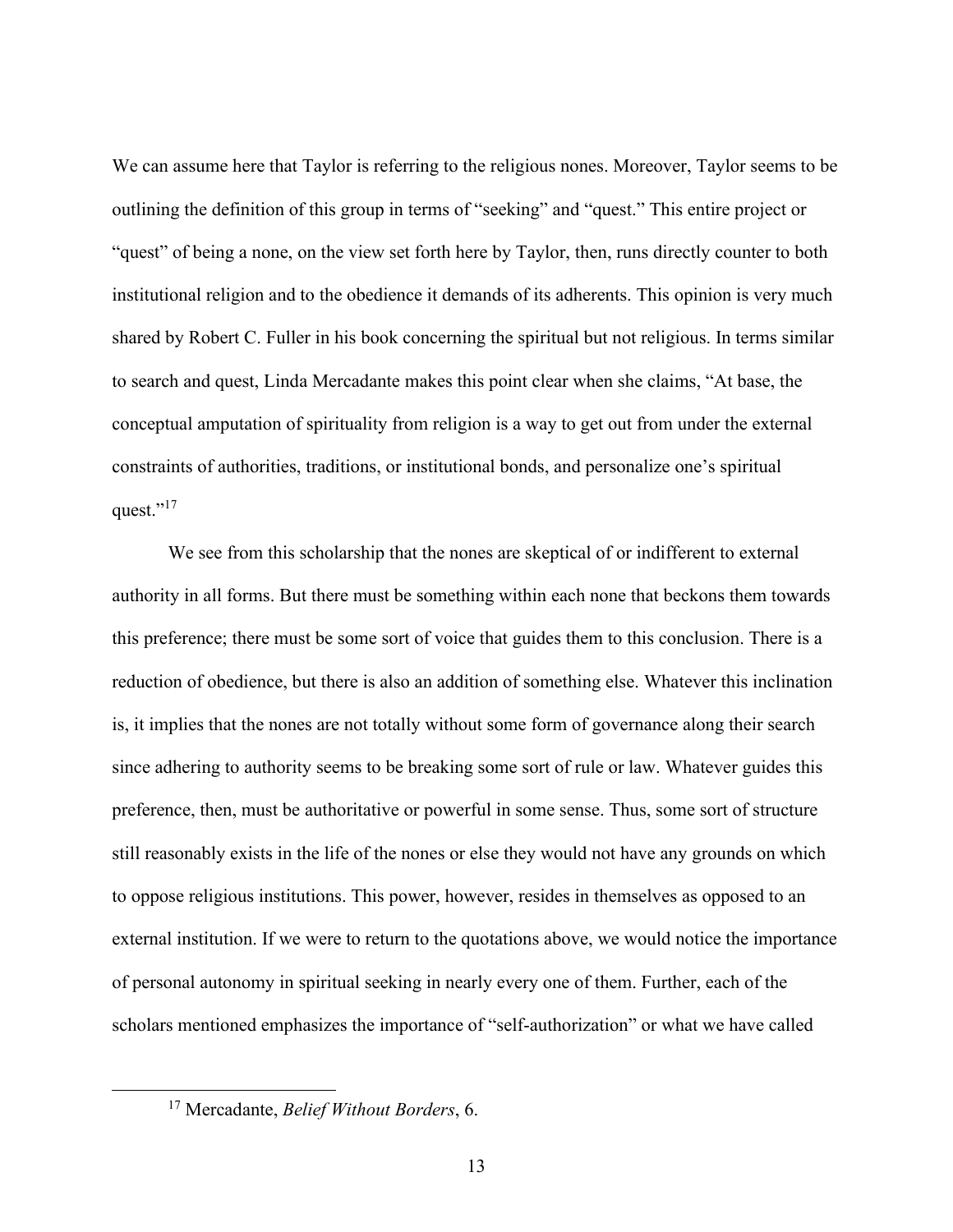self-empowerment when discussing the nones. Scholars such as Wade Clark Roof further this idea by confirming much of the modern religious landscape has turned inward to the self.<sup>18</sup> Thus, the notion that the nones empower themselves is equally important to understanding them since it is the means by which they justify their spirituality and their search for meaning.<sup>19</sup> The story of the nones is not solely one of subtraction. It also brings something new to the religious landscape. Not only has something been lost, but a shift has occurred.

### **Self-Authorization and Religious Expertise**

From all this, it would be correct to claim that nones are not only skeptical of religion but are skeptical of external authority itself. As we have seen, there is overwhelming agreement amongst scholars that this is the case. But this would not be a complete picture. We see from the excerpts above that the concept of authority and the practice of spiritual seeking are at odds. The two are more accurately seen as mutually exclusive. And in the same way that skepticism of authority defines the none stance, so too does this need for autonomous seeking. These two notions are indivisible in terms of defining the nones. Autonomous spiritual seeking (the act of being a none) requires that the authority that traditionally resided in the institutions be rejected or absent.

This definition of a none, which is very similar to Nancy Ammerman's findings in her book *Sacred Stories, Spiritual Tribes*, then, is a dialectic: the negation of authority from religious institutions goes hand in hand with the ability of the individual to make judgements, claims, and

<sup>18</sup> Wade Clark Roof, *Spiritual Marketplace: Baby Boomers and the Remaking of American Religion* (Princeton: Princeton University Press, 1999).

<sup>19</sup> Drescher, *Choosing Our Religion: The Spiritual Lives of America's Nones*, 3.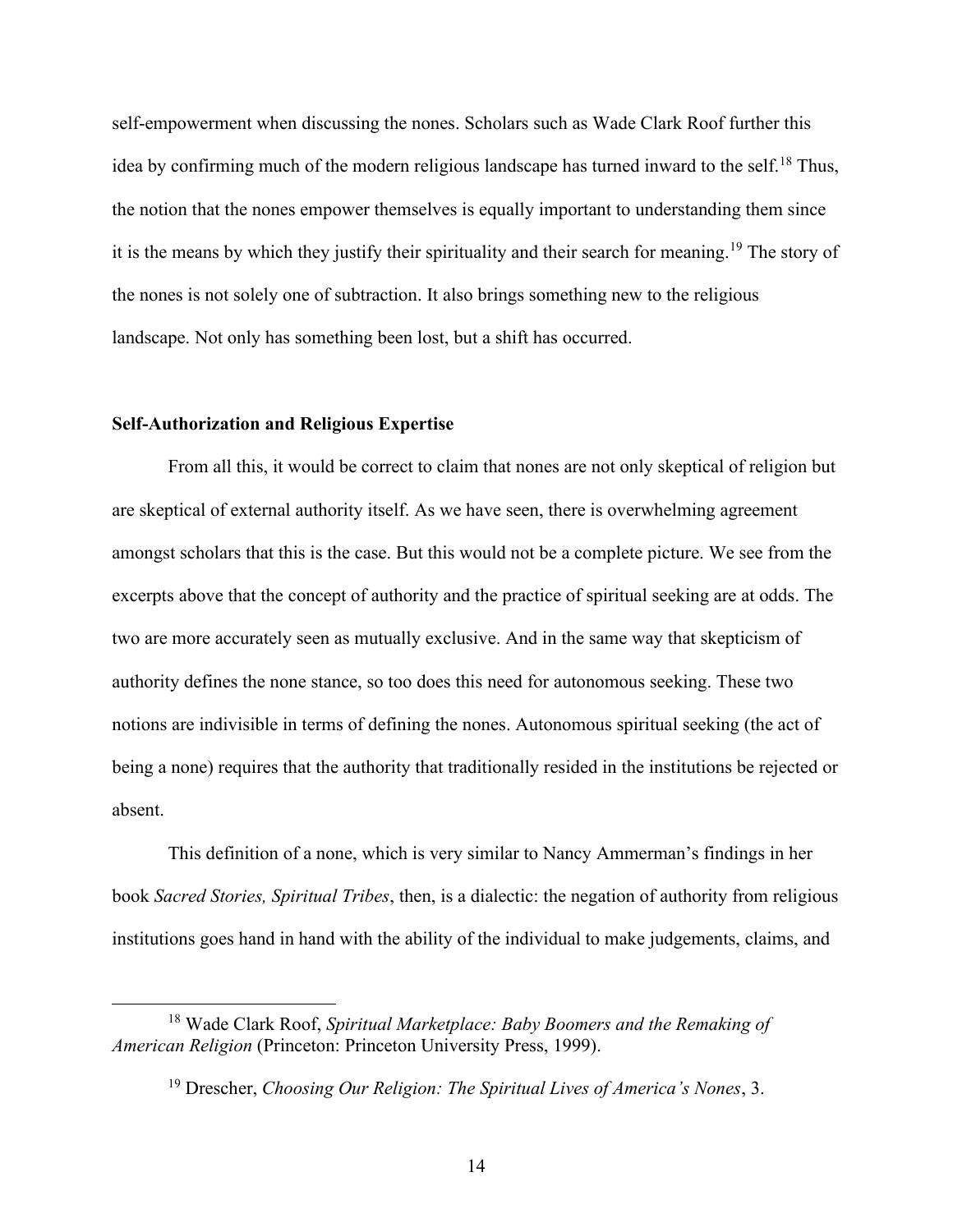decisions on matters related to spirituality or the divine.<sup>20</sup> The subtraction of institutional authority implies the affirmation of the self, spirituality, and spiritual seeking. This definition contains distinctly negative and positive elements that form the whole. It is important to note here, however, that authority only exists within a community. For reasons that will be discussed further in chapters 1 and 2, the idea of "self-authorization" is an oxymoron. Given the nature of authority, one cannot authorize one's self after being removed from a community. While I am in agreement with Mercadante and many others that a shift has occurred in traditional religious authority, it is too simplistic to assert that authority has moved from institution to individual without thoroughly examining authority itself.<sup>21</sup> Authority cannot simply move into the individual because it relies on a moral community for its construction. Religious authority more accurately has disappeared for the nones due to their individual empowerment. If this is the case, the negative elements of our definition should be associated with authority with the positive elements being associated with increasing individual empowerment.

While much of scholarship is concerned with the negative aspects of the nones, this study will privilege the positive. The positive side of this definition, the autonomy of the individual to make judgements on matters related to spirituality, is a domain that has until now primarily been under the control of religious institutions and the experts who populate these institutions (i.e., pastors, priests, rabbis, brahmins, etc.). These institutions, up to this point, had been seen as authoritative bodies in making such judgements. They were seen as those with what we might call "religious expertise." Because the nones cannot be viewed as authorities or self-authorizing, however, I argue that it makes more sense to view the nones as religious experts. This claim is

<sup>20</sup> Ammerman, *Sacred Stories, Spiritual Tribes*, 51.

<sup>21</sup> Mercadante, *Belief Without Borders,*73.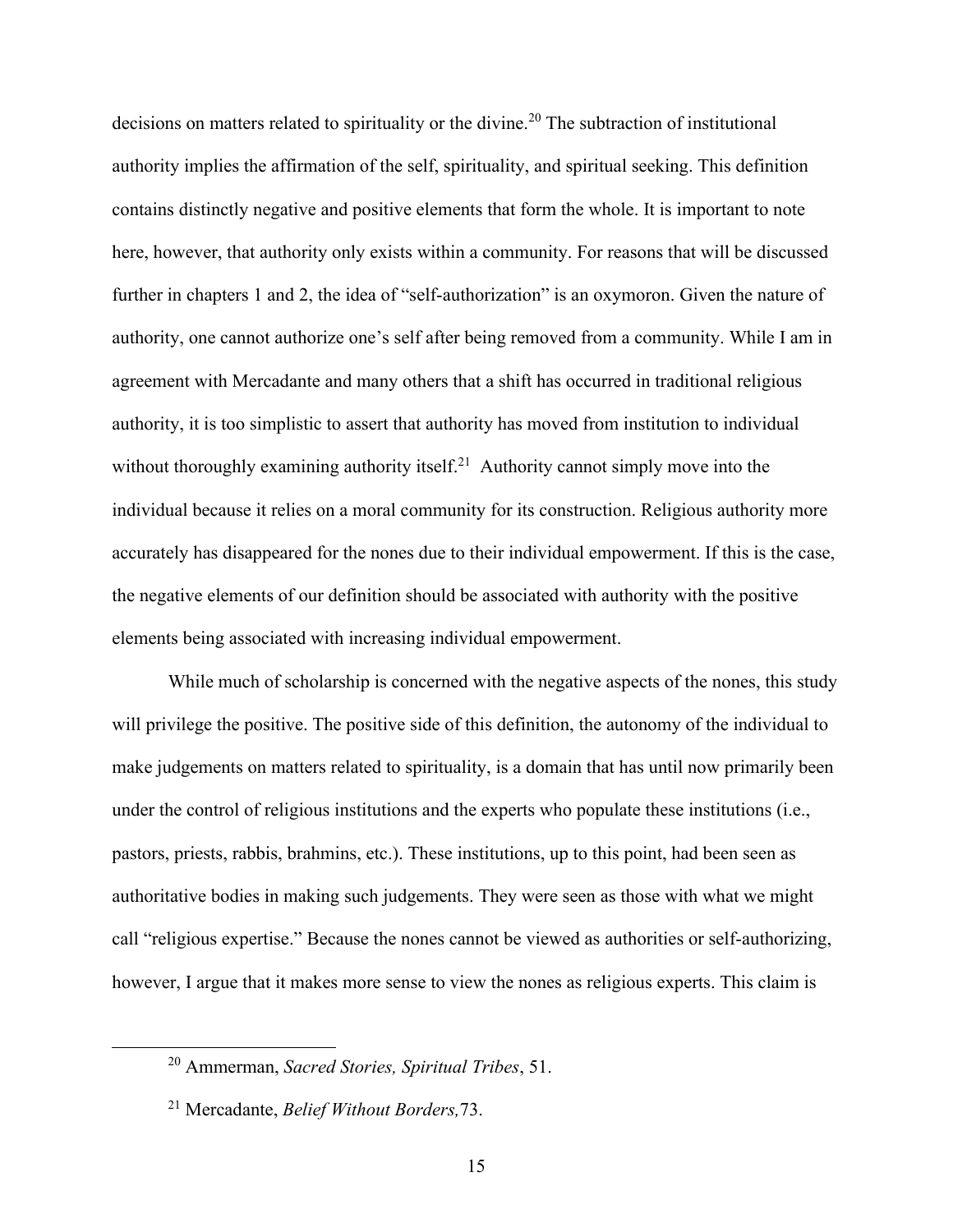bolstered by the fact that in the present moment expertise in matters concerning the divine seems to be up for grabs by anyone who would like to claim it. Indeed, many are claiming it, and a large portion of these are nones.

The central contribution of this study is to look at the empowerment of the nones through the lenses of authority and expertise. And through these lenses we will come to the simple conclusion that the nones are religious experts. If we were to take the five attitudes that define professionalism for sociologist Richard H. Hall, we would see that the nones can reasonably fit into all but one of his categories.<sup>22</sup> While the nones do not rely on institutional structures the way traditional clergy do, they do rely on their ability to make autonomous decisions, their belief that they have the ability to diagnose problems, their own self-regulation, and their personal calling. The nones, indeed, have all these attitudes when they are related to spiritual seeking. Nones, then, seem to mimic what we could call a religious professionalism in that they are able to act as experts in the realm of spirituality, a realm previously inhabited only by the clergy.

The central question of the nones does not have to do with how religious ministry will survive in a society that does not believe in God, as scholars like Andrew Root claim.<sup>23</sup> This is undone by the fact that the majority of nones still believe in a higher power. The more poignant question is how religion will survive in a society that does not need ministers. How will religion change in a nation populated by people who believe they have as much of a right to religious expertise as the ministers? These questions point to the fact that the nones primarily stand in opposition to the clergy rather than religion itself. While much scholarship has been concerned

<sup>22</sup> Richard H. Hall, "Professionalization and bureaucratization." *American Sociological Review* 33 (1968): 92-103.

<sup>23</sup> Andrew Root, *Faith Formation in A Secular Age: Responding to the Church's Obsession with Youthfulness* (Ada: Baker Academic, 2017).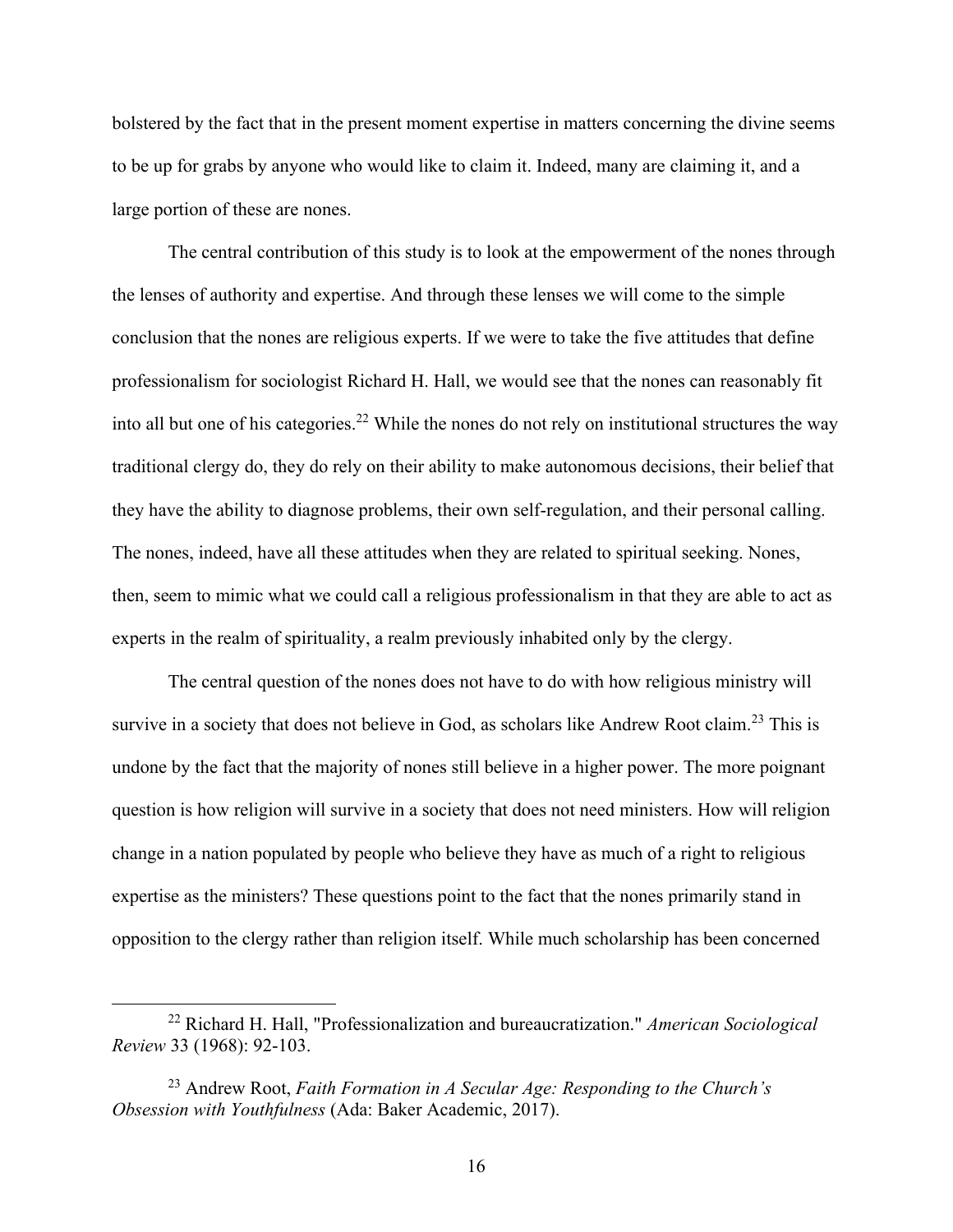with the ways in which the nones are progenitors of the death of religion, this study will show how the nones portray shifting religious sentiments in terms of authority and expertise.

This analysis also seems appropriate as we are living through a time when there is a considerable rejection of experts in all fields. One merely needs to turn on the news to hear the mass rejection of expertise that plagues the country. Everyone from doctors, to politicians, to scientists is being refuted based on the simple claim that their adversaries know more, or know better, than they do. There are even discussions occurring nowadays over the idea of lay expertise (a very intriguing idea in relation to the nones) and how this functions alongside traditional experts in the field. While a considerable amount of sociological and philosophical work has been done on expertise as it relates to the public sphere, little to none of it has been applied to a study of religion or the nones. By looking at the nones through the lens of expertise, we will see that the nones indeed reflect much of the qualities of religious experts and should be viewed as experts themselves.

To paint a full picture of the nones, we have to incorporate those subtractive aspects concerning religious authority as well as those additive attributes concerning religious expertise. Where Roof would like to claim that the decrease in religious authority and the increase in "spiritual ferment" make it difficult to pin down the current religious landscape, as if the two are distinct,<sup>24</sup> I claim that these two are not separate phenomena but are actually one and the same. While those negative aspects have largely been privileged by scholarship on this topic, this study will bring to light a new perspective on the positive attributes of the nones, by emphasizing the role of religious expertise in both traditional religious settings and how this expertise is being used by the nones. When added to our original definition, along with all that was previously

<sup>24</sup> Roof, *Spiritual Marketplace*, 4.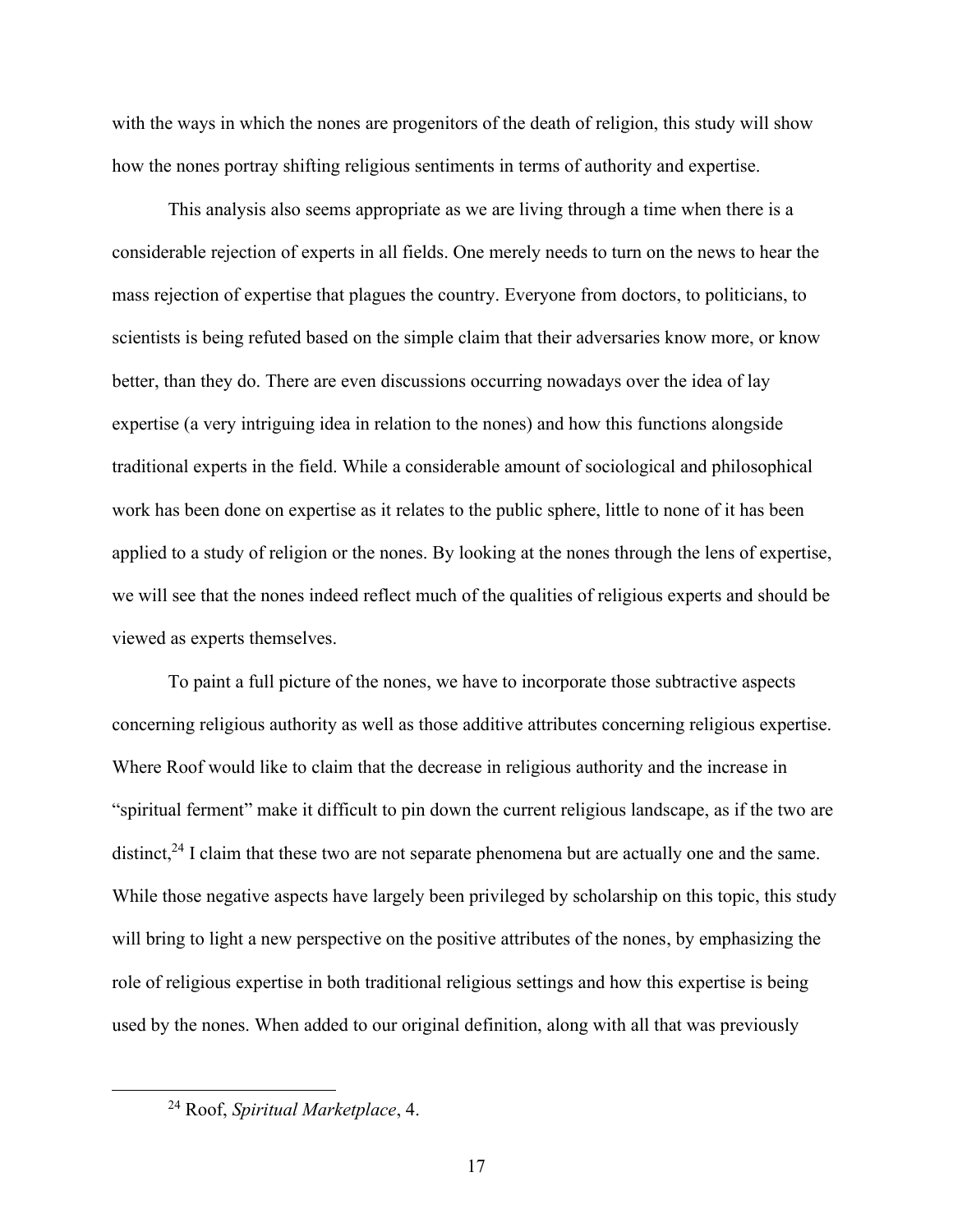mentioned, we can conclude that the nones are a religious group that rejects external authority in favor of personal authority in terms of spiritual autonomy. Or, more concisely, *the nones are a group of individuals who empower themselves in matters of religion*. While nones are motivated to empower themselves for different reasons and indeed even empower themselves in different ways, the empowered individual, by and large, is what binds all nones together.

Examining the nones in such a way is important for the study of this emerging and rapidly growing group, but it is also important for the study of religion. If the nones can be reasonably called religious experts, what does this mean for the current state of religion? How has religion changed so that an individual with no training could now claim expert status in the realm of religion? What does the field of religious studies or the clergy do when a significant portion of the population believes they no longer need guidance from the experts and would rather claim expert status for themselves? While this study cannot answer all these questions, I hope that it helps shed light on all the changing religious sentiments the nones represent, not just the decline of traditional religious institutions.

### **This Study**

If it is indeed true that the one common thread between the nones is the fact that they empower themselves within the realm of religion, the aim of this study is simply to understand the nones on their own terms. This study is an attempt to look critically at definitional attributes of the nones and examine them in ways that make sense with one another. By doing so we will see that they have empowered themselves in spiritual matters, that the nones are indeed religious experts. As opposed to many of the studies that have come before, I will be taking a survey of thought surrounding ideas of authority and expertise, applying these to religious contexts, and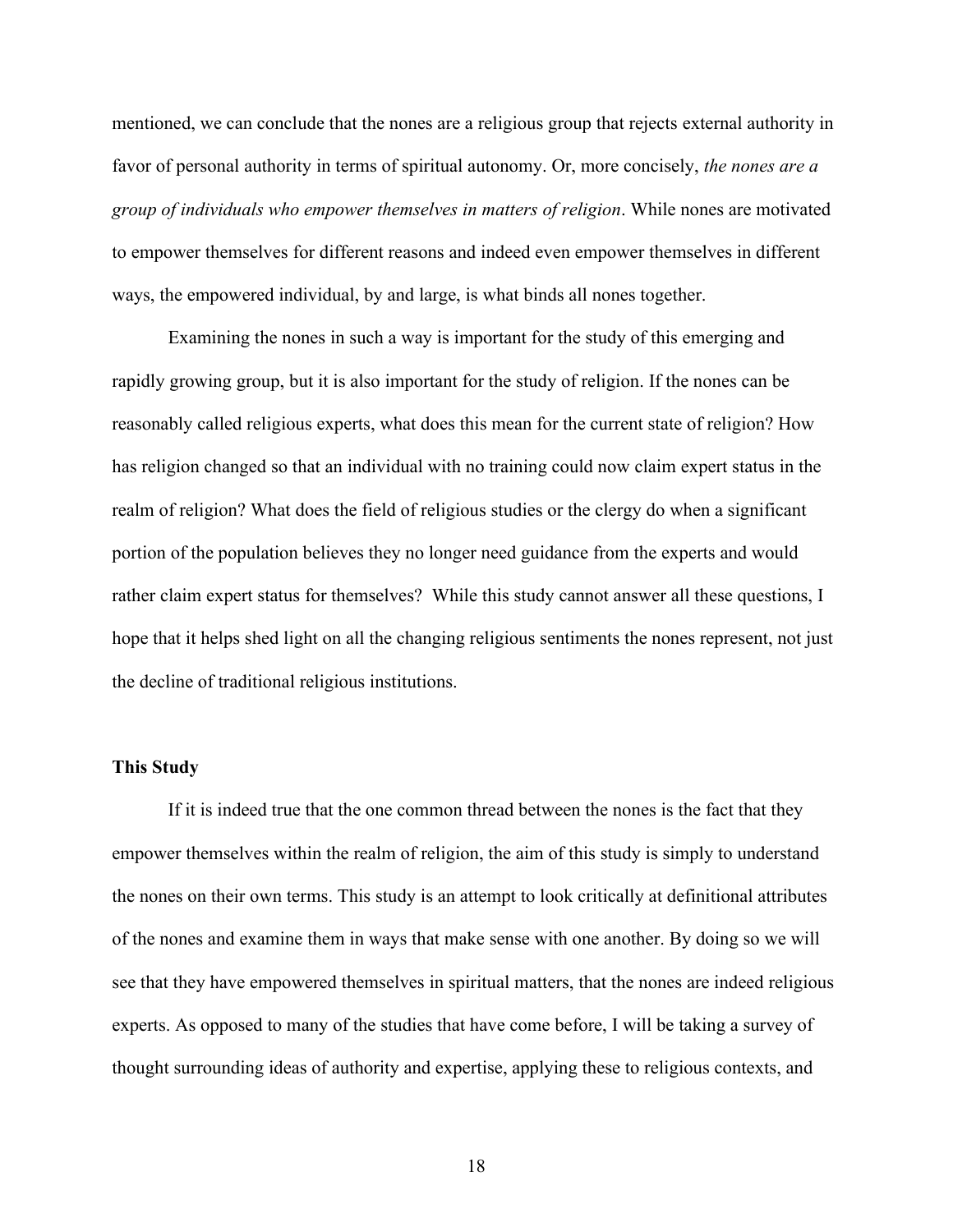finally applying them to the nones themselves. Instead of adding to the ever-growing amount of scholarship that tries to theorize why the nones are growing so quickly, this study will aim to understand the nones from the perspective of religious expertise and argue for their status as religious experts. If this argument helps scholars understand why the nones are growing so rapidly, however, this would certainly not be shunned as counterproductive to the project. This study also makes no attempt to give advice on how to reincorporate the nones back into traditional religion or make value claims as to the legitimacy of the beliefs of the unaffiliated. Furthermore, this study will not tread the well-worn paths of simply relating the nones to individualism, secularization, or pluralism. While I use these concepts, I only do so only to bolster my claims that the nones are religious experts. I do all of this so that we might expand our understanding of the nones and the current religious landscape.

I go about my analysis by firstly defining the terms authority and expertise. As we will see, there is no shortage of definitions for these two words so we must narrow down our language if we want to study the nones properly. Chapter 2 will be dedicated to surveying the different definitions of authority and expertise, showing how these interact with one another, and establishing definitions we can use in our analysis of the nones. We will see here that the notions of authority and expertise are not as related as some might think. In fact, I will argue that there are adequate reasons to place the two in distinction to each other. With this distinction we will begin to see why the nones are not religious authorities or self-authorizing, but rather observe why it makes more sense to view them in terms of expertise.

Having defined the two words that define much of the content of this study, we will then begin to apply these concepts to religious contexts in Chapter 3. Here we will begin to see how simply claiming that the self has been authorized is largely contradictory to definitions of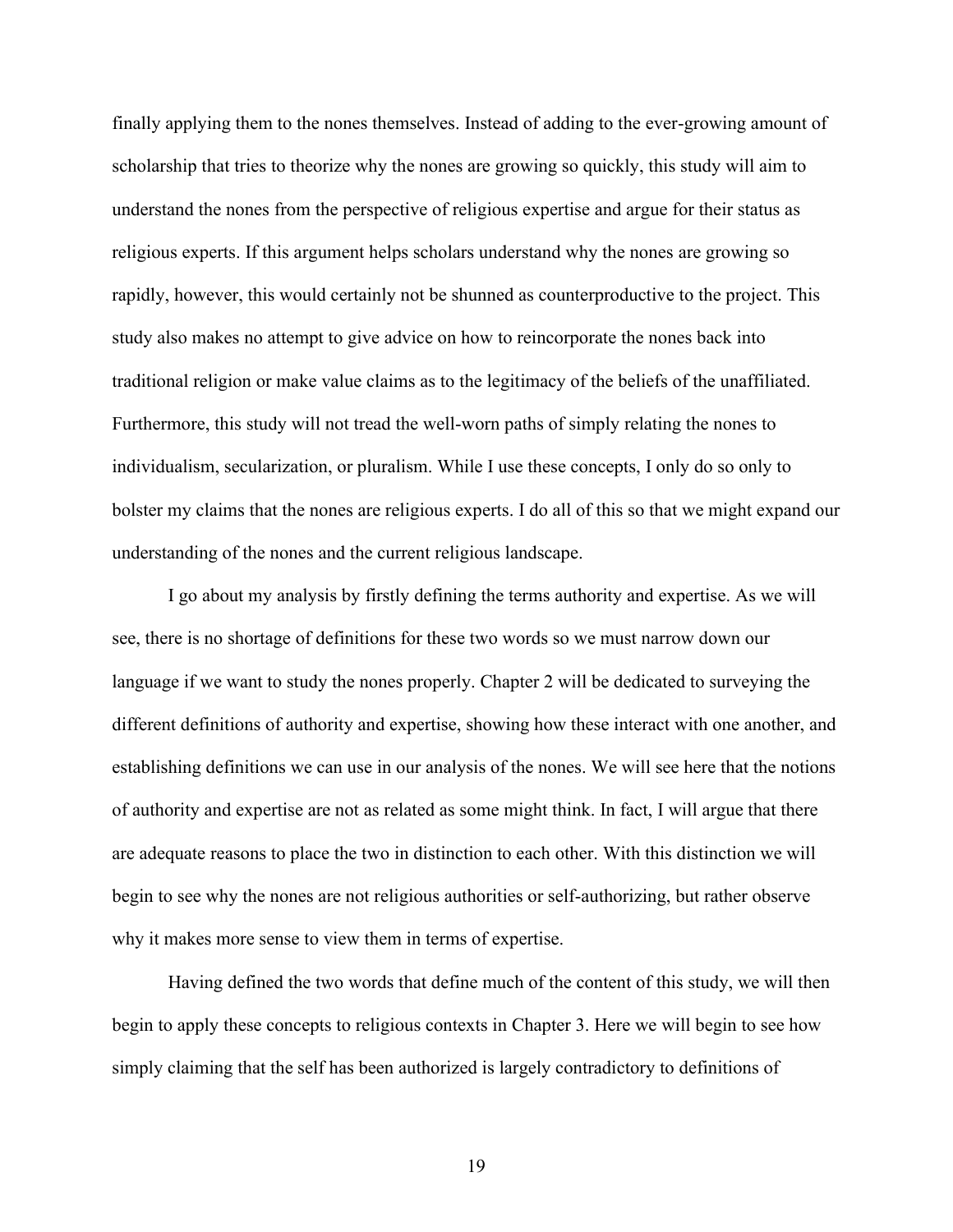authority established in the previous chapter. For this reason, we turn to our definition of expertise in order to more accurately describe the nones and the ways in which they go about their spiritual seeking. Before we can confidently call the nones religious experts, however, we apply our definition of expertise to religious contexts in order to determine what religious expertise might entail. After an analysis of expertise in relation to religious contexts we come to the conclusion that there is such a thing as religious expertise, and it seems as though the nones have obtained some form of it.

In Chapter 4, we apply our definition of religious expertise explicitly to the nones. Drawing on ethnographic sources and interviews with nones, we begin to observe the ways in which this group explicitly behaves as religious experts according to the definitions we have outlined in previous chapters. These behaviors, which are largely based on the knowledge and the religious practices of the nones, help demonstrate that they are essentially experts of their own religions. Each none has an individualized religion, and each religion needs what Weber calls a priest. Thus, the nones are the priests of their individual religions.

Finally, Chapter 5 will discuss the ways in which religious expertise has migrated from institutions to individuals. This chapter analyzes different historical developments in thought in order to chart the progression of religion as a communal phenomenon to religion as an individual phenomenon. By observing this shift, we will see how religious expertise was stripped from institutions and how the untrained laity is able to possess it so unquestionably today. Here, as well, we touch on some examples from recent scholarship of ways in which academia has started to view the nones and the lay as religious experts. The popular notion of lived religion within academic circles today points to the fact that not only have the nones become experts on a personal level, but that scholars are now recognizing a level of religious expertise occurring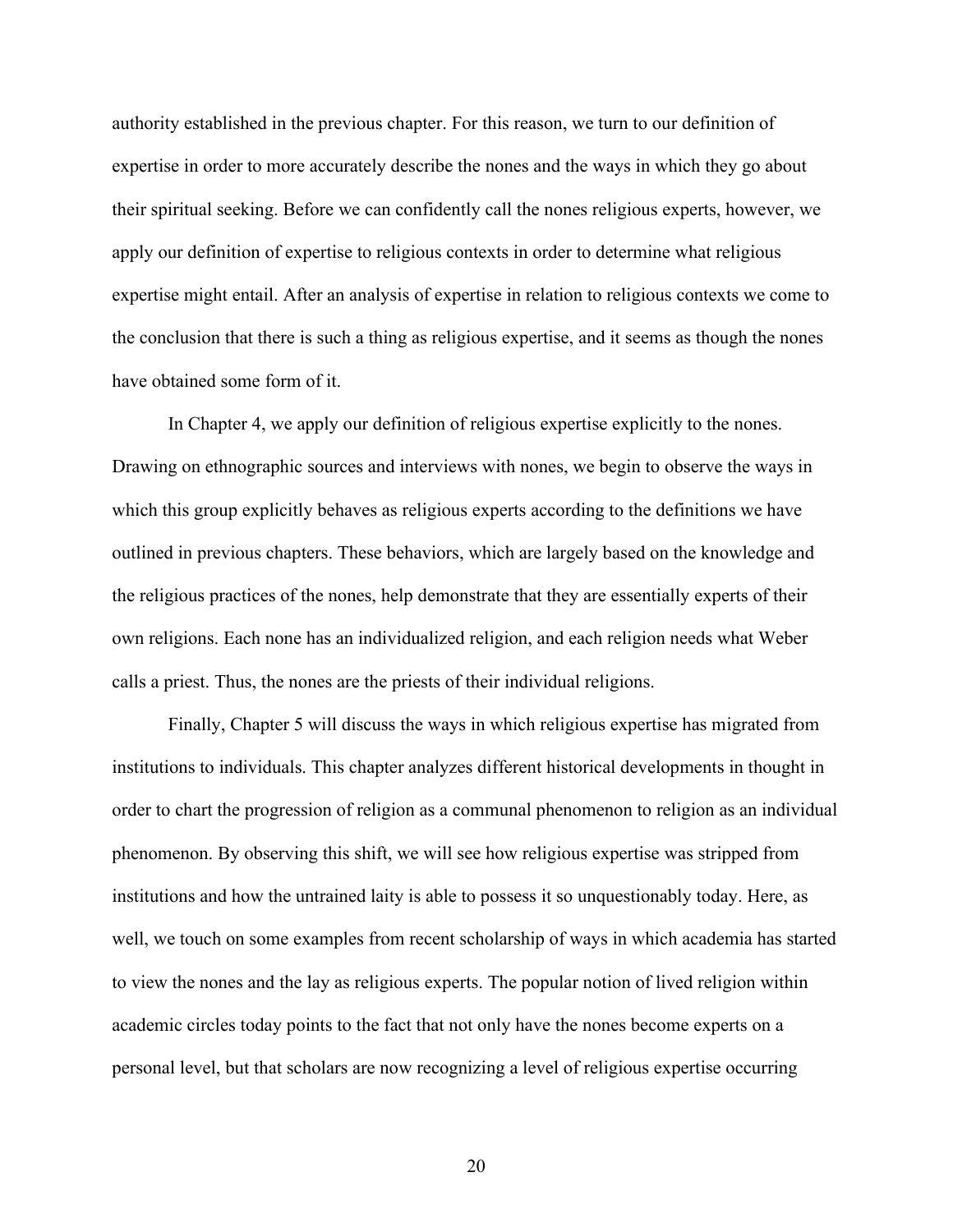within this group. It is no longer the case that only the individual recognizes their ability to act as a religious expert. The broader public and even academia is empowering these groups and recognizing their religious expertise.

The loss of religious authority and the rise in religious self-authorization or new "religious experts" cannot be seen as distinct phenomena. They are part of one whole, and both contribute to the prominence of the nones. We cannot solely view the deterioration of traditional religious adherence, attendance, etc. in terms of decline, but must also look to the ways in which other non-traditional spiritual practices are increasing. The lack of authority in institutions, combined with relatively unchanged numbers in religious belief necessitate an increase in religious power from somewhere else. And those wielding these new powers can only be understood as experts if they are so bold as to stand against these institutions. We see examples of this wherever we view the nones. An overwhelming amount of people all across the country are starting think they can mediate the divine for themselves. For these people there is no longer a need for religious professionals within institutions for the reason that they now can perform the function of these professionals for themselves. Indeed, we now live in a nation heavily populated with so called religious experts, a nation of priests, and these are priests unto themselves.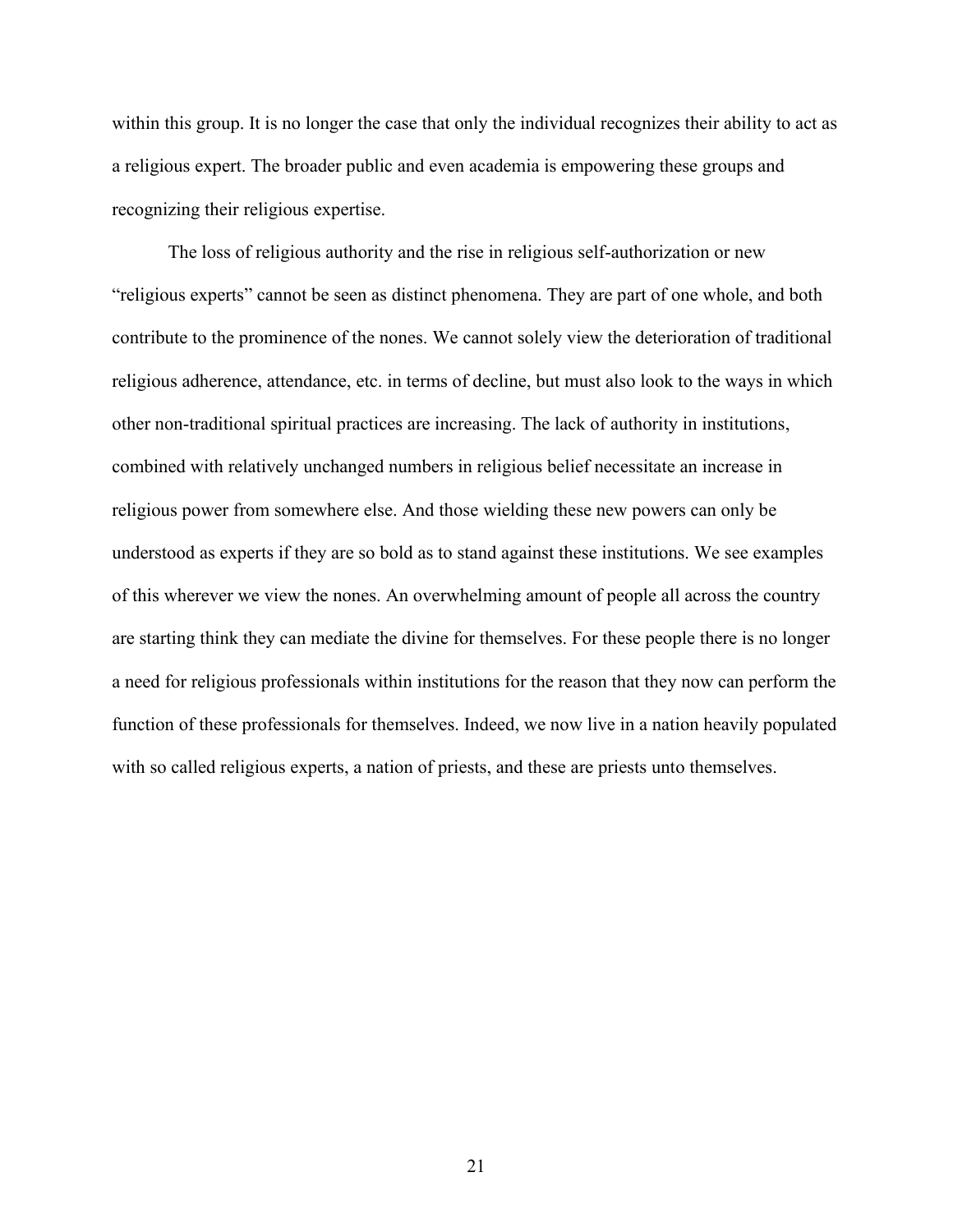### **AUTHORITY AND EXPERTISE**

We have seen how much scholarship defines the nones in terms of authority. Whether this discussion is framed as a movement from institution to individual or absence of religious authority altogether is not important at this point. What is most pressing is the fact that most scholars discuss the nones by talking about religious authority. The argument I will lay out, however, aims to show that the language of authority is falsely attributed to the nones and their spirituality. For this reason, I frame the argument in terms of expertise and argue that the religious nones, as a self-empowering group, can be seen as a group of religious experts. In order to make this argument in a meaningful way, however, we must first define the two terms that are the most crucial to this study, these being authority and expertise. We will begin here with a definition of authority followed by a definition of expertise. Having done so, we will conclude with an attempt to synthesize these two definitions with each other.

### **Authority**

The notion of power or authority is hardly new to discussions surrounding social theory or the sociology of religion. Moreover, many of these definitions incorporate religious elements. From Weber's famous ideas of charismatic authority to Foucault's notion of power/knowledge and pastoral power, social theory has a deep and complex history of definitions of authority as they relate to religious groups. These definitions also persist into recent scholarship on the issue as theorists even in the present day continue to provide new definitions of authority and its role in society or religion. All this to say, there is not a shortage of definitions or sources discussing authority that we can attempt to apply to the nones.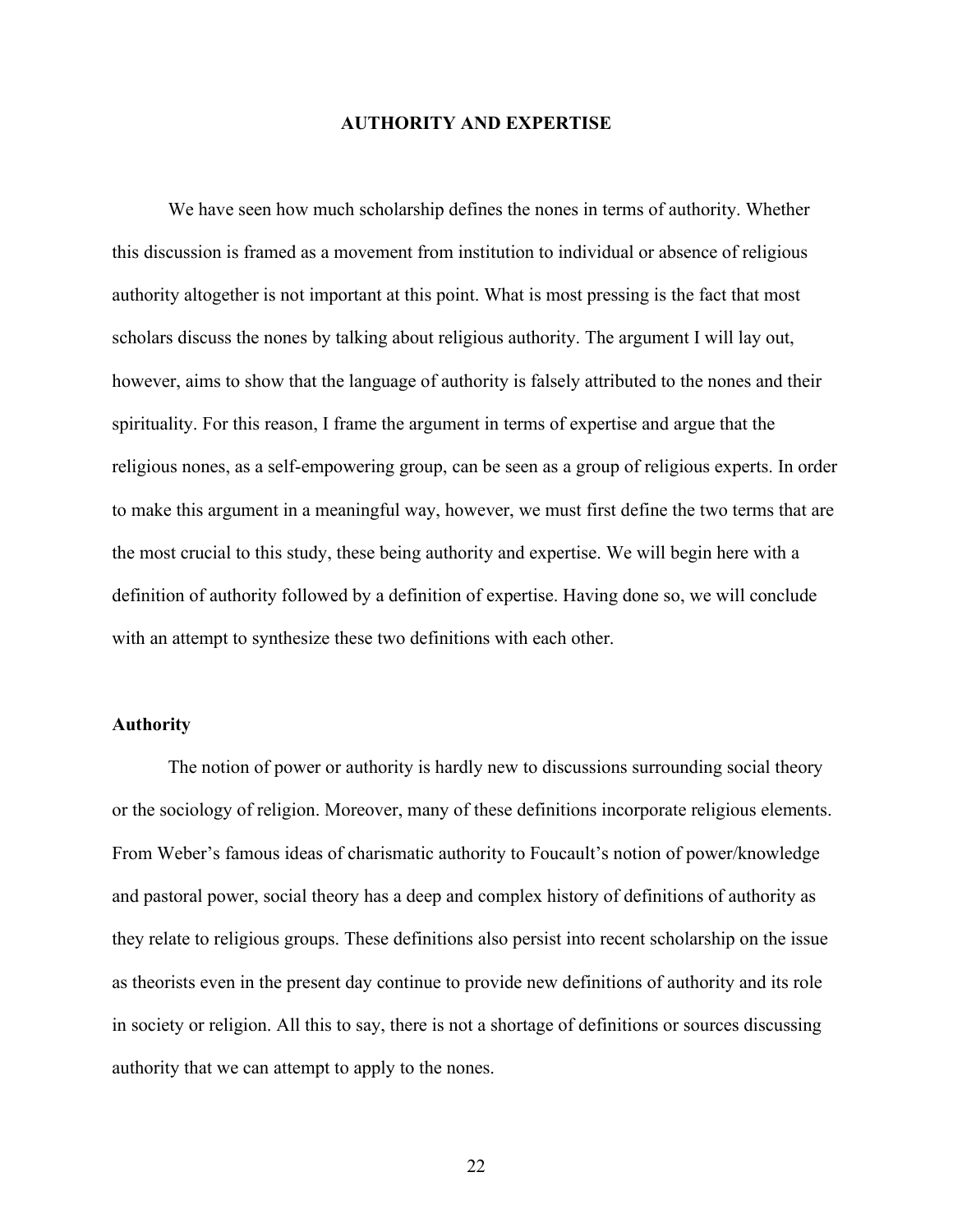To begin defining authority, then, it would be beneficial to start with what most theorists agree on. To do this we would have to begin with an analysis of power. Power, as seen by much of social theory, is the ability to bend the will of another. Rather famously, Foucault described power as the ability to act upon the actions of others.<sup>25</sup> This bending of the will can be done through all sorts of means, but coercion is the prime example used in social thought. If someone is pointing a gun at me and ordering me to give up my wallet, they have power over me because my will is being coerced through potential force. I do not want to give up my money, but I do so that I am not harmed. Power, then, lacks depth and can be seen as objective in the sense that in many cases it is universal. In the same way that  $2+2=4$ , if one has power over another the powerful are going to get what they want. To refuse someone with a gun is, most likely, a death sentence.

Defining power in this way is important for understanding authority. Authority, most social theorists since Weber agree, is the legitimate or just use of power. To use the previous example, if I, for whatever reason, think that my adversary is justified in pointing a gun at me and asking for my money, then this becomes a relation of authority rather than of power. In both instances I give my adversary the money, but for completely different reasons. If we were to leave our definition of authority as solely that form of power which is seen as legitimate, however, we would miss something crucial. Where Weber and many of his contemporaries <sup>26</sup> were concerned with the ways in which the state, as the locus of power, legitimates the use of its

<sup>25</sup> Michel Foucault, "The Subject and Power," *Critical Inquiry* 8, no. 4, (1982): 777–795.

<sup>26</sup> Robert Nisbet, *The Sociological Tradition* (New Brunswick: Transaction Publishers, 1993), 111-116.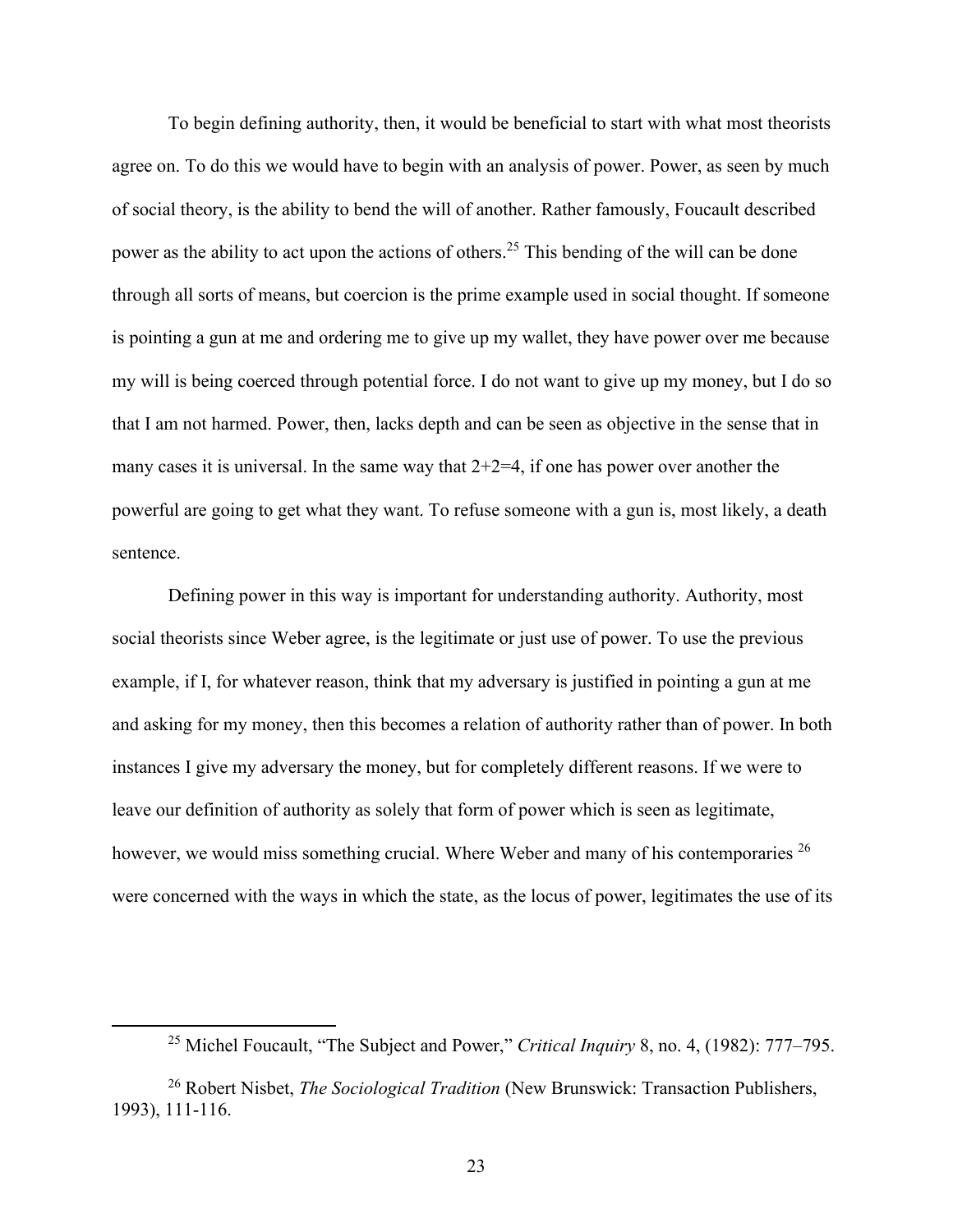power through authority, $27$  theorists after him turned away from authority being located strictly in bureaucratic or political apparatuses. Much of the theory after Weber, aside from being more focused on individuals and everyday relationships, is keen on emphasizing that the use of persuasion and coercion must be absent if authority is to be achieved. Authority does not exist where these two are present. Indeed, if one is being coerced or persuaded to action, one is under the power of another rather than authority. If I view the one who asks for my money as authoritative, the gun is unnecessary in obtaining what he or she desires, and I will give it freely. Coercion and persuasion, then, are key in identifying whether one is dealing with power or authority and is what makes these two distinct from one another.

This analysis of power and authority is largely supported by Hannah Arendt. Her essay "What Is Authority?" deals with the question of authority in modern society. While there are aspects of this essay that some find problematic, such as her argument that authority has vanished from the modern world, she does a good job defining authority for her readers. To Arendt, authority is the legitimate hierarchy of a society. She claims,

The authoritarian relation between the one who commands and the one who obeys rests neither on common reason nor on the power of the one who commands; what they have in common is the hierarchy itself, whose rightness and legitimacy both recognize and where both have their predetermined stable place.<sup>28</sup>

From this we see that authority is free of coercion and persuasion. More importantly, however, we see that Arendt sees persuasion as synonymous with reason. The ability to persuade rests on

<sup>27</sup> Max Weber, "Politics as a Vocation," in *From Max Weber: Essays in Sociology,* ed. and trans. H. H. Gerth and C. Wright Mills (New York: Oxford University Press, 1946), 77.

<sup>28</sup> Hannah Arendt, *Between Past and Future: Eight Exercises in Political Thought* (New York: Penguin Books, 1954), 93.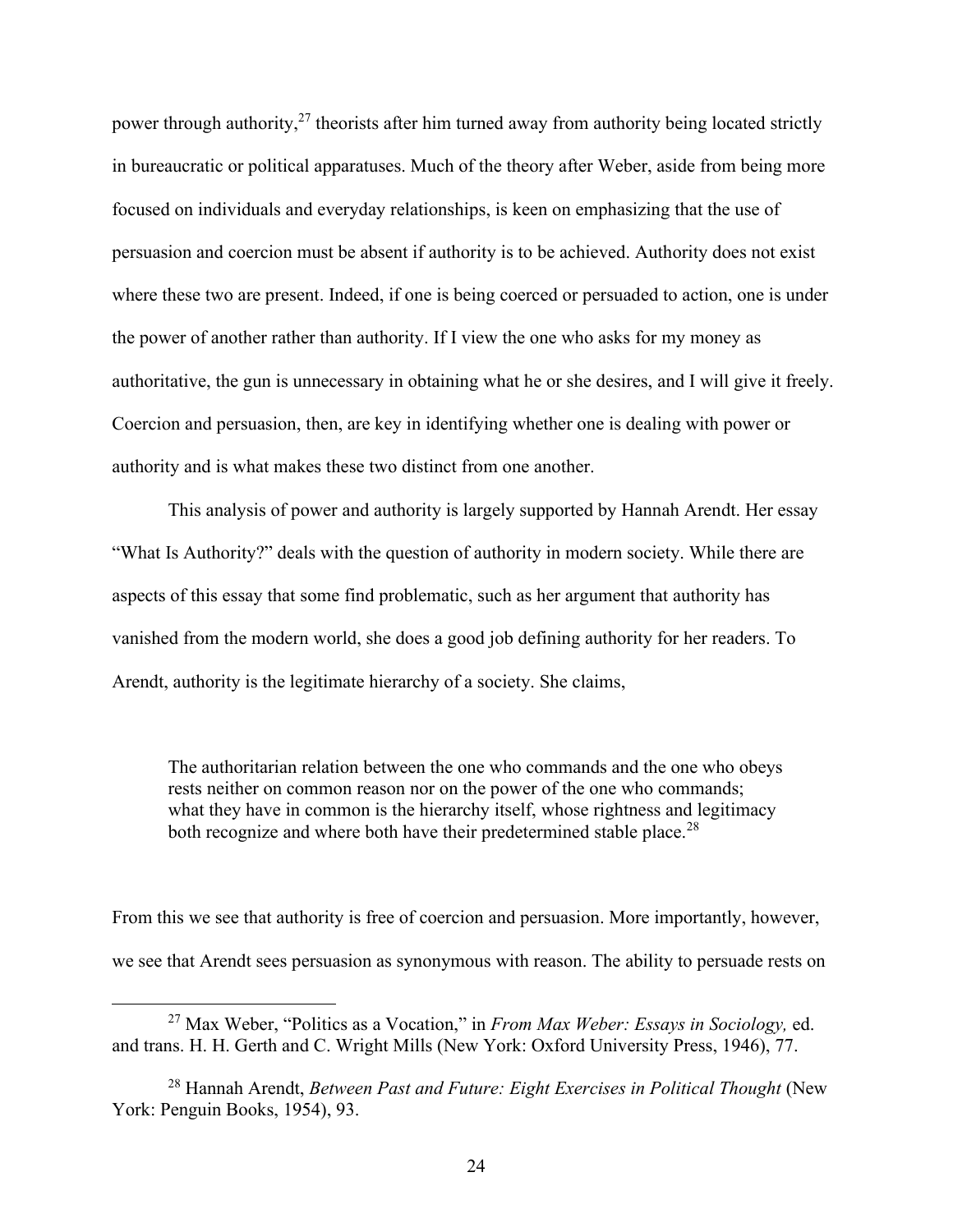common reason so reason too must be left out of a theory of authority. It is the structure itself that is seen as authoritative rather than the people within it. I see the president as an authority because of his or her office within the hierarchical governmental structure that I see as legitimate. Another crucial component of authority for Arendt is that its foundation and legitimacy lie outside of itself. What she means by this is that we do not respect authority in and of itself. We respect authorities based on their historic institutionalization, our community, etc. To Arendt, one of the reasons we respect the hierarchy is because of its effectiveness in bygone eras. In this sense, we can see Arendt's definition being rather similar to what Weber called traditional authority. From Arendt, then, we see that authority is indeed defined in contradistinction to those attributes that make up power (coercion and persuasion) as well as being made of something outside of itself; authority *simpliciter* is not possible.

As we move away from Arendt, however, theorists start to lean away from the traditional approaches to power and authority. Dennis Wrong, for example, attempts to incorporate coercion and persuasion into his theories of authority. Wrong is consistent with theories that come before and after him in his analysis of the authoritative relation. He writes, "If the essence of persuasion is the presentation of arguments, the essence of authority is the issuance of commands."<sup>29</sup> The language of command and obedience is common in theory surrounding authority, but he mistakenly attempts to categorize authority too broadly. In his analysis there are five different types of authority, and some of these incorporate coercion and persuasion explicitly into their function. This puts Wrong in direct contradiction with thinkers like Arendt and much of the traditional thought surrounding the role and function of authority.

<sup>29</sup> Dennis Wrong*, Power: Its Forms, Bases, and Uses* (New Brunswick: Transaction Publishers, 1997), 35.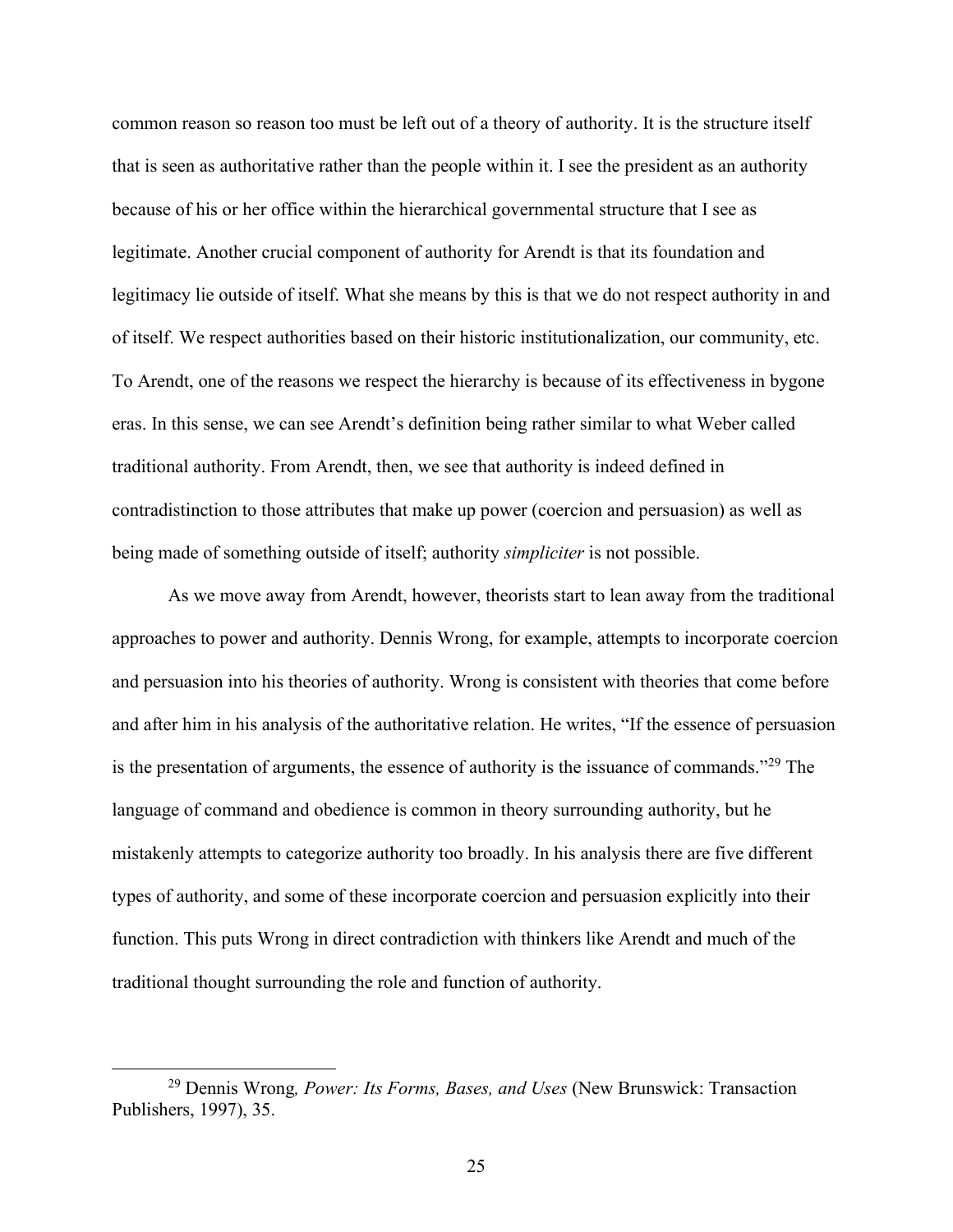As thought surrounding authority continues to progress, however, we come back into the realm of "orthodox" authority theory. A recent example of this includes Bruce Lincoln. Lincoln is one who moves away from the traditional theorists, in part, by choosing to analyze authority in its material contexts. Because of his emphasis on the material when studying authority, Lincoln argues that it is best understood as an effect rather than a hierarchy. Authority to Lincoln is

the capacity to produce consequential speech, quelling doubts and winning the trust of the audiences whom they engage . . . it is best understood in relational terms as an effect of a posited, perceived, or institutionally ascribed asymmetry between speaker and audience that permits certain speakers to command not just the attention but the confidence, respect, and trust of their audience.<sup>30</sup>

This puts Lincoln at odds with Arendt in that he does not see authority as solely based in historical hierarchies or absent from the modern world. He is, however, still in line with the broad strokes of theory concerning authority in that he remains convinced that where coercion and persuasion are present, authority is not: "In actual practice the exercise of authority depends less upon 'the capacity for reasoned elaboration' as on the presumption made by those subject to authority that such a capacity exists, or on their calculated and strategic willingness to pretend they so presume."<sup>31</sup> Furthermore, like Arendt, Lincoln states that when authority becomes coercion it ceases to be authority.<sup>32</sup>

There is another vein in scholarship, however, that sees authority as simply tolerated power, this tolerance being founded in the subject's determination to fulfill his own self-interests

<sup>30</sup> Bruce Lincoln, *Authority: Construction and Corrosion* (Chicago: University of Chicago Press, 1994), 4.

<sup>31</sup> Lincoln, *Authority*, 5.

<sup>32</sup> Lincoln, *Authority*, 6.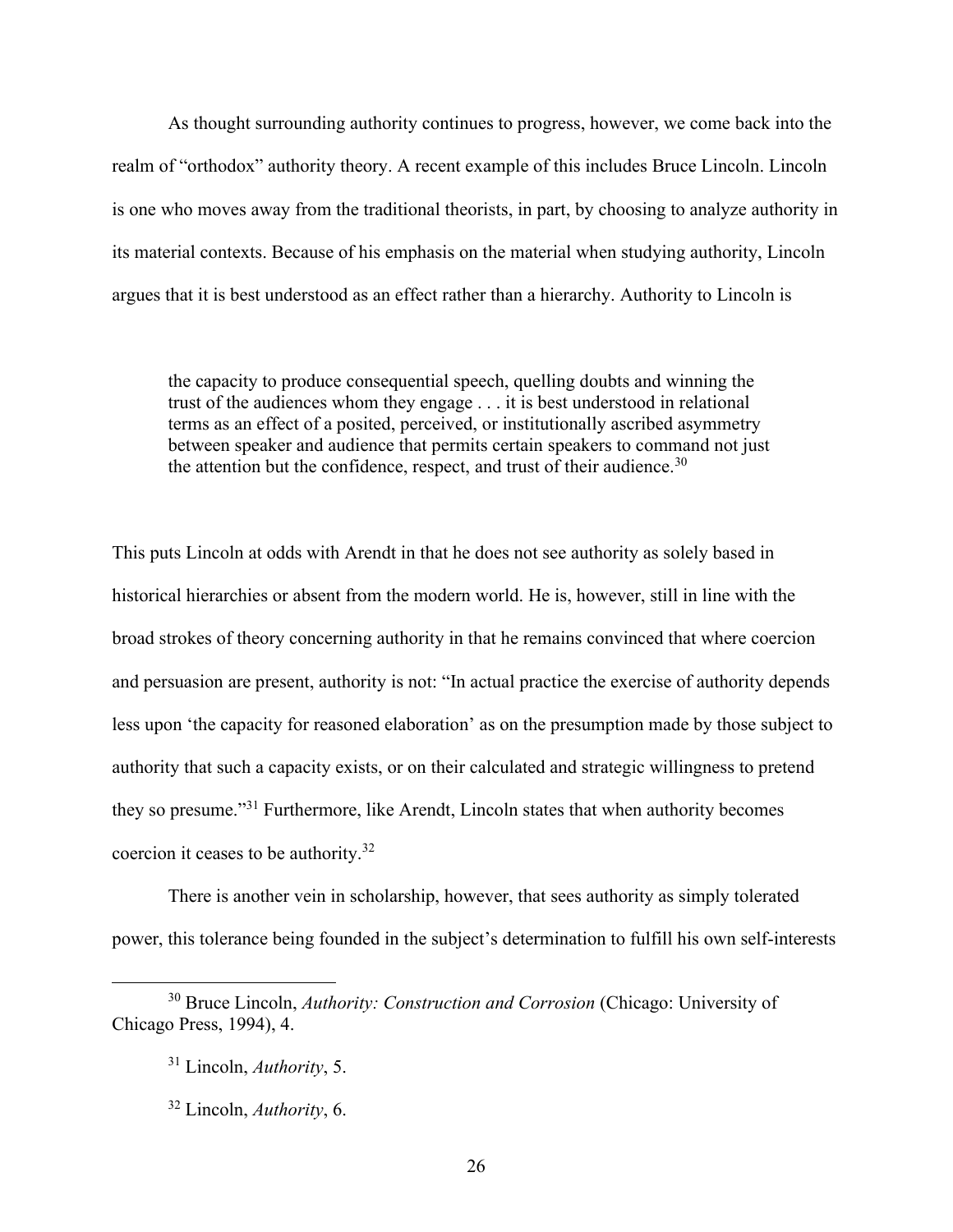even if it means the bending of his will. In the theories set forth by Rodney Stark and William Sims Bainbridge, among others who subscribe to rational choice theory, authority is something that is largely, if not completely, indulged based on interest. Proponents of these ideas argue that "behavior is fundamentally rational in the same way as it is in the case of economic behavior."<sup>33</sup> I begrudgingly accept commands, orders, rules, because it is in my best interest to do so. We accept the authority of those in power based on the potential fulfillment of our interests, but this is as far as our respect for these authorities go (if we can even call this respect at all). I bend my will to the laws of the land because I am not interested in paying a ticket or going to prison. If we look at authority solely in terms of interest, however, is it so obvious that coercion and persuasion are absent?

Yes, the will is seen to be bent on a legitimate basis based on its interests, but it is not clear whether there is an outside element of this that demands the bending of the will. If we were to look again to the paradigmatic example of a power relation, one holding a gun at me, it is selfinterest that motivates and legitimates my actions. I do not want to die, so I do what my adversary says. Does this make the one with the gun authoritative? No, because I can be forced to action by self-interest without seeing this force as just. There is an element of coercion or persuasion that is inherent in all interest situations because my interests are what those in power hold over me. Viewed through the lens of self-interest, I do not obey the professor because I want to be a good student. I obey her so that I do not fail. I do not pay my taxes because I want to be a good citizen. I pay them so that I am not punished. On a broader level, if we view the world in terms of interest, the idea of doing something because it is virtuous in itself becomes

<sup>33</sup> Malcolm Hamilton, "Rational Choice Theory: A Critique," in *The Oxford Handbook of the Sociology of Religion*, ed. Peter B. Clarke (New York: Oxford University Press, 2009), 116.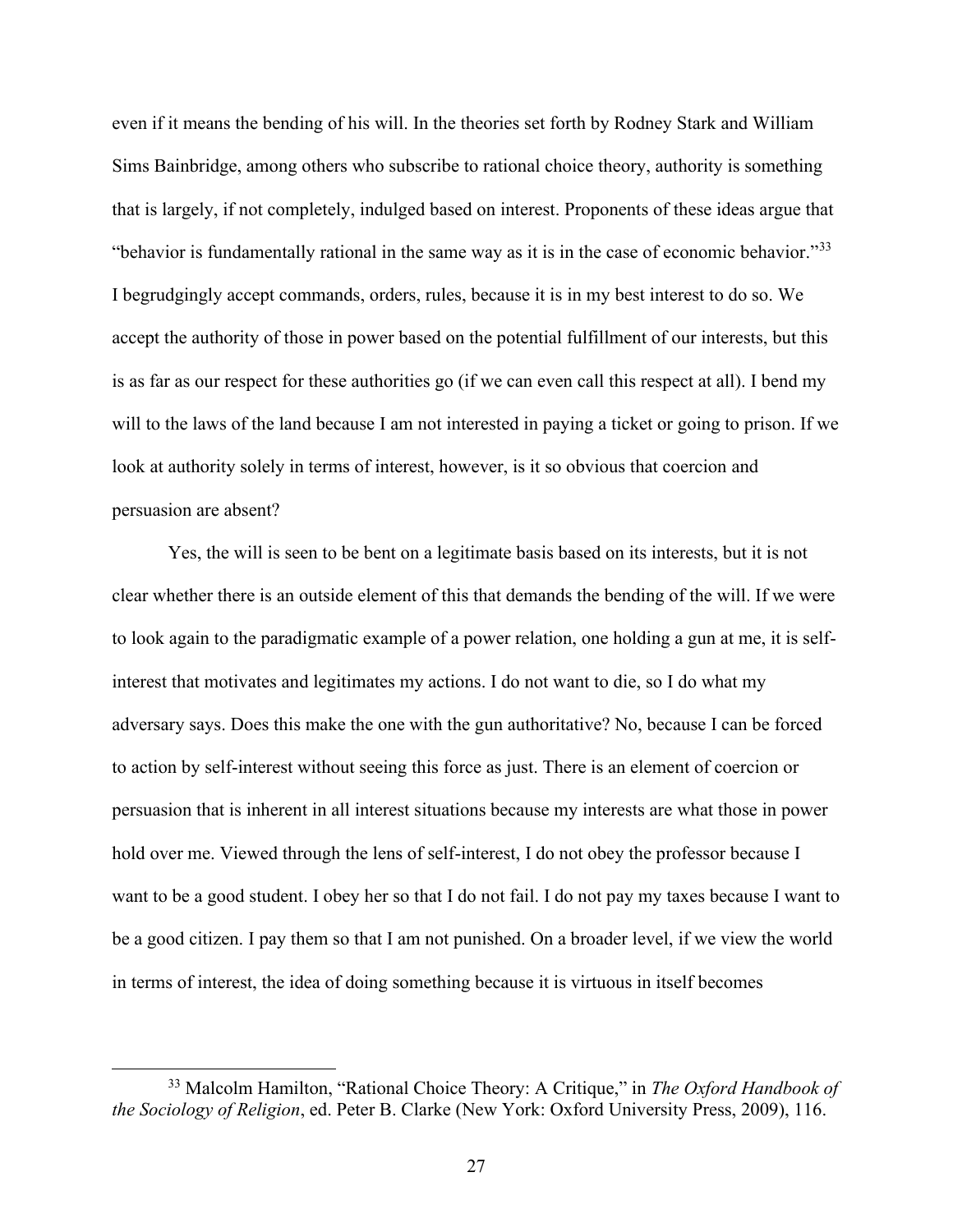impossible. Authority does not command respect when viewed through the lens of self-interest, then, but always needs some form of coercion to back it up.

We can critique this form of tolerated authority based on self-interest through the lens of persuasion as well. Arendt tells us that rationality as a form of dominion over another is not authority because persuasion is grounded in rationality. For one to reason to another's "authority" is thus an exercise in persuasion and consequently grounded in power. The theorists mentioned above who subscribe to rational choice theory and claim that authority is accepted out of self-interest, however, often do so on the basis of common rationality. It is rational for me to obey the powers that be because it benefits me and my interests. But as we have seen, if we posit rationality at all we get into the realm of power relations based on the fact that persuasion is a product of reason. If we would like to move in the direction of postmodernism, we could even argue, as many have, that reason is never disinterested.<sup>34</sup> To posit something like rational or coercive authority, then, does not make any sense; it is rather an oxymoron. Thus, if one is acting out of self-interest in any capacity, whether it be out of fear of consequences or rational calculus of benefits, they are participating in power relations rather than those relations based on authority.

This argument only works to the extent that we can know an individual's attitude, however. If one sincerely follows the law out of a genuine respect for the government and his or her fellow citizen, which is entirely possible, one would be back in the realm of authority. But there are two important things to notice here. One who is under authority in this sense is not following the law out of self-interest, and her legitimation of the authority is deeply individual.

 $34$  One can observe the beginning of this tradition in the works of Kant and chart it through the "masters of suspicion," these being Marx, Nietzsche, and Freud, and finally coming to postmodernists such as Derrida and Foucault.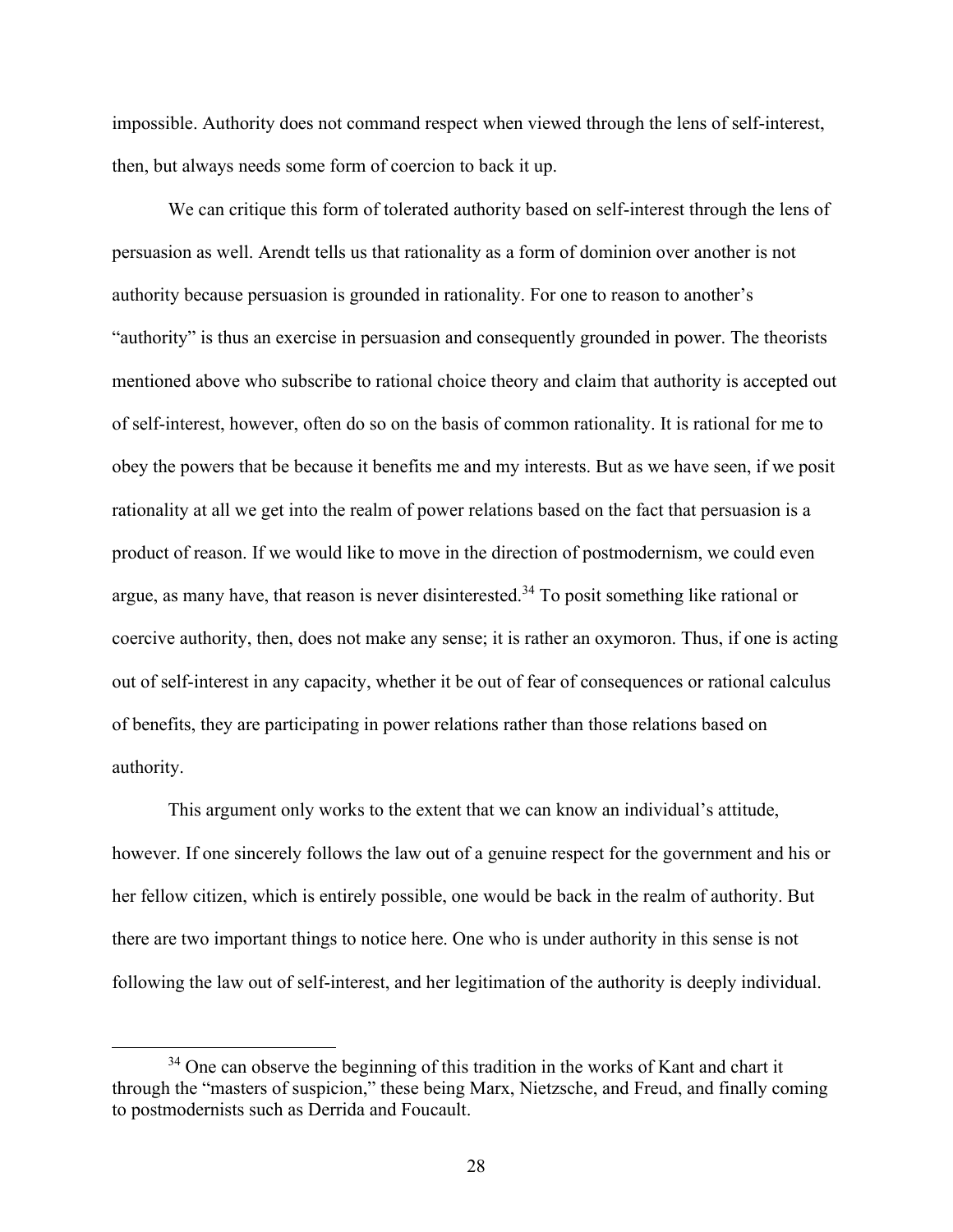Once we leave behind the baggage of interest, we come to a definition of authority that is much more in line with the theories of Arendt and Lincoln while also coming to a more compartmentalized view of authority and power. Where interest blurs the line between authority and power, blinding the theorist to the distinction between the two, theorists who reject the idea of self-interest as it relates to the construction of authority are able to come back to the original definition of authority (the just use of power) in a more robust way that is able to incorporate the individuals view of what is just. A scholar who accomplishes this is Adam Seligman.

Adam Seligman's book *Modernity's Wager* emphasizes the all-important claim that authority is subjective, and as subjective it helps construct the self. Utilizing Weber's formulation of the forms of legitimacy, Seligman shows that what is most important when theorizing about authority is the subjective legitimation of the will. To Seligman one is not coerced when they are under authority. This would indeed be a relation of power; the will is rather subjugated to inner restraints that are determined by the individual or the self. He writes, "For authority to exist, as opposed to power, the legitimacy of its actions must be registered in the subjective consciousness of the actors . . . The inner subjective experience is at the heart of the phenomenon of authority."<sup>35</sup> On this reading, the one who obeys authorities does not do so out of coercion or self-interest but does so because the individual simply sees them as authoritative. Seligman further ties this into views of the self. One follows orders, commands, rules, because to follow them aligns with a certain sense of self. Seligman uses the example of a thief when describing this. While there are also commands to not steal, I do not steal because being a thief contradicts my view of who I am. I am not a thief; therefore, I do not steal. We see here how Seligman's formulation, by incorporating subjectivity, is able to make sense of

<sup>35</sup> Adam B. Seligman, *Modernity's Wager: Authority, the Self, and Transcendence* (Princeton: Princeton University Press, 2000), 4.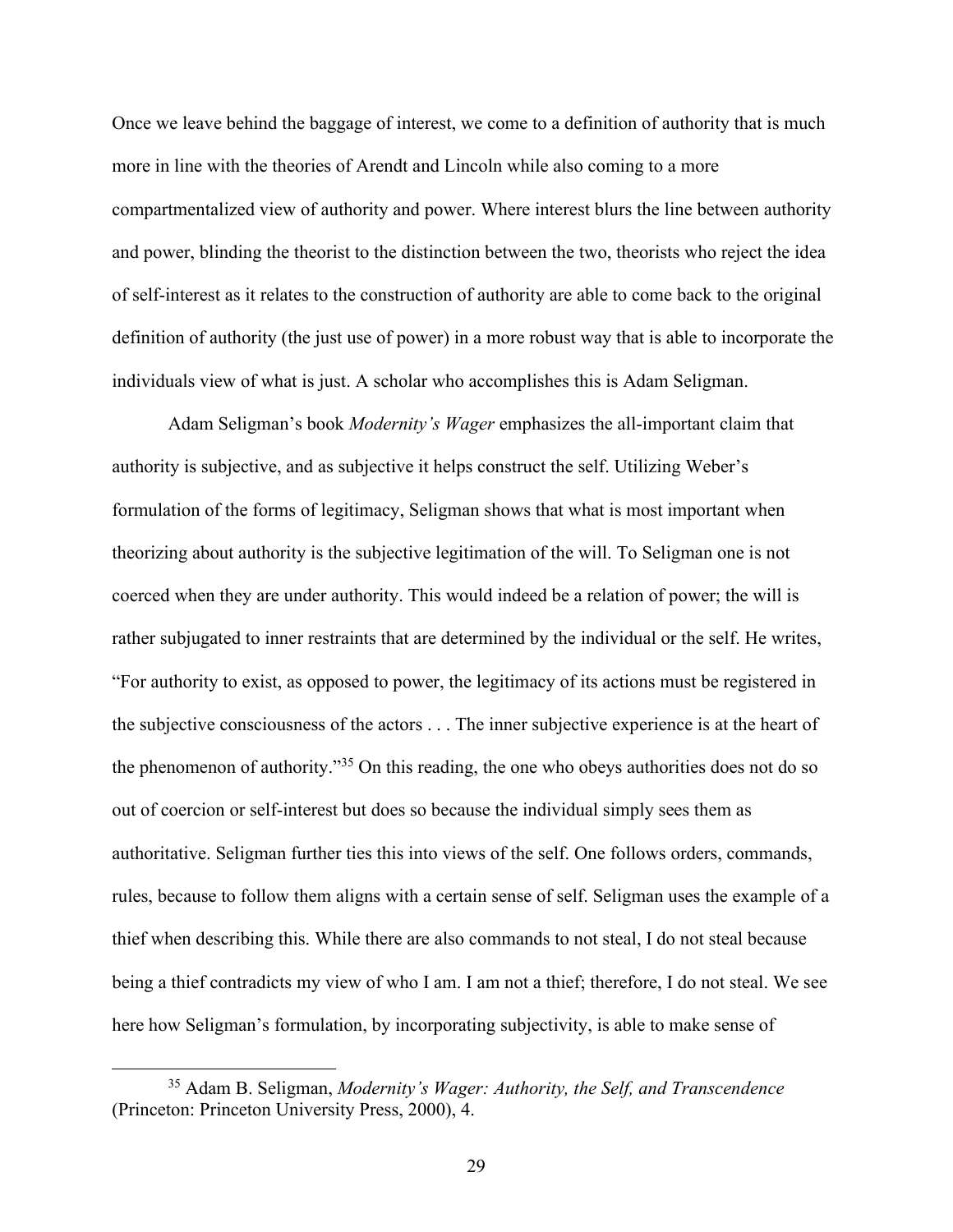authority in relation to power and self-interest. It is only the subjective that gets us out of the realm of power relations.

This is not all Seligman has to say about authority, however. The subjective sense of authority still comes from somewhere. Authority still has, to use Seligman's term, a referent. This line of thought is very similar to what we saw from Arendt: authority *simpliciter* is not possible so it must be grounded in something outside of itself. To Seligman, authority is subjective insofar as it is related to a community. While authority is based in the self, the self is subsequently based in society which constructs authority in terms of moral values. He writes, "What makes . . . rule legitimate, authoritative, accepted, is that it is a collective dictate, not simply the personal power of the ruler."<sup>36</sup> He makes this claim largely in the language of higher and lower moral evaluations, which he borrows from Taylor. On the rational choice theory reading, what is of value is only what promotes my interests. There are no pursuits that are seen as noble, higher, or virtuous.<sup>37</sup> There are then no shared values or morals among individuals *per se*. Similarly, when social relations are read in terms of interest, we lose sight of authority. If one, however, is within a community, value develops in the sense of shared values. Indeed, it is the community and the ontological basis of the rules of that community that give shape to the morals and values of an individual according to Seligman. It is the community that defines the rules that one follows and the roles one takes on if they break these rules, such as being labeled a thief. If there is not a communal referent, no one plays the game by the same rules and authority becomes untenable. If there is no communal referent, no rules or values which a community sees as selfforming, "relations between selves are [only] seen in terms of an exchange based on the mutual

<sup>36</sup> Seligman, *Modernity's Wager*, 38

<sup>37</sup> Charles Taylor, "What is human agency?" in *Human Agency and Language: Philosophical Papers 1*, (Cambridge: Cambridge University Press, 1985) 18-19.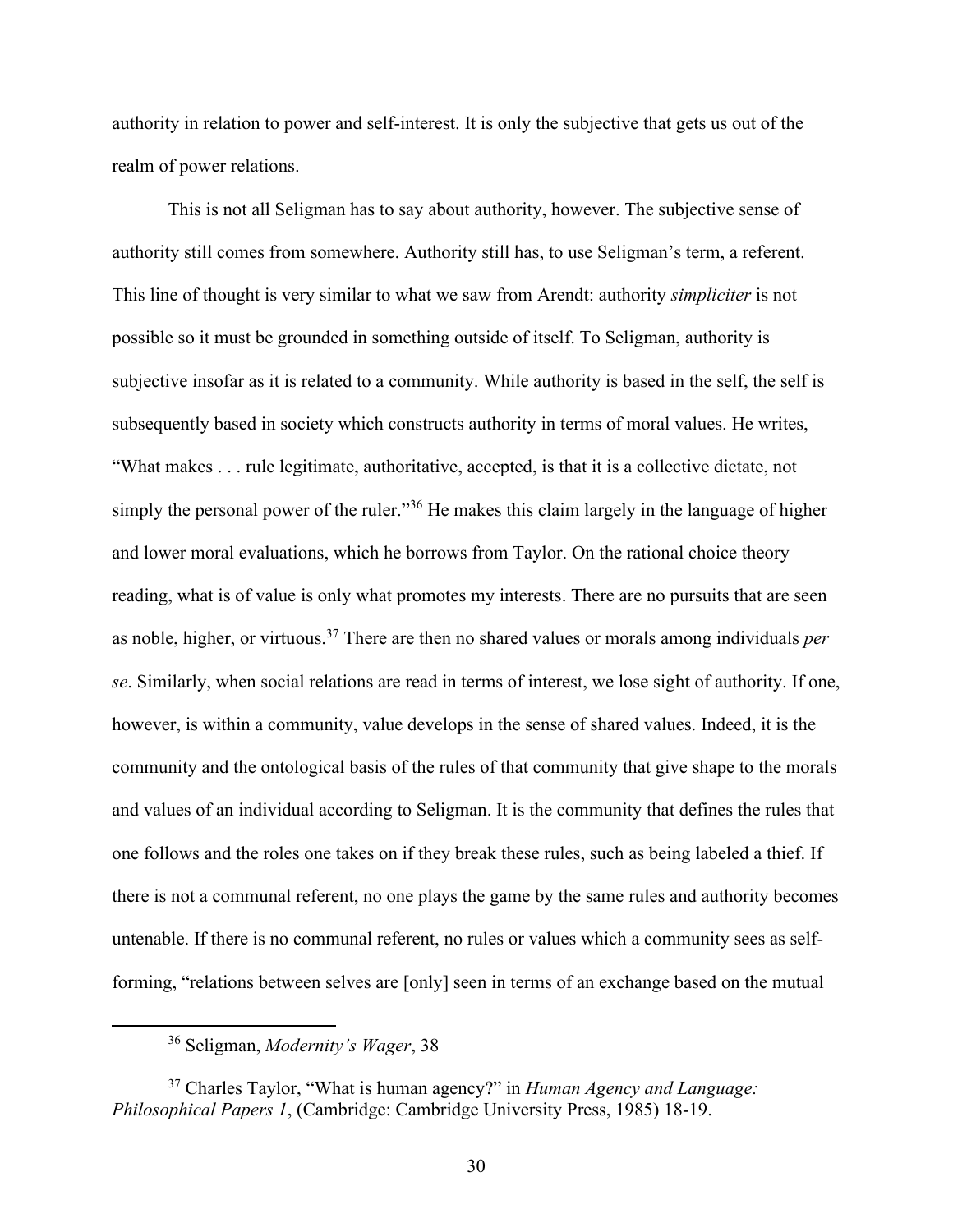interests of the contracting parties."<sup>38</sup> Outside of a community, then, one is largely working within the realm of power relations, according to Seligman, because there is no shared moral authority. This also contributes to authority being seen as positional by many. It is one's position within the authoritative system, the moral community, that grants them authority Without community, then, it is impossible for there to be authority at all, and this leaves one only within the realm of interests, only within the realm of power.

To bring us back to a discussion of the religious nones, however, we now must find a way to apply this definition of authority to them. We primarily discussed the importance of authority in relation to the nones, noting that they do not recognize the authority of institutions and are rather authorizing themselves. And we do in fact see that Seligman's definition of authority lines up with certain aspects of this analysis of the nones. The authority of religious institutions is purely subjective, and nones no longer subjectively believe that it is legitimate to bend their wills to religious institutions. This is why it is not uncommon to hear certain nones who are averse to religion arguing that religion is either coercive or persuasive in negative ways. It is also their view of the self that they subjectively authorize or empower in place of religion. But what does an "authorization" of the self look like? I have proposed that it is something similar to expertise. And as the previous chapter argued, we should not study the decline in authority without paying equal attention to the rise in what I called religious expertise among the nones. Thus, we must now turn our attention to the role and function of expertise.

<sup>38</sup> Seligman, *Modernity's Wager*, 6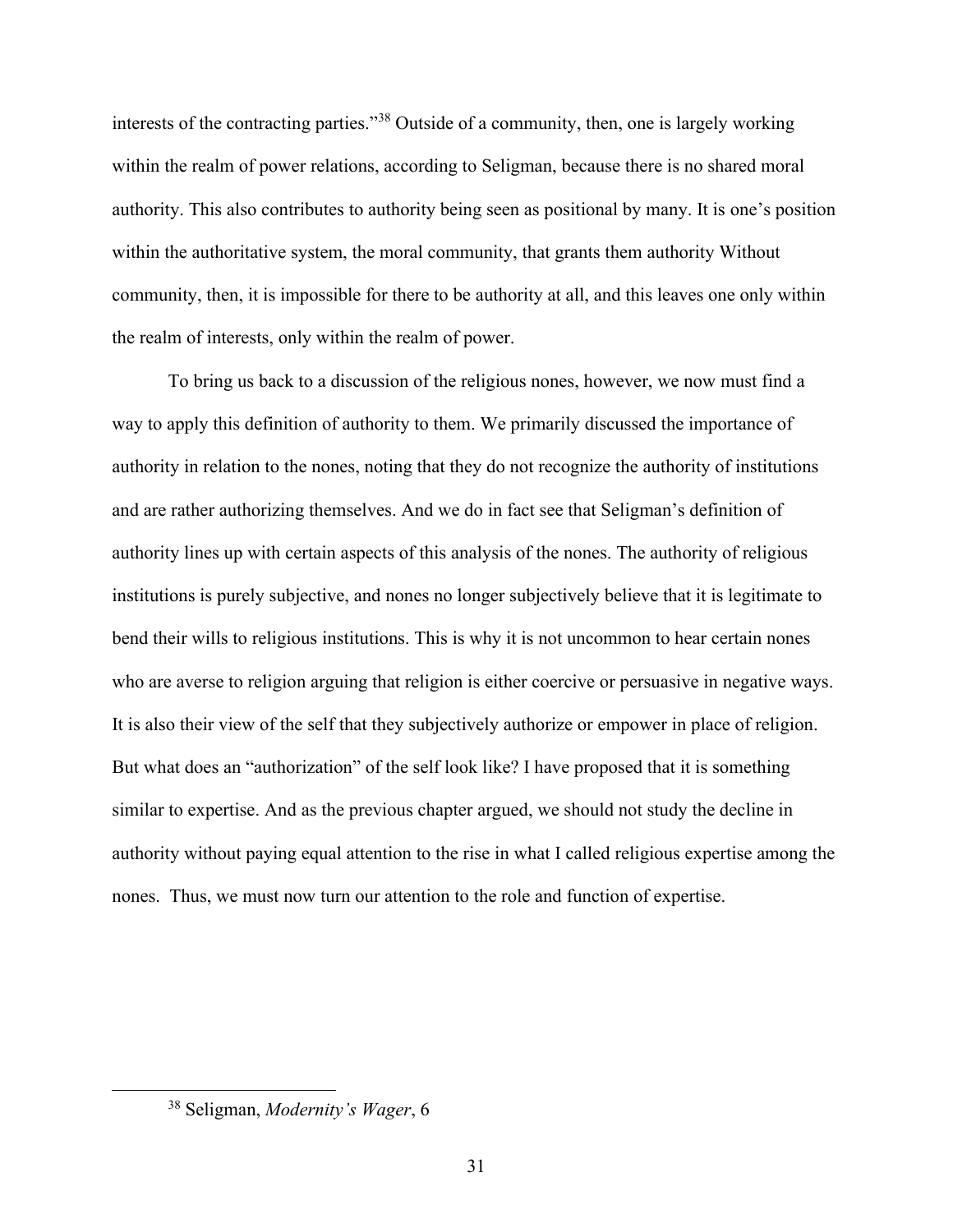# **Expertise**

As previously discussed, we now live in a time of crisis in terms of expertise. This crisis has encouraged new voices in scholarship to conduct studies and write books dealing with the questions pertaining to it. What is expertise? How does it function within a democracy? Will expertise ever be successful against public opinion within democratic states? These are all questions that are attempting to be answered as lay people continue to challenge the claims made by experts in different fields. Before all of this anxiety about expertise, however, there was a related area of research that took on a different name. The sociology of professions was largely thought of as a subfield of sociology that studied the way in which expertise functioned. The difference between this and contemporary notions of expertise, however, was that the sociology of professions viewed expertise as something that is attributed rather than something tangible.<sup>39</sup> That said, there are still important insights about expertise we can only gain from the sociology of professions. Consequently, we will be looking at both the sociology of expertise and the sociology of professions to analyze what this concept is.

What, then, is expertise? Some theorists posit that there is so much ambiguity around the term that it is difficult to know for sure what we mean when we discuss expertise. Gil Eyal tells us that even "the first sustained discussion of expertise was occasioned by the difficulty presented by a new and confusing claim to expert status."<sup>40</sup> While the meaning and history of the word are murky, there are common threads we can gather from thought on the topic, one of these common threads being that expertise is inextricably linked to knowledge. It is undeniable that an expert in, say, the field of medicine simply *knows* more than the lay person about this subject.

 $39$  Gil Eyal, "For a Sociology of Expertise: The Social Origins of the Autism Epidemic," *American Journal of Sociology* 118, no. 4 (January 2013): 863-907.

<sup>40</sup> Gil Eyal, *The Crisis of Expertise* (Cambridge: Polity Press, 2019), 16.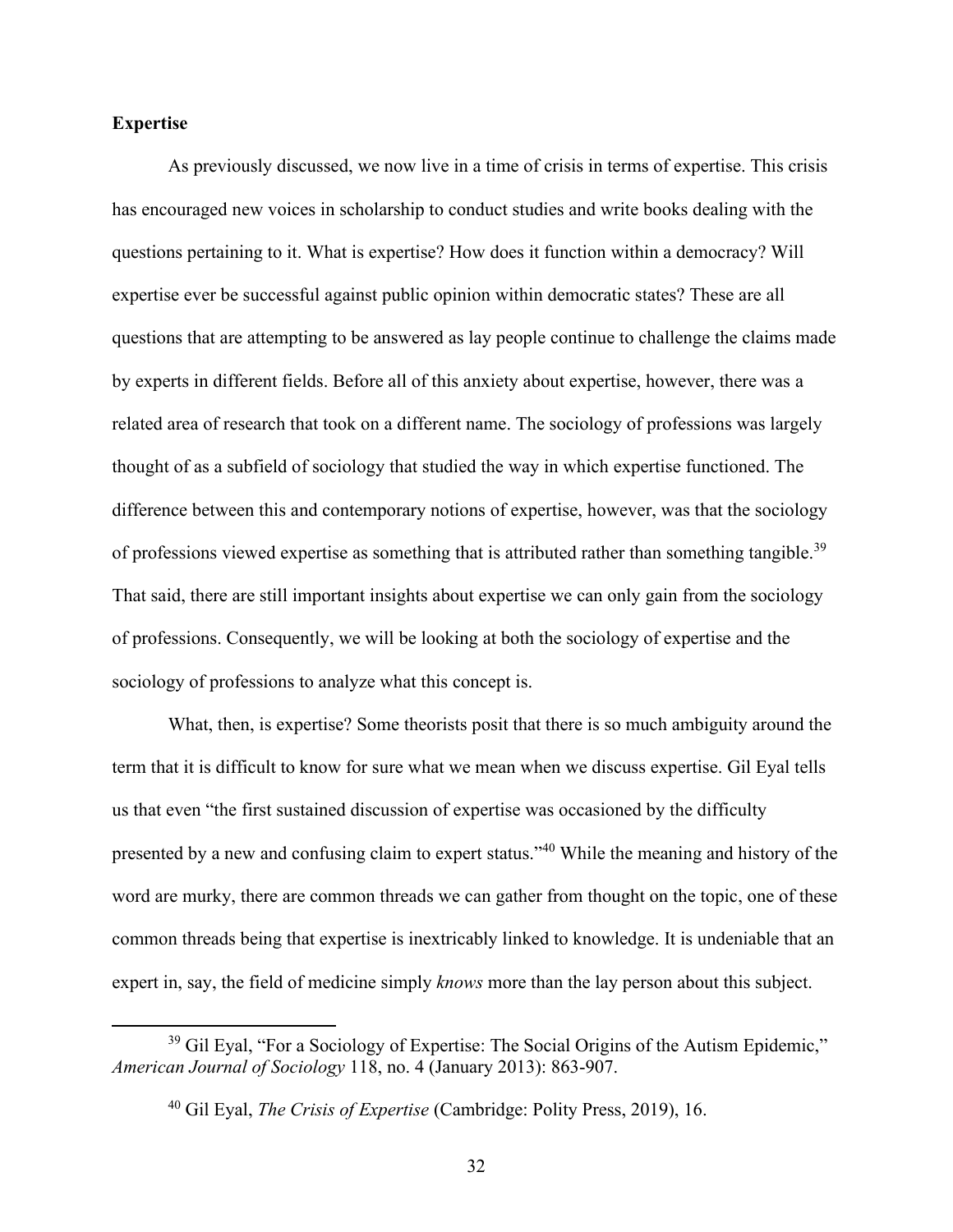While it is easy to get bogged down in epistemology here (what type of knowledge this is, is this knowledge attributed or embodied, etc.), and indeed much of contemporary thought on expertise does, we will begin an analysis of expertise through the lens of knowledge in a general sense. As Eliot Freidson tells us, "Within any particular culture of any complexity and size one can locate both a body of knowledge common to all and specialized knowledge that is available only to some."<sup>41</sup> This privatized type of knowledge that is only available to some, the sociology of professions agrees, is what defines expertise. Indeed, certain theories of expertise have been entirely based on typologies of knowledge.<sup>42</sup> This knowledge is also seen by many to be highly abstract and formal. Formal knowledge, then, is the name that is often attributed to the special knowledge of experts. The experts are set apart from the rest of their fellows because they have access to this formal knowledge. This is what makes expertise very elitist and authoritarian. By its very definition, expertise draws distinct lines between those within and those without. This has led to some theorists discussing these boundaries and how they are shaped, such as Andrew Abbott who discusses this largely in terms of the jurisdictions of certain abstract forms of knowledge.

We are, however, missing something if we say that expertise is solely a form of knowledge that one can obtain. There is a functional aspect to expertise that this definition misses. Much like the way in which we used the word over a hundred years ago, the expert is often called upon to perform a task, provide judgement, or offer advice.<sup>43</sup> Eyal is clear that the

<sup>41</sup> Eliot Freidson, *Professional Powers: A Study of the Institutionalization of Formal Knowledge* (Chicago: University of Chicago Press, 1986), 2.

<sup>42</sup> H. M. Collins and Robert Evans, *Rethinking Expertise* (Chicago: University of Chicago Press, 2007).

<sup>43</sup> Eyal, *Crisis of Expertise*, 12.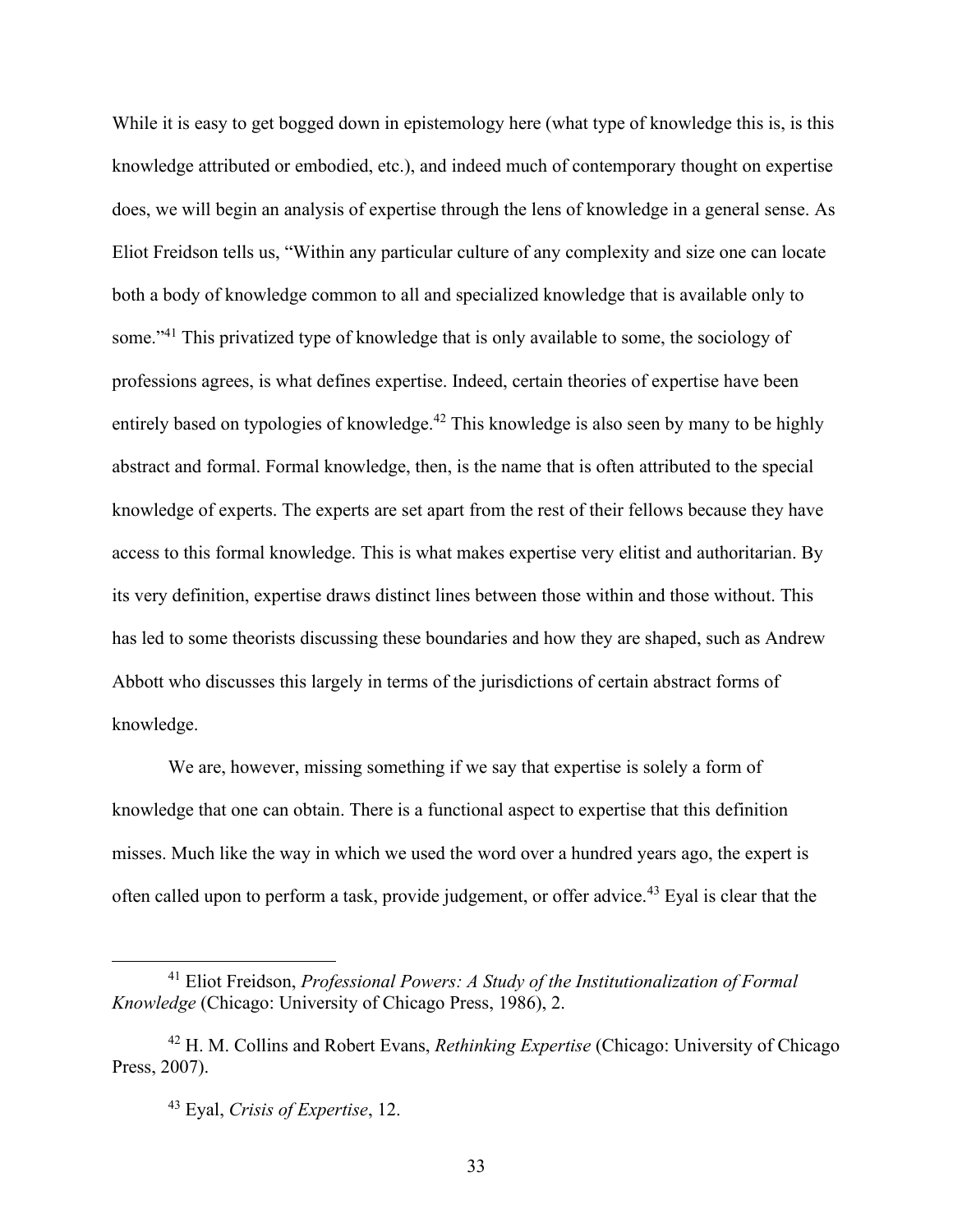only reason experts exist is precisely for them to perform a function, and this function is as one who uses their formal knowledge to explicate or complete tasks. It is, again, undeniable that the expert in medicine is expected to not only know more than the lay person, but they are expected to be able to *apply their knowledge* to the practice of medicine. The expert not only knows-that, but they know-how.<sup>44</sup> This functional role expertise plays in society is what inspires Collins and Evans to call the pinnacle of expert knowledge "contributory knowledge" because this expert contributes to their ongoing practice. To Collins and Evans, contributory knowledge is so embodied by the expert that they do not even have to think anymore when performing their tasks. The surgeon with contributory knowledge, for example, performs brain surgery the same way she rides a bike. So not only are experts separate from the public in terms of knowledge, but they are also supposed to be separate in terms of their practical skills. With this we can see that another key aspect of expertise is not solely knowledge but the applicability of this knowledge, the fact that this knowledge performs a function.

This leads us to a final general point about expertise. The expert is seen as one who knows *more*, and performs certain tasks *better or more efficiently*, than the lay person. In line with the idea of expertise inherently forming a hierarchy of knowledge, it also forms a hierarchy of the way this knowledge is applied. To put this in other words, these two attributes contribute to an expert being seen as an authority in their particular subject or field. The language of expertise is seen as discourse that is authoritative in the area of the expert. It draws clear boundaries between who should be listened to and those who should not have a voice on certain issues. For example, I take my broken-down car to a mechanic first rather than having my fatherin-law look at it because I trust that the mechanic will fix the problem in a more effective way.

<sup>44</sup> Christopher Winch, *Dimensions of Expertise: A Conceptual Exploration of Vocational Knowledge* (London: Bloomsbury Academic, 2010).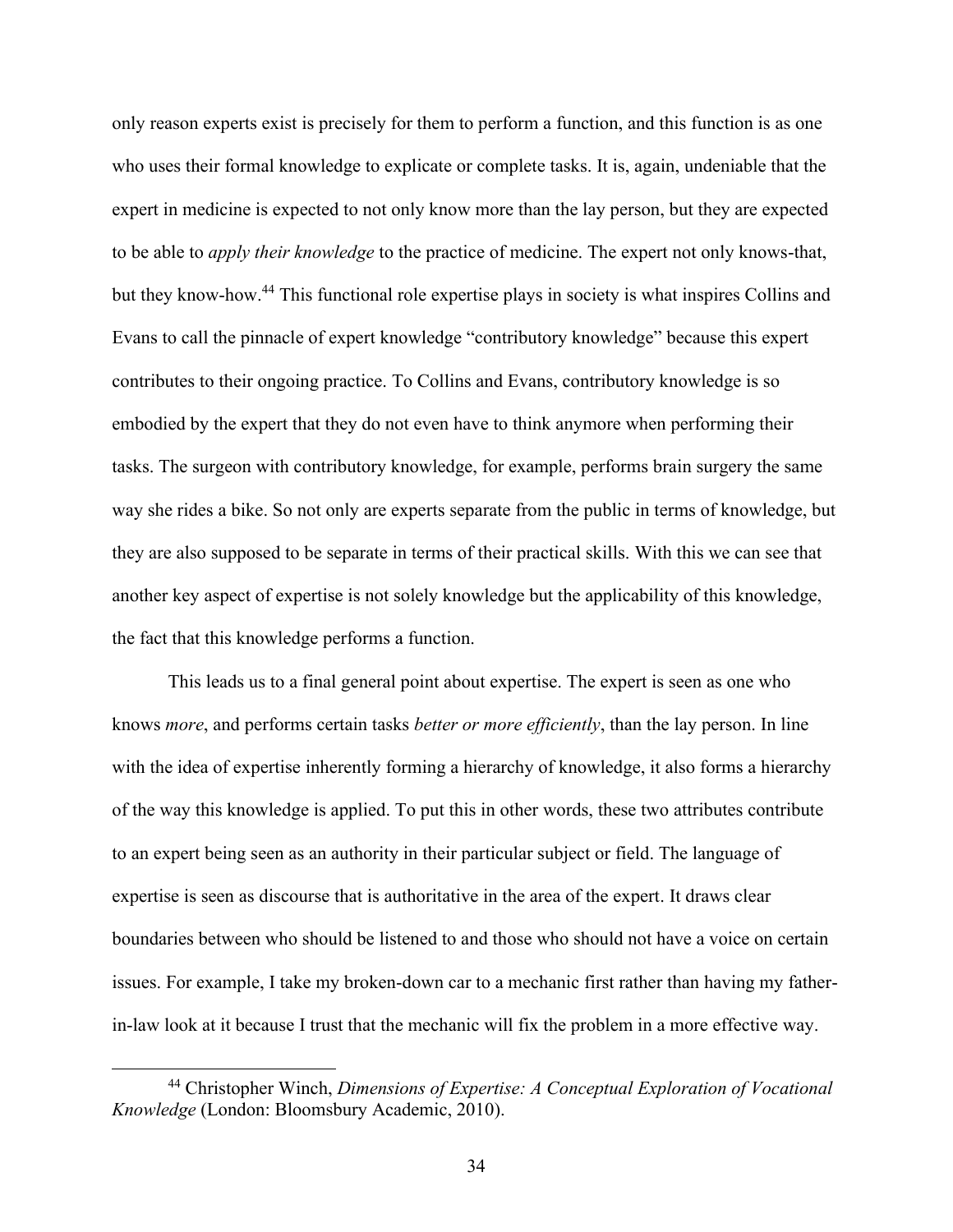This is an act of trust in the expertise of the mechanic. But what if my father-in-law insists that he knows better than the trained professional? Indeed, what if the mechanic has in the past failed to fix my car properly, or even made my problems worse? This aspect of expertise is what often brings it under scrutiny in democratic societies, especially in America.<sup>45</sup> The voice of the lay masses is not always correct, but public opinion is more important to democracy than the opinions of a few experts. Democracy is incompatible with technocracy.<sup>46</sup> This is why many still do not believe in the effectiveness of vaccines or the dangers of global warming. The conflict between expertise and democracy is indeed a crisis<sup>47</sup> but it is not obvious that the experts should always be listened to.

Much of the literature on expertise is quick to point to something called lay expertise or what Collins and Evans call the "folk wisdom" view. This concept has to do with the fact that it is not uncommon for expert advice to be wrong. It is also not uncommon for the worries and anxieties of the masses to be confirmed when the experts turn out to be wrong. Eyal uses the example of radioactive contamination of the Cumbrian Fells to illustrate why expert opinion is volatile. When experts were called in to assess the risk of radiation to the land, these experts were nuclear scientists and knew very little about the effect the radiation would have on the livestock and soil of the area. These insights could have been voiced, however, by local farmers or different experts in soil science if the authorities had thought to ask them. Following the advice of experts and overlooking the lay farmers in this instance led to a catastrophe. The experts in this case were very wrong about the outcome, and the local farmers turned out be

<sup>45</sup> Richard Hofstadter, *Anti-intellectualism in American Life* (New York: Knopf, 1963).

<sup>46</sup> Friedson, *Professional Powers*.

<sup>47</sup> Eyal, *The Crisis of Expertise*.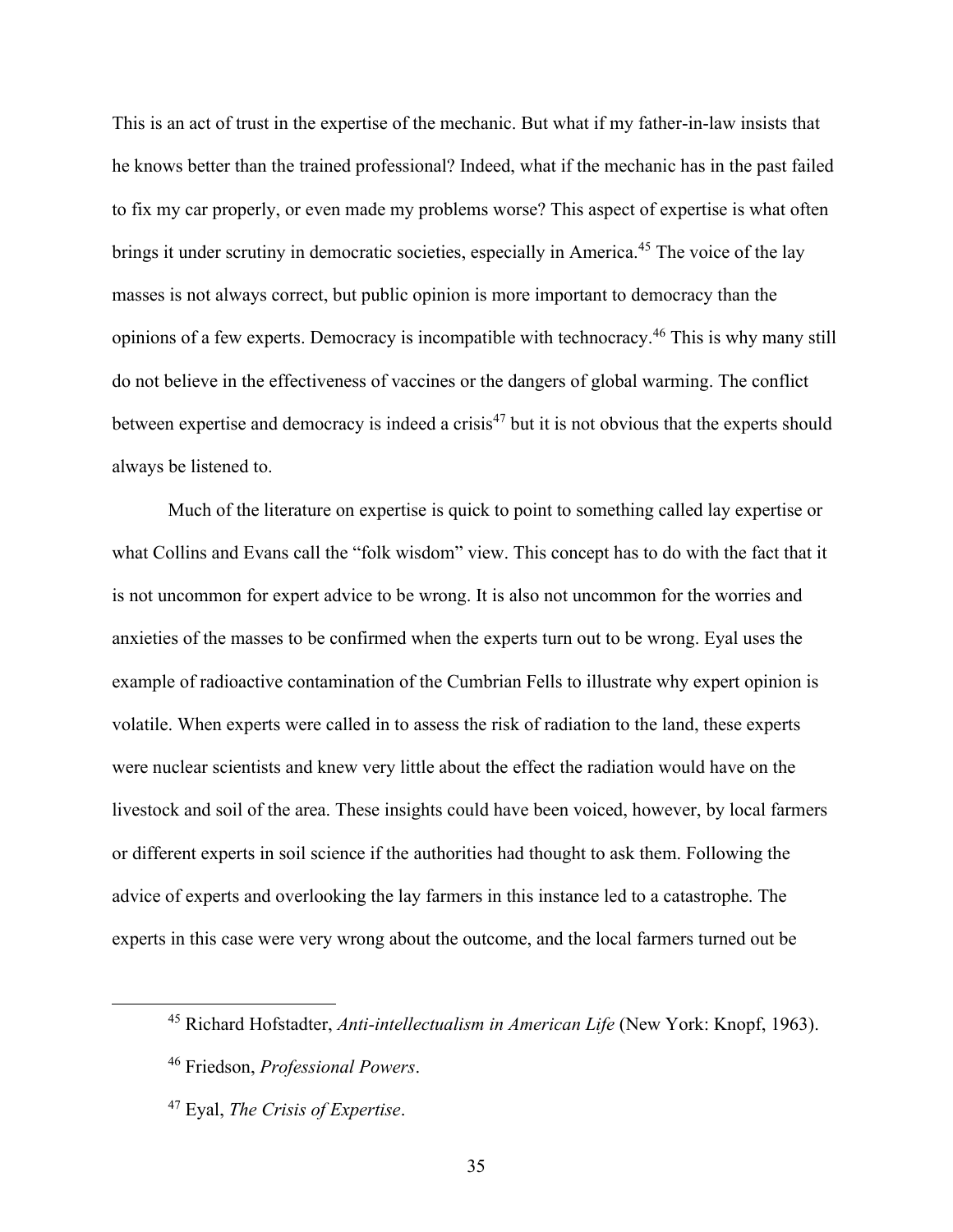right. The lines between expert and lay, then, become less defined when they are called on to solve problems. Expertise can perhaps reside in the minds of nonexperts. At the very least, the lines between expert and lay are more permeable than previously thought.<sup>48</sup>

While expertise is indeed a very difficult concept to pin down, these broad ideas that we have drawn from theorists help us to narrow what expertise is in a general sense. Many of the theorists mentioned above would agree with the facts that expertise is an accumulation of formal knowledge, is meant to perform tasks, is authoritative, and that it is not solely in the hands of the expert. While many disagree on the specifics of these attributes, such as the epistemological hills they would prefer to die on or the pragmatic theories they insist on keeping, we have painted here with a broad enough brush to encapsulate those thinkers who reside on all sides of the spectrum. For the most part, scholars from the sociology of professions to pragmatists agree on these basic attributes of expertise.

#### **Authority in Relation to Expertise**

A connection between authority and expertise might seem obvious. But we must be restrained when discussing the relationship between authority and expertise. Many would like to jump to definitions of expertise that assume it is just authoritative knowledge, tempted to think that the relationship between authority and expertise is similar to that of squares and rectangles. What I mean by this is that this reading sees not all authority as grounded in expertise, but certainly sees all expertise being grounded in authority. This might be true depending on one's definition of authority, but it is not obvious that expertise can simply be viewed as that form of

<sup>&</sup>lt;sup>48</sup> Steven Epstein, "The Construction of Lay Expertise: AIDS Activism and the Forging of Credibility in the Reform of Clinical Trials," *Science, Technology, & Human Values* 20, no. 4 (Autumn 1995): 408-437.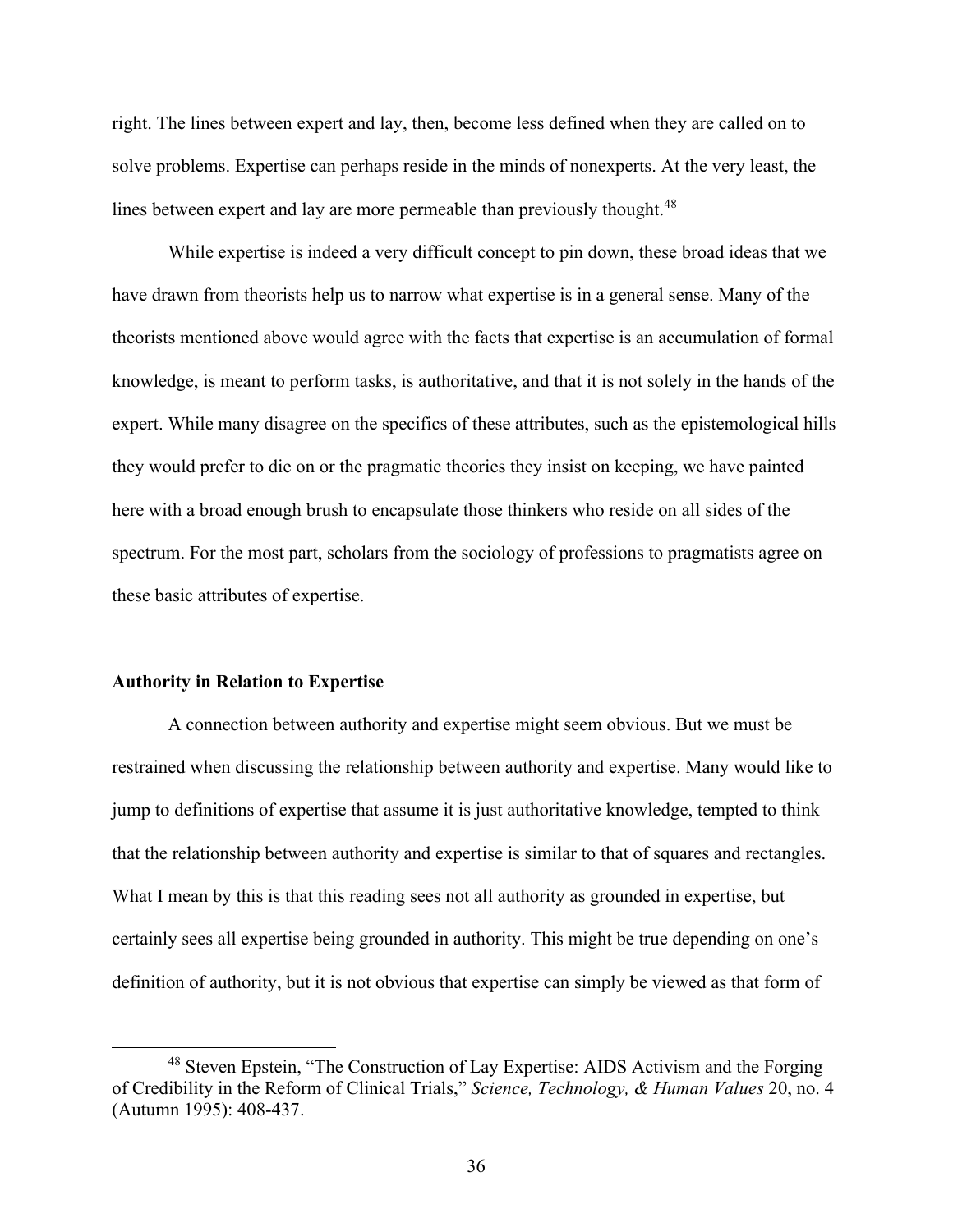knowledge which is authoritative in every case. Indeed, for our circumstances we must make sure that our definitions of expertise and authority are in line before we assume that expertise can be seen as authoritative knowledge. We must read this relationship of authority and expertise in terms of the definitions that have been outlined above.

The key insights of our definition of authority are defining what makes it distinct from power. To review, authority is the legitimate or just bending of the will. But what we define as legitimate or just is deeply subjective and comes from our place in society. Authority, as Seligman tells us, is based within the subjective experience of an individual within a community. Authority is distinct from power for these reasons as well as its rejection of coercion or persuasion. Authority resides solely in the eyes of the beholder, and it is constructed based on the moral values one obtains from his or her community. This definition of authority puts it in direct contradiction with power, which is the bending of the will in general. Power relies on coercion and persuasion as well as refuses the subjective and communal. It can do so by using force or relying on objective rationality. What we have called interest calculus, or the "legitimate" bending of the will out of self-interest, relies on this objective rationality and is thus not a form of authority but a form of power. This form of tolerated power is not the same as reverent authority. It is clear, then, that authority resides outside the realm of power relations insofar as these pertain to interest calculus and rational choice theories. When I make decisions based solely on my interests, even if these are my best interests, I am within the realm of power relations because interest relies on objective rationality.

The question we now face is whether the "authority" of expertise behaves in ways similar to the definition of authority outlined above. The answer we find as we dive further into this question is that expertise is, in fact, not congruous with this definition of authority and this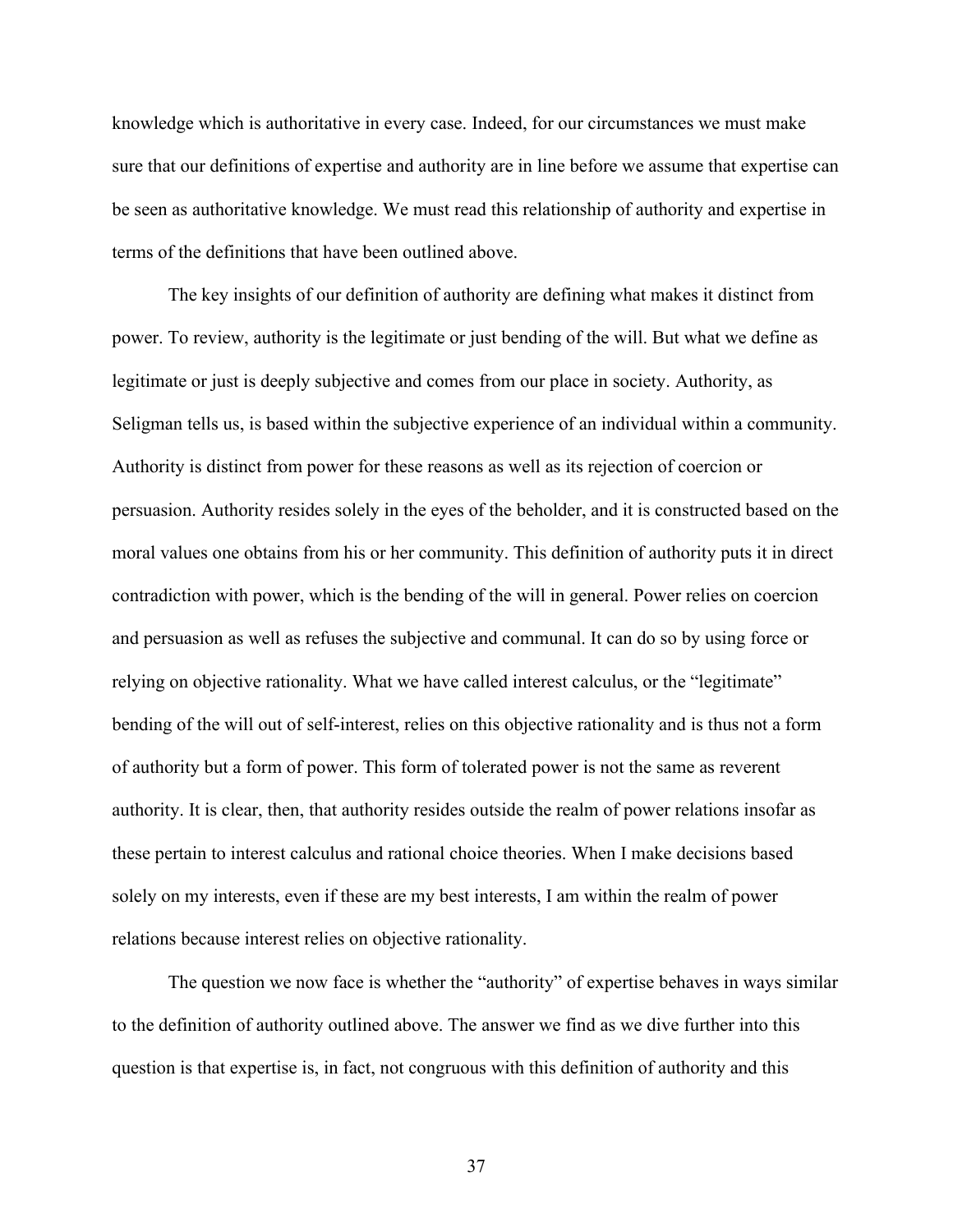primarily has to do with the proximity of expertise to power. We have defined authority in such a way that it is impossible for something to be within a power relation and still be deemed authoritative. What we will find as we explore expertise, however, is that it is deeply grounded in power relations. In fact, the whole purpose of expertise relies on power relations. While many theorists like to claim that expertise is authoritative, they do so without giving proper thought to the idea of authority itself. Furthermore, some theorists also subscribe to rational choice and subsequently incorporate authority and power into one homogenous phenomenon when it is clearly not. For this reason, we have many claiming that experts and expertise are authoritative when in fact it is simply powerful.

The primary reason why expertise should be seen as a discourse based in power as opposed to authority has to do with its function. As we have previously discussed, experts perform a function and role within society and this is primarily as those who speak with power on given issues. For example, the medical expert's function is to give their patient adequate care in the form of guidance on what they should be doing to alleviate their pain. This is why Eyal tells us that "what experts often do is give advice and opinion, that is, they explicate."<sup>49</sup> This aspect of expertise puts it within the realm of power relations because it deals with calculations of self-interest. The will is seen to be bent on a legitimate basis with regard to expert opinion, but as we have mentioned previously it is not clear that there is not an element of coercion or persuasion present in these relations. In fact, the will is often if not always bent regarding selfinterest when it comes to experts. I follow the advice of the doctor because I do not want to get sick or remain sick. Again, it is not clear that there is not a form of coercion or persuasion present within this advice. In large part I am persuaded to follow the advice of experts because it

<sup>49</sup> Eyal, *The Crisis of Expertise,* 24.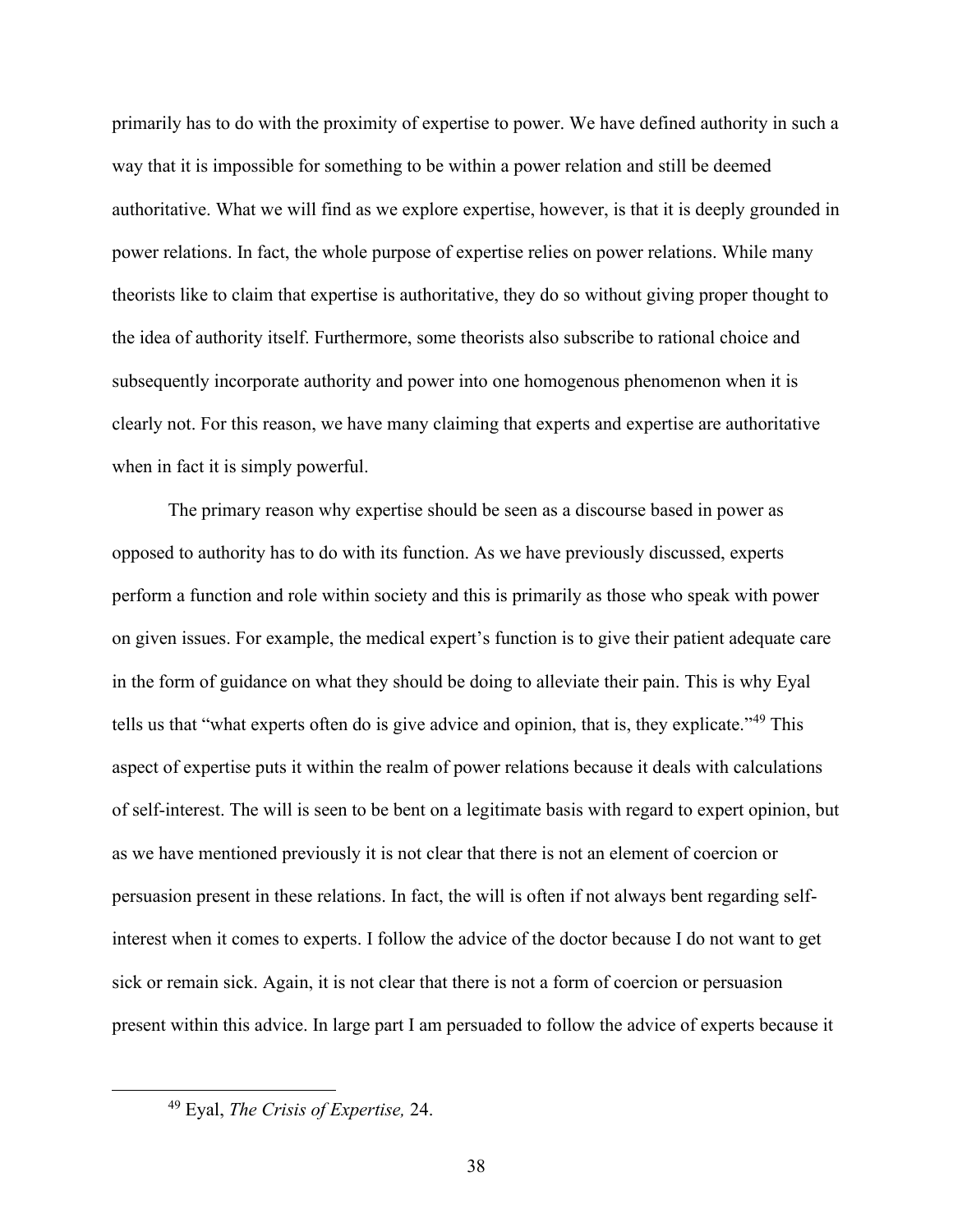is reasonable to do so, or I am coerced because I do not want deal with the consequences of not heeding their advice.

Furthermore, expertise viewed within its functional context must be read as a means-ends or social contract relationship which neglects the place of authority within the life of an individual self. Thus, I do not view the expert as authoritative out of any subjective moral value I place in them, but they hold power over me insofar as I need their advice. There is something the expert has that I need, primarily in the form of abstract knowledge. If they did not, I would no longer need them. I view an expert as an "authority" insofar as it benefits me. Without the object of their power, they would no longer have power over me. One might be tempted to think that I am forcing this modern liberal reading on the term expertise, but this is not the case. The idea of contract and means-ends is engrained in the very idea itself. As Eyal shows, the etymology of the word implies that the very term has an implicit contractual nature.<sup>50</sup> Expertise as contractual, then, is not authoritative because it does not construct any part of the self; I cease to care about the opinion of the expert as soon as my issue is resolved. Here we see that expertise also contradicts those other elements attributed to authority by Seligman, these being subjectivity and the role this plays in constructing the self in relation to moral authority.

We see that expertise resists being authoritative based solely on its functional role within society, but I am hardly the first to notice this resistance. Eliot Freidson begins his book *Professional Powers* by acknowledging that knowledge is power and that it is the knowledge of the professionals, of the experts, that gives them power. Indeed, for Freidson all of expertise, the professions, is grounded on the fact that they have power over those who do not have access to their abstract formal knowledge. He writes, "The use of formal knowledge to order human affairs

<sup>50</sup> Eyal, "For a Sociology of Expertise," 869.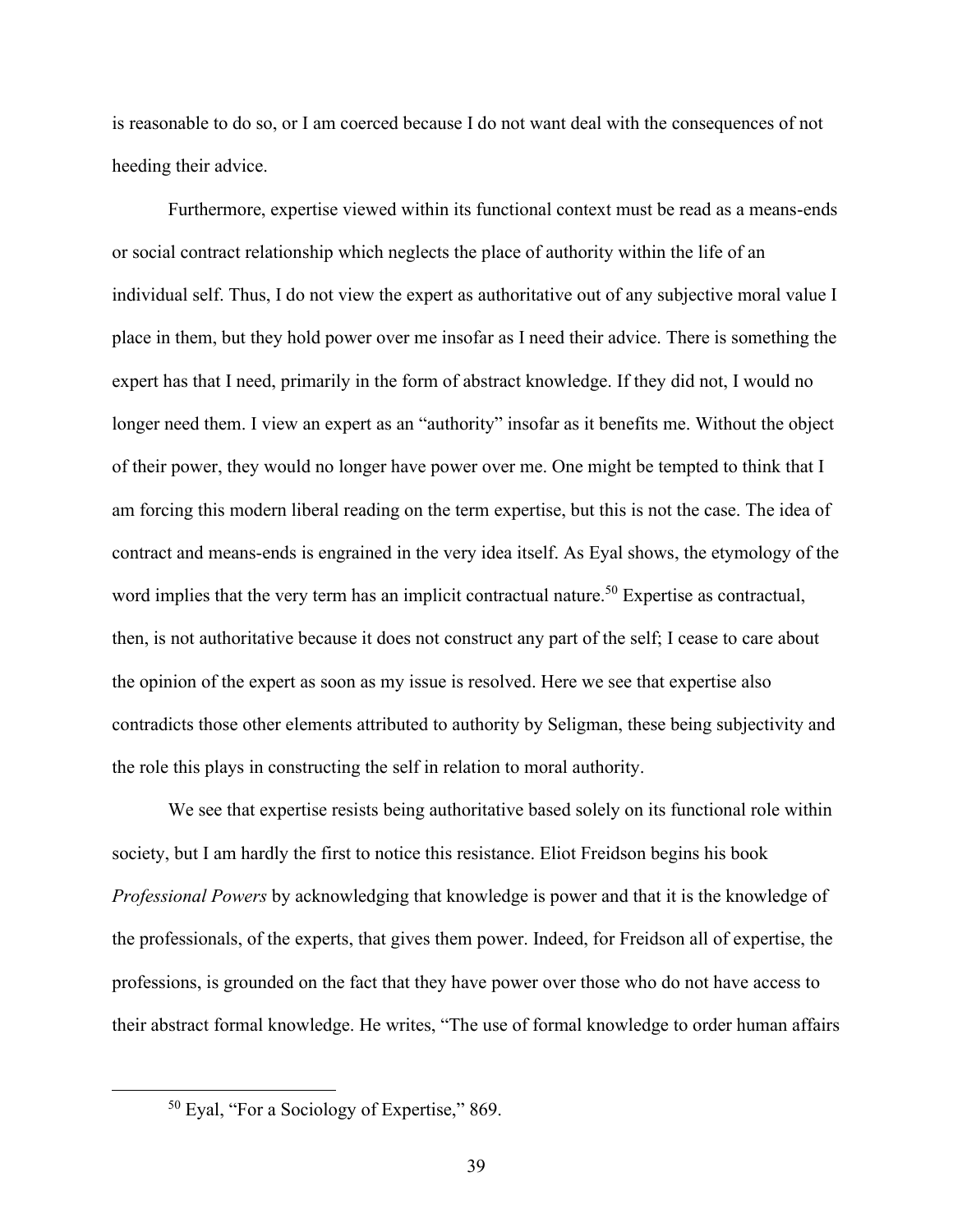is of course an exercise of power, an act of domination over those who are the object."<sup>51</sup> To Freidson it is absolutely clear that the formal knowledge of experts, and the ways in which they use this formal knowledge, is based in relations of power. Using Freidson's definitions, the expert or professional is clearly not an authority but a figure who holds power over another.

Not only Friedson, but one of the most prominent voices in social theory in recent years has also noticed the relationship between power and expert knowledge. Foucault's notion of "power/knowledge" perfectly illustrates the connection between expertise and power. Much like Freidson, Foucault thought that knowledge was power, but his thought was much more complex than the banal platitude suggests. Rather than simply arguing that knowing something gives one power over another, Foucault was of the assumption that knowledge itself was also determined by power. John Rousse shows this by observing, "During the 1970s [Foucault] argued that the reorganizations of knowledge also constituted new forms of power and domination."<sup>52</sup> In other words, knowledge is constituted in power and power is constituted in knowledge. The two are symbiotic for Foucault.<sup>53</sup> If we can equate what Foucault calls knowledge here with expert knowledge more generally, which we reasonably can, his analysis of expertise would largely place it within the realm of power. While Foucault would have many differing opinions about what constitutes authority than the ideas set forth by this study, it is still important to acknowledge the fact that expertise is seen by one of the most prominent figures in the study of power as a relation of power.

<sup>51</sup> Friedson, *Professional Powers*, 6-7.

<sup>52</sup> Joseph Rouse, "Power/Knowledge" in *The Cambridge Companion to Foucault*, ed. Gary Gutting (Cambridge University Press, 1994), 92.

<sup>53</sup> John Forrester, "Foucault, Power-Knowledge and the Individual." *Psychoanalysis & History* 19, no. 2 (August 2017): 216-217.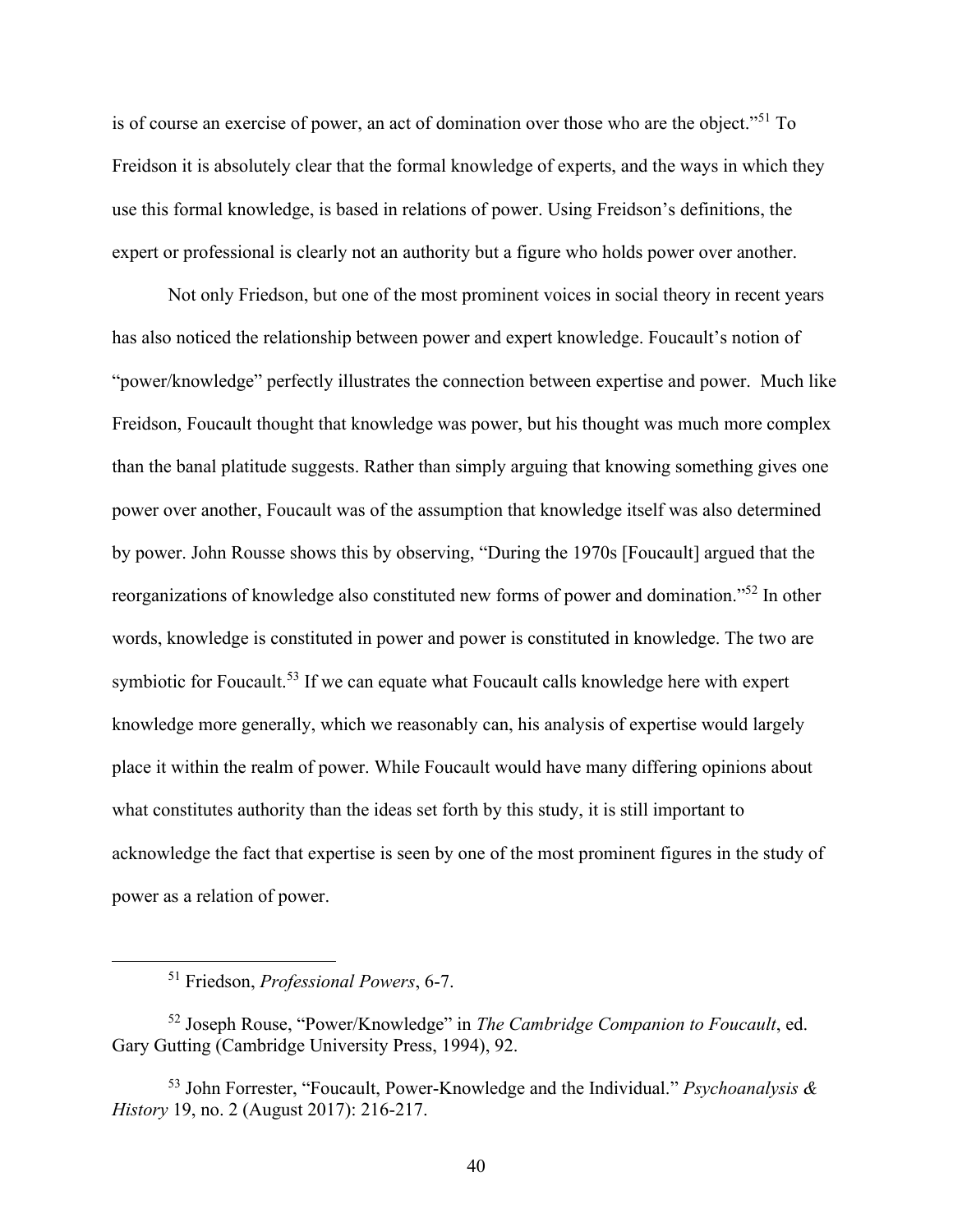We see from all of this that much of scholarship agrees that expert knowledge is firmly grounded in power relations. While many claim that expertise is "authoritative" knowledge, they do so with a misconception of authority in mind, relying on rational choice theories and the like. If one sees authority as being distinct from power, as we have previously argued that it should be, we have to view expertise as being removed from authority as well. We see from the scholars mentioned above that expertise should not be seen as authoritative precisely because it is grounded in persuasion and coercion. These two concepts, however, do not mix with authority on our reading. Thus, expertise and authority cannot be homogenous and cannot exist together in harmony.

### **Conclusion**

In sum, the definition of authority this study will use going forward draws heavily on the work of Seligman. Authority is the legitimate bending of the will when there is no coercion or persuasion present. While some view authority as any legitimate bending of the will, even if this legitimation is based on self-interest, we have shown that authority lies outside of interest calculus because it is not obvious that there is no coercion or persuasion present within these. Furthermore, authority occurs when one subjectively views his or her bending of will as legitimate. This subjective aspect of authority constructs an idea of the self and is grounded in moral values that are subsequently products of societies or groups we are born into. I do not steal because I hold stealing to be a morally deficient activity. Where some view authority in terms of interest, we see with this definition that this reading cannot account for subjective moral values that inspire some to act outside of self-interest. No matter how much it would benefit me, I do not steal because it contradicts something about my personhood. I am not a thief so it does not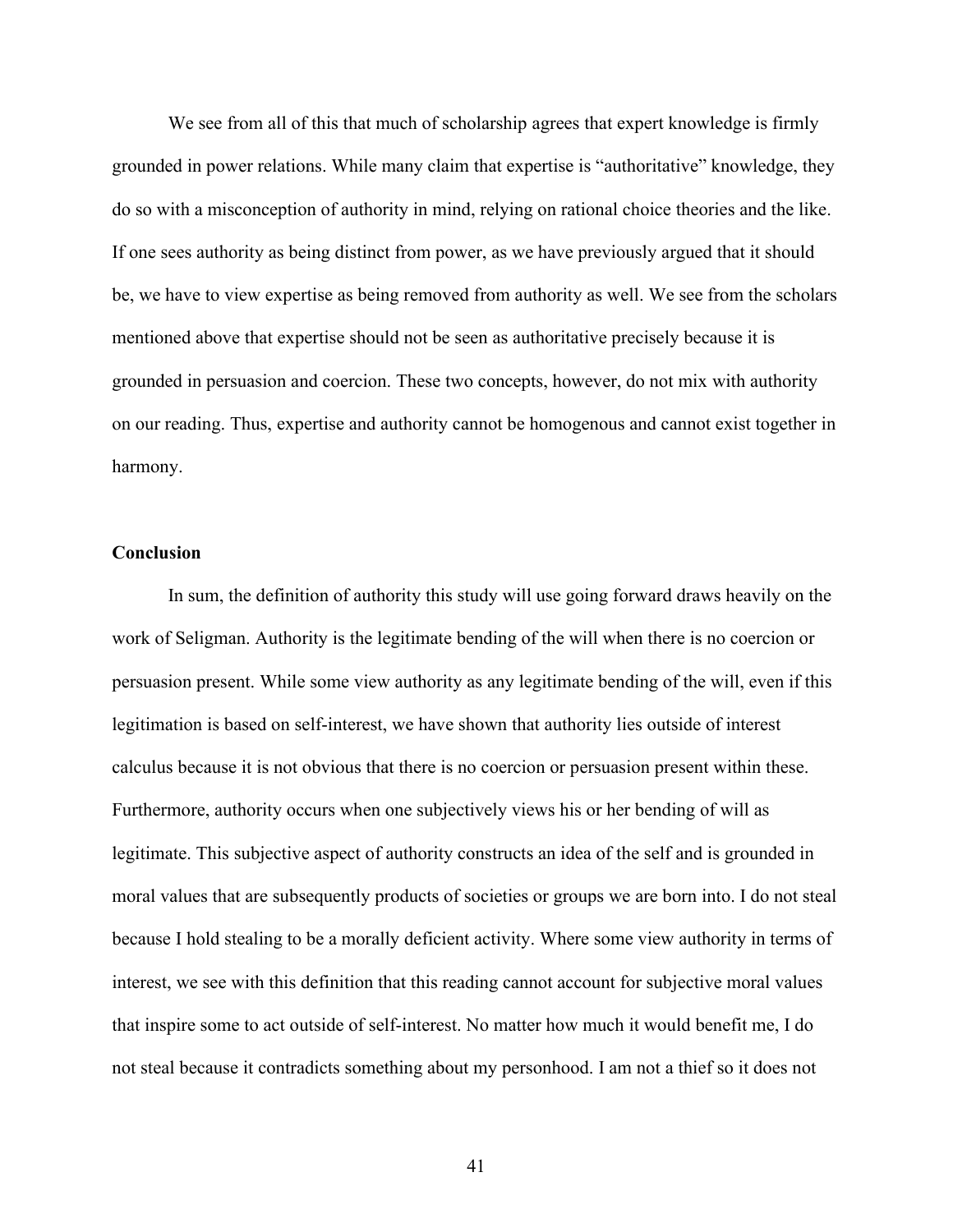make sense for me to steal. This definition is also seen in contradistinction to power. Where power largely operates in relations of self-interest, authority does not. On our reading, power and authority are distinct from one another.

Likewise, the definition this study will use for expertise will rely on the broad strokes definition we have outlined here. Expertise is a form of abstract knowledge that only a certain group of people has access to. This formal knowledge not only separates it from lay knowledge in itself, but expertise is also intended to be functional. Experts perform a role within society as advice givers and problem solvers. Experts also perform this task better and more efficiently than those without their abstract knowledge. The performance of these tasks and the providing of advice being the primary function of experts. While many theorists would say this theory does not dive deep enough into the territories of epistemology and practice theory, this broad definition will work for our purposes.

Lastly it is important to notice the relationship between authority and expertise. While many claim that experts are authorities, it is not obvious that expertise relies on authority. We found, in fact, that based on its functional nature expertise relies more often on power relations rather than those based in authority. One is often either persuaded or coerced to follow the advice of experts, and this often happens within the realm of self-interest. Many have indeed heard that it is "in their best interest" to heed the advice of experts. With this we saw the reasons why expertise is seen as a discourse that is grounded in power, and as a discourse grounded in power it cannot be seen as relying on authority.

The ways in which we should apply these definitions to the nones is not immediately obvious. We have outlined an argument as to why it makes little sense to claim that the nones are "self-authorizing" as individuals set apart from moral communities, but we do not know at this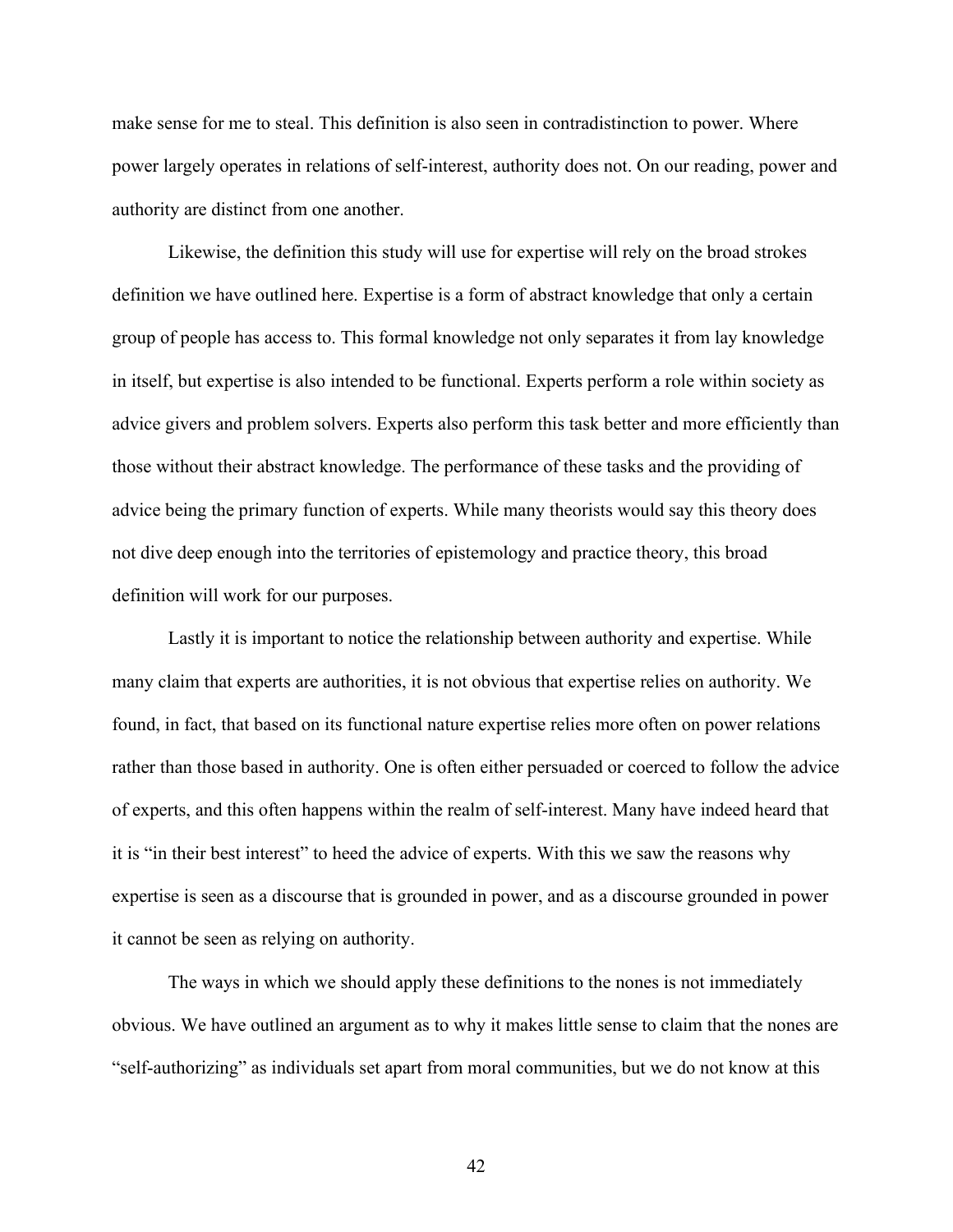point how to apply our definitions of authority and expertise to the nones as a religious group, if we even can. Furthermore, to apply the definition of expertise presented here to the nones at this point is unwarranted because much of their religious identity would still not be understood; we do not yet know how authority and expertise interact with religion. The immediate application of these terms to the nones, then, would be far too hasty. We must still examine whether religion and religious groups can be seen in terms of expertise at all. Thus, the next chapter will deal with the concept of religion as it relates to our definitions of authority and expertise.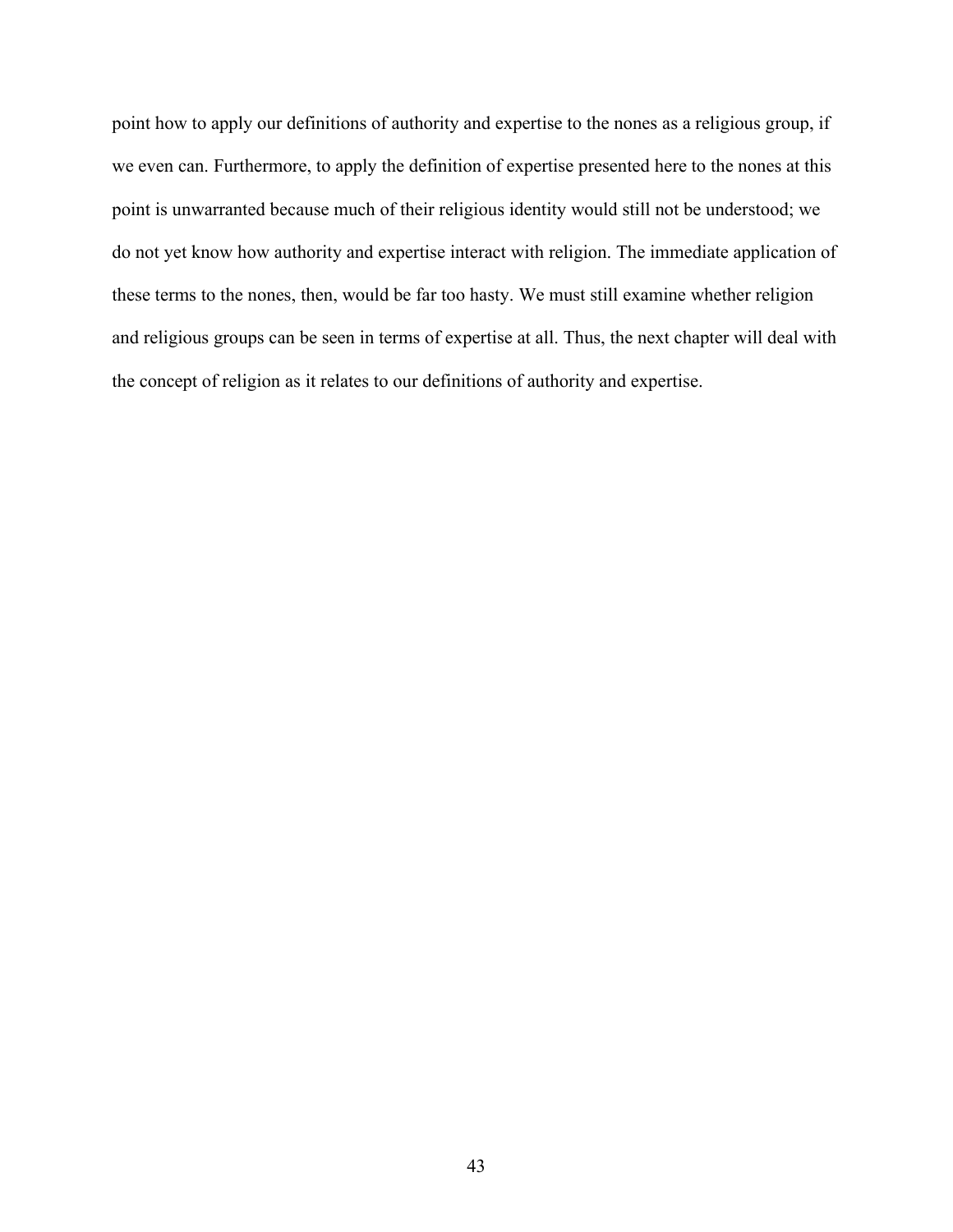## **RELIGIOUS AUTHORITY AND RELIGIOUS EXPERTISE**

We have seen that some scholars have argued that the nones are best understood as a religiously self-authorizing group. In order to understand this self-authorization, this thesis analyzed authority and expertise as concepts and found that the two are incongruous. The ways in which these two concepts interact with the none label have to do with the positive side of the none definition mentioned previously. "Self-authorization," the trait that is positively attributed to the nones by so many scholars, clearly relies on some form of authority or power as it is what enables the nones to reject the authority of institutions and approve of their own spiritual autonomy. Defining authority in contradistinction to power makes it possible to examine what it means to be self-authorized in terms of religion. Here I will rely on Weber and Seligman to outline a theory of religious authority. From this, I will observe what it means to be "selfauthorized" in relation to religion. In line with the previous findings, it will be made clear that self-authorization and the authority of religion are akin to oil and water, in that they do not mix well. The assertions of many scholars that religious authority has simply moved into the individual, then, is inadequate.

Self-authorization, in terms of the nones, is the idea that individuals can grant themselves the authority that traditionally resided in institutional structures. The authority of religious institutions on matters of spirituality, transcendence, or salvation now resides in the individual. If we were to return to the definition of authority outlined by Seligman, however, we would be reminded of the communal foundation of authority. While Seligman's notion of authority is deeply subjective and based on the individual's internalized values, these values are determined by the community of which one is a part. Authority exists as a product of internalized values, but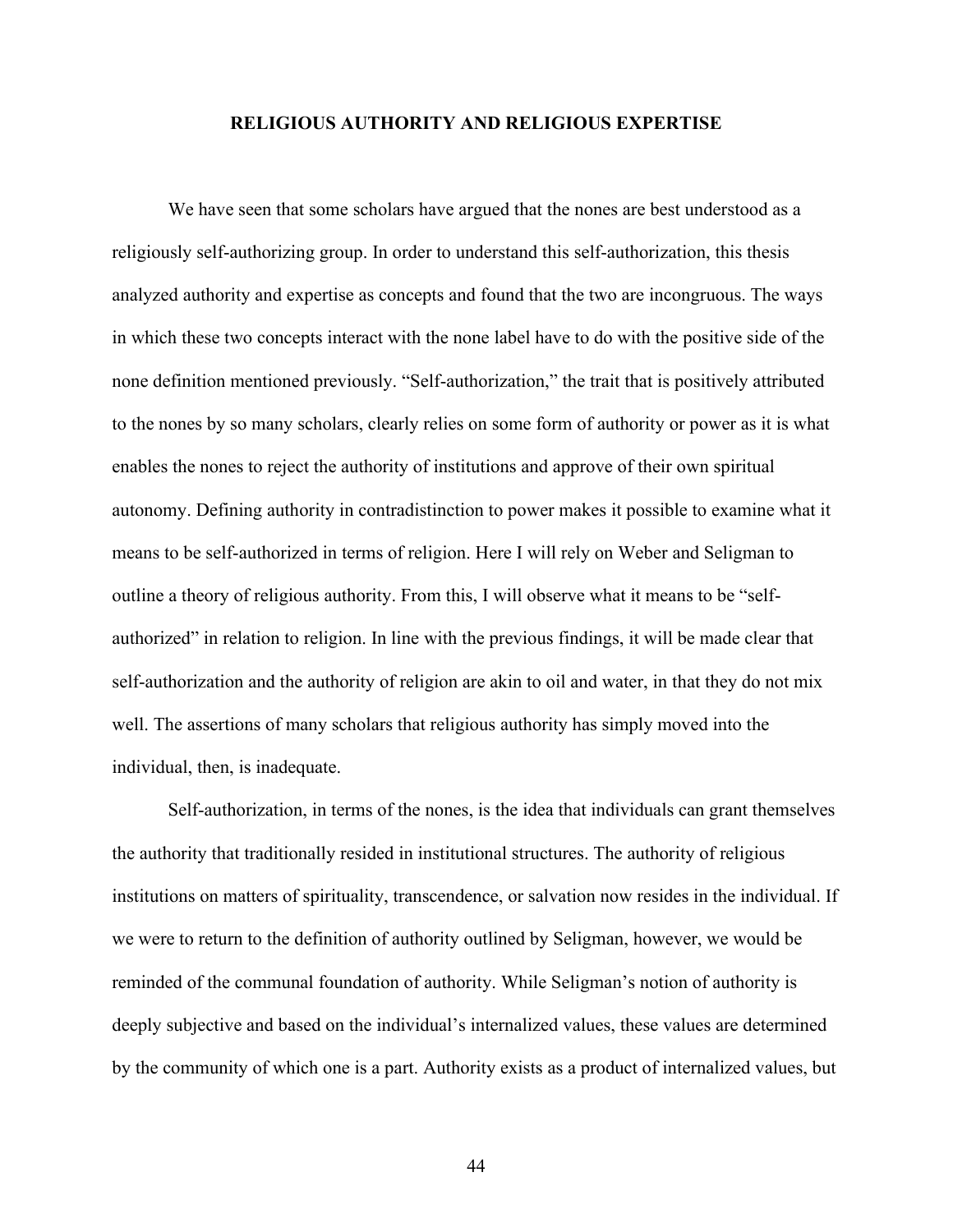internalized values only exist when there has been an acceptance of propositions that legitimate certain actions over others. These propositions occur within a community of people who accept the same "rules of the game." Seligman writes, "the rules of the game ultimately refer to principles of justice, even if these principles are no more than the maintenance of the game itself or, by extension, of society, which . . . is the essence of the sacred and so, we are forced to admit, of authority itself."<sup>54</sup> It is clear from this that authority can only exist within certain communal contexts. Everything outside of these contexts must be based in power. The problems with selfauthorization, then, are immediately obvious. How does a self become authorized outside of communal boundaries? Can individuals authorize themselves if authority itself requires a community of referents? From Seligman's Durkheimian perspective, the idea of selfauthorization as a relation based in authority begins to weaken considerably.

Indeed, outside of community Seligman believes that authority cannot exist. It is the structure of the community, the rules and laws, that give authority its shape: "It is, to complete the circle, the subjugation of the individual wills to these sacred rules of order that defines authority."<sup>55</sup> The idea that a self could obtain authority outside of a community is completely contrary to the definition of authority I have outlined. To think that authority could exist in a vacuum, and that it could be divvied out based on personal preference is inaccurate. To think that authority could be a product of, and reside solely within, the individual self is incongruous with authority itself. This is in direct contradiction of the authority that the nones give themselves, however.

The idea of self-authorization, as far as it is conceived of by the nones and the scholarship surrounding them, means that the spiritual but not religious draw on an authority

<sup>54</sup> Seligman, *Modernity's Wager,* 28.

<sup>55</sup> Seligman, *Modernity's Wager*, 29.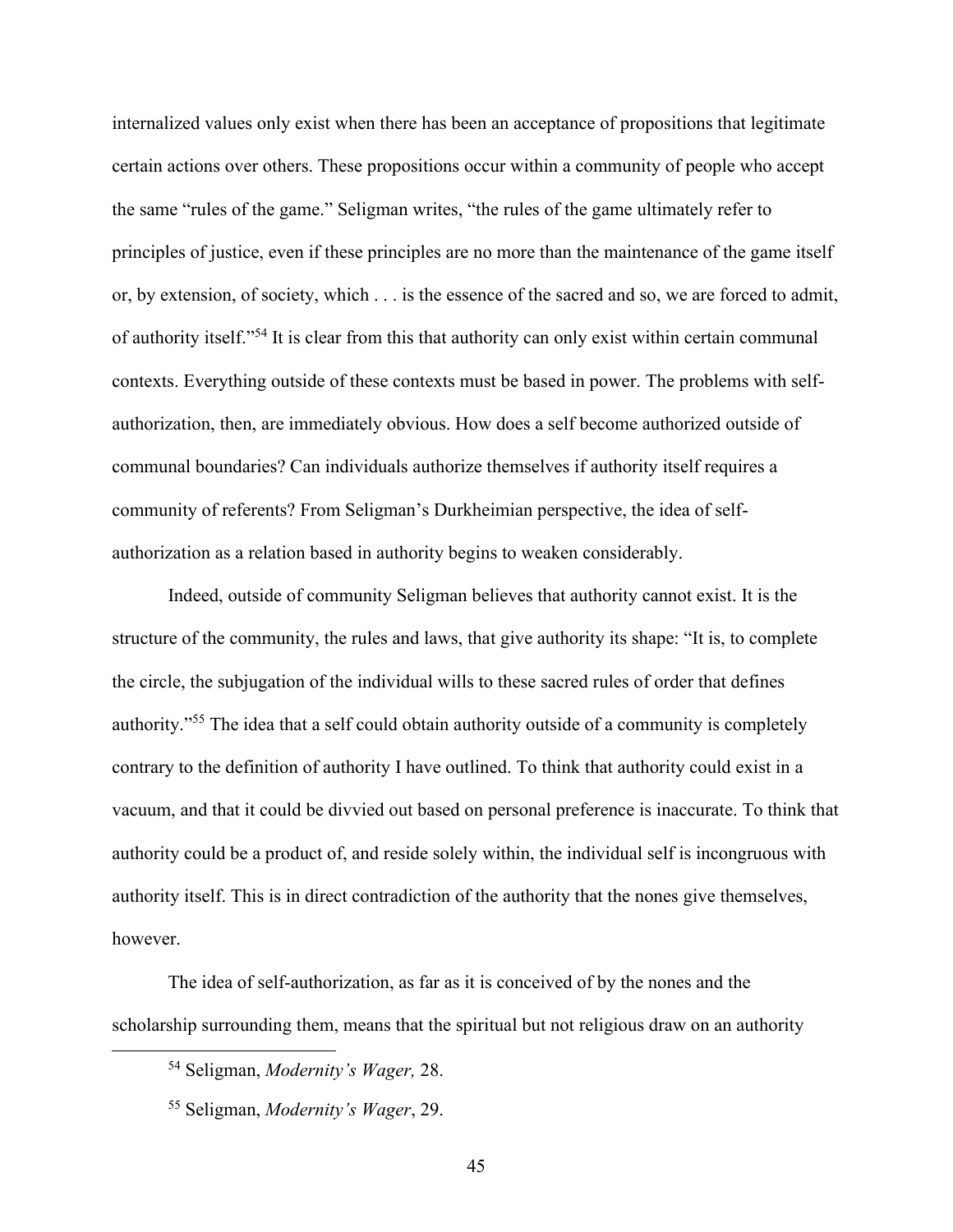from within themselves and that the self becomes the ultimate authority. The liberal notions of individualism and individual autonomy are very prominent in this line of thinking. But these notions are not in line with relations of authority. Authority, while deeply subjective, exists because of something outside the individual. While we may live in liberal societies that value individual autonomy over external authority, it does not make sense to say that authority has left the institutional realm and entered the individual. Authority by its nature resides in rules and laws that exist outside of individuals. Seligman goes so far as to say, "The most interesting challenge to our own liberal preconceptions on this matter comes from the Durkheimian perspective, which in essence holds not that community and authority are opposing principles of social organization but rather that they are one and the same principle, as two sides of the same coin."<sup>56</sup> Community and authority are inseparable, so it is not possible to speak of authority outside of community. The self-authorization of the nones, however, occurs outside of communal boundaries, leaving one to wonder if their self-authorization is based in authority at all. These problems are only magnified when viewed in religious contexts.

Not only is self-authorization at odds with authority in general, but it is also at odds with religious authority. Within the sociological tradition, when theorists discuss religious authority, it is often done so within the context of the religious community. Durkheim is an excellent example of this when he advocates for religion's social reality.<sup>57</sup> Even Weber's famous analysis of authority recognizes authority only within its social contexts. Indeed, charismatic, traditional,

<sup>56</sup> Seligman, *Modernity's Wager*, 37.

<sup>57</sup> Emile Durkheim, *The Elementary Forms of Religious Life*, trans. Karen E. Fields (New York: Free Press, 1995).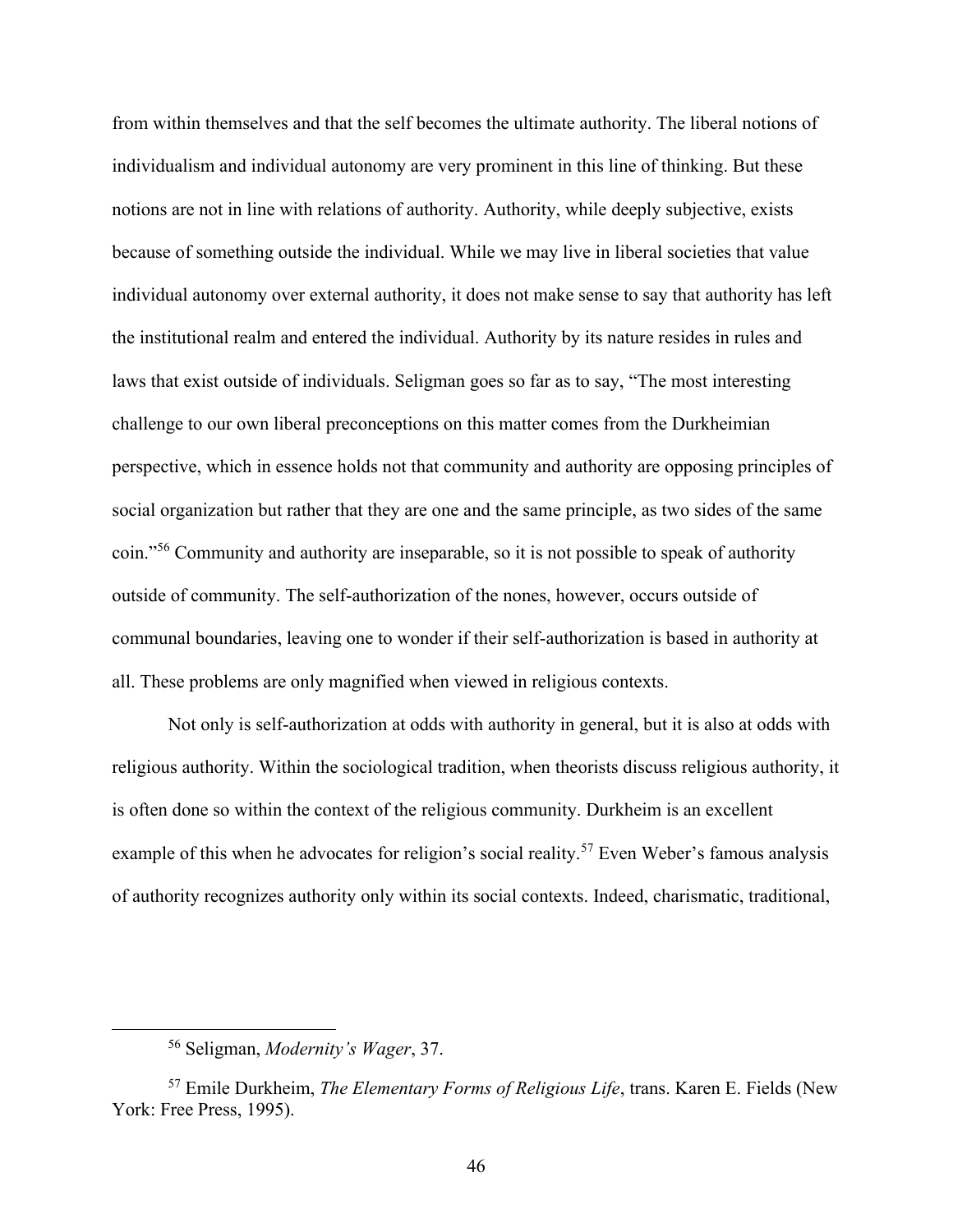and legal authority all only occur within religious communities.<sup>58</sup> The idea that one could gain some sort of religious authority outside of the religious tradition itself is, for the most part, totally foreign to the theories put forth by Weber and Durkheim.

But what about charismatic authority, what of the charisma of the prophet or grassroots minister? What of one who begins their own religion? One might be tempted to argue that the nones have some sort of charisma that grants them the authority to step outside traditional religions. Charisma does in fact authorize the individual self in a manner similar to what we are discussing here. Weber himself even recognizes the importance of the authority of the self in the "personal call" in the life of a prophet in his *Sociology of Religion*. <sup>59</sup> But when viewed in light of the social realities of the nones, we see that this temptation is false. Unlike Weber's prophets, the nones do not come to found their own religions or radically change existing ones. When nones leaves a church because of their own self-authorized convictions, they do not start a new religion and they typically do not find new communities based on these convictions. They often only become more secluded from society.<sup>60</sup> The charismatic prophet, on the other hand, always has disciples. They always form, and exist within, communities. Prophets also rely on some external referent, outside of the self, to which they make their appeals and claims to authority. We see here that religious authority, even the most individuating form of it, this being the charisma of the prophet, is still firmly grounded within community.

<sup>58</sup> Max Weber, "The Social Psychology of the World Religions," in *From Max Weber: Essays in Sociology*, ed. and trans. H. H. Gerth and C. Wright Mills (New York: Oxford University Press, 1946), 295-297.

<sup>59</sup> Max Weber, *The Sociology of Religion*, trans. Ephraim Fischoff (Boston: Beacon Press, 1991).

<sup>60</sup> Burge, *The Nones*, 111-113.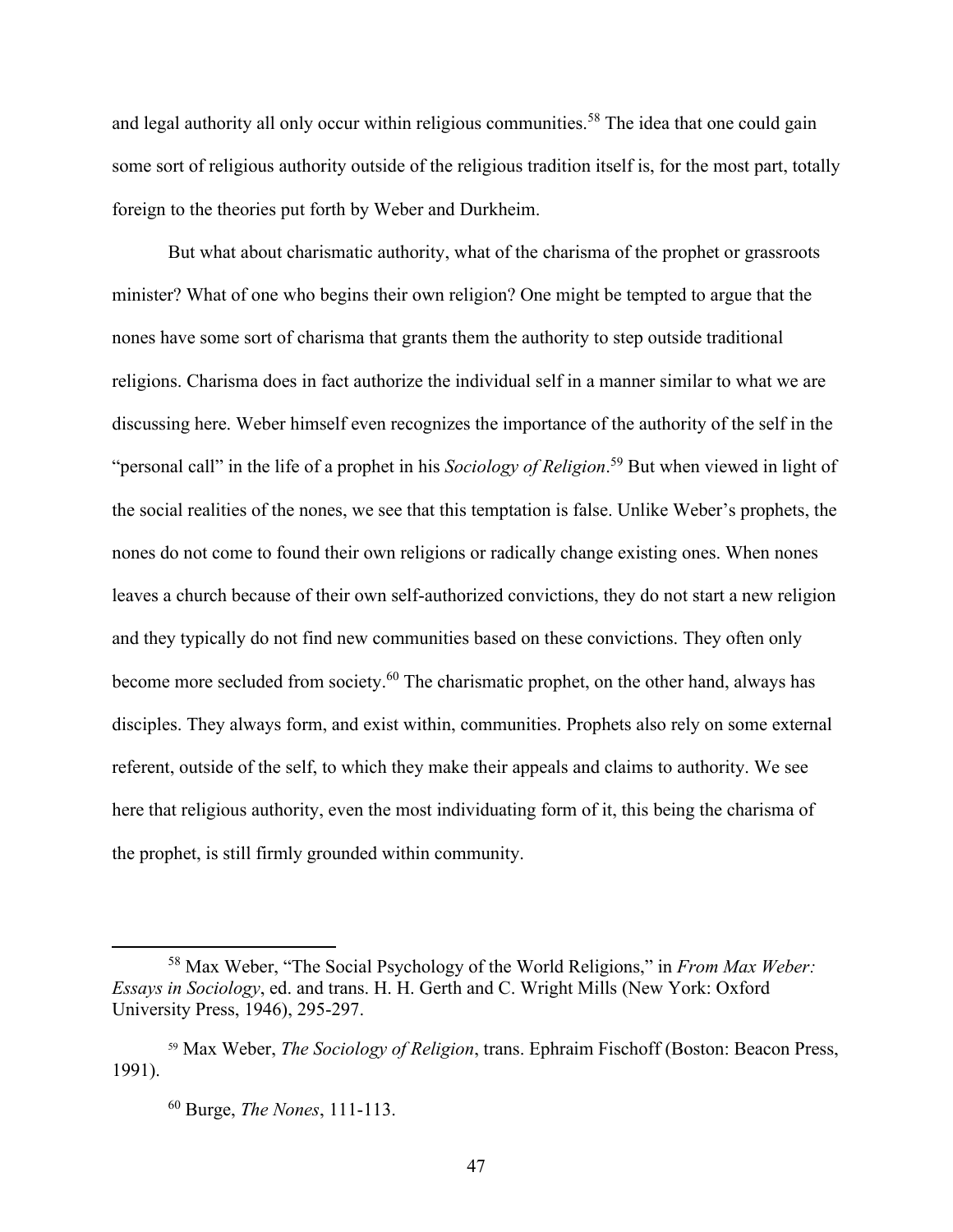But what of religious virtuosi? One might also be tempted to think that the nones are some sort of religious virtuosi, as Weber calls them. This form of religiosity is set apart from the masses in that those who are part of this group are "differently qualified" in terms of religion. A common example of a religious virtuoso is that of a monk. These virtuosos have in abundance whatever a religion holds as a sacred value, such as the ascetic lifestyle of monastics. Also, according to Weber, virtuosi draw on charisma, which would imply that they rely on some sort of self-authorization as well. Perhaps some nones can be seen as simply more religiously "musical," to use Weber's phrase, with certain insights that the rest of us do not have. Perhaps they are not so far off from those monks and beguines of old that engaged in heresy.<sup>61</sup> But, again, this form of religiosity stands apart from the nones for the same reason we cannot view them as prophets: religious virtuosi are still members of an organized religious community. If they are self-authorized at all, this authority still comes from a fixed religious referent with a subsequent religious community. Weber is clear that, much like prophets, virtuosi form communities or, as he calls them, sects. Monks do not exist on their own but belong to a community of fellows in monasteries. Furthermore, all of these only exist as products of a religious tradition itself. The nones, by contrast, have no tradition or community. It would not make sense, then, to view them in terms of Weber's charisma or virtuosos.

Can authority exist outside of community? Moreover, can the self be authorized if it is apart from a community? Can one solely rely on the convictions of the self to form their actions and call this authority? The simple answer to this is no. This answer is even more true when we look at these questions through the lens of religion. The prophet always forms a community,

 $61$  Two figures who come to mind are Marguerite Porette and Meister Eckhart. The theology of the former earning her a burning at the stake and the latter might have had a similar fate had he not died before his works were investigated.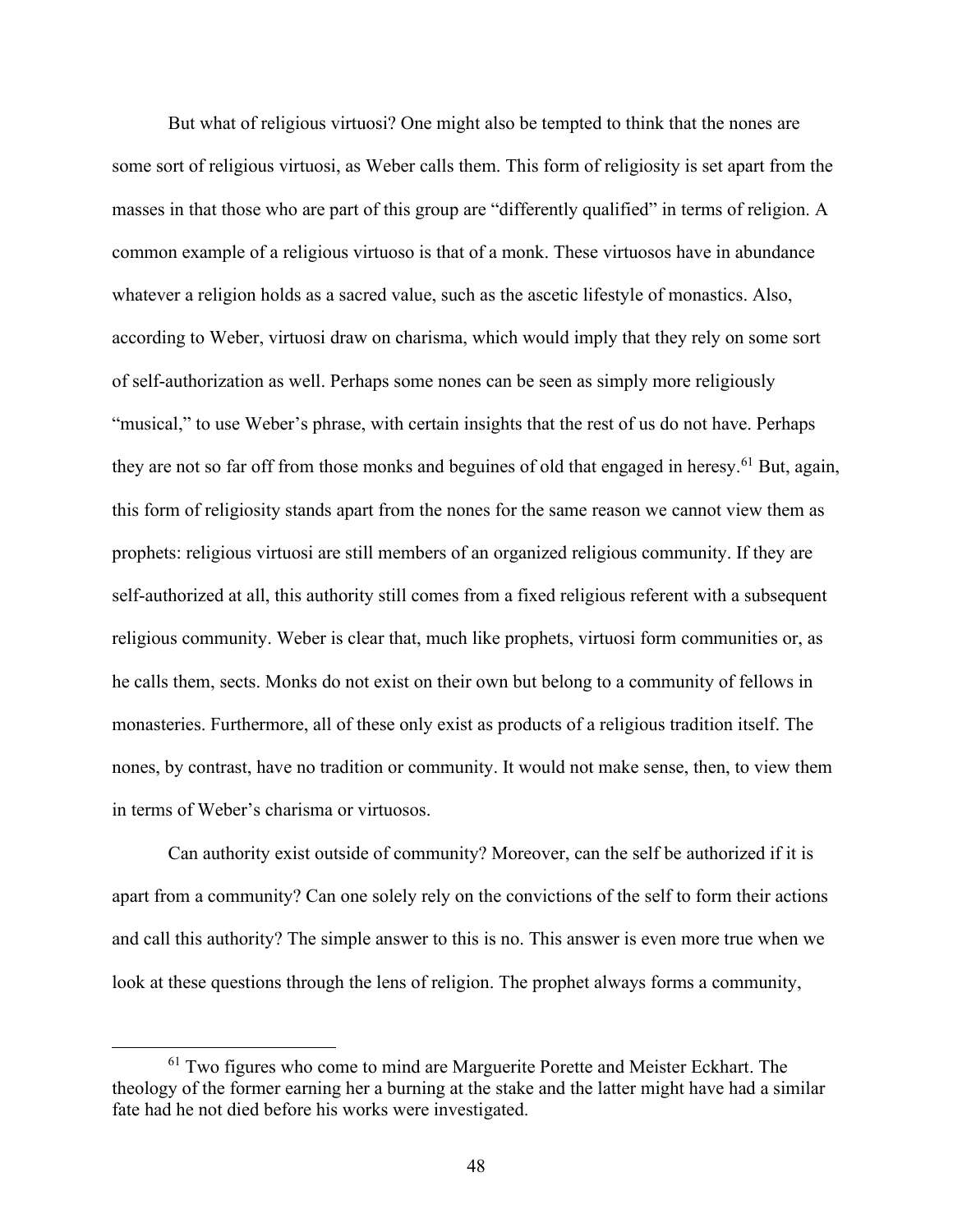always relies on an external referent, and always gathers disciples. The authority of religious groups, no matter their western or eastern origin, stems from their communal nature. In the same way that Jesus Christ is not authoritative outside of his relation to God or his disciples, the Buddha and his teachings are not authoritative outside of his proximity to nirvana or the sangha. The nones, however, exist in no such community and rely on no external referent. They solely rely on the dictates of the self. In terms of religion, there is no unified game or set of rules that they all play by and thus no referent we might call "authoritative" aside from individual selves. But when only the self and its desires are authoritative, it ceases to be an authority. For what is self-interest if not an authorization of the self and its interests? And what is self-interest if not a relation of power? Outside of a community, self-authorization only makes sense if it is viewed as a power relation. And this would make perfect sense with our definition of the nones. We must remember that the nones place themselves outside of all traditional forms of religious authority. It makes sense, then, that the one defining factor of the nones, self-authorization, is incongruous with traditional religious authority.

### **The Nones and Expertise**

The nones, as a religious group, cannot be understood in terms of authority precisely because they do not form or exist within religious communities, a crucial component in the construction of authority. Because of this, it is better to understand the nones as a group that empowers itself. This understanding necessitates that we turn to another way of understanding the positive attributes of the nones that resides in the realm of power relations rather than those of authority. The best way we can understand the nones in terms of power has to do with expertise.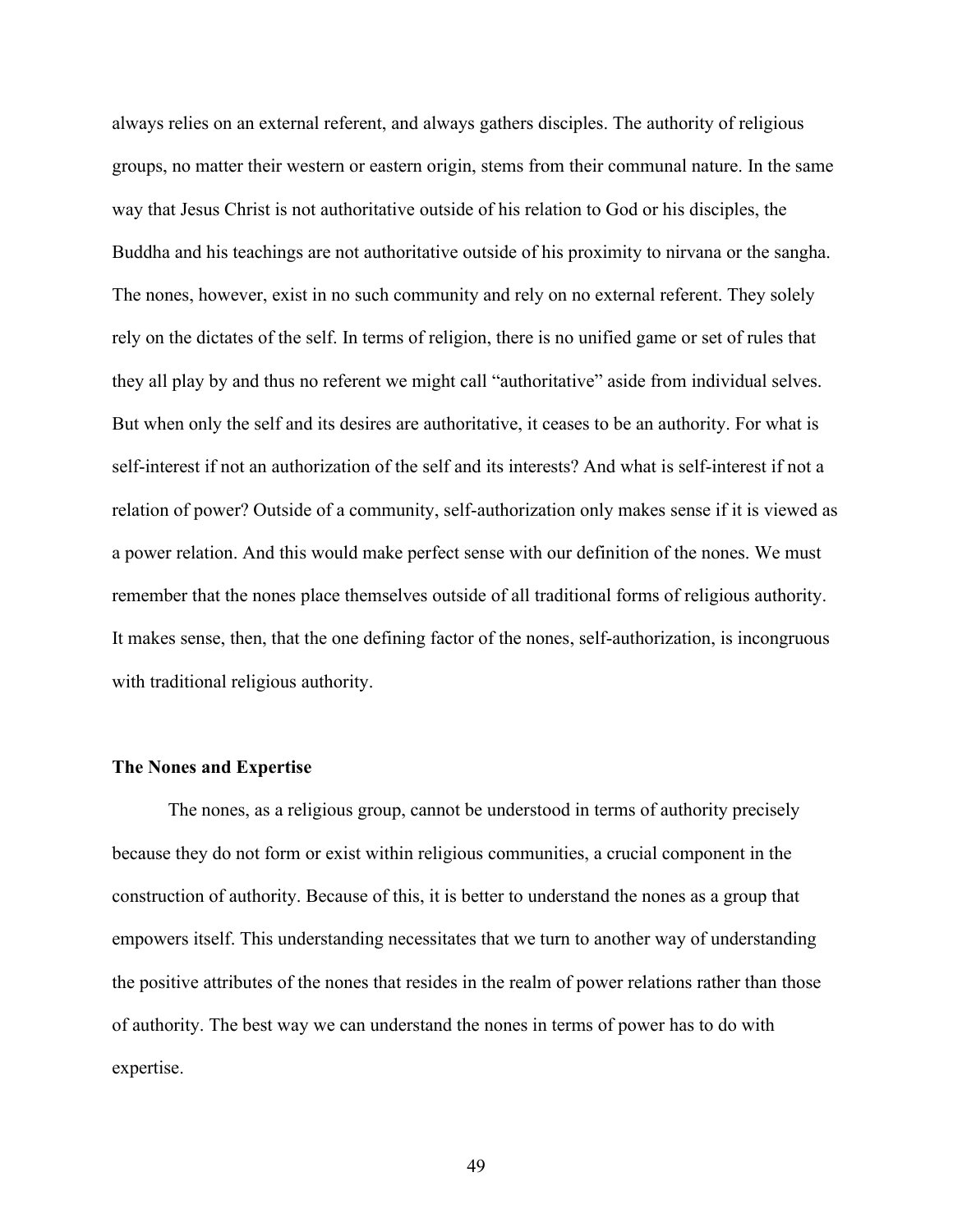This thesis introduces a new theoretical framework by viewing the nones through the lens of expertise. To analyze them in this way, however, we must first show why it makes sense to view the nones in terms of expertise. We have shown why it makes more sense to analyze the nones in terms of power but there is still much we do not know about the source or locus of this power. Scholars concerned with the nones typically locate power in the additive attributes of the none identity and place it within such concepts as individualism or authentic self-expression. These two approaches to locating the power of the nones are well worn paths in scholarship on the topic. Figures such as Robert Bellah and Charles Taylor are prominent examples of academics who have argued for these positions. But where Bellah and his colleagues would argue that the nones are engaging in some sort of expressive individualism and Taylor would say that the nones are simply looking for ways to be spiritually authentic, I believe that these analyses are incomplete. There is something more epistemic going on.

Nones do not leave churches to be more authentic or because of individualism *simpliciter*. Both are motivated by some sort of driving force. The nones leave organized religion after encountering new knowledge about themselves and their religious communities. The nones are motivated to leave religion based on what they *know*. Further, I believe that even those who fall away from religion due to indifference do so based on their knowledge, knowledge being the source of their indifference. It is not solely individualism or authenticity, but the thought of the individual that has been empowered. An aloof parishioner knows that his or her priest is a hypocrite and that the teachings have no weight in his daily life. An uninterested congregant knows that the earth is not 6,000 years old. A teaching of an institution does not line up with what an individual knows to be true about him or herself. Examples such as these motivate nones to leave their congregations based on knowledge. To view the nones in terms of their thought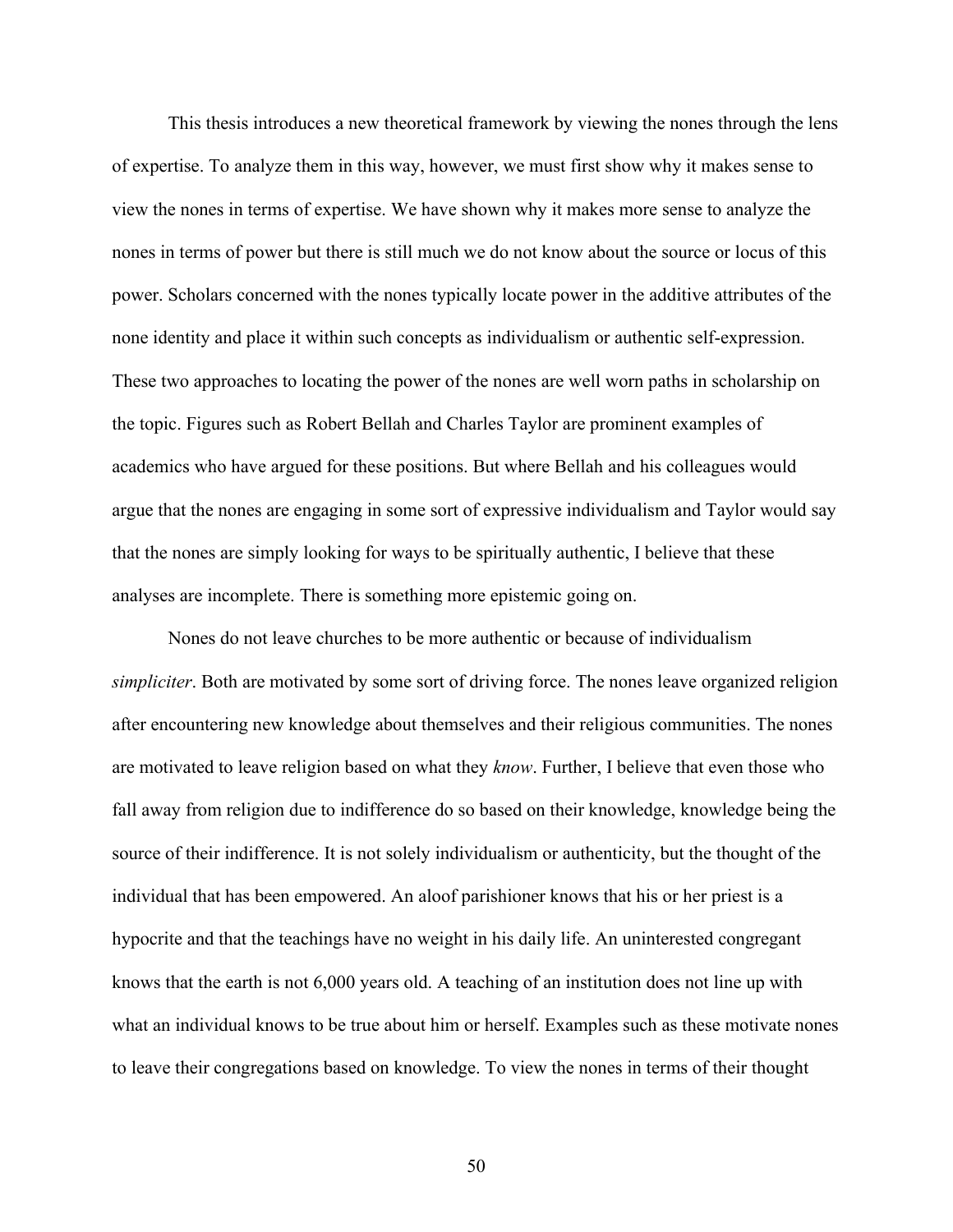and knowledge attributes an almost intellectual status to them, and I am not the first to notice this. Linda Mercadante suggests "that the rise in nones is not simply greater individualism but also a kind of loosely cohesive cultural or intellectual movement."<sup>62</sup> Indeed, her study found that much of the reasons for nones leaving the church had to do with explicitly theological disagreements, disagreements entirely centered around what one thought and knew about the validity of certain claims and how these lined up with their thoughts about themselves. The knowledge of the none, then, plays a larger role in the construction of the nones than many have thought.

If knowledge is as critical to the construction of the none as I claim here, it makes perfect sense why the rise of the nones has occurred in what many have called the "information age." Never before has knowledge been so weighty and so accessible to the broader public. Knowledge that was once authorizing and safely placed behind institutional walls is now available to the masses, allowing congregants to fact check their leaders from the pews.<sup>63</sup> The power of the nones, in part, comes from this ability to not only check the authoritative knowledge of the pastor, and often dismantle it, but also the ability to now empower themselves with new knowledge. If the only thing that separates me from my pastor is his knowledge on matters pertaining to the divine, I no longer need him when I gain access to this knowledge. The all too familiar picture here is of the one who uses Google to prove why this or that church teaching is objectively false. Due to his or her access to knowledge, the individual effectively becomes a pastor unto him or herself. Therefore, the nones are primarily an anticlerical group rather than an antireligious one, as I mentioned in the introduction. While scholars who write on

<sup>62</sup> Mercadante, *Belief Without* Borders, 69.

<sup>63</sup> Heidi A. Campbell and Paul Emerson Teusner, "Religious Authority in the Age of the Internet," in *Virtual Lives: Christian Reflection* (Waco: Baylor University Press, 2011), 59-68.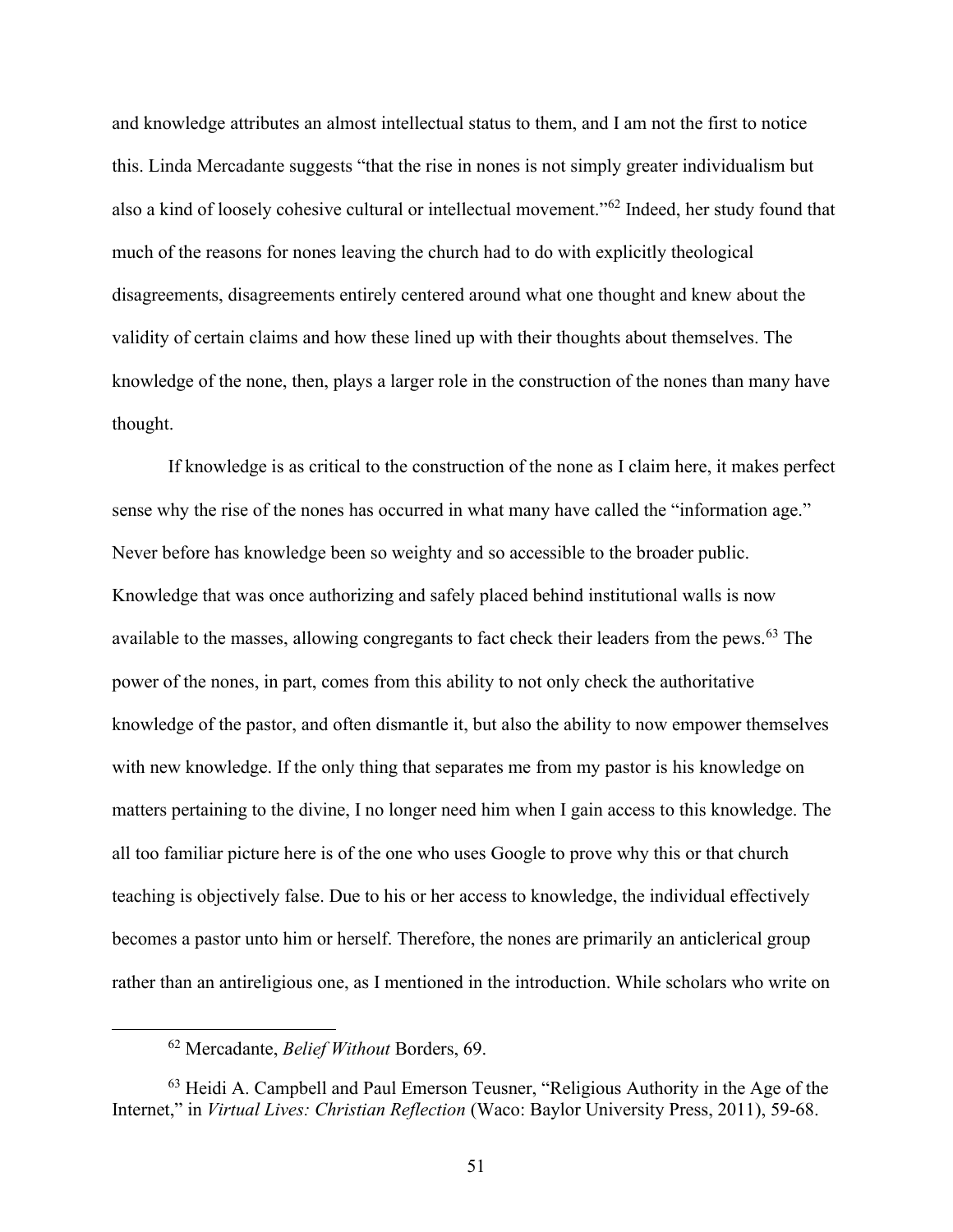the nones are absolutely right when they argue that power has been given to the individual, this does not go far enough. What exactly is empowering the individual? What part of the individual has been empowered? It is precisely the *knowledge* of the none that is empowering them to leave their churches and engage in autonomous spiritual seeking. Whether this knowledge is related to the institution or the sense of self is not relevant to the current study. What is of importance is the fact that the knowledge itself is empowering. This thesis will continue to analyze the nones using this often-neglected view of the empowered individual.

The idea that knowledge can be a source of power is a common theme in scholarship concerned with the subject, and one that was discussed in Chapter 2 of this thesis. Freidson and Foucault have argued that power is located within knowledge. Foucault's notion of power/knowledge specifically illustrates the connection between gaining knowledge and gaining power. One must remember, however, that this knowledge-based empowering borders on the concept of expertise we defined previously. An empowered agent of knowledge, Freidson tells us, can be viewed as a professional, technician, or expert.<sup>64</sup> Much of the sociology of the professions is in agreement on this fact. One who gains power through their knowledge often times is regarded as an expert. This, paired with the knowledge's ability to serve some sort of function, would largely place the holder of such knowledge within the realm of expertise that we have outlined. If it is true that the nones leave religious institutions due to their knowledge, then it is at least plausible to view the nones as experts.

We must also not forget the fact that nonexperts gaining expert status is becoming more prevalent as concepts like lay expertise become more mainstream. As we have previously discussed, there are many ways in which lay people are being recognized as possessors of

<sup>64</sup> Freidson, *Professional* Powers, 10.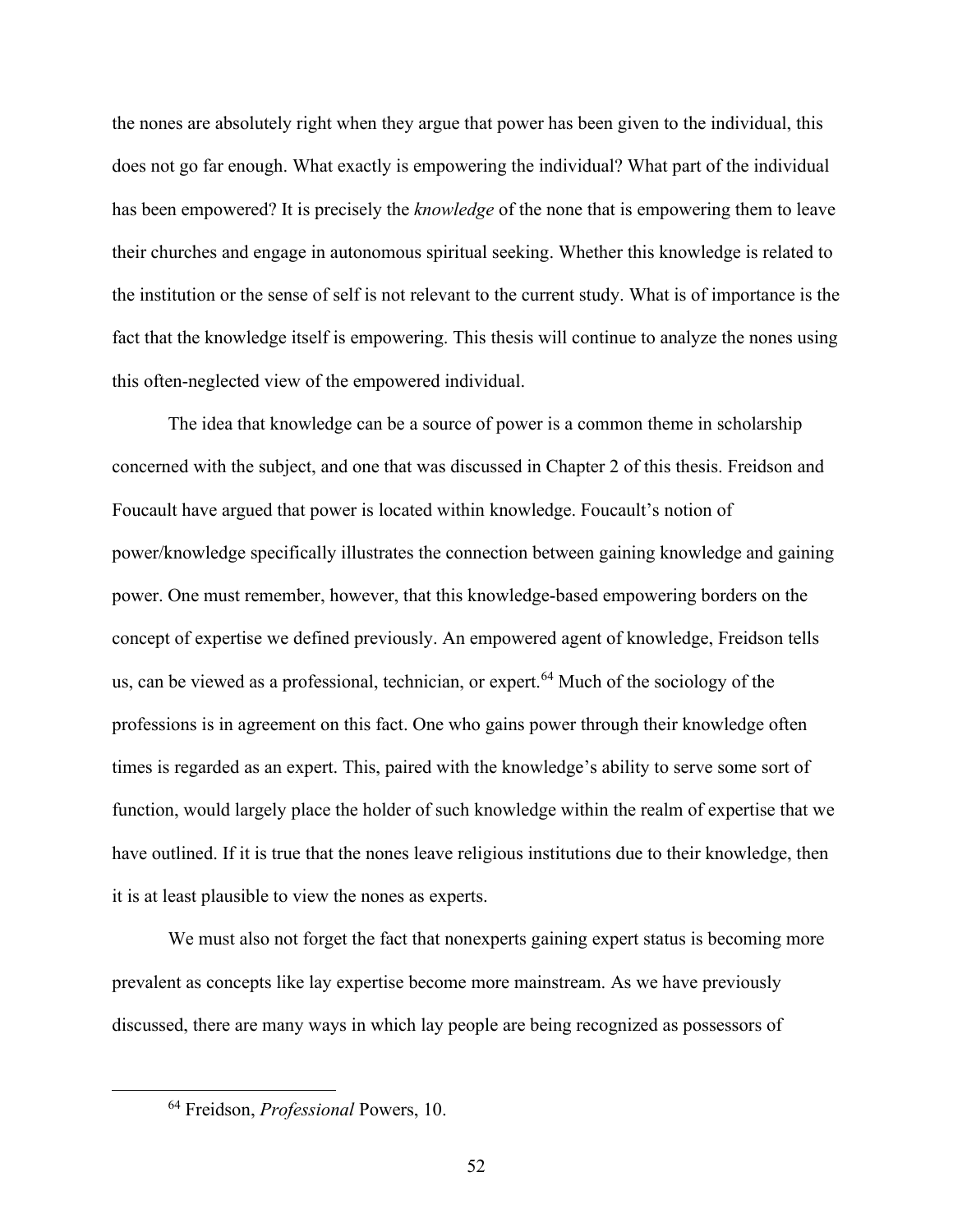expertise. This phenomenon bolsters my argument for the nones being religious experts in that it shows that contemporary currents of thought concerning expertise are willing to grant it to those outside of specific institutions. When viewing the nones in relation to lay expertise, the argument for the nones possessing expert status, despite their disaffiliation from religious institutions, becomes clearer. At the very least, the notion of lay expertise makes it far more difficult for one to counter my argument by claiming that the nones lack expertise because they did not go through proper religious channels or institutions.

But what are nones experts in? We must remember that the empowering knowledge the nones are supposedly gaining, the expertise they are accruing, is different from other forms of expertise. The knowledge the nones are achieving is not something hard and factual such as the expertise of the scientist or the doctor. Nor does it come from institutional sanctions such as the expertise of scholars or lawyers. The nones are developing what we could call "religious expertise." But how should one go about defining a concept such as religious expertise? How is it the same, and where does it differ from expertise in a general sense? As we have outlined earlier, expertise is, for the most part, a product of specialized functional knowledge. If we want to define the nones in terms of religious expertise, then we must first examine what religious expertise is more traditionally, outside of the ways in which the nones use it. Furthermore, we must examine the ways in which religious expertise adheres to the definitional attributes of expertise more broadly. What is the specialized abstract knowledge of religious expertise? What is the function of religious expertise? These questions must be answered before we examine the ways in which religious expertise has been given to and acquired by the nones. Moreover, these questions can only be answered if we examine traditional religious institutions and professionals in terms of expertise.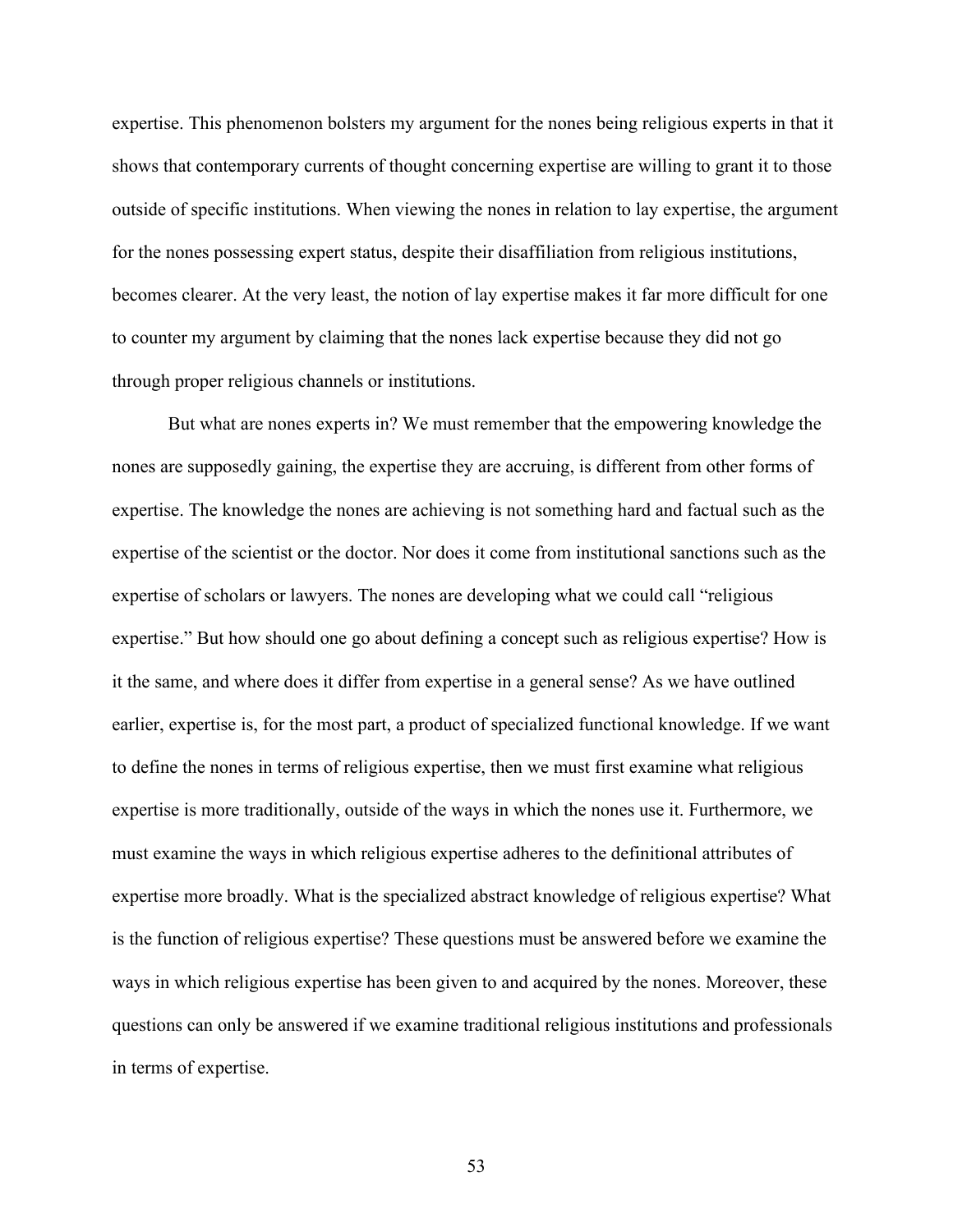# **Religious Expertise and Religious Professionalism**

A good definition of religious expertise comes from observing and listening to the religious experts themselves. To do this, we must first discern who the religious experts are. We can begin by claiming that religious experts and religious professionals are oftentimes the same. As previously mentioned, the term expert is similar to the term professional. This qualifies our search for religious experts in that where religious expertise might elude or evade analysis, religious professionals are typically quite prominent. Following Weber, the sociology of religion has often viewed two classes of people as professionals, priests and magicians. The magician is distinct from the priest because magicians coerce the gods while priests facilitate their worship.<sup>65</sup> Although the magician might have some expertise in magic, we cannot adequately call magicians religious experts based on the fact that they are not located within religions themselves. Their expertise, as one who achieves results for their clientele in a formulaic manner, would be more akin to a mechanic or surgeon than that of a priest. This leaves us with the priesthood as the dominant group of religious professionals, and the most obvious form of the priesthood on the ground today is the clergy. In short, the religious professionals, the religious experts, are the priests or clergy of any given religious tradition.<sup>66</sup>

Claiming that we can observe religious expertise or professionalism by looking to the clergy, however, is a controversial claim. To do so runs us immediately into disagreement. Not every scholar agrees that clergy are in fact professionals. Where prominent scholars such as Weber and Abbott claim the clergy are professionals, indeed even the first profession, they do not argue this point but rather attribute this status and move on without discussing how or why

<sup>65</sup> Max Weber, *The Sociology of Religion*, 28.

<sup>&</sup>lt;sup>66</sup> While clergy often refers to strictly the Christian tradition, here I am using it to signify religious professionals in all religions.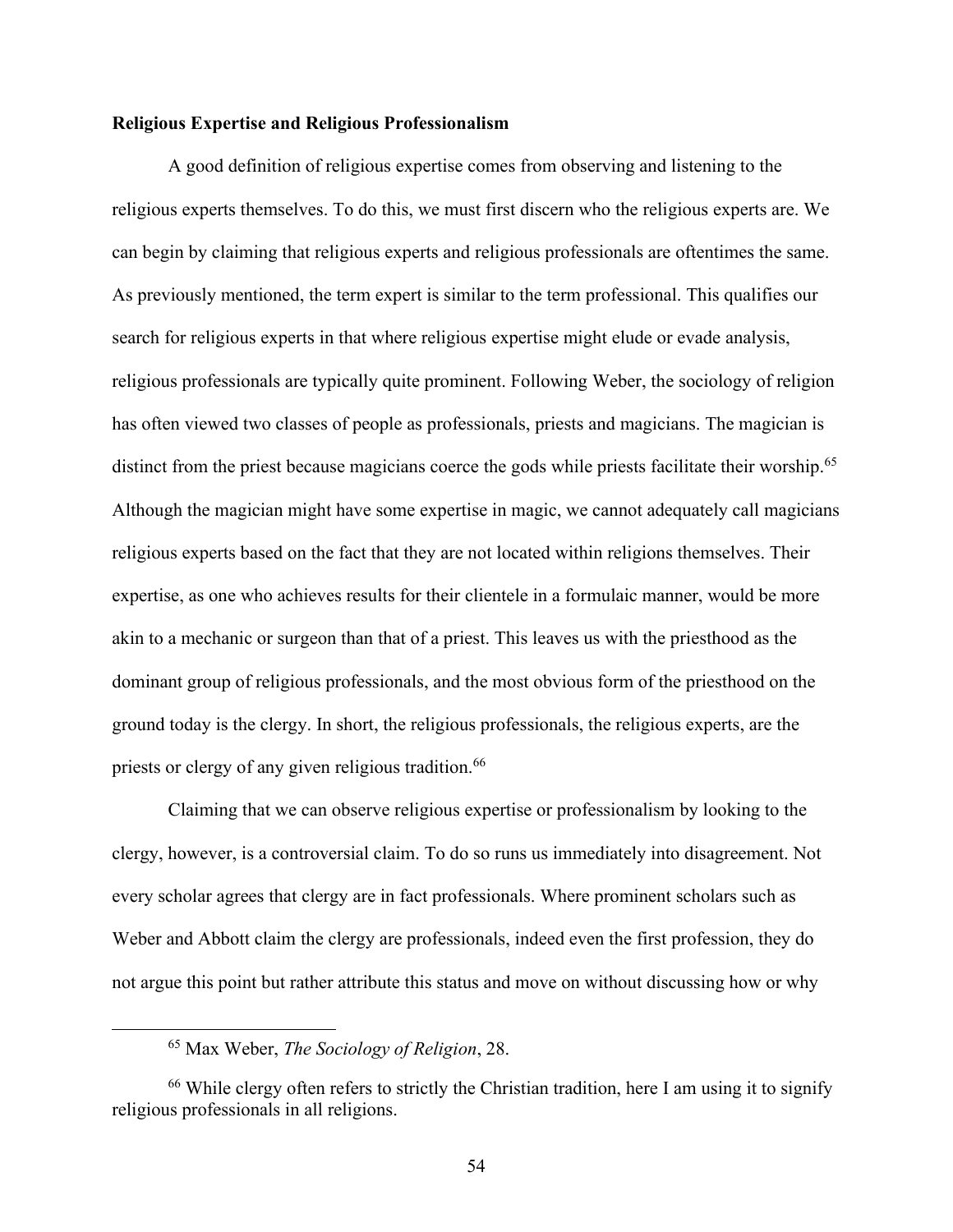the clergy is indeed a profession. Because of the lack of thorough argument, some sociologists now argue over the status of the clergy as professionals in general. It is important, then, to answer the question of what makes a professional.

A common tool sociologists use while answering this question is a scale made by Richard Hall, mentioned previously, that measures the professionalization of a group based on its attitudes.<sup>67</sup> This attitudinal scale measures professionalism in terms of (1) the use of the professional organization as a major reference; (2) a belief in service to the public and the professional's claim that they can diagnose the problems to be solved better than the layman; (3) a sense of calling to the field; (4) a belief in self-regulation; (5) the belief in the autonomy of the professional.<sup>68</sup> A study by Alan Bryman found that applying the scale laid out by Hall to the clergy yielded two conflicting results. Either the scale is faulty and should not be used, or the clergy are not a profession. While acknowledging his study cannot say for sure which finding is correct, Bryman concludes that "there is undoubtedly a grain of truth in both contentions."<sup>69</sup> Similar findings were observed in a study by Thomas Gannon who had a less nuanced conclusion. Gannon, using the same scale, concluded that the clergy, in and of themselves, were not professionals but that they could gain professional status "through [their] occupation in another, if allied, area." He argues this by claiming that a "'Priest' or 'minister' is above all something one is, not something one does; thus an existential, not an essential, explanation is

<sup>67</sup> Hall, "Professionalization and bureaucratization," 92-103.

<sup>68</sup> Thomas M. Gannon, "Priest/Minister: Profession or Non-Profession?" *Review of Religious Research* 12, no. 2 (Winter 1971): 66-79.

<sup>69</sup> Alan Bryman, "Professionalism and the Clergy: A Research Note" *Review of Religious Research* 26, no. 3 (Mar. 1985): 257.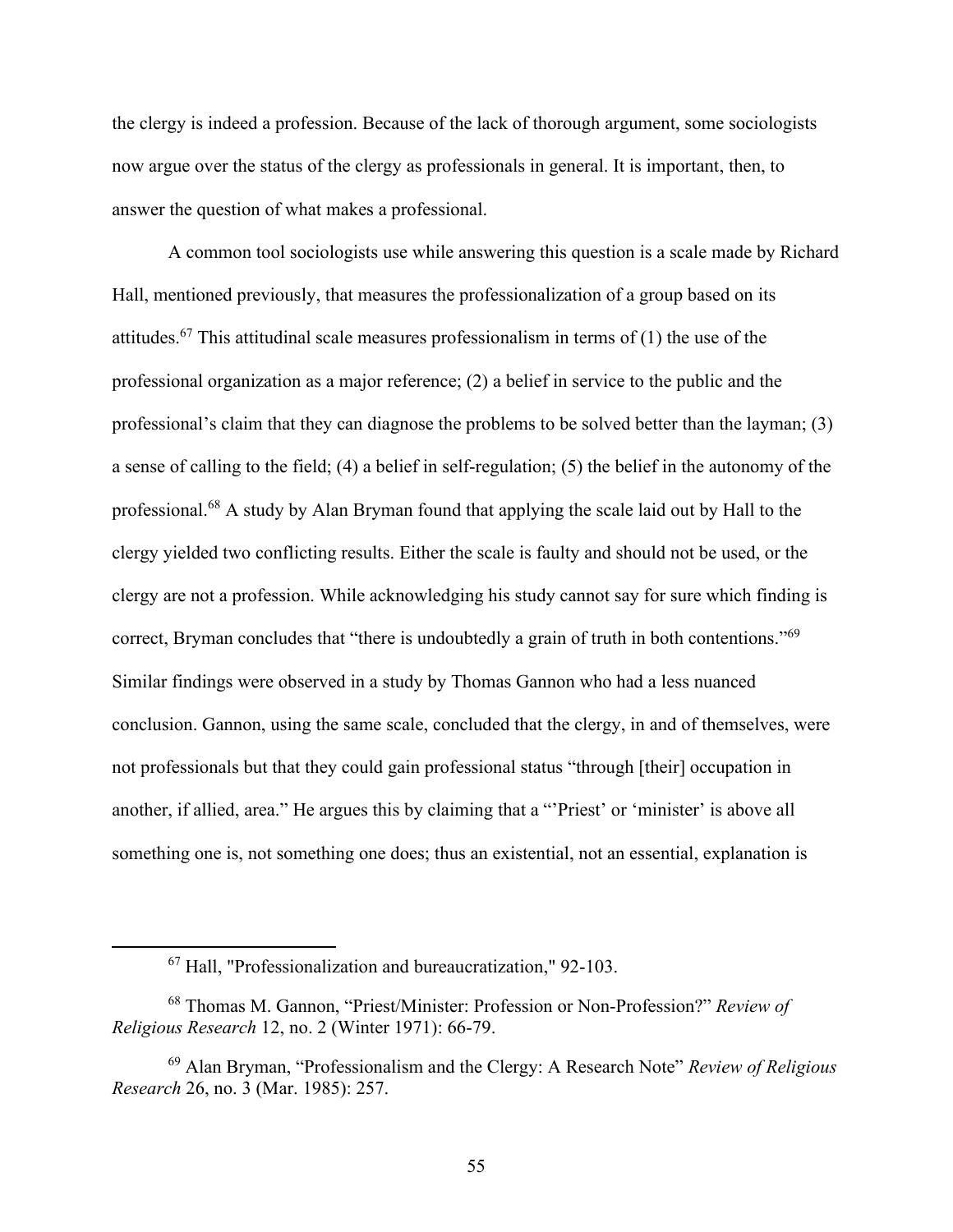demanded."<sup>70</sup> We see from both of these studies that it is not at all clear how we should approach religious experts and professionals. While some theorists tell us clergy are professionals but do little to argue their points, recent scholarship argues the ambiguity and potential falsehood of such claims. For this reason, we must locate a theory that can account for both positions.

Dean R. Hoge is a scholar who takes account of the same empirical approaches as Bryman and Gannon while also appreciating the approaches of more traditional theorists. The conclusion he comes to is that the "Clergy is a profession, yet a unique profession."<sup>71</sup> To Hoge, the clergy fit many of the traditional attributes of professionals, but they are distinctive in crucial ways. The two critical factors that separate the clergy from other professionals is that they have different motivations for their work and a different source of expertise. The motivations of a clergy person are not based in a desire to accumulate wealth or status, such as the professionals who practice medicine or law. And even those in these professions who are motivated by other desires, of which there are many, are differentiated from clergy in that the clergy are always only religiously motivated. Furthermore, Hoge separates the type of expertise clergy members obtain from typical sources, claiming that religious expertise comes from traditions and texts as opposed to scientific data. Religious expertise is thus a unique form of expertise. These are the two key differences between what we could call religious professionals and secular professionals.

Hoge goes on to argue that in terms of professionalism it only makes sense to call mainline Protestant clergy professionals because other protestant ministers often lack seminary education and Catholics see the priesthood as a vocation. We will separate from Hoge here.

<sup>70</sup> Gannon, "Priest/Minister: Profession or Non-Profession?" 76.

<sup>71</sup> Dean R. Hoge, "The Sociology of the Clergy," in *The Oxford Handbook of the Sociology of Religion*, ed. Peter B. Clarke (New York: Oxford University Press, 2009), 581.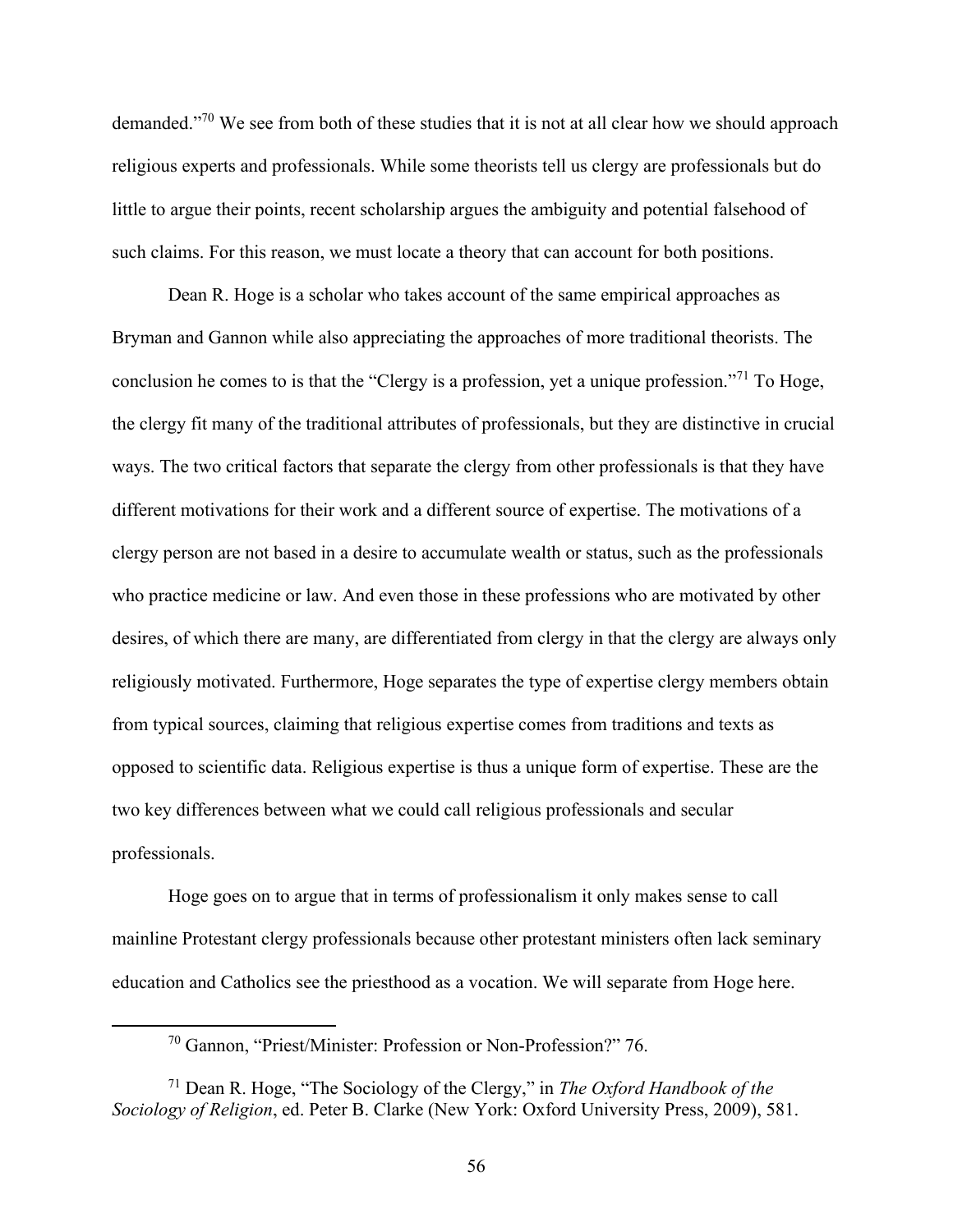Regardless of the lack of education or the squabbles around the word vocation versus profession, all clergy members obtain some sort of expertise or else they would not be in their respective pulpits. Even Independent Baptists recognize their preacher's expertise in the performance of preaching; they do not let just anyone speak on Sunday morning.<sup>72</sup> For our purposes, then, all clergy members have some level of religious professionalism and are thus partially religious experts.

Having defined the priesthood or clergy as the religious experts, we must now observe what these religious experts do. What is the function of the religious expert? To answer this question, we can turn to Weber in *The Sociology of Religion*. He writes that the priesthood is "the specialization of a particular group of persons in the continuous operation of a cultic enterprise, permanently associated with particular norms, places and times, and related to specific groups."<sup>73</sup> In other words, the priesthood consists of a group of people who are experts in the performance of religious duties. Religions, as amalgamations of beliefs and rites, require a specialized group of experts who can perform the rites and promote the beliefs of the religion itself. To focus on the priest's relation to rituals, for example, the expertise of the clergy is as one who can administer and perform the rites for the lay masses. These performances are integral in contributing to the ongoing life of the religion and the religious community. The priesthood can be understood, in part, as a group that maintains a particular religious practice.

More than simply being a group of religious janitors, the priesthood is also perceived as that group that provides the public with certain religious goods. In *A Theory of Religion,* Stark and Bainbridge define religious specialists as "persons who specialize in producing and

<sup>72</sup> Jeff Todd Titon, *Powerhouse for God: Speech, Chant, and Song in an Appalachian Baptist Church* (Knoxville: University of Tennessee Press, 1988).

<sup>73</sup> Weber, *The Sociology of Religion*, 30.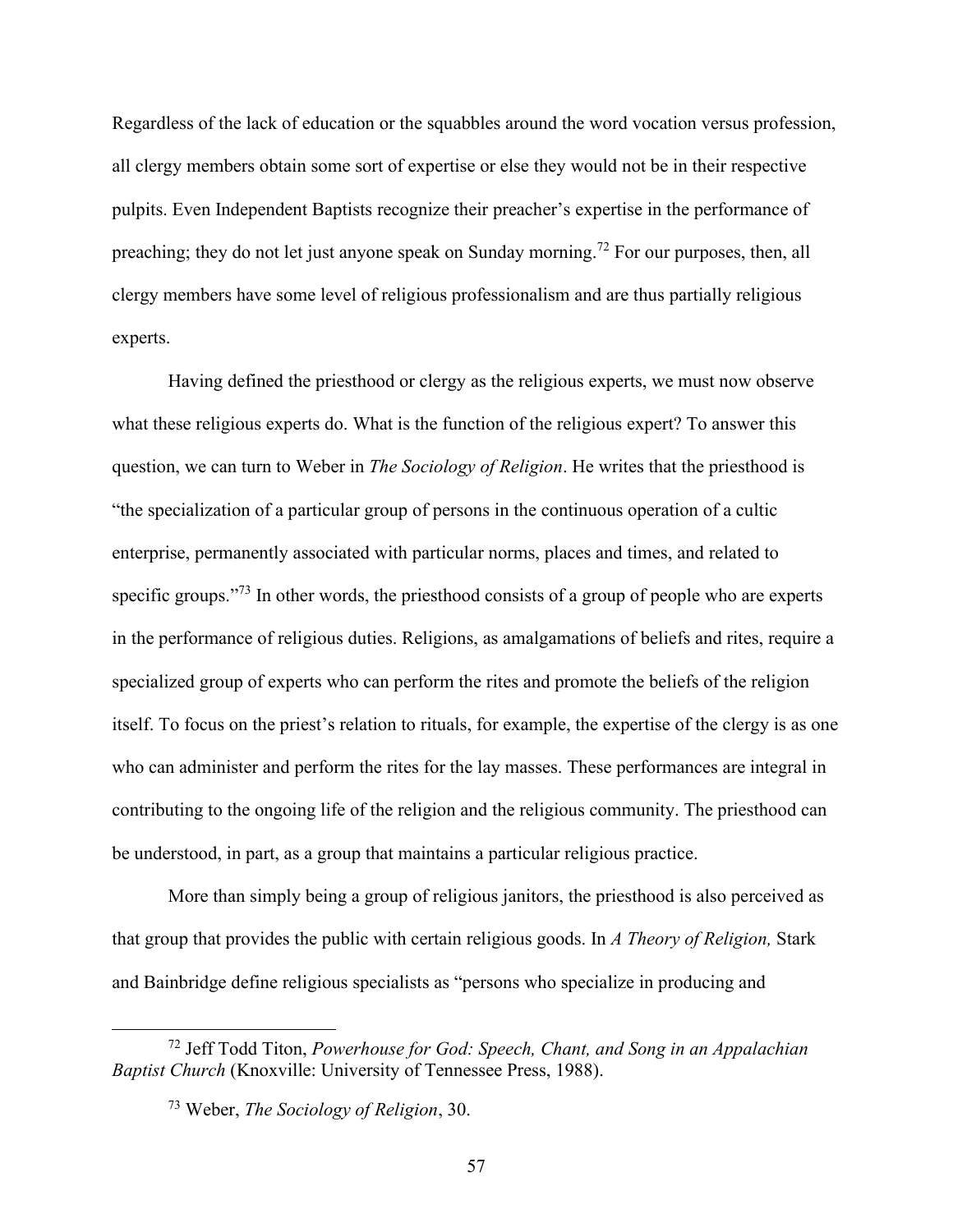exchanging compensators of great generality based on supernatural assumptions."<sup>74</sup> These "compensators" are seen as religious goods or services of which the priestly class provides the public. These can be understood as the rites and beliefs that ensure certain supernatural outcomes, and the priest as vendor of these is another primary function of their role.

Additionally, both Weber and Stark and Bainbridge include the notion of norms in their definitions. Priests do not solely perform certain duties such as rituals and sacrifices, they also promote and enforce particular standards on the members of the religion. Priests do not only work in the realm of rites but also in the realm of beliefs. To think in line with Stark and Bainbridge, priests do not only provide compensators in the form of, say, ritual cleansings. Right belief is also a compensator in itself. Certain religious traditions demonstrate this, with Christianity and *sola fide* being the primary example. Furthermore, the priesthood makes sure that the beliefs surrounding the rites themselves are orthodox. The promotion of beliefs is still a part of the maintenance of the cult and works in tandem with the administration of rites: right belief promotes right practice and vice versa. As a group that enforces certain norms and behaviors, it only makes sense that Weber argues that only the priesthood is capable of producing a rationalization of belief and a religious ethic. But even the rationalization of belief and a religious ethic are not ends in themselves for the priesthood. There is still a deeper function this group serves. The purpose for all of that which the priesthood produces, according to Weber, is "the cure of souls." Weber writes, "The full development of both a metaphysical rationalization and a religious ethic requires an independent and professionally trained

<sup>74</sup> Rodney Stark and William Sims Bainbridge, *A Theory of Religion* (New York: P. Lang, 1987), 94.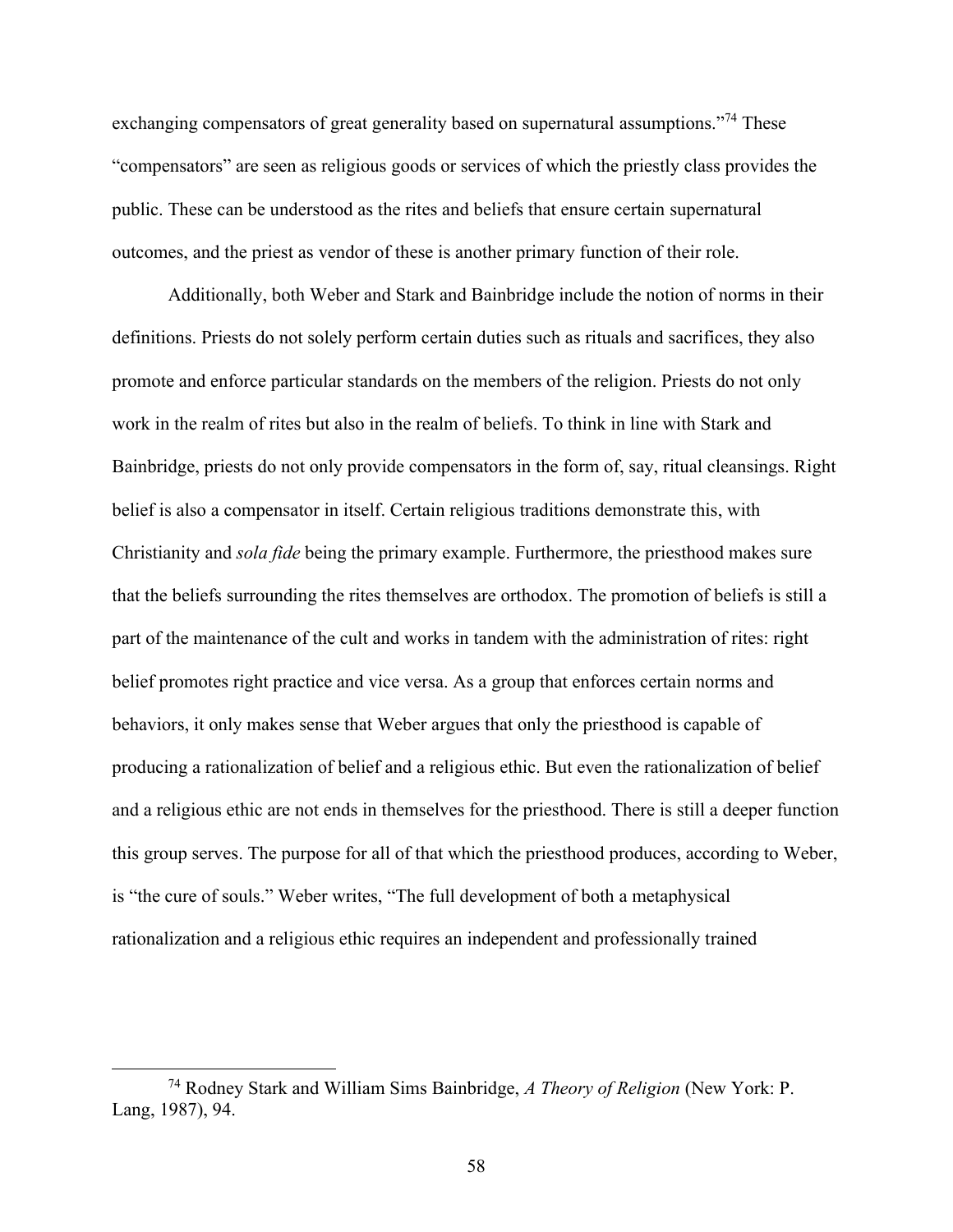priesthood, permanently occupied with the cult and with the practical problems involved in the cure of souls."<sup>75</sup>

We see from all of this that the proper function of the religious expert, according to these authors, is to maintain the religion itself. That said, what it means to maintain a religion is quite vague and needs further explanation. The most obvious ways in which the priest maintains the religion is by being a functionary of practices, a promoter of orthodox belief, and a vendor of certain religious goods. Priests do in fact have training in performing rites and promoting belief, and both of these yield a strong religious community, but this is not the purpose of their expertise. What this priestly care yields, what the proper end of religious expertise produces, is the ability of the priesthood to help individuals achieve salvation, in whatever form it takes. And salvation, as something that is exclusive to a transcendent or supernatural sphere, requires a religious expert who can act as a professional intermediary between this realm and the natural world. Stark and Bainbridge are quite clear that the real function of religious experts is to "act as intermediaries between their clients and the alleged sources of the desired general rewards – the gods."<sup>76</sup>

The functionality of the expert, we must remember, is not the only aspect of our definition of expertise. Experts must also be possessors of specialized knowledge; and if the religious experts' function is to be an intermediary between the human and the divine, we can assume that their specialized knowledge contributes to this function. We can understand the special knowledge of the religious expert in terms of the doctrines of their religion and their religious ethics. Of course, every specific religious expert will possess unique knowledge that

<sup>75</sup> Weber, *The Sociology of Religion*, 30.

<sup>76</sup> Stark and Bainbridge, *A Theory of Religion*, 98.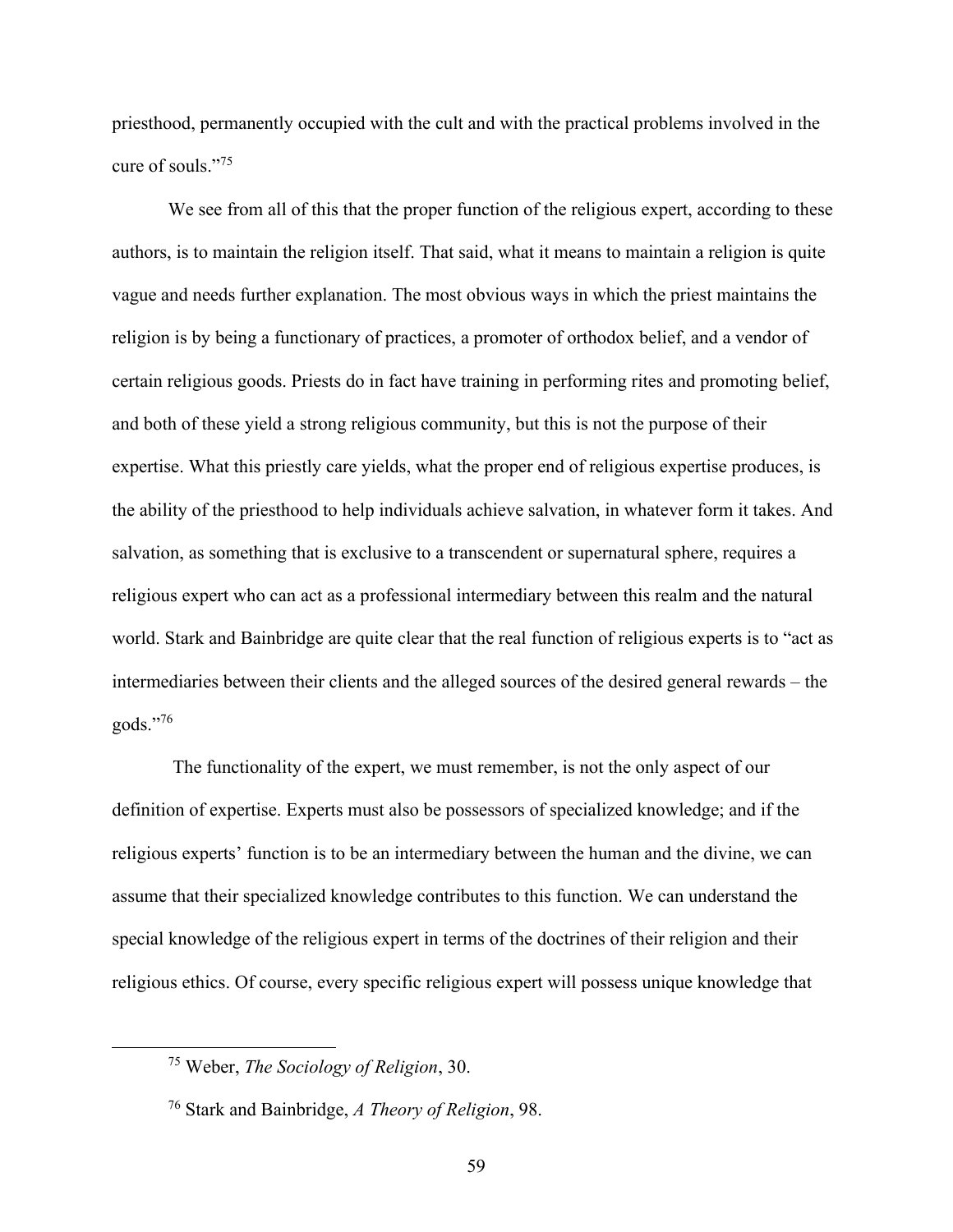pertains to their specific religion. The knowledge of the rabbi about correct interpretations of the Talmud is indeed very different from the expertise of the Ulama in Islamic law. That said, these two religious experts are alike in that they both possess expert knowledge in some sort of transcendent or supernatural reality. It only makes sense that the religious expert must be knowledgeable in matters pertaining to the divine if they want to serve their function as intermediaries well. And although religious experts certainly have a theological knowledge of the divine, the ways in which the divine interacts with the world is often understood in terms of ethics. It is implied by Weber that once a rationalization of ethics and taboos develops within a religion, as a product of the priests themselves, it is the priests who are the possessors of the sacred knowledge surrounding these. As such, the expert knowledge of the priests of a religion is often within the realm of theological knowledge of the divine as well as ethical knowledge of the way the world ought to be according to the divine. From knowing how certain ceremonies ought to be performed to knowing how certain gods behave, religious expertise is located in theological and ethical knowledge.

We can locate religious expertise in knowledge pertaining to the ethical dictates of a religious practice. But we must keep in mind that the whole function of the priesthood as a profession is to be intermediaries of the divine, and the knowledge possessed by a professional of this class must be in line with the functional purpose of the priesthood as a whole. Thus, the knowledge the religious expert possesses by way of knowing how things ought to be within the religious practice is also ultimately for aiding religious adherents achieve salvation, in whatever form this takes. If certain religious dictates mean damnation for a person or people, it is the job of the priest to implore the laity to abstain from certain behaviors, actions, etc. Expert knowledge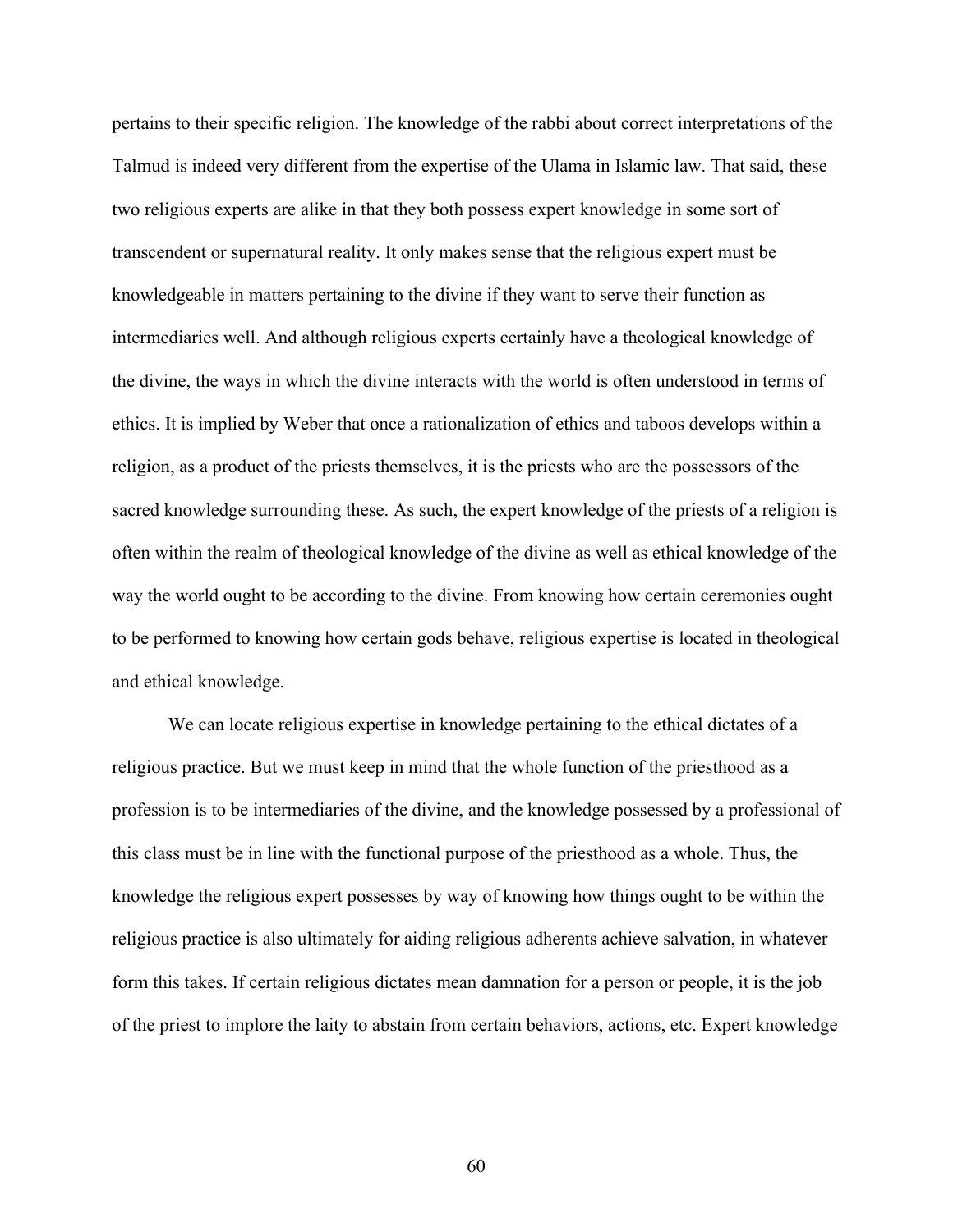of religious ethics, how things ought to be, plays a crucial role in the function of the priest as well.

In sum, priests function as ministers in the mediation of the divine and their abstract specialized knowledge bolsters this function. Further, the priests, as a separated group of religious elites, believe they can perform their function better than the laity. As a group set apart from the rest of the population, they are the ones who are the best equipped and the most effective at bringing salvation to individuals. Not only are they more effective than lay people in saving souls but they also believe they are more equipped than other religious traditions at this task. If priests are religious experts, these qualities are what define their expertise.

We must remember, however, that expertise and authority are different. But these differences, like authority itself, are purely subjective. If I am operating under relations of authority, the priest can bend my will to theirs simply based on their position and how I subjectively view this position. If I view the priest as an authority, I do not have to be persuaded of the importance of communion, for example. If I view the priest as an expert, however, it is the knowledge and abilities of the priest, along with my lack of ability, that mandates my obedience. We see here that religious authority is distinct from religious expertise, but this distinction is only present on the subjective level. One can objectively be a religious expert and perform the functions of the expert for one while subjectively be a religious authority to another. But our assertion from the second chapter remains that within the mind of an individual a religious elite cannot occupy both the place of the expert and the authority.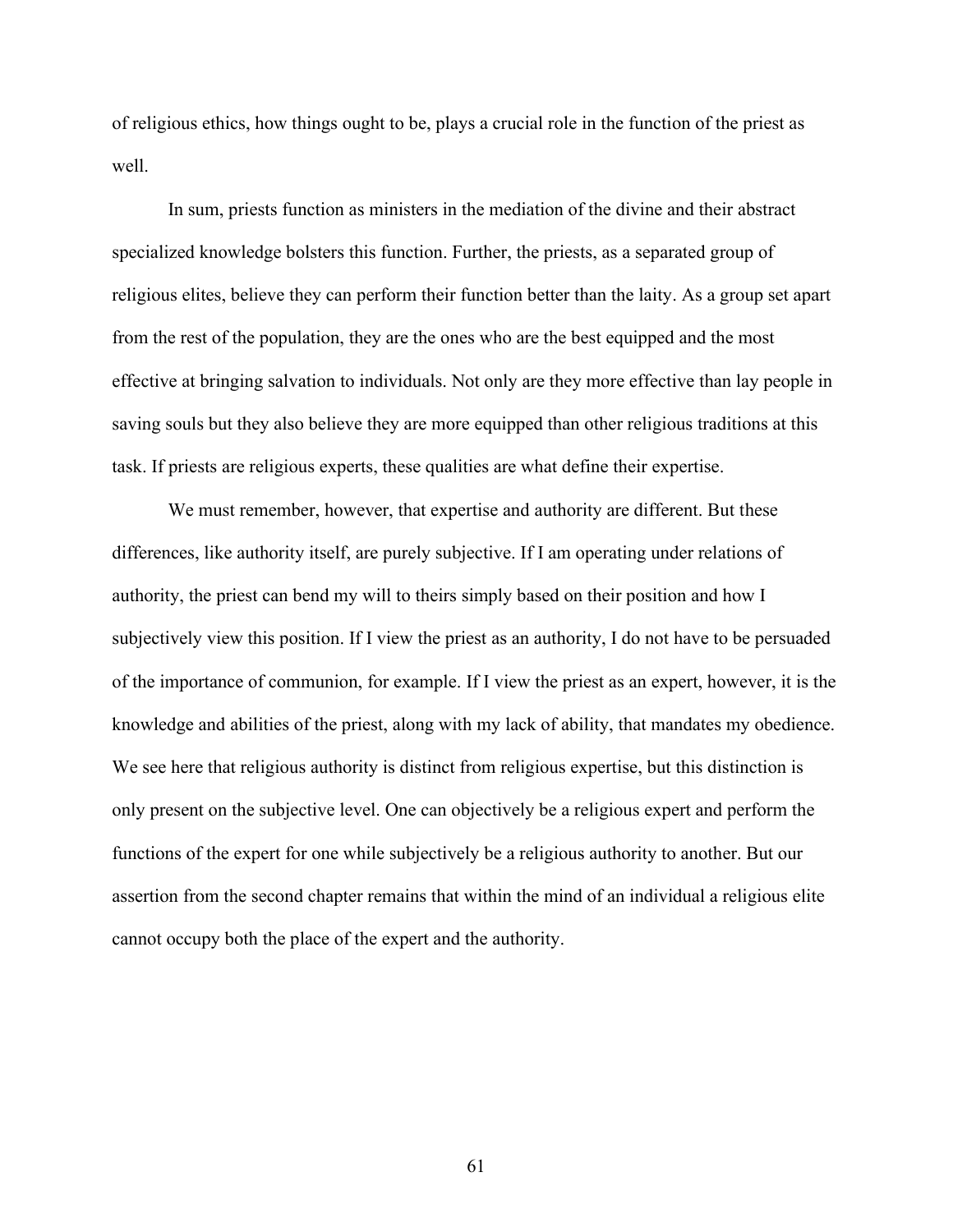## **Conclusion**

While the beginning of our analysis saw many scholars deeming the religious nones a self-authorizing religious group, I have shown why this language is problematic. To invoke authority within a group that is incohesive by every metric is a mistake based on the fact that authority is only present within social groups. Outside of the group, authority and social norms cannot develop because individuals on their own can only act within the realm of power which, as we have established previously, is strictly counter to the realm of authority. Unlike certain groups of religious individuals that rely on particular forms of authority while seemingly standing apart from community, such as Weber's prophets or religious virtuosi, the nones exist within, and form, no communities. They are totally outside the realm of a religious social order. Because of this, we established that there is little reason to view the nones as group that authorizes themselves in terms of religion: there is no foundation within this group on which authority can rest.

Because the nones exist outside of religious communities, and thus abide by no authority, we need to find another analytical lens through which to view this group. And because the nones act as individuals and are thus confined to the realm of power and interest, we found that the best way to understand the nones has to do with their self-empowerment. If we are to acknowledge the nones as a disparate group of religious monads we must also acknowledge that they inhabit the realm of power. As residents of this territory, I argued that it is more appropriate to view the nones in terms of expertise as it is constructed on power relations. As such, we begin to see an argument for the nones as religious experts taking shape. If the nones are experts, they must have some sort of expert knowledge and function. I argued, on a very preliminary level, that the nones possess some sort of knowledge that allows them to separate from traditional religions, that their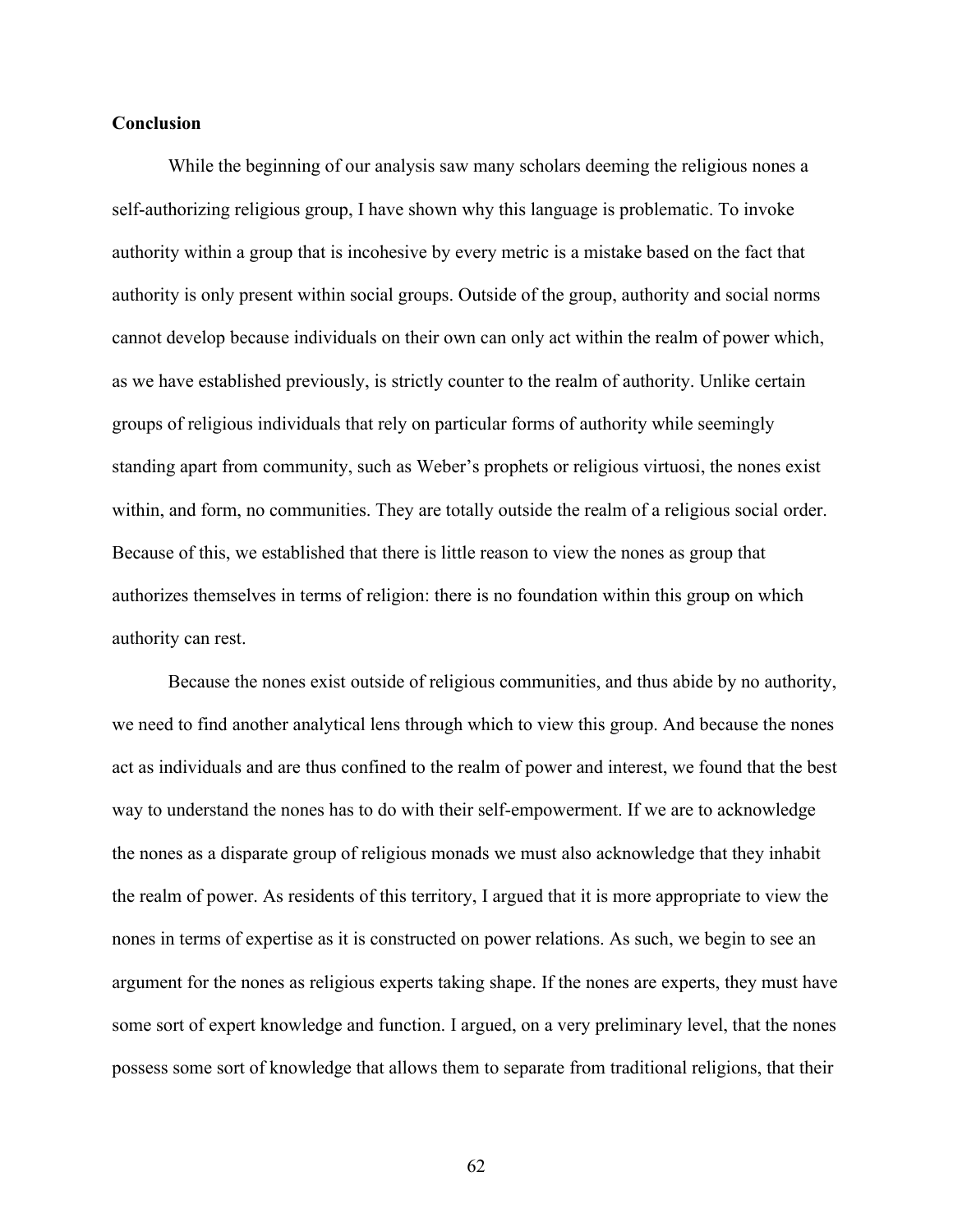separation is in large part a product of knowledge. The construction of a none, and the deconstruction of religious institutions, is primarily epistemological on this reading. We can assume, then, that this knowledge that is possessed by the nones contributes to their selfempowerment, to their expertise.

If we would like to claim that the nones are experts, however, we must also define their expertise. To do this, we must first define religious expertise since this is the form that the nones self-empowerment takes. We defined religious expertise based on what Weber called "priests" or the clergy of any given religious tradition. By looking to these groups, we saw that religious expertise is primarily constructed on two pillars. Firstly, the religious expert is functional. The priest's duty requires that they serve a religious community and perform certain rituals. The primary end of this service is salvation or to act as an intermediary between the people and the divine. Thus, the proper function of the priest is to mediate. In addition to having a function, it is also important to note that the expert believes that they perform their function more effectively than the laity. Having a function, and performing this function well, both construct the functional elements of the expert. Secondly, the religious expert is a possessor of sacred knowledge. Priests require certain knowledge to perform their function as intermediaries, and this knowledge primarily takes form in both ethics and theology. The divine often enforces certain standards on reality, and the priest as one who is close to the divine not only knows what these standards are but also works to enforce them as well. Here we see that the two pillars on which religious expertise stands reflect our findings in the second chapter: expertise is functional and requires special knowledge for the performance of this function.

The argument of this thesis is that the nones are religious experts. With this chapter we have further established buildings blocks, such as a definition of religious expertise, on which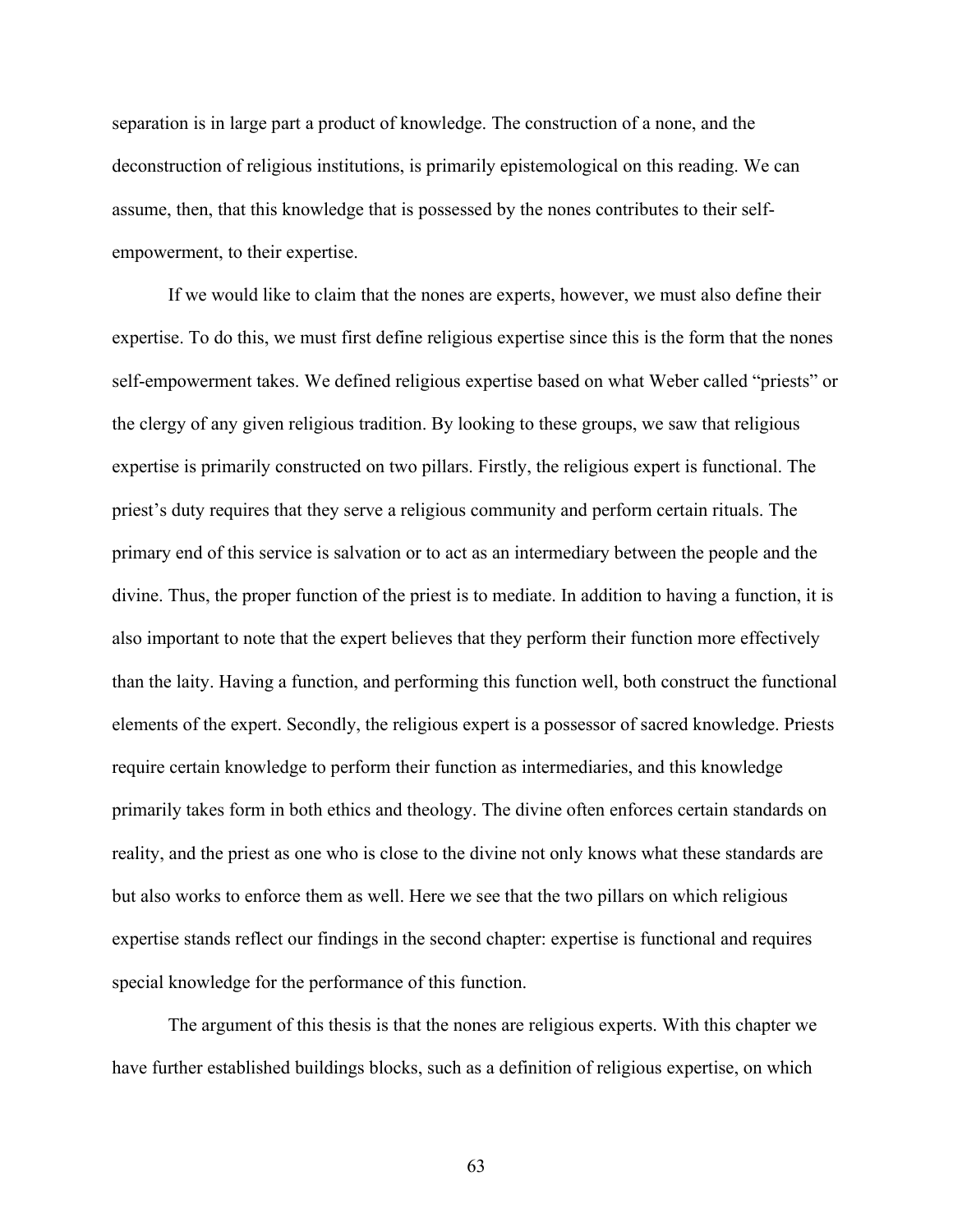this argument can stand. That said, we are still far from concluding that the nones are indeed religious experts. At this point, all of our key terms have been defined in themselves and within religious contexts; the stage is now set for an examination of the nones as religious experts. In order to do this, we must look to what the nones say about themselves and their beliefs, and examine how these match up with the definitions we have outlined thus far. Only by examining this group closely will we be able to adequately determine their expert status.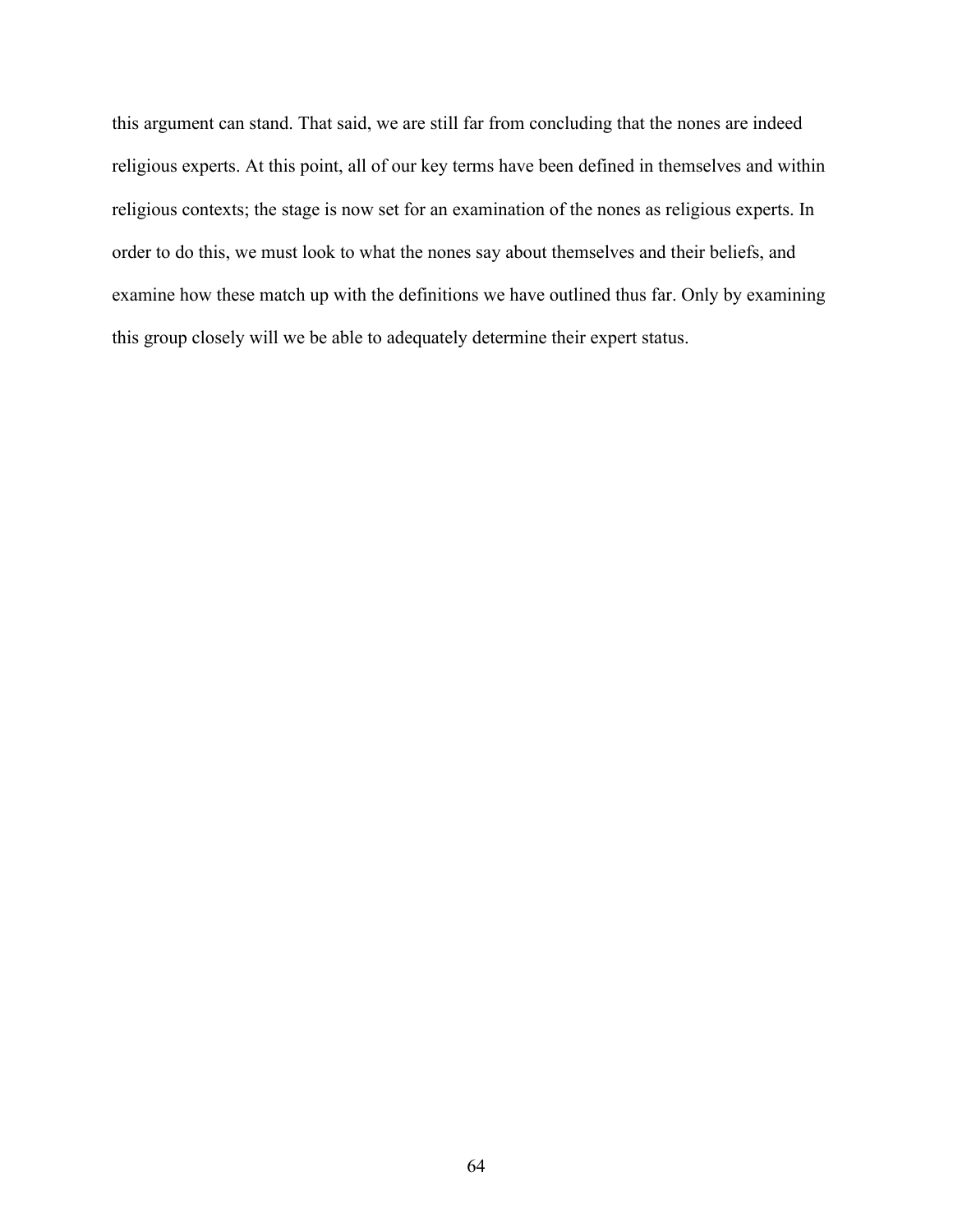### **THE NONES AS RELIGIOUS EXPERTS**

The nones empower themselves in relation to religion. We have briefly discussed the ways in which this empowerment is largely based on knowledge, on what the nones know. One who is empowered by his or her knowledge is often times an expert. If the nones are indeed empowered in such a way, perhaps they too are experts. Thus, it is worth examining the nones in relation to religious expertise. While it might seem absurd to view the nones as experts, the argument laid out in this paper thus far warrants attention and analysis. If the nones can be viewed as religious experts, our understanding of this group and religion in the modern world could be dramatically altered.

The purpose of this chapter is to utilize certain interviews, ethnographies, histories, and research projects to observe what the nones say about themselves and see if this aligns with the definition of religious expertise discussed in the last chapter. I have dedicated significant space to outlining what religious expertise is so there is little reason to define it again here. What is more pressing is to take what we know about religious expertise and examine the nones in light of our definition. With this in mind, this chapter will largely analyze what I have called the two pillars of religious expertise (functionality and special knowledge) in light of interviews and survey data collected on the nones to see if there are not parallels between religious expertise and this group.

For this analysis we will also be relying primarily on the sociology of expertise, as opposed to the sociology of professions, along with the various forms of data mentioned above. If we examine the nones from the perspective of expertise we open ourselves up to a couple different analytical insights. Firstly, under the sociology of expertise we can view the expert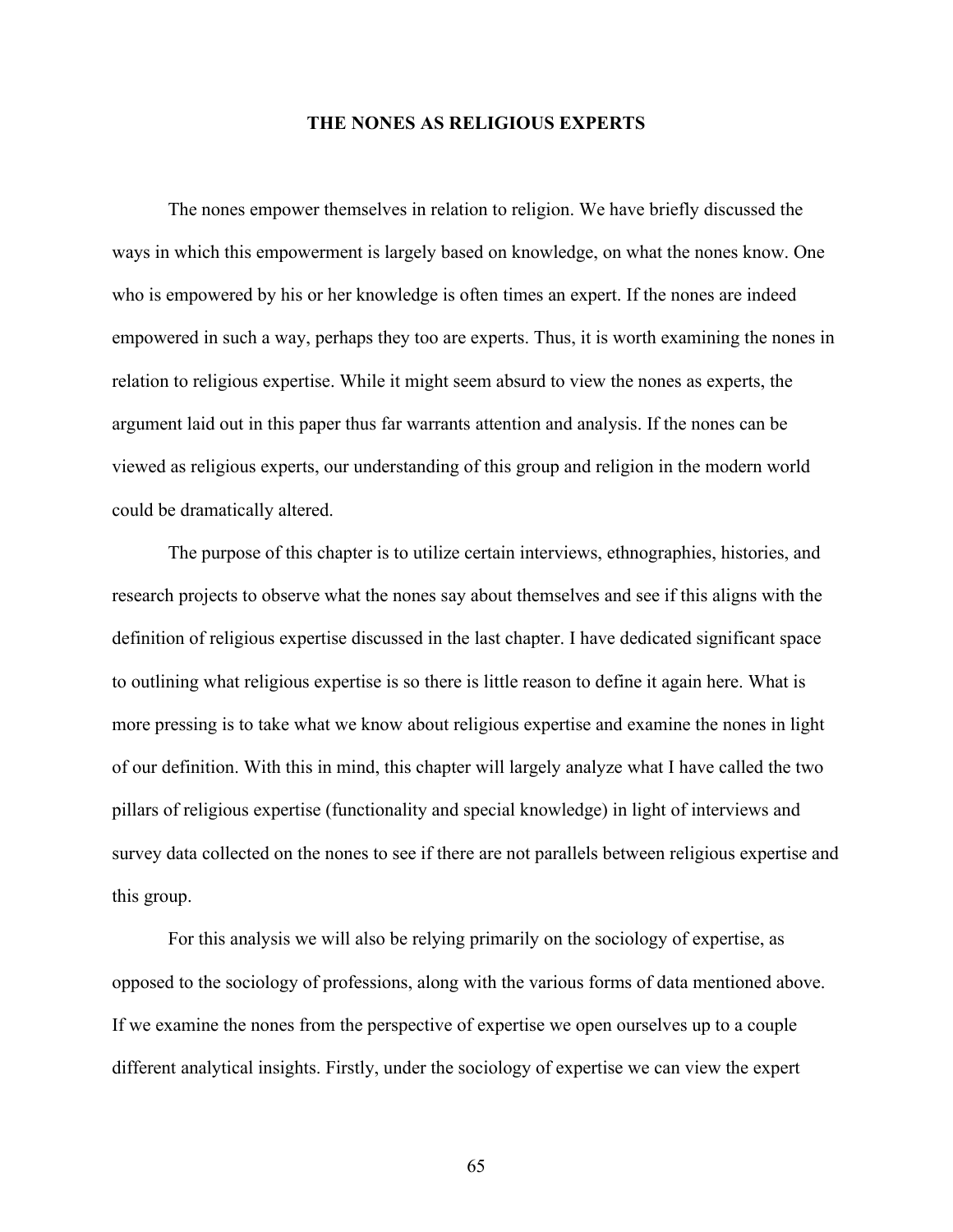status of the nones as not socially granted; that is, expertise is not something attributed to the nones by a social group or institution. The idea that expertise is something that is socially attributed is more in line with the sociology of professions, and we would have to view the nones as professionals on this reading, which they are clearly not. Rather, I argue that the expertise of the nones is closer to what some thinkers have called "knowhow" based on function. This is in line with what Gil Eyal describes when writing, "[E]xpertise identifies practical knowhow possessed by an individual by virtue of experience and long practice, rather than scholastic knowledge and credentials."<sup>77</sup> This reading allows the nones, and religious expertise more generally, to outmaneuver the need for institutional sanctions, educational background, etc. which many nones clearly lack in relation to religion. With all of this in mind we may now begin to analyze what the nones say about themselves in relation to what we have said about religious expertise utilizing the two primary facets of religious expertise: special knowledge and expert function.

## **Special Knowledge**

We will begin by analyzing how the nones empower themselves through the knowledge they possess. One who is empowered by his or her knowledge is often considered an expert. Only the possessors of specialized knowledge may call themselves an expert; it is in part this knowledge that raises them to their expert status. As we have previously discussed, the expert simply *knows more* than the lay person. The subject of the knowledge, of course, is always different (doctors have a very different library of knowledge than lawyers), but the character of expert knowledge is for the most part the same. The character of special knowledge is often

<sup>77</sup> Eyal, *The Crisis of Expertise*, 21.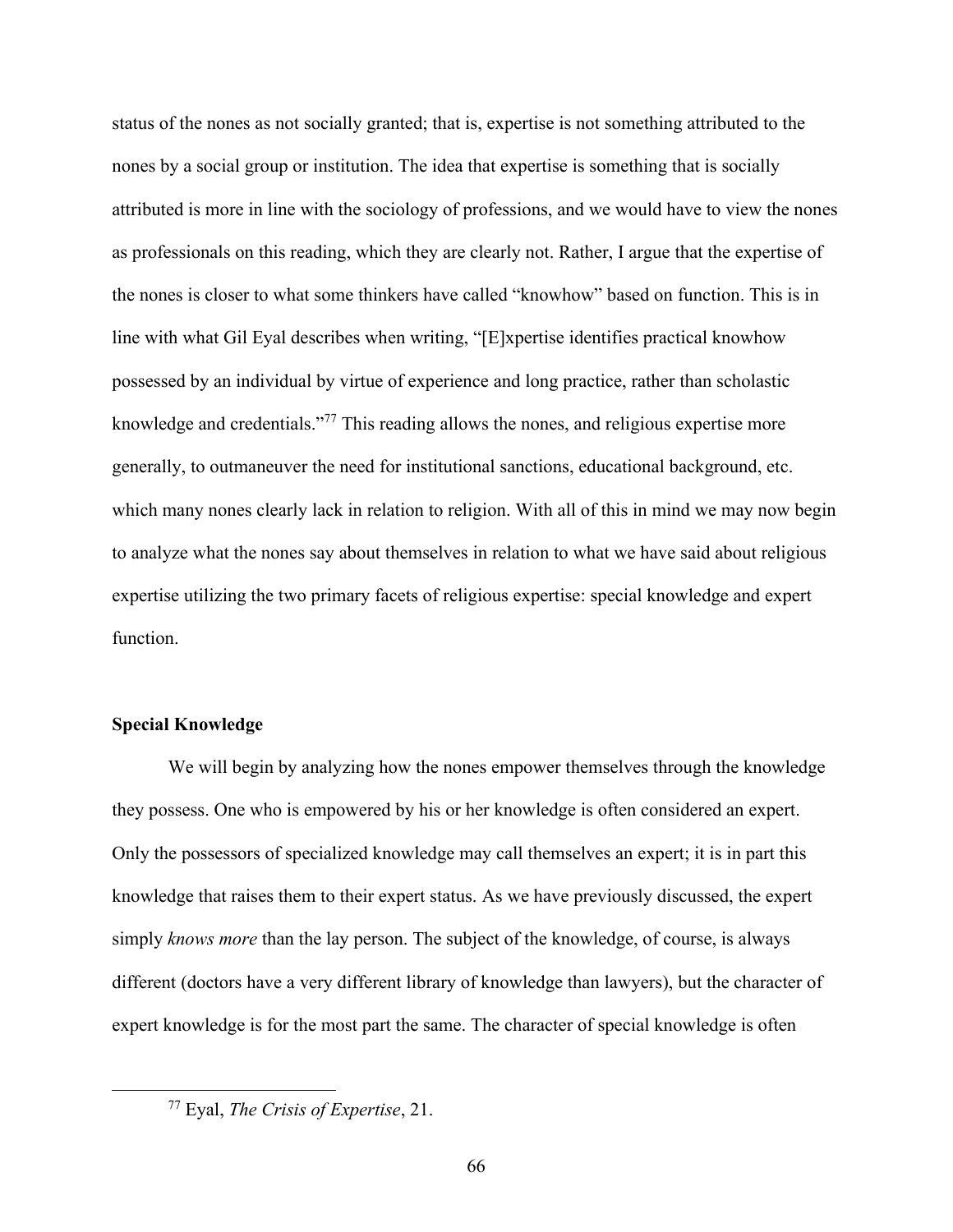formal, meaning it has been "formalized into theories and other abstractions, on efforts at systematic, reasoned explanation, and on justification of the facts and activities believed to constitute the world."<sup>78</sup>

In relation to religion and religious expertise, this thesis argues that the special knowledge that a religious expert possesses has to do with theology and ethics. The religious expert knows certain things about the divine in general, perhaps the behaviors or characteristics of a particular god, while also knowing the ways in which the divine interacts with the world, this being understood in terms of ethics. It is important to note here that the definition of theology that will be used here will be exceedingly broad. What I mean by theology, in contrast to many Western Christian notions, is any system of knowledge pertaining to a transcendent reality. With this definition in mind, we see that the specific knowledge and practices among different religious experts is obviously different in terms of subject matter (the Catholic priest has an entirely different set of knowledge than the Buddhist monk) but a common characteristic of the bodies of knowledge would certainly be a formal understanding of a transcendent reality and how it affects, and should affect, the world. It is also important to note that the special knowledge of religious experts is often localized either in sacred texts or holy people. If these texts or figures can seclude themselves from the eyes of the lay masses, special religious knowledge remains safely in the hands of elites.

Religious experts have access to a special knowledge through these texts and holy people, and in many cultures this knowledge has historically been kept secret or hidden from the laity so that only the elites could handle such precious information.<sup>79</sup> A great western example of this is

<sup>78</sup> Freidson, *Professional Powers*, 3.

 $79$  An excellent eastern example of this phenomenon is Mikkyo or Shingon Buddhism in Japan. See Mark Teeuwen "Japan's Culture of Secrecy from a Comparative Perspective," in *The*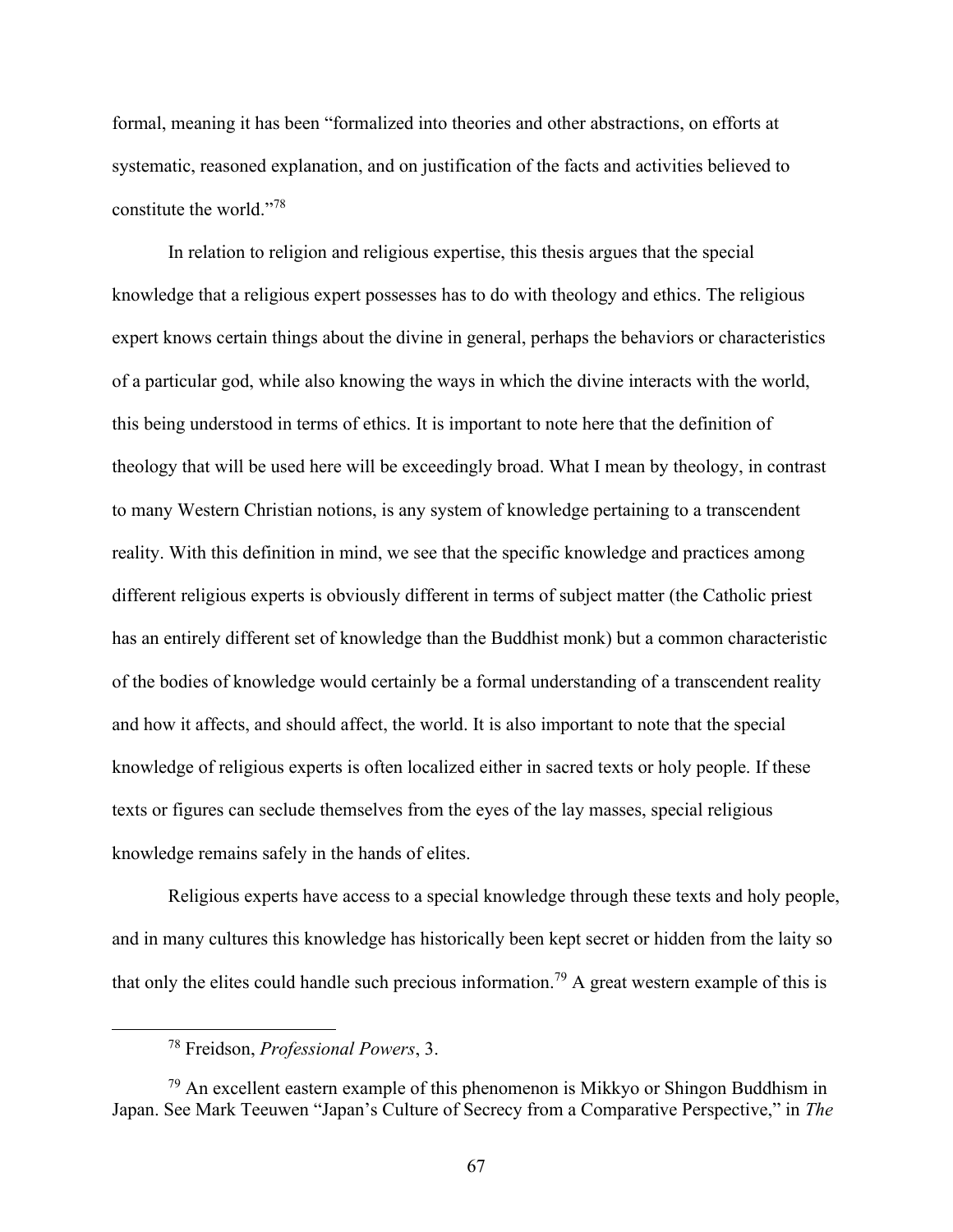the fact that the vast majority of medieval Europe was not able to read or understand the Bible due to it being written and spoken entirely in Latin. Only the religious experts could handle the holy text. This has changed with modernity, however. Certain social shifts along with inventions like the printing press and the internet have made the special knowledge of religious experts more obtainable, and thus less special. Nowadays anyone who is curious not only has access to the teachings of holy persons or the sacred texts themselves, but to the wide variety of interpretations and commentaries on these traditions. The barriers between expert and lay have weakened due to the fact that special religious knowledge is becoming more and more accessible to the general public. Furthermore, the overabundance of information allows for pluralism to emerge which in turn weakens any religion's claim to truth. It is important to remember, then, that groups like the nones have access to the very knowledge that qualifies certain religious experts as experts while also having genuine grounds to make their own assertions as the legitimacy of theology in general diminishes. Nothing is hidden or kept away from the public, except perhaps through the often overly confusing, cryptic, or impenetrable language of highminded scholars. Knowledge has been democratized. For this reason, arguments that say the nones cannot be religious experts due to lack of access to information are inadequate. The none, as well as the general public, are only inhibited by what they are and are not willing to read about religion.

So, the stage has been set. All of the cards, so to speak, are on the table. With the modern inventions of the printing press, and eventually the internet, the public now has access to all of the special knowledge of the religious experts. This now allows for genuine disagreement and critique from the laity; lay people can now readily identify the intricacies of the assertions of

*Culture of Secrecy in Japanese Religion*, ed. Bernard Scheid and Mark Teeuwen (London: Routledge, 2006), 1-34.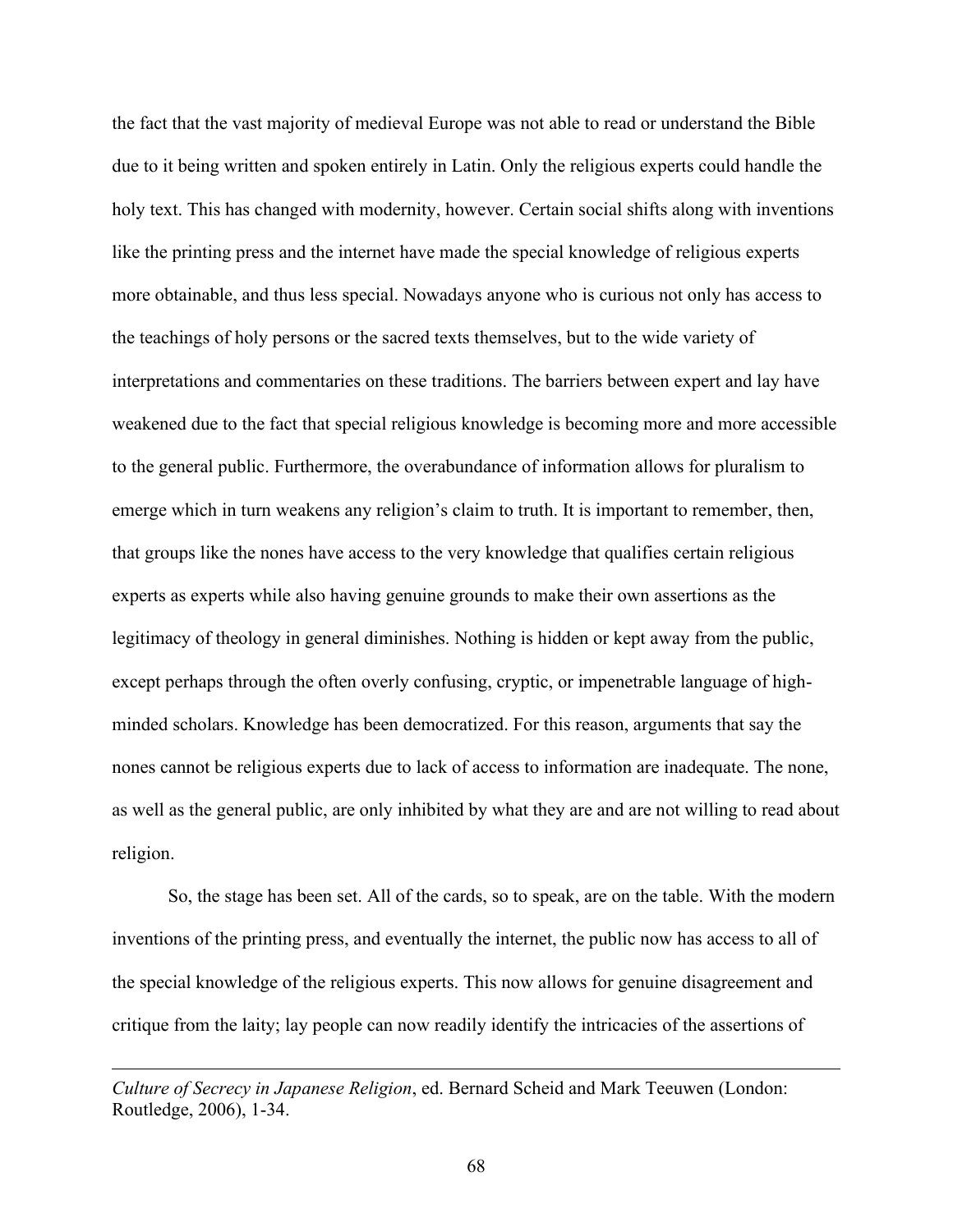their religions and legitimately disagree with them. One can now Google a certain theological concept he or she has trouble with and immediately examine it in terms of its value. Furthermore, one can now easily learn of an alternative belief system or worldview and readily oppose the one he or she finds problematic. These disagreements, of course, are products of other epistemological or moral sentiments that these individuals hold to be true. This reinforces my earlier assertion that nones leave religious institutions for epistemic reasons, they leave based on what they know. It is not surprising, then, that as the general population begins to know more due to resources like the internet, the population of the nones also begins to increase. $80$  A key insight we can gather from this observation, however, is that the problems the nones have with religion primarily reside in the realm of thought. Nones often leave churches based on ideas or beliefs they know or learn. While of course, some nones leave their religions due to legitimate grievances the latter has caused them, there is research that points to the fact that many nones leave due to disagreements in thought.

Linda Mercadante's book *Belief Without Borders* illuminates that many of the nones are indeed leaving religion due to differences in ideas and beliefs. Because survey data cannot construct an adequate picture of a none's worldview, little attention has been given to the religious thought of nones outside of Mercadante's work. For this reason, Mercadante decidedly emphasizes theology and belief in her study and aims to have the nones themselves outline these beliefs for her. Her study provides strong evidence that it is specifically the ideas that religions demand of adherents that deter nones from affiliation: "Scholars who have studied the factor of belief in disaffiliation have found it to be a significant factor. In fact, doubt often precedes

<sup>80</sup> Burge, *The Nones*, 46-49.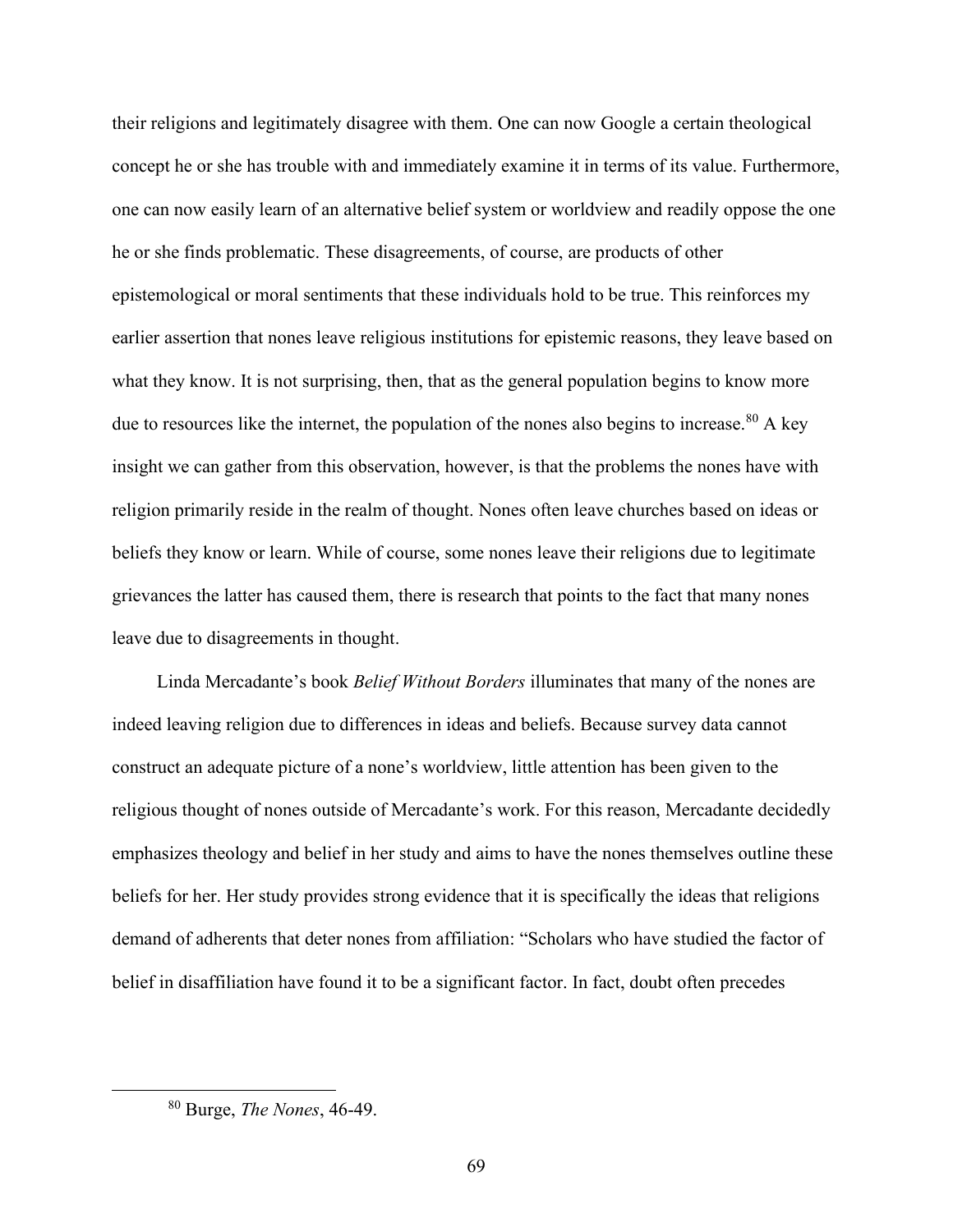disaffiliation."<sup>81</sup> Not only are many of the problems the nones see with religion conceptual and ideological, they are also theological. It follows from this that there is some sort of theological knowledge the nones possess that conflicts with certain theological doctrines of institutional religions. She writes

Not everyone will automatically expect that theology could play a part in the decline of religious participation, nor that theology could play a part in the development of spirituality. Few assume that SBNRs are discarding religion for specifically theological reasons. Yet in my conversations with SBNRs, I have heard a theological substrate that could well justify their hesitation toward or rejection of religious affiliation and their adoption of other practices.  $82$ 

With this we begin to see a developing picture of what constructs a none, and we see that it has much to do with knowledge of what could be called sacred or religious ideas. In the past, the knowledge of these theological doctrines and ideas was strictly kept out of the public's hands. Now, however, the public has access to this knowledge, and some do not like what they learn. Therefore, disaffiliation is, for the most part, an epistemological choice grounded in the realm of ideas; one often leaves religious institutions based on what he or she knows about religious ideas.

Indeed, one can further the argument that nones are empowered to leave their institutions based on their thoughts and ideas by looking to the histories that have been written about them. While the group known as the nones or spiritual but not religious is a recent phenomenon, many historians have argued that what we could call proto-nones have been at home in America for quite some time. At the very least, there is an agreement that the lines of thought that lead one down the path of disaffiliation have roots in America's history. Two recent and significant

<sup>81</sup> Mercadante, *Belief Without Borders*, 9.

<sup>82</sup> Mercadante, *Belief Without Borders*, 13.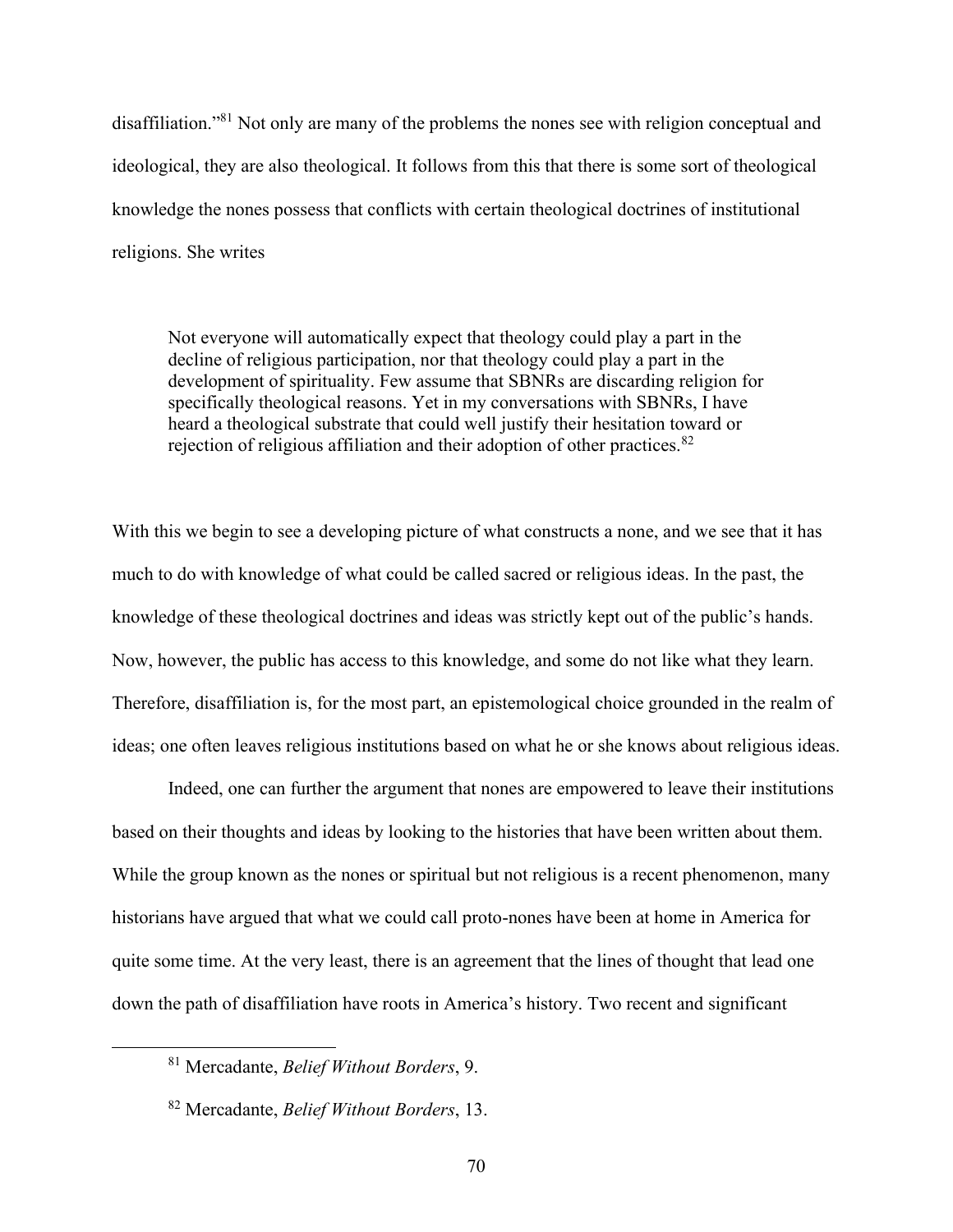histories of the nones are Leigh Eric Schmidt's *Restless Souls* and Robert C. Fuller's *Spiritual but Not Religious*. Both book's display in depth histories of the nones in America and argue that they have been in residence here for quite some time. It is important to note, however, that these books, which are prominent in scholarship on the topic, are histories of ideas. Both scholars rely on currents in thought, from Emerson and the Transcendentalists to New Age philosophy and alternative medicine, to make their case that the nones have in fact been a part of American history since its inception. We learn from these scholars that the history of the nones is the history of specific ideas. In terms of knowledge about special religious ideas, it would not only seem that the modern day nones clearly possess some, according to Mercadante, but that their progenitors possessed this knowledge as well.

So, we have established that nones indeed have access to some sort of special religious knowledge. If they did not, how could their disaffiliation and history be entirely wrapped up in the realm of ideas? We must now determine whether this knowledge has the same subject matter as the special knowledge of religious expertise. I have argued that the knowledge of religious expertise deals specifically with matters pertaining to what one deems divine (theological knowledge) and how the divine interacts with the world (ethical knowledge), and if we turn back to Mercadante we can see firstly that the nones clearly possess some sort of theological knowledge. Mercadante shows that there is a theological understanding that motivates much of the nones' indifference or disdain for institutional religion: "Instead of a desertion of belief, we hear the formulation of a new set of principles to guide practice and action."<sup>83</sup> We see here an assertion of the ways in which nones are constructing theological beliefs for themselves. Another scholarly work that allows the nones to speak for themselves on theological issues is *Choosing* 

<sup>83</sup> Mercadante, *Belief Without Borders*, 9.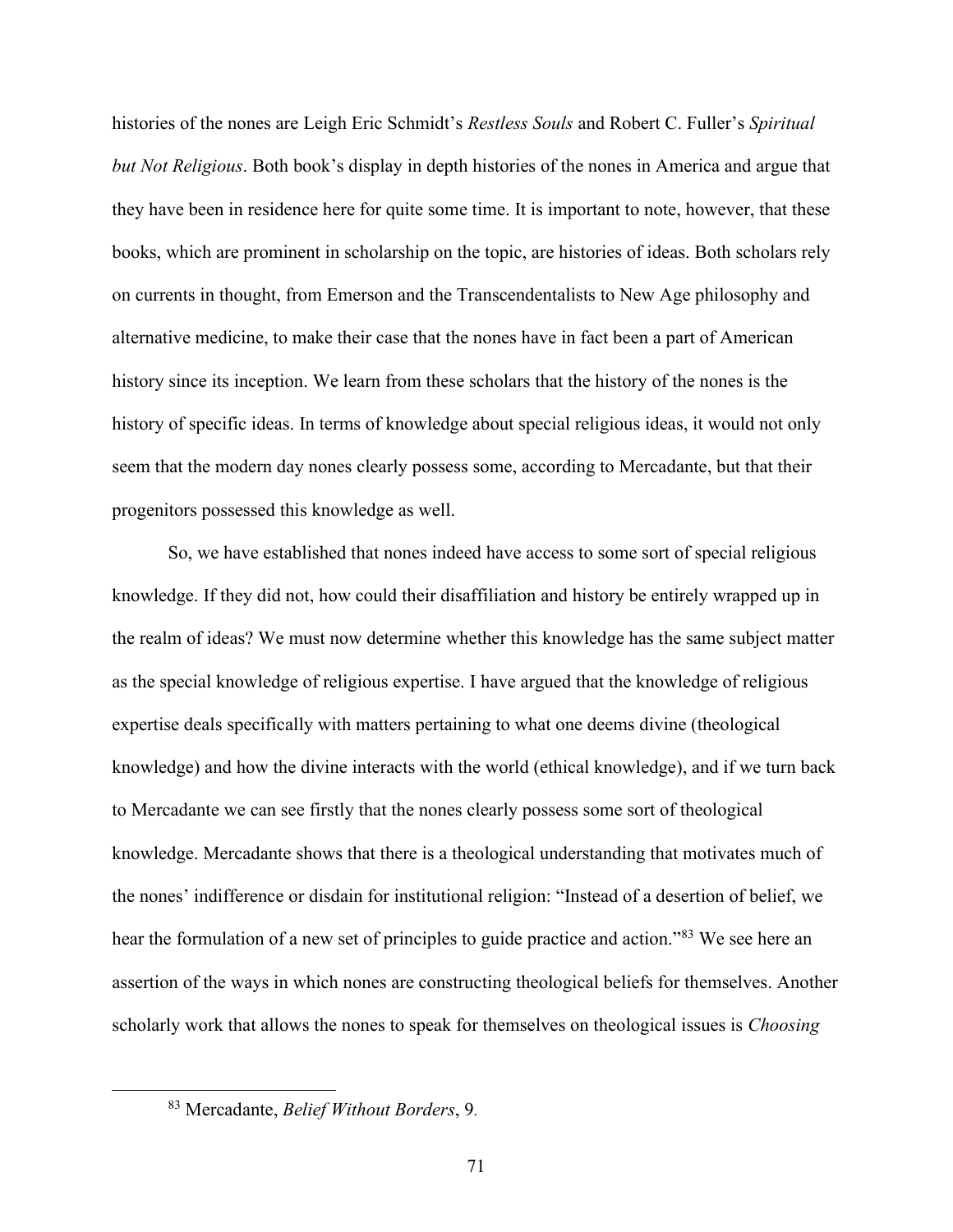*Our Religion* by Elizabeth Drescher. In this work Drescher quotes many of the nones she interviewed and shows how they often make positive claims about theological issues. One of her interviewees responded saying, "I mean, I do think there's something, but I don't know what it is. I don't think anyone can be sure, you know? No one can prove it. And I sure don't think it matters, you know, in terms of how most of the world works—like the government or businesses."<sup>84</sup> Located within this answer are positive theological statements. Rather than taking an apophatic stance towards theological questions, many of Drescher respondents were sure that we *cannot* know anything related to the transcendent or divine. These respondents believe they positively *know things* about the transcendent or divine even if it is simply that we cannot know anything about it. This sentiment is shared by another respondent who replied, "As far as I'm concerned, community *is* religion. Family *is* religion. All the rest of it – the doctrines and rituals – I think those came about to help create tribes, communities, families, and so on."<sup>85</sup> Here again we see an example of a none making a positive claim about religious knowledge, theological concepts, and what they believe to be related to the divine. These are just two examples from a book filled with respondent assertions of what they believe to be divine or spiritual, and what they believe is clearly neither of these. One can assume that in order to make these claims, the respondents must have some knowledge of their own to back it up and we see that knowledge on display when nones make assertions about theological concepts. While the religious knowledge of the nones is certainly not as articulate, rigorous, or historically grounded as that of systematic theologians, when we look to interviews and ethnographies of the nones we begin to see a positive theological framework. The nones too make assertions and have thoughts about what is divine, spiritual, and transcendent. And while their supporting evidence is not as academic as

<sup>84</sup> Drescher, *Choosing Our Religion*, 27.

<sup>85</sup> Drescher, *Choosing Our Religion*, 123.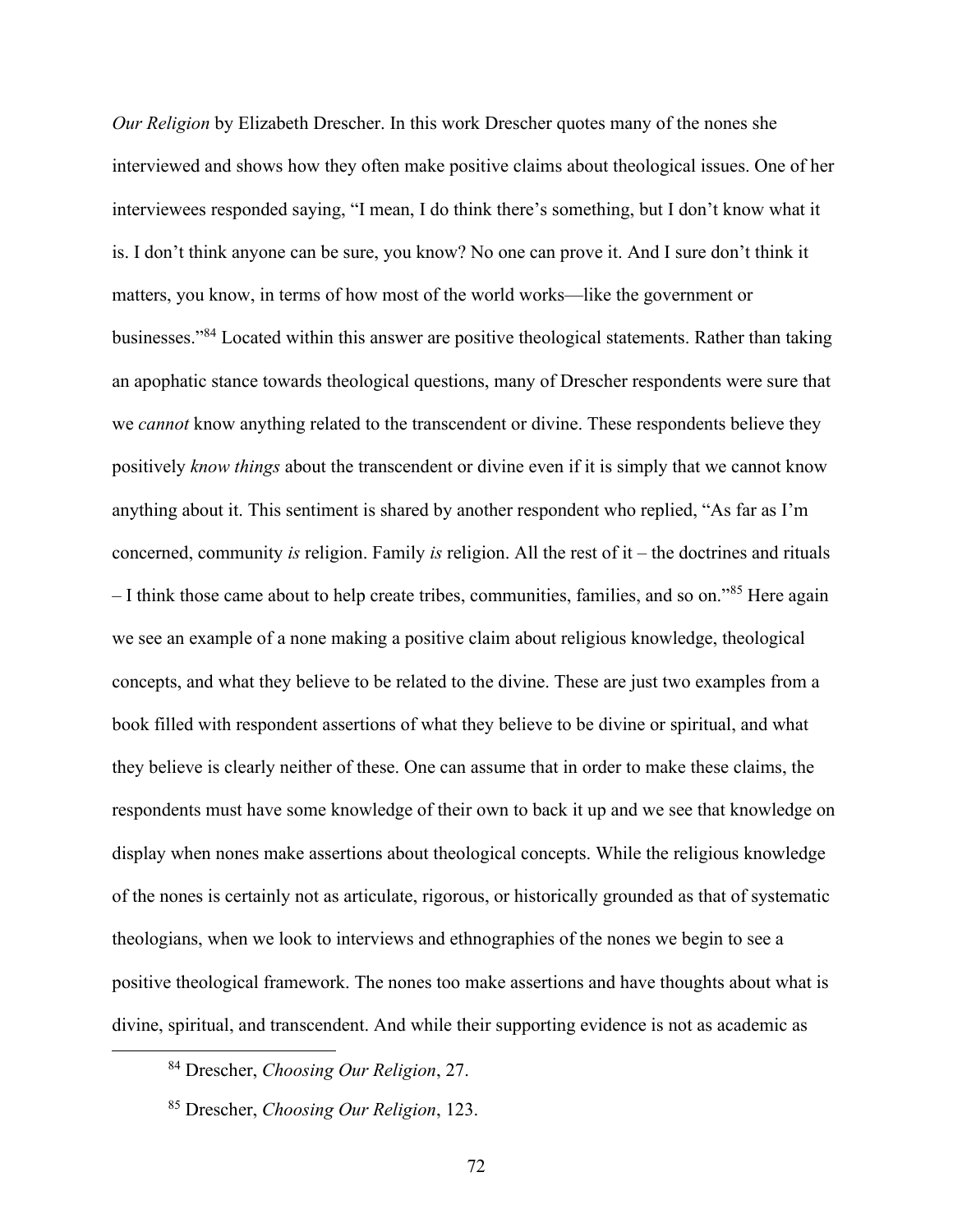theologians, the grounds on which they make these claims is seen as increasingly legitimate as the authority of traditional theological knowledge continues to fade.

We also see that it is a none's theological convictions that influence his or her ethical frameworks as well. Indeed, it is often a nones ethical values that inhibit them from subscribing to certain theological doctrines such as many nones' moral objection to exclusivism.<sup>86</sup> We have discussed the ways in which a religious expert's theological knowledge often informs their moral judgements; an understanding of the divine requires an understanding of ethics. As religious experts, we will see that this is also the case with the nones. Nancy Ammerman discusses what she calls "Golden Rule Christianity" in order to outline a loose moral framework for certain Christians. She uses this illustration, however, to point to the importance of ethics in people's spiritual lives. This importance of morality is maintained across the religion versus spirituality dichotomy. When analyzing what she calls "theistic" (religiosity focused on the divine) and "extra-theistic" (religiosity focused on naturalistic forms) spiritualities, Ammerman observes that morality is a common link between both. She writes that "The one thing that almost everyone agrees on, however, is that real spirituality is about living a virtuous life, one characterized by helping others, transcending one's own selfish interests to seek what is right."<sup>87</sup> Those without institutional religion do in fact have a moral code by which they live, and this moral code plays a role in their spirituality: "A moral focus is common in talk about spirituality across the religious spectrum."<sup>88</sup> With the examples from these scholars we see not only that nones have a sense of morality, but that this sense of morality is directly linked to their view of the divine in the same way traditional religious expertise is. The way in which the nones view the divine directly

<sup>86</sup> Mercadante, *Belief Without Borders*, 75-77.

<sup>87</sup> Ammerman, *Sacred Stories, Spiritual Tribes*, 45.

<sup>88</sup> Ammerman, *Sacred Stories, Spiritual Tribes*, 81.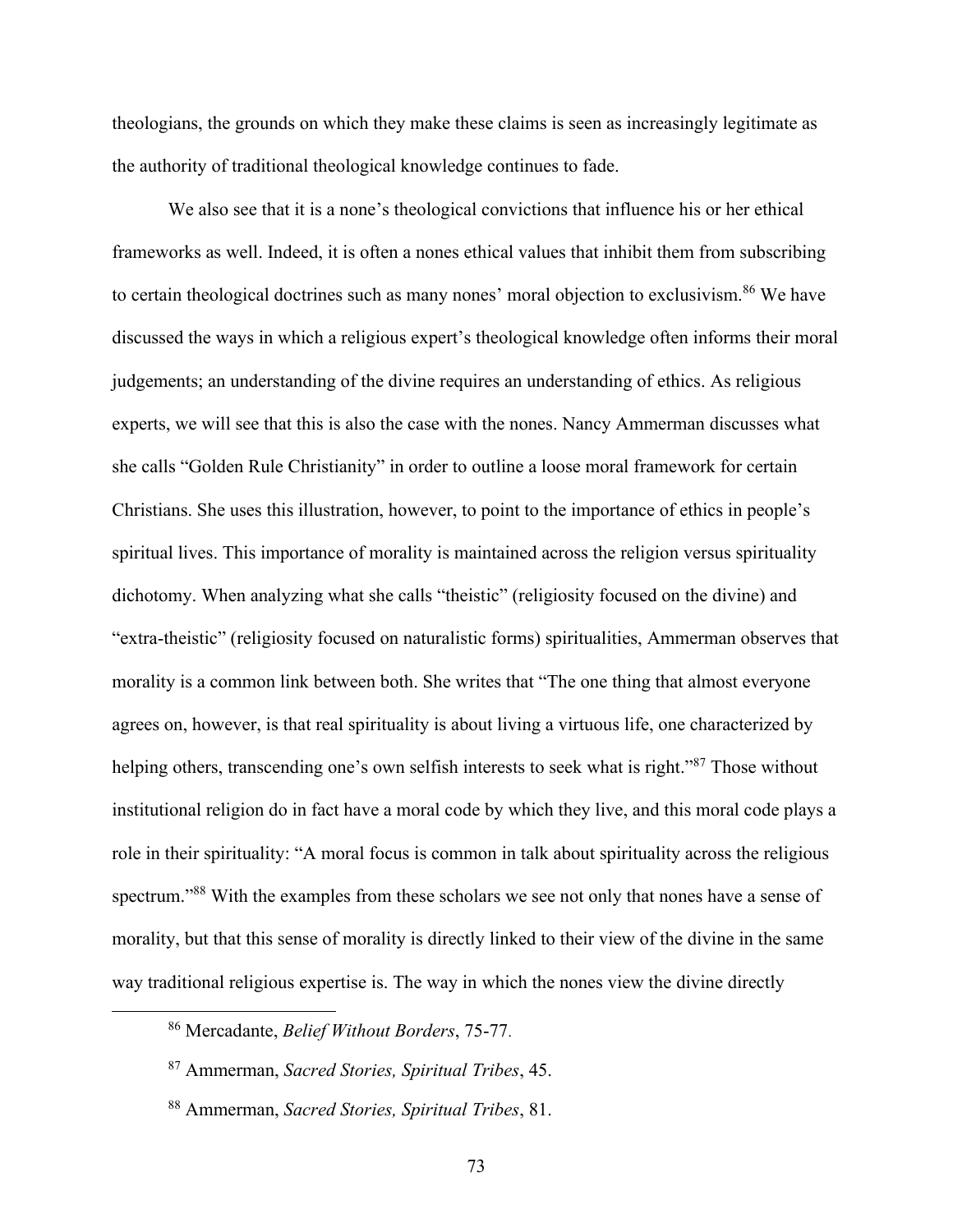influences their moral stance as well. For example, if nones exhibit a loose pantheism, they will have a moral objection to exclusivism. Furthermore, we see that it is the nones' sense of morality or knowledge of ethics that empowers them to leave their religious institutions. Here again the religious knowledge of the nones plays a key role in their empowerment.

The nones certainly have knowledge of religious ideas and their own thoughts about theology and ethics. Furthermore, we see that it is their knowledge of such concepts that empowers them to leave their religious institutions. As we have previously established, one who is empowered by their knowledge is often times an expert. If it is true, then, that the nones are empowered by their knowledge, and that this knowledge has to do with the same subject matter as that of religious experts (theology and ethics), it only makes sense to assert that the nones have achieved a level of religious expertise. But knowledge is not the only contributing factor to expert status. A doctor becomes an expert in medicine not only because she learns a great deal of information, but because she has a level of knowhow that allows her to practice medicine on the sick and dying in an effective manner. Similarly, a religious expert must have a knowhow in the matters that religious expertise deals with. We see here that the nones possess adequate knowledge in these matters to make judgements based on their understanding of these issues.

### **Expert Function**

Having analyzed how the nones empower themselves through their access and claims to specific types of knowledge, we can now move on to the second key attribute of religious expertise: functionality. One who simply possess a large quantity of knowledge is not necessarily an expert. This knowledge must have a use or be functional in some sense. Up to this point one could easily make the counterargument that anyone can know things about religion or make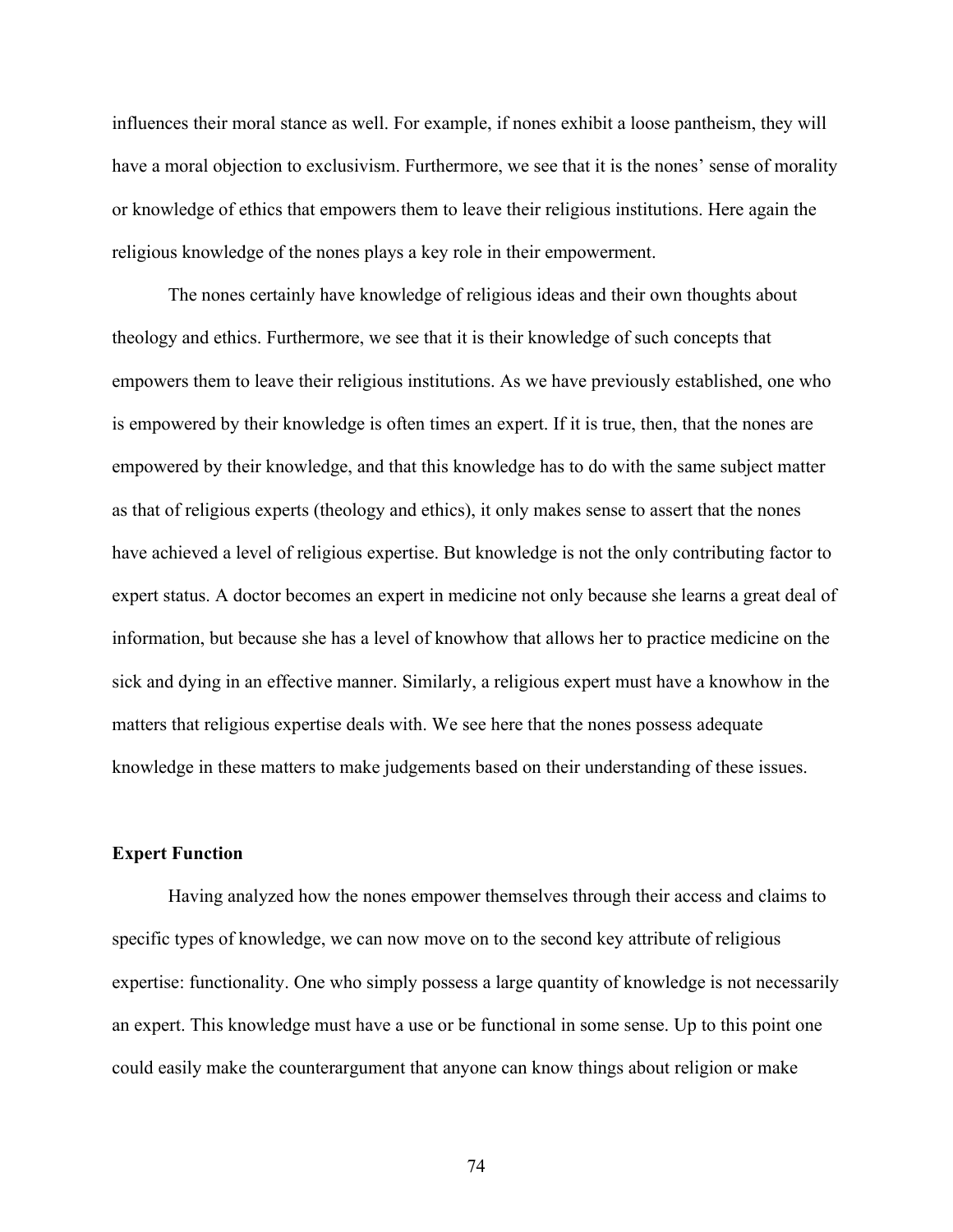theological claims; doing so, however, does not make one a religious expert. Simply knowing much about God, gods, or spirituality does not qualify one for expert status. This is indeed true. If we were to rely on the field of medicine to provide another example, we might say that one who simply knows a lot about the human body, diseases, or pharmaceuticals is not counted as a doctor for the same reason. We are reminded with these examples that expertise relies on its functionality for its construction and legitimacy. In terms of religious expertise, I have primarily discussed this function in terms of an individual's ability to mediate the divine. What we will see as we continue our examination of the nones is that they too perform the function of religious experts based on the previously discussed special religious knowledge they have obtained.

While it is not immediately obvious, the choice of becoming a none requires that the nones believe they can perform the function of the religious expert. Furthermore, it necessitates that they believe they can perform the function of the religious expert better than those clerical bodies found within religious institutions. These two assertions are undeniable in light of the fact that the act of leaving organized religion necessitates a confidence in one's own ability to perform the function of organized religion for oneself. With this in mind, we will return to the interview-based studies of Drescher and Ammerman and see the ways in which the nones mediate the divine for themselves through a variety of means.

Firstly, we will examine the ways in which the nones view their self-mediation of the divine. Within the American zeitgeist there is what we might call a "do it yourself" mentality. One can observe this mentality in certain popular trends such as DIY (do it yourself) crafts, projects, and TV channels. This attitude, which is seen as a positive quality, is a clear product of individualism and typically denotes, and promotes, one's ability to perform certain tasks on their own. Furthermore, this mindset coneys a certain posture towards expertise, or those who are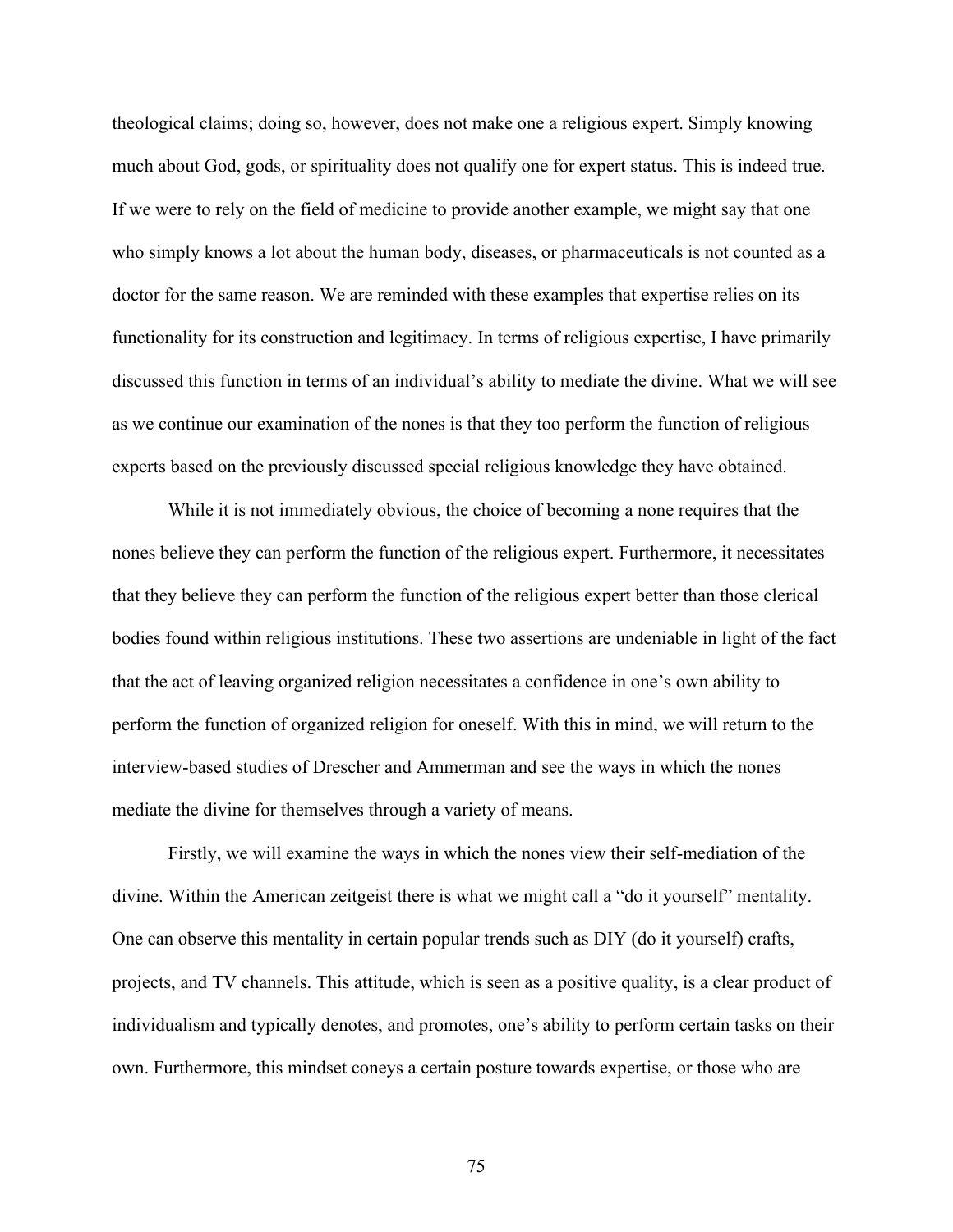trained in the task that the non-expert is performing. The "do it yourself" attitude hinders one from seeking or asking for aid from those who could properly provide it. It is hardly surprising, then, that many American nones exhibit this mindset towards their religiosity and spirituality. The idea that they can determine for themselves what is spiritual, and that the seeking of this spiritual substance is more effective when they are cut off from institutions, when they "do it themselves", is littered all throughout the interviews Drescher recounts in her ethnography. One respondent, when discussing how he eventually left church, discusses his spiritual practices outside of institutional religion. Instead of attending a service on Sunday morning this interviewee stated, "I can take the dogs to the park or walk in the hills—either of which feel more spiritual to me anyhow."<sup>89</sup> Here we see an instance of the "do it yourself" mentality. Rather than prescribed religious activities, which were not proving effective, this respondent not only chose something outside the norm, but deemed this alternative activity as more valuable. Ethnographies of the spiritual practices of the nones are filled with examples like these. Anything from reading, to soaking in a hot tub, to meditating on pictures of loved ones can be, and often is, considered a spiritual practice.<sup>90</sup> And the nones who observe these sorts of alternative practices that they construct for themselves always say that they are more spiritual than what they would get at a traditional religious institution. If they were not, they would still be attending church.

In this sense the nones effectively mediate the transcendent for themselves. Every ethnography or interview with a none will show that this is unequivocally the case. While, of course, a Christian might not say that a none mediates God as effectively as an ordained pastor,

<sup>89</sup> Drescher, *Choosing Our Religion*, 41.

<sup>&</sup>lt;sup>90</sup> These are activities interviewees listed as "spiritual" in the works of both Drescher and Ammerman.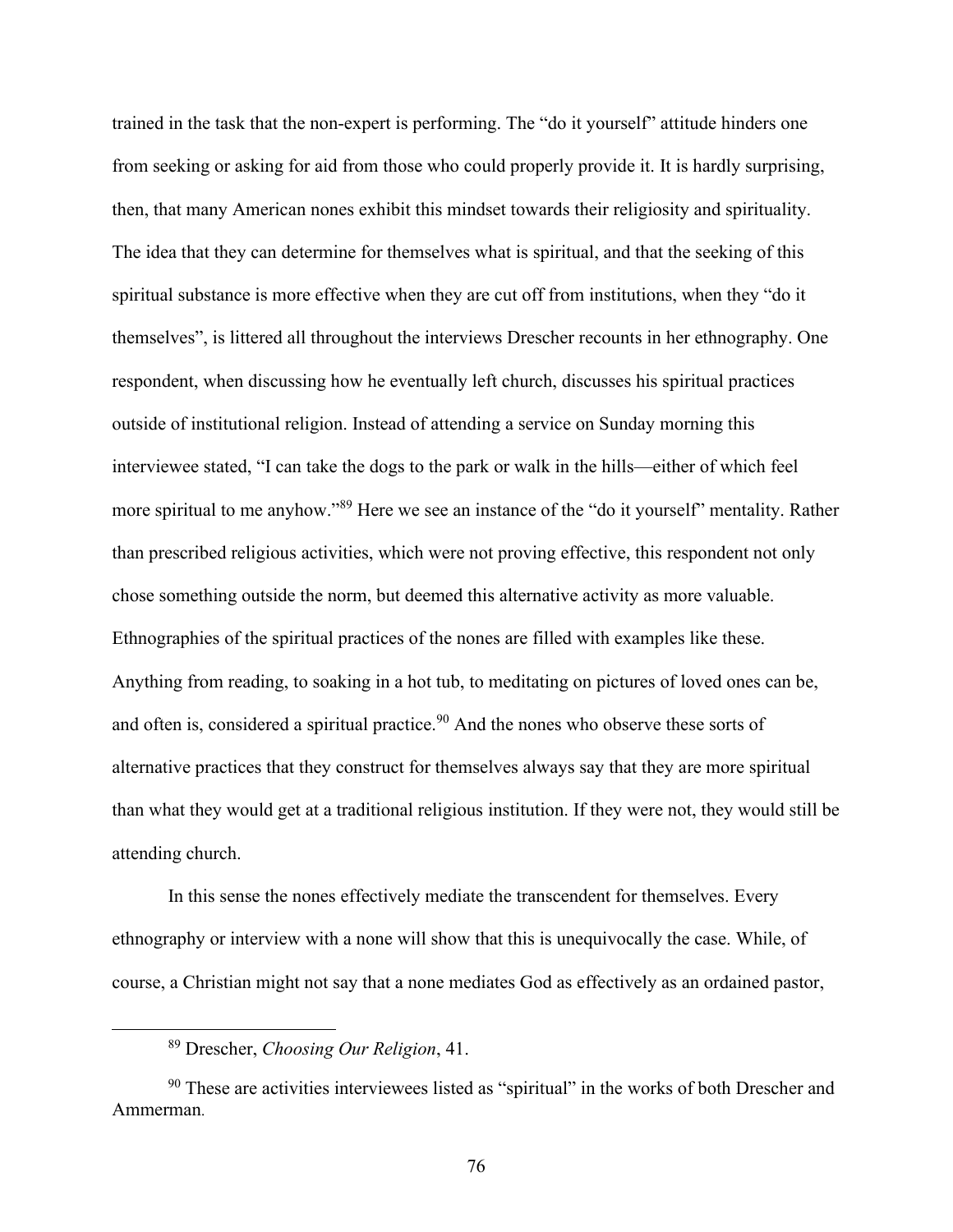the nones are not Christians. What they view as God, gods, divine, or transcendent is individually determined so to say that they cannot mediate the divine is rather an argument best left to apologists and theologians. To argue against the nones mediation of the divine, then, is to make an argument based on presupposed religious sentiments and this is not the job of sociology. Those who decide for themselves what is divine and what is not shape their spiritual practices so as to reflect and be in line with their religious views. If I view nature as transcendent, I do not need to go to church but rather I need to spend time outdoors perhaps in quiet reflection or meditation. There is, then, a symbiotic relationship between the views of the transcendent (special knowledge) and the practices one performs in response to these views (mediation of transcendent).

We also see here that the nones believe that they perform the function of the religious expert more effectively than those in religious institutions. That said, unlike traditional religious experts they do not claim an exclusivism or that everyone should observe the same practices as them, but simply state something like "what I do works for me." The language that the nones often use in interviews connotes a sort of spiritual spectrum in terms of higher and lower religious practices or values. The common statement that something "feels more spiritual to me anyhow" alludes to this spectrum. While each none's spiritual spectrum is different and individually determined, they always place traditional religious practices somewhere lower in value. This contrasts with traditionally religious people who would hold traditional religious practices in high regard. This is done because the nones believe that what is placed in higher regard on their spectrums is more spiritually meaningful. And this belief is judged and legitimated based on the none's knowledge of the divine. We see this attitude on display when nones state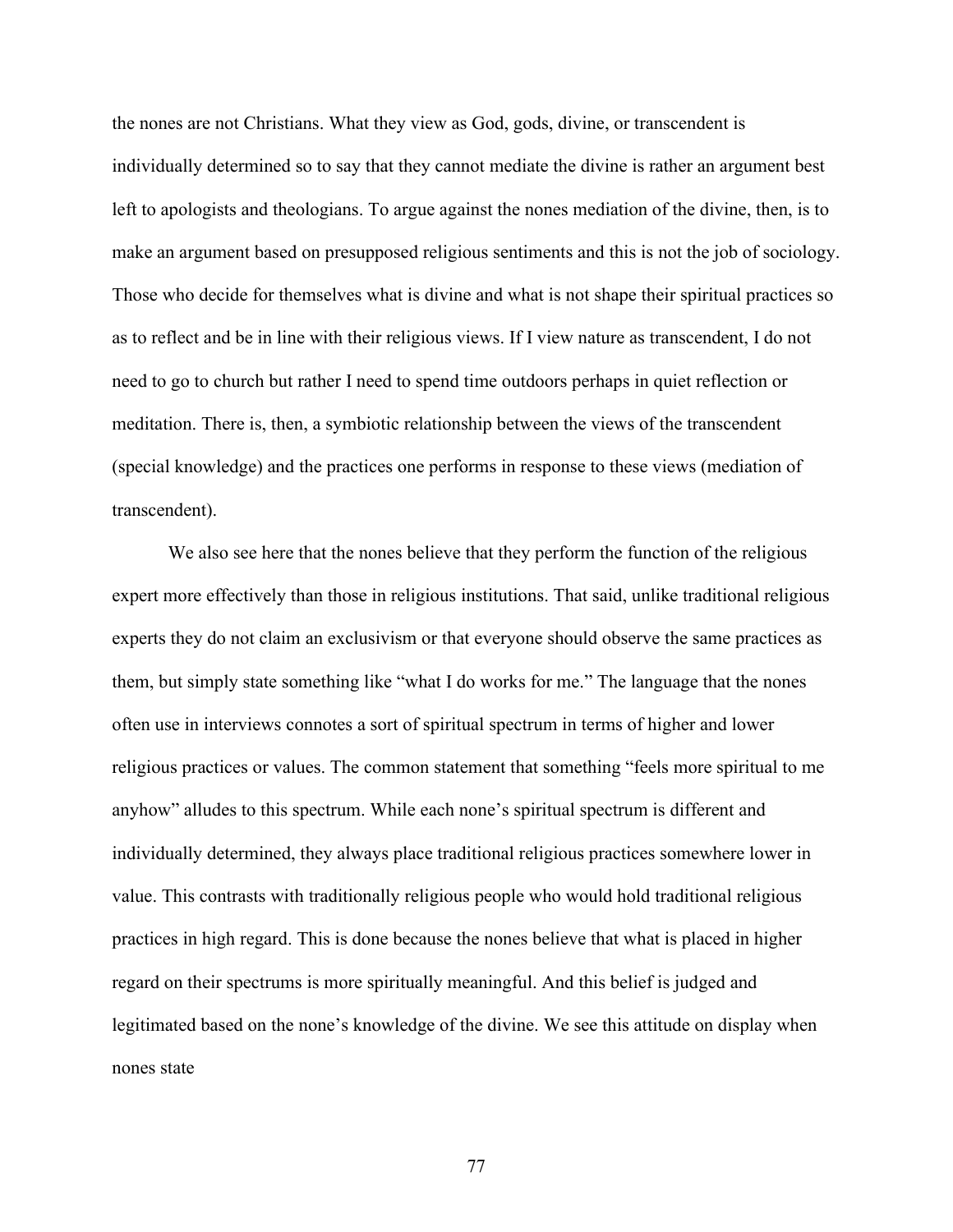I'm not interested in a program with, you know, an executive director and a staff of twenty people. I'll buy a homeless guy a sandwich, you know. I'll mow an old lady's yard. I want to help people who really need help. I don't know that, for me or most people my age, "Christian" means that anymore. For me, saying I'm a Jesus Follower or a None means I get to live as best I can as a disciple of Jesus without taking on all the other stuff that pushes people away from his gospel.<sup>91</sup>

We see here an example of a none who is defining problems within institutional religion as well as giving examples of ways in which his individual practices mediate the divine in a more significant way. Therefore, just like the priest who holds certain religious beliefs and practices in high regard based on his knowledge of the divine, the none holds a different set of beliefs in high regard but justifies them in the same manner.

One will also notice, however, that the above quote has a deeply ethical undertone. If the nones, as religious experts, can judge the merits of certain traditional religious beliefs they can also come to their own conclusions about the nature of institutional religion itself. Like the Christian pastor or apologist who acknowledges portions of other Abrahamic faiths as valuable in light of Christianity, nones also acknowledge nuggets of truth from certain religions as valuable. Therefore, they essentially judge what is worthwhile from traditional religion and what is not based on their perception of the divine in the same way a religious expert would. This behavior does not necessarily make them an expert, but it is certainly a behavior experts exhibit. A commonality among most nones is that they deem much of the morals of traditional religious institutions to be virtuous. There is often an agreement on "Golden Rule" morality, to borrow from Ammerman, across the wide variety of nones which we have already observed. But this is as far as the utility of these institutions goes, and if one believes that all religion is good for is

<sup>91</sup> Drescher, *Choosing Our Religion*, 36.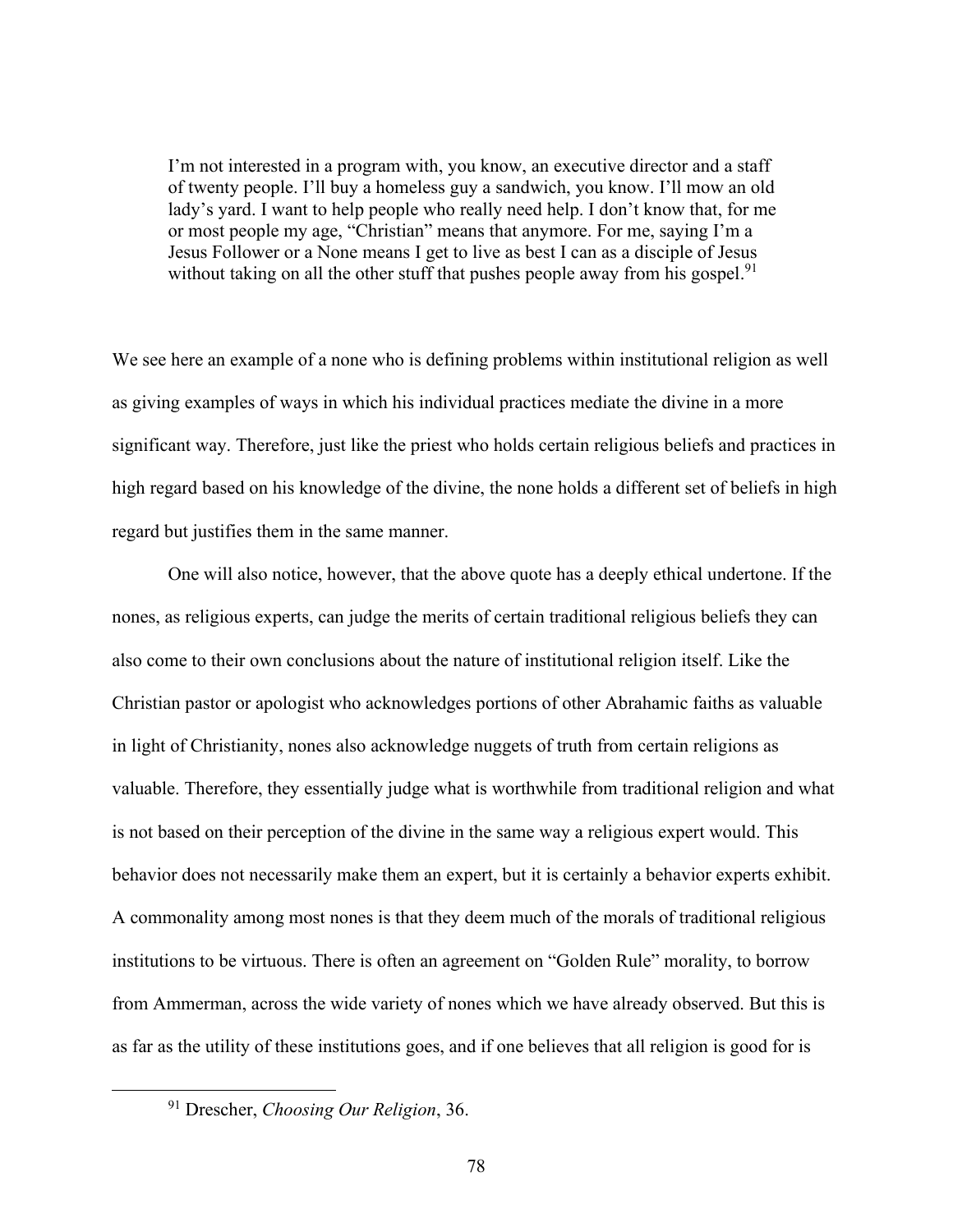morals and ethics, as many nones do, then there is little reason to keep attending services once one "gets the gist." There are many places where Drescher's interviewees equate religious institutions to schools of morality: "Religion is a social club. Church is moral finishing school."<sup>92</sup> Viewing institutional religion as a "moral finishing school", a view shared by many of Drescher's respondents, means that one need not go to church any longer if they understand the basic teachings they learn as children there: "It is not something I need as an adult."<sup>93</sup> If church is essentially something one can graduate from, why stay once you have learned all there is to know? It is important to note that here again we see the nones performing the function of experts for themselves. Through their individual mediation of the divine they deem certain parts of institutional religion worthwhile; but this valuation of morality is again only based on their mediation of what they see as transcendent. Like the previous example, if I view nature as transcendent, those aspects of world religions that promote love of nature are going to be higher on my spiritual spectrum than those that promote human dominion over nature. The morals of traditional religion are only valuable insofar as the divinity the none ascribes to promotes them. But they must firstly be mediators of this divinity if they are to know what is to be praised or condemned.

The nones, then, perform the function of the religious expert and believe that they perform this function better than the religious experts themselves. And as we have seen even those who profess no belief in the transcendent mediate this absence by removing themselves from religion and spiritual practices. One who uses their special knowledge to perform a task is often an expert, and here we see that the nones are using their religious knowledge to mediate the

<sup>92</sup> Drescher, *Choosing Our Religion*, 31.

<sup>93</sup> Drescher, *Choosing Our Religion*, 65.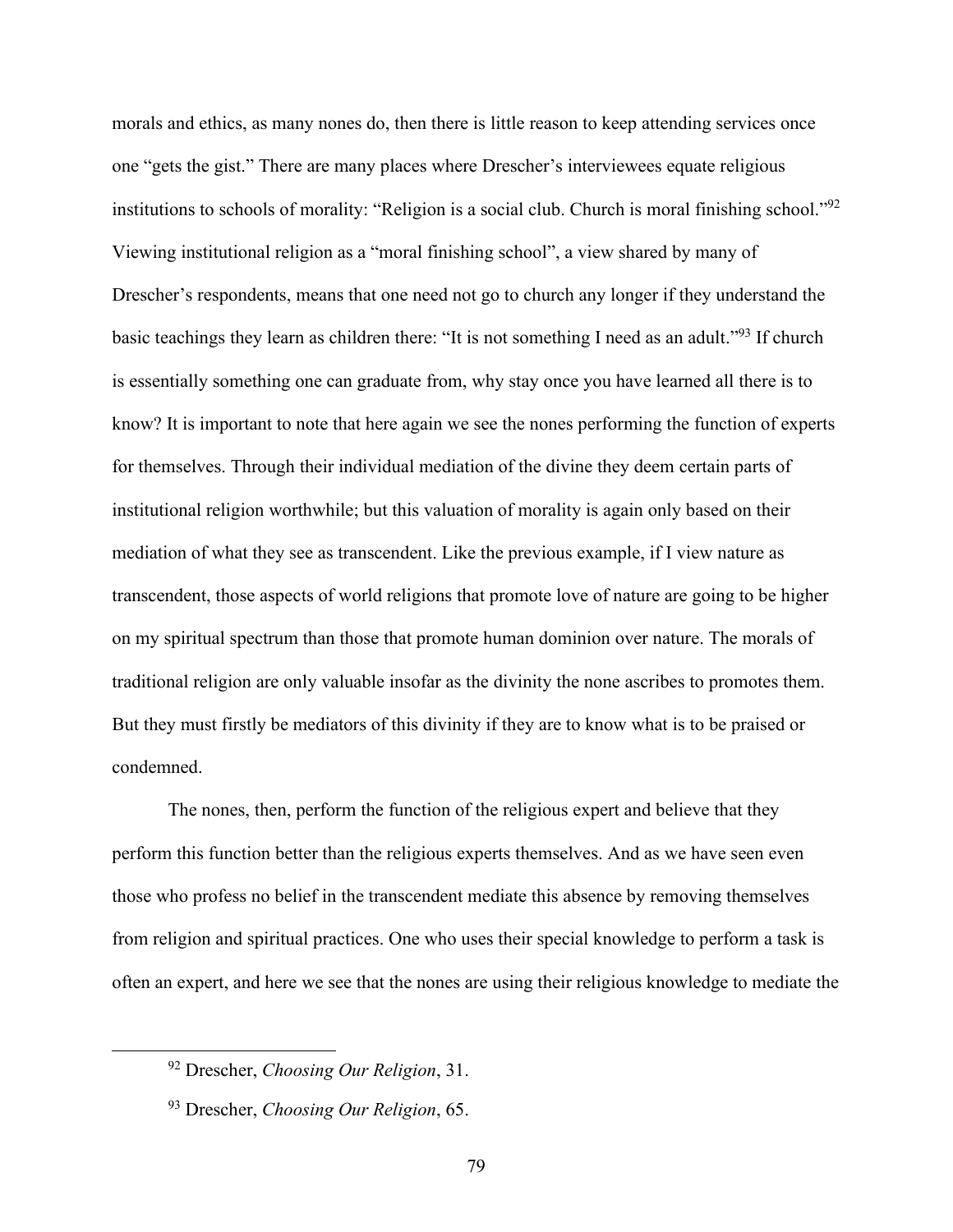divine for themselves. Thus, it would seemingly make sense to grant them the status of religious expert.

### **Conclusion**

There are many criteria we outlined for expertise at the beginning of this study. We narrowed down these criteria when we looked specifically at religious expertise, which is unique from other professions such as medicine or law. The specific criteria for religious expertise we came to, based on the sociologies of Max Weber, Rodney Stark, and William Sims Bainbridge, rested on two primary measures. The religious expert, something similar to what Weber would call a priest, is one who has a degree of special religious knowledge and is able to use this knowledge in the function of achieving salvation for souls, mediating the divine. If I want to make the case that the nones are religious experts, I must show that the nones exhibit both of these qualities. I have attempted to do so here.

By looking to ethnographies, histories, and interviews with the nones we were able to see that they do in fact possess the qualities of religious experts. Nones, along with the general public, have access to all of the religious knowledge throughout history one could want. Thanks to the internet, special religious knowledge is open to the public. What differentiates the nones from the general masses of religious people, however, is that they use this religious knowledge to ground the rejection of institutional religion. Furthermore, nones also use this religious knowledge to inform their morals and ethics in the same way that religious experts do. If the divine condemns something, the religion condemns it. This is true whether this religion is communal or individual. The nones also perform the function of religious experts in that they mediate the divine for themselves. This is seen not only in the very act of leaving church to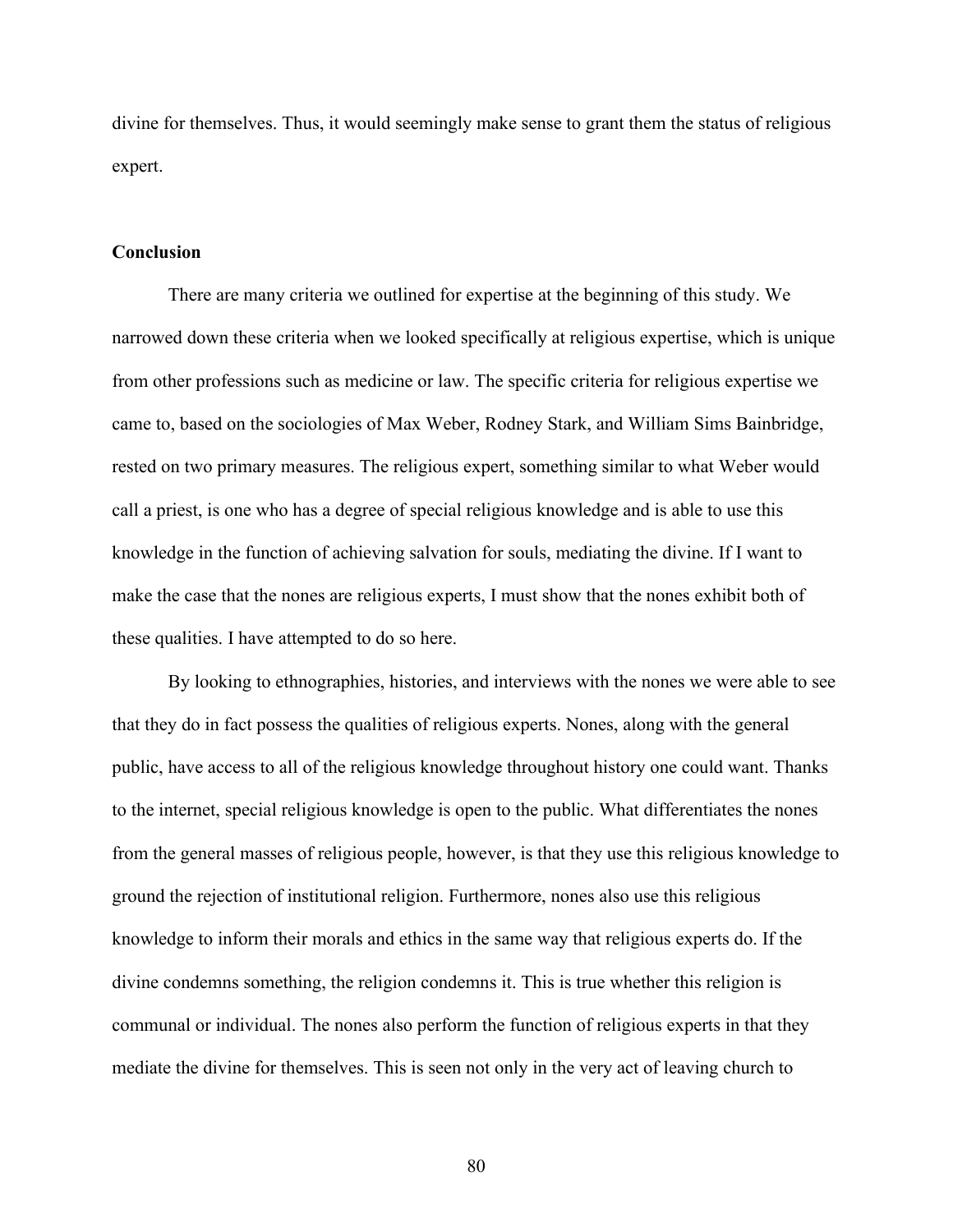pursue other spiritual activities, but also by the fact that these other spiritual activities are deemed more effective. Most nones do not only leave church *simpliciter*, but also posit that what they do instead is "more spiritual" and thus more meaningful. The only difference here between nones and traditionally religious people is that the latter have an agreement on what the divine is and the former are extremely internally diverse as far as what they deem divine.

By utilizing the sociology of religion, we have developed a definition of religious expertise. When comparing the nones to this definition I hope to have proved that they do have the same qualities as religious experts and are thus worthy of expert status. Every quality that the sociology of religion has given us for expert status is in line with calling the nones experts or specialists. To use Weber's term, the nones are essentially priests of cults with populations of one.

Many will still disagree with this assertion, however, and claim that the nones do not belong within the realm of expertise because they lack something like training, institutional backing, etc. These criteria, however, all belong to the sociology of professions. And while we have equated professionalism with expertise it is important to remember Dean R. Hoge and that religious expertise is unique among the other professions. Examining the distinctiveness of religious expertise, along with the shifts in religion from early modernity to the present, will illustrate how religious expertise can outmaneuver certain sanctions such as training or institutional endorsement for expert status. As such, we will analyze these in the following chapter.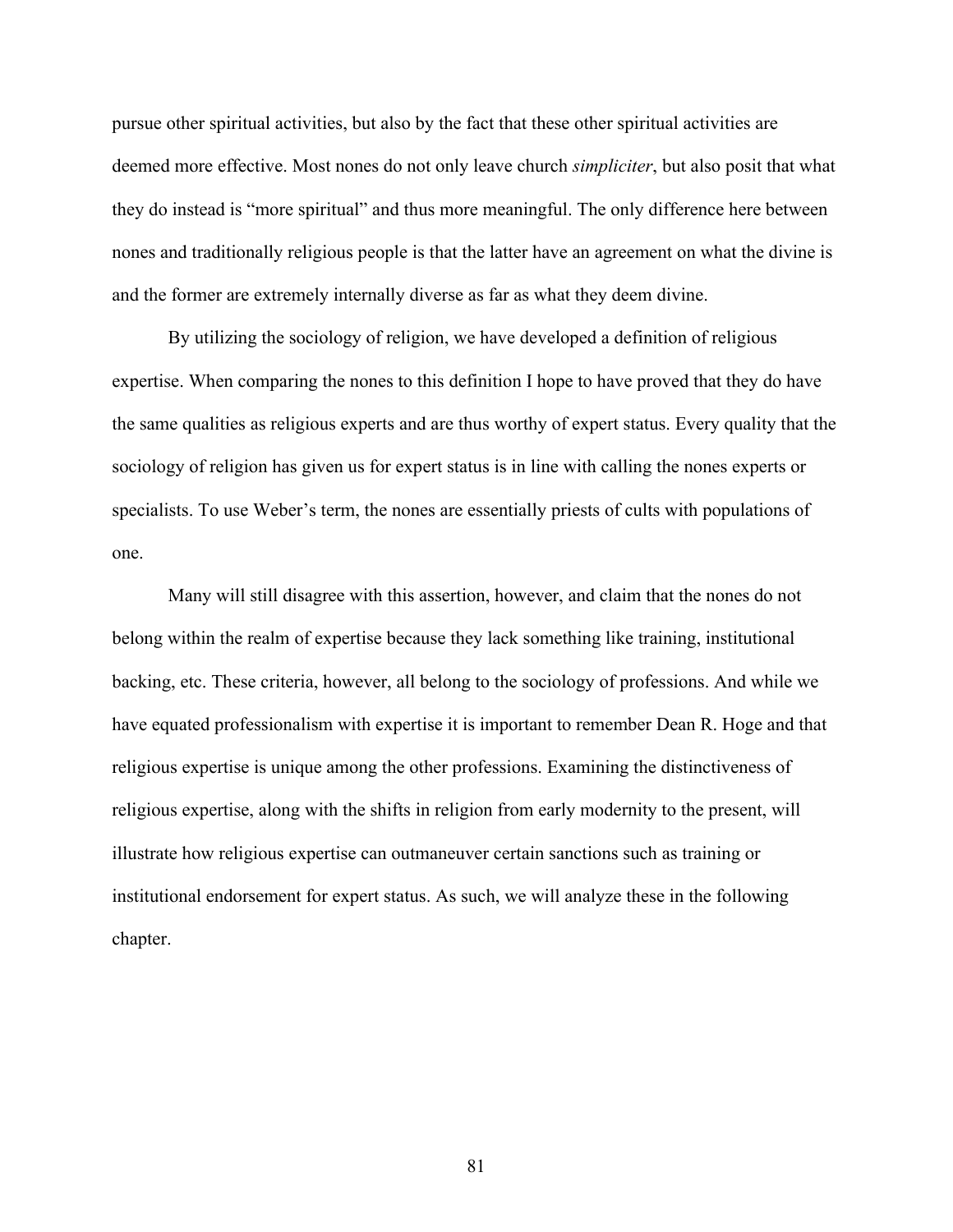### **RELIGIOUS EXPERTISE AND MODERNITY**

Up to this point I have shown that the nones themselves must function within relations of power given the fact that they exist outside of religious communities, so it makes sense to view them in terms of expertise rather than self-authorization. And I have even argued for the nones as a group of religious experts. But there is a missing link here. How did the nones become religious experts? Is this even possible? What has allowed religious authority to become so unstable as to allow the laity to become experts? What has occurred within religion that has weakened its claim to authority so much so that its power is now obtainable even by those totally outside of religious institutions? If the nones are religious experts, as I claim they are, we must now justify this claim by answering the question of what has allowed the nones to gain this expert status.

I have shown that the nones can reasonably be likened to religious experts for reasons primarily having to do with their ability to mediate the divine for themselves in terms of knowledge and function. But there are obviously problems with this argument in its current form. The understandable rebuttal to my claim is that I have focused entirely on behavior. Sure, anyone can behave like an expert, but this behavior does not warrant expert status. In short, the counter argument could still be made that the nones are not religious experts because they lack articulation, degree of knowledge, or some other quality. I previously claimed that religious experts are members of the clergy, and clearly the nones are not members of this group. None of the ways in which we typically identify religious experts can be applied to the nones; they do not even reside within religious institutions so how can they be experts? These refutations would no doubt also include the myriad ways in which certain traditional religious experts are indeed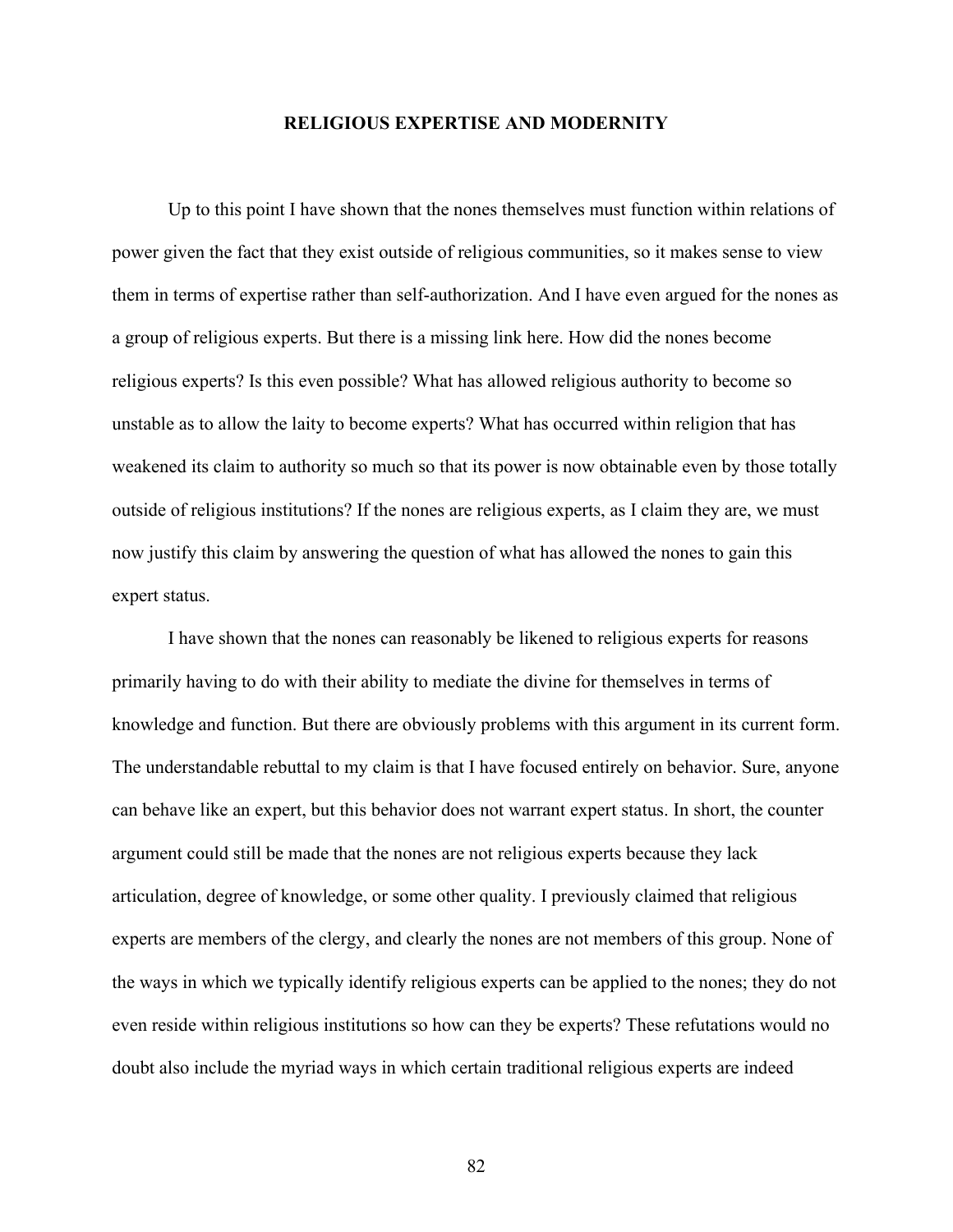different from the nones: they require formal training, must be educated in certain institutions, etc. As I have shown in previous chapters, there are structures in place that keep expertise out of lay hands. It is not a characteristic of expert status that it is easily obtainable by run-of-the-mill people. Let alone obtainable by those totally outside the specific institutions the expertise constructs. How then has religious expertise seemingly been distributed to those who are outside of the traditional systems that empower experts, as I claim it has? How is this distribution of expertise possible? I argue here that it primarily has to do with a new location and source of religion. The nature of religion has changed.

An argument for the nones' status as religious experts must examine the counterclaims outlined above and refute them if it is to be successful. Upon examining these assertions, it is important to realize that there are important facets of this rebuttal that require critique, the most prominent of which is the counterargument that religious expertise requires credentials that exist outside of oneself. But history continually proves that religious experts require no credentials outside of their charisma and personal religious fervor. The counterargument outlined above assumes that religious expertise is static, that it always requires certain qualities or attributes. But religion is dynamic, and we increasingly see that old classifications no longer encapsulate all that religion claims to be in the present moment. The mark for what defines religion is constantly changing, so how can one claim that the measure of religious expertise always remains the same? In sum, if religion changes and shifts, as we will prove it does, then religious expertise must change and shift with it. By looking at the ways in which religion has morphed into something new in modern times we will observe transformations in religious expertise that bolster the claim that the nones can indeed be classified as religious experts.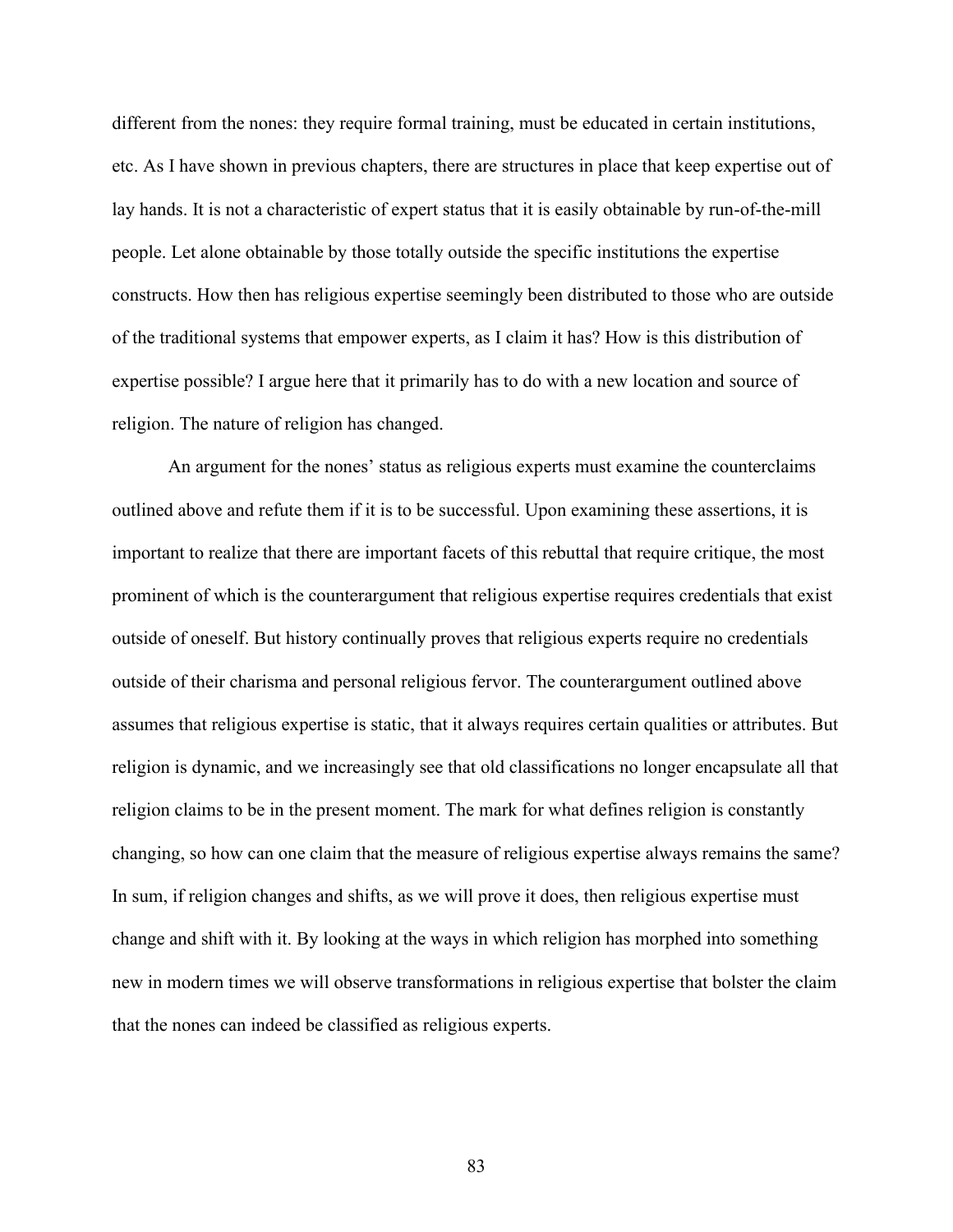The primary argument of this chapter is that religion itself has taken on a new shape in the era that has followed modernity. This is not a difficult claim to make as scholars for some time have discussed the changing religious sentiments of the modern moment. The results of this new shape, however, lead to important insights concerning a discussion of the nones. The relevant claim for this chapter is that religious expertise has also taken on a new shape in order to match the changes in religion. Moreover, this shift accounts for why religious expertise is so easily obtainable. If the previous chapter demonstrated that the nones are religious experts, the current chapter is an argument for how this is possible.

The most important way in which religion shifted after the arrival of modernity is that it retreated into the private sphere. With the products of modernity dominating the minds of moderns, it becomes impossible for any one religion to govern the public realm. Liberalism, globalization, and pluralization work in tandem to confuse traditional religious authorities and weaken their claim to public influence. As such, religion turns inward towards the self. If religion can no longer govern the exterior world, its reign moves only into the life of the individual. The self becomes the new location and source of religion in one's life and community begins to lose its importance. Thus, religious expertise no longer has to be found outside of oneself but can be located and cultivated within. Where religion used to be traced to public institutions, it is now found in the self. Similarly, where religious expertise used to be housed in the walls of cathedrals and steeples, it now belongs to the individual. This confuses institutional religion as a moral community, and weakens its claims to authority. With religion being so heavily influenced by individual motivations rather than communal ones, religious expertise becomes distributable to anyone who would like to claim it. In this chapter I will explore the ways in which religion has transformed from a public phenomenon to a private matter, as well as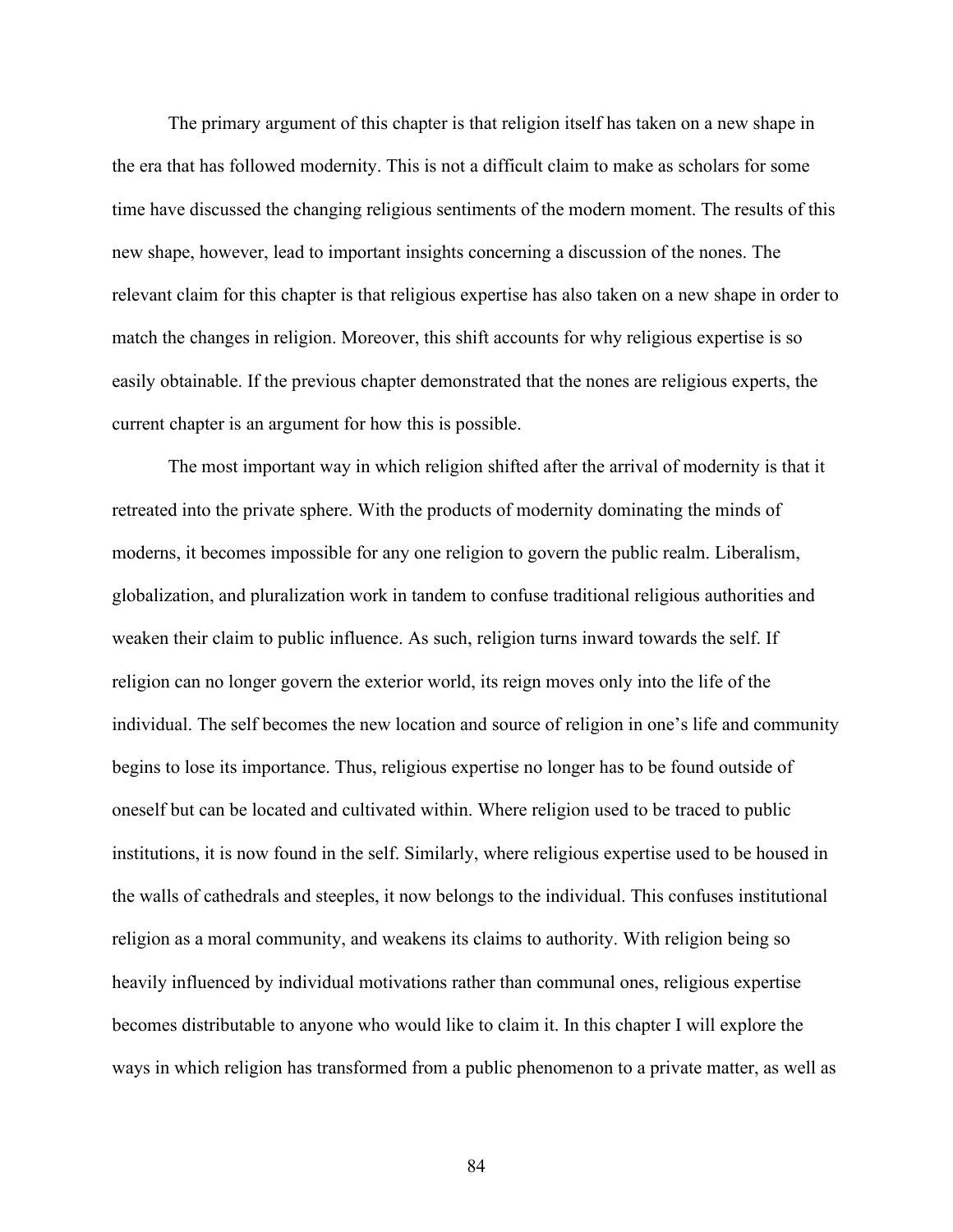show the ways in which this metamorphosis changes religious expertise. This transformation of religion accounts for the distribution of religious expertise, and thus accounts for the nones as a new and developing group of religious experts.

#### **The Transformation of Religion**

To claim that any religious faith has been consistent since its inception is a very difficult assertion to defend. The wealth of Christian denominations alone is evidence enough of the many disputes between church leaders about theological issues. Using the general example of the Christian faith, then, we see that it is common for religions to shift and change with time. Keep in mind that I am not trying to argue that these shifts and changes are radical or that they entirely change the faiths from which they originate, just that they do often exist within them. These shifts and changes are exacerbated by what I have previously called the products of modernity. While premodern religion did have what we could call petty doctrinal squabbles, liberalism, globalization, and pluralism introduce more exaggerated change that occurs at a quickened pace. Peter Berger is right when he argues that "in [the modern] situation it becomes increasingly difficult to maintain the religious traditions as unchanging verity."<sup>94</sup> As societies modernize religions begin to adapt in ways that are potentially more noticeable and radical than premodern times. We will examine some of these adaptations below.

As we have stated previously, the most significant shift in religion in the last five hundred years or so is its move from the public to the private realm. In order to analyze this, however, we must contrast private religion with how it functioned in a public sense. Charles Taylor and Peter Berger give their readers a good sense of the ways in which religion functioned as a public

<sup>94</sup> Peter Berger, *The Sacred Canopy: Elements of a Sociological Theory of Religion* (New York: Anchor Books, 1967), 145.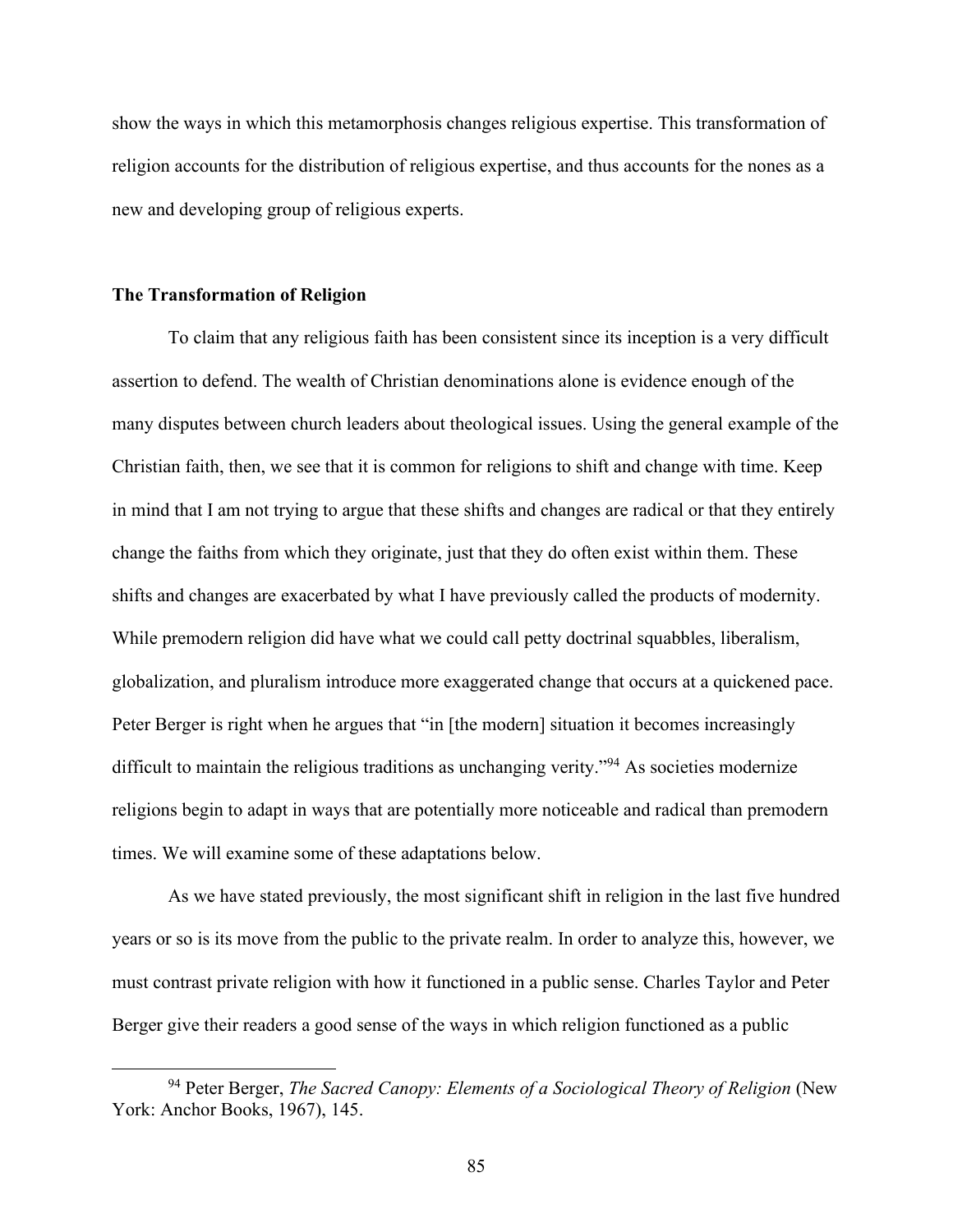actuality in their books *A Secular Age* and *The Sacred Canopy* respectively. For Berger, religion constructs the social realities that people inhabit. In similar language, Taylor discusses religious construal's that reside not only in individual perception but also in places that are not entirely conscious or recognized. To both scholars, religion orders and structures the world of premodern civilizations in known and hidden ways. Indeed, at this time "society itself was understood as something grounded in a higher reality; earthly kingdoms were grounded in a heavenly kingdom."<sup>95</sup> In the same way that religion was embedded in the way people thought of or "construed" the world, religion was part of the very fabric of public life. If the society as a whole understood itself to be part of some greater heavenly kingdom, then of course religion would dominate the way in which this people function. At the core of all these premodern civilizations, these authors argue, was a religious heart, and all of reality was interpreted through this particular religion. This changes, however, when modernity introduces new ways of viewing the world.

As we have seen, religion used to occupy the core of social consciousness. It was embedded into the fabric of society and all of reality was interpreted through this central principal. This changes, however, with the advent of modernity. While we cannot get into all of the specifics of how this change came about here, the most relevant issue for our purposes is the consequence modernity has on the premodern line of thinking.<sup>96</sup> The primary consequence of concern for this study is secularization. While there has been much dispute over secularization and what it means, I am not proposing here the idea that religion will eventually die out, as so many before have claimed under the banner of secularization. Rather, I am using the term to

<sup>95</sup> James K. A. Smith, *How (Not) To Be Secular: Reading Charles Taylor* (Grand Rapids: Eerdmans, 2014), 27.

<sup>96</sup> For an in-depth explanation of how modernity came about see Taylor's *A Secular Age*.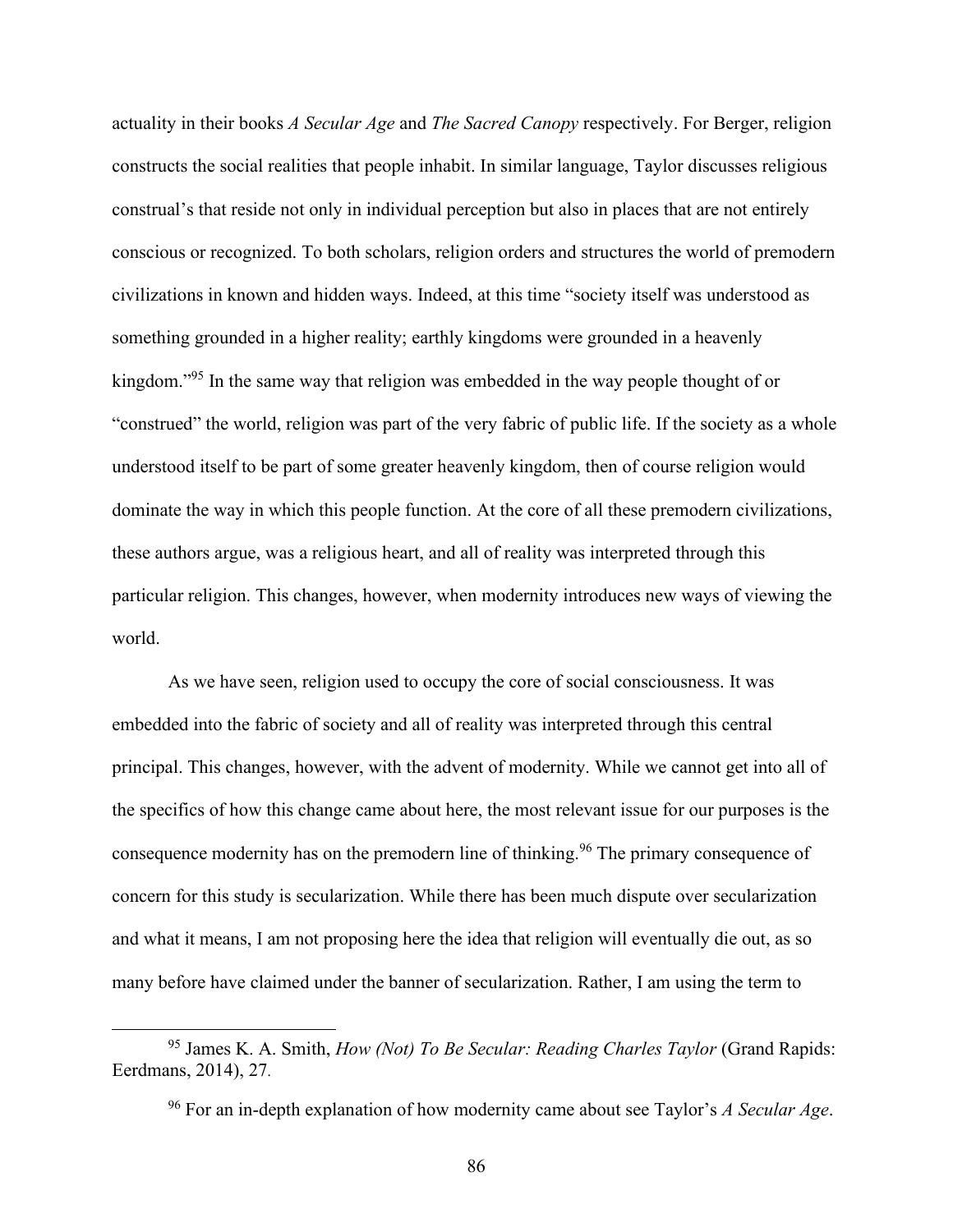point to the fact that the core of modern societies has been fractured. Karel Dobbelaere writes, "The sociological explanation of secularization starts with the process of functional differentiation: religion becomes a subsystem alongside other subsystems. In fact, secularization is only the consequence of the general process of functional differentiation in the religious subsystem."<sup>97</sup> It is this differentiation that is essential to secularization. Where religion used to occupy the most prominent position within social structures, this position is now expanded and occupied by many other bodies. It is not that religion has "lost the battle" to economics or science *per se*, but these other subsystems now have a seat at the table equal to the seat religion used occupy. The core of society is fractured, and this differentiation confuses the power and authority religion used to command over the social structure, and consequently reality. As such, religion no longer defines all of reality because some portions of the social structure are relegated to other subsystems. For this reason, religion retreats to the level of the individual. Berger tells us that religion, by being placed on equal ground with other subsystems, becomes "de-objectivated" and loses the structures that reinforce religious belief: "there are always all those others that refuse to confirm the religious world in question."<sup>98</sup> The only move religion can make in this situation is to "subjectivize" itself. It is only in the realm of the subjective that religion can now reside and dominate as it used to over the public, over the objective. Berger writes that religion's "'reality' becomes a private affair of individuals, that is, loses the quality of self-evident intersubjective plausibility – thus one 'cannot really talk' about religion anymore. And their 'reality,' insofar as it is still maintained by the individual, is apprehended as being

<sup>97</sup> Karel Dobbelaere, "The Meaning and Scope of Secularization," in *The Oxford Handbook of the Sociology of Religion*, ed. Peter B. Clarke (New York: Oxford University Press, 2009), 600-601.

<sup>98</sup> Berger, *The Sacred Canopy*, 151.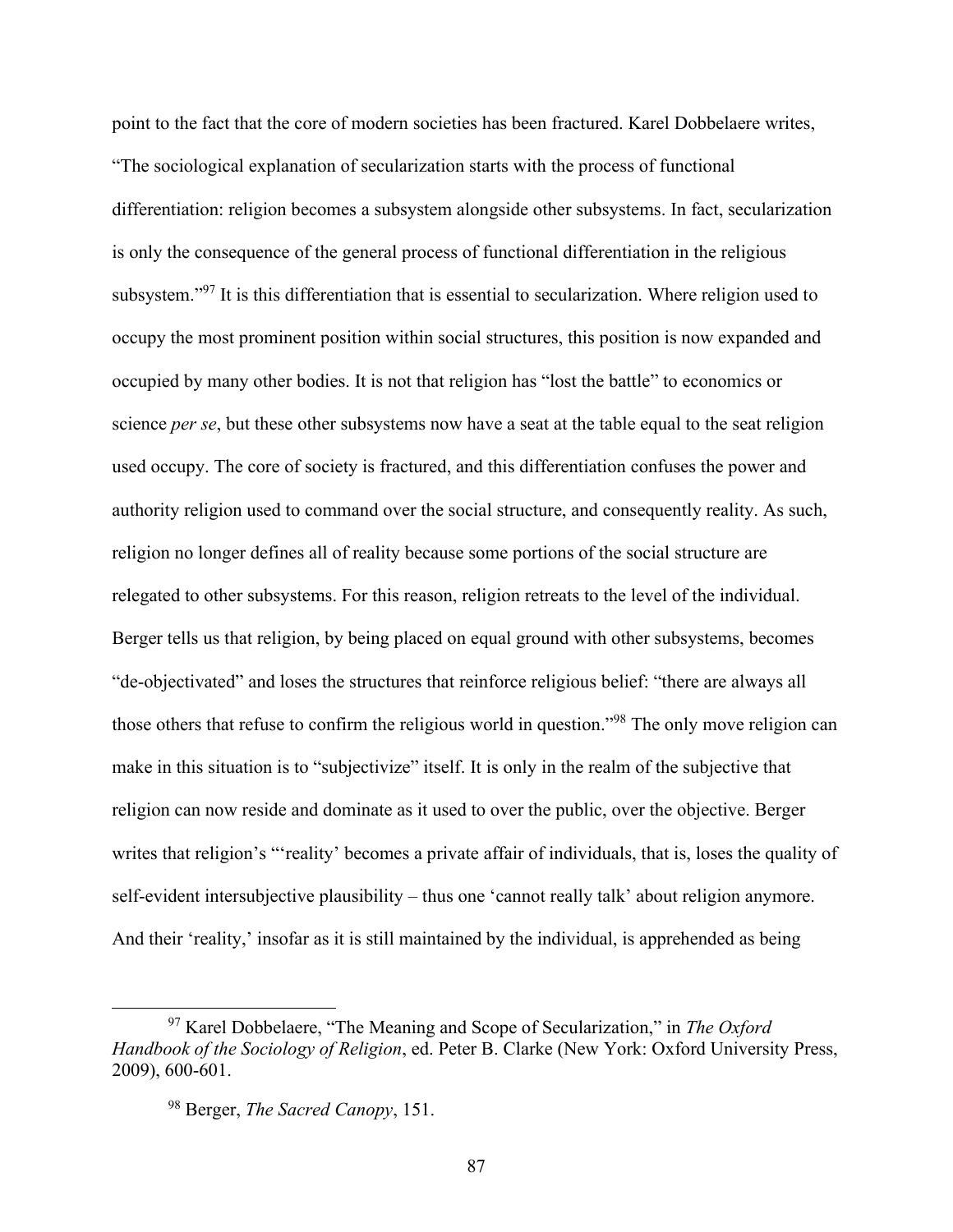rooted within the consciousness of the individual."<sup>99</sup> After modernity, it is clear from Berger, there is nowhere else for religion to go. As an all-encompassing worldview, religion must abandon the public realm and shift to the individual subjective level if it is to continue to survive after the differentiating and pluralizing effects of modernity on social consciousness. This shift, and subsequently religion being seen as a private affair, is recognized by not only Berger, but by most scholarship on the issue.

It is important to recognize here that there are others who might refute certain claims about religion in public life such as José Casanova.<sup>100</sup> These refutations would point to the fact that religion still holds an immense influence over the public realm, so it does not make sense to simply say that religion is no longer present there. And of course, this response would be correct. Modernity has still seen religion play an extremely active role in public life and discourse, as Casanova rightly and accurately shows. But it is important to recognize the motivations behind religion's role in the public square, what is driving religion into the public sphere. Berger's assertion of religion's retreat into the private still holds against Casanova's analysis because there is no way Casanova can disprove the individual motivations of religious adherents. Furthermore, Casanova cannot adequately convince readers that religion still occupies its premodern prominence within modern social structures. Sure, religion is active in the public realm, but this is categorically different from the premodern social activity of religion; religion can be seen in public, but it is no longer objective reality. In modernity, religion is active in public life insofar as religious individuals make it so. The public, as an amalgamation of individuals, is influenced by religion, but religion still only holds sway on the individual level. Religion plays a role in public life as a product of religious individuals, but these individuals

<sup>99</sup> Berger, *The Sacred Canopy*, 152.

<sup>100</sup> Casanova, *Public Religions in the Modern World*.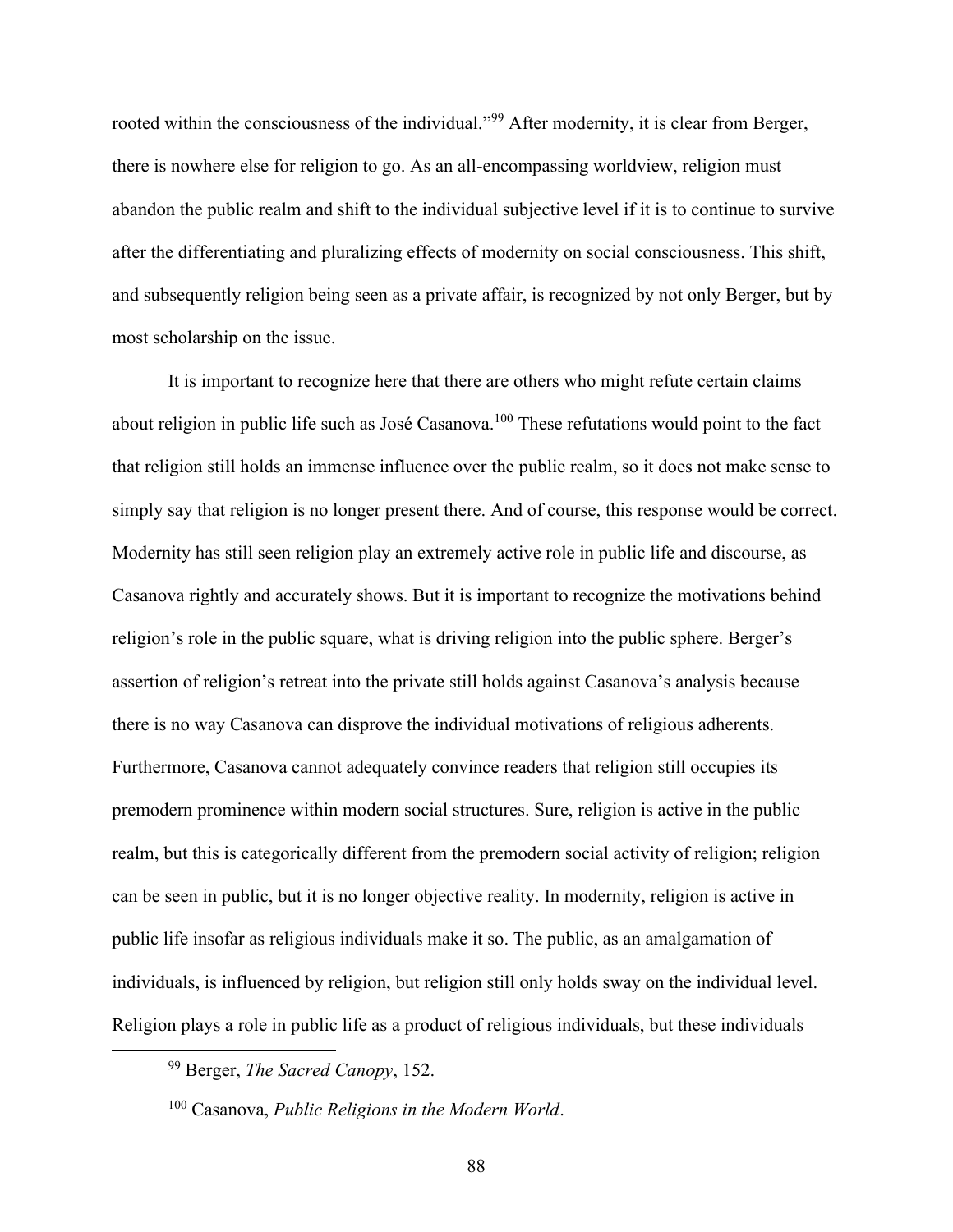cannot reconstruct the religious realities of the past. Therefore, to say that religion has not shifted to the private sphere because it is still active in the public realm does nothing to disprove the religious shift itself.

This shift, many scholars would agree, began with the Protestant Reformation. And while not all scholars would agree on the individualizing and secularizing influences the Reformation had on the west, enough work has been done by scholars like Brad S. Gregory to show that the Reformation did indeed have some unintended consequences.<sup>101</sup> That said, to observe the changing shape of religion historically beginning all the way back at the Reformation would be a daunting task, and one that would be too large for me to attempt here. But for the purposes of this argument, it is still important that there is at least some discussion of how religious sentiments have changed since the pre-Reformation era. For this reason, I will be examining developments in religious thought from the late nineteenth century up to the present within the American context using broad strokes. Because the nones are a predominantly modern American phenomenon, the timeframe and setting are the most appropriate for charting a change in religious sentiment across America's history.

According to Nathan O. Hatch in *The Democratization of American Christianity*, one of the most important events that shaped America's religious trajectory was the Revolutionary War.<sup>102</sup> This event came at the end of the Enlightenment and was fueled by many of the ideas this intellectual movement put forward. Robert C. Fuller writes that "the Age of Reason instilled confidence in every person's potential for greater understanding, hope for the continued moral progress of the human race, and an inspiring vision that we are all sons and daughters of a

<sup>101</sup> Brad S. Gregory, *The Unintended Reformation: How a Religious Revolution Secularized Society* (Cambridge: Belknap Press, 2012).

<sup>102</sup> Nathan O. Hatch, *The Democratization of American Christianity* (New Haven: Yale University Press, 1989), 5.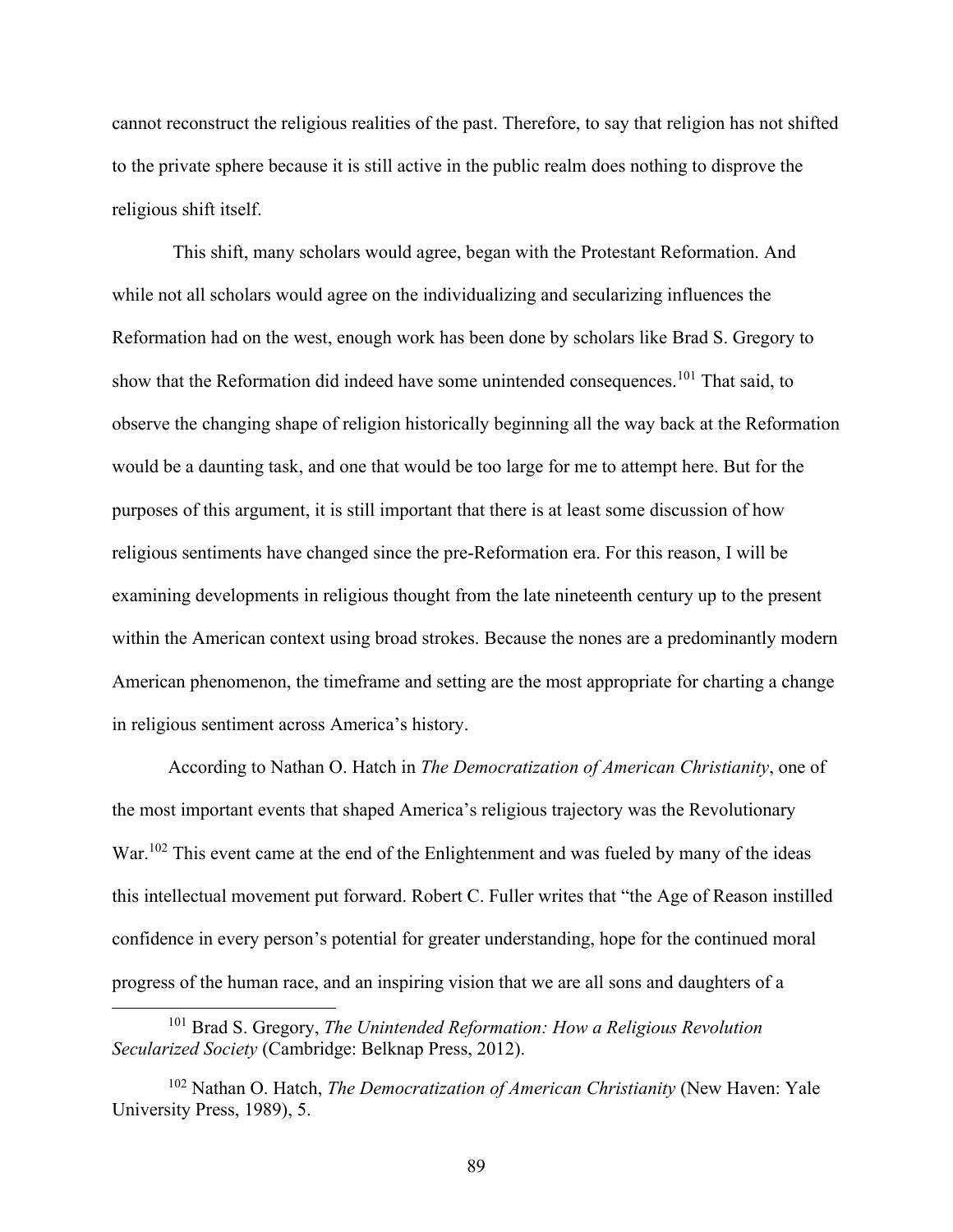rational, progressive deity."<sup>103</sup> These ideas, along with the general liberalism that was developing at this time, energized the American revolt and eventual victory. Once America was freed from its oppressors, however, these ideas did not dissipate. The ideas that drove Americans to revolution took root in the cultural ethos in a profound and lasting manner.

The American victory inspired the common people. The triumph over the British was the ultimate validation that everyday citizens were just as capable of running their own country, forming their own institutions, and organizing their religions as the elites were. Hatch tells us that "the Revolution dramatically expanded the circle of people who considered themselves capable of thinking for themselves about issues of freedom, equality, sovereignty, and representation."<sup>104</sup> This event not only had an impact on the ways in which Americans would choose to govern themselves, but it also had an impact on the ways in which they conducted their religious lives. The spirit of democracy was so fervent that it crept into the Christianity of early America, causing American religion to become less about "the specifics of polity and governance and more [about] the incarnation of the church in popular culture."<sup>105</sup> As the nation became more democratic, so too did Christianity: religion became popular. And as the church became a church "of the people," we began to see religion taking on a new shape. Enlightenment liberalism and the American victory over the British influenced Americans towards a selfconfidence that was not present before these events. This self-confidence, when it came in contact with religion, entailed leaders relying less on external institutions for guidance and credibility, and more on personal inclinations guided by the supernatural. While "individual religion" as something distinct from organized religion was not fully formed at this time (all of

<sup>103</sup> Fuller, *Spiritual But Not Religious*, 19.

<sup>104</sup> Hatch, *The Democratization of American Christianity*, 6.

<sup>105</sup> Hatch, *The Democratization of American Christianity*, 9.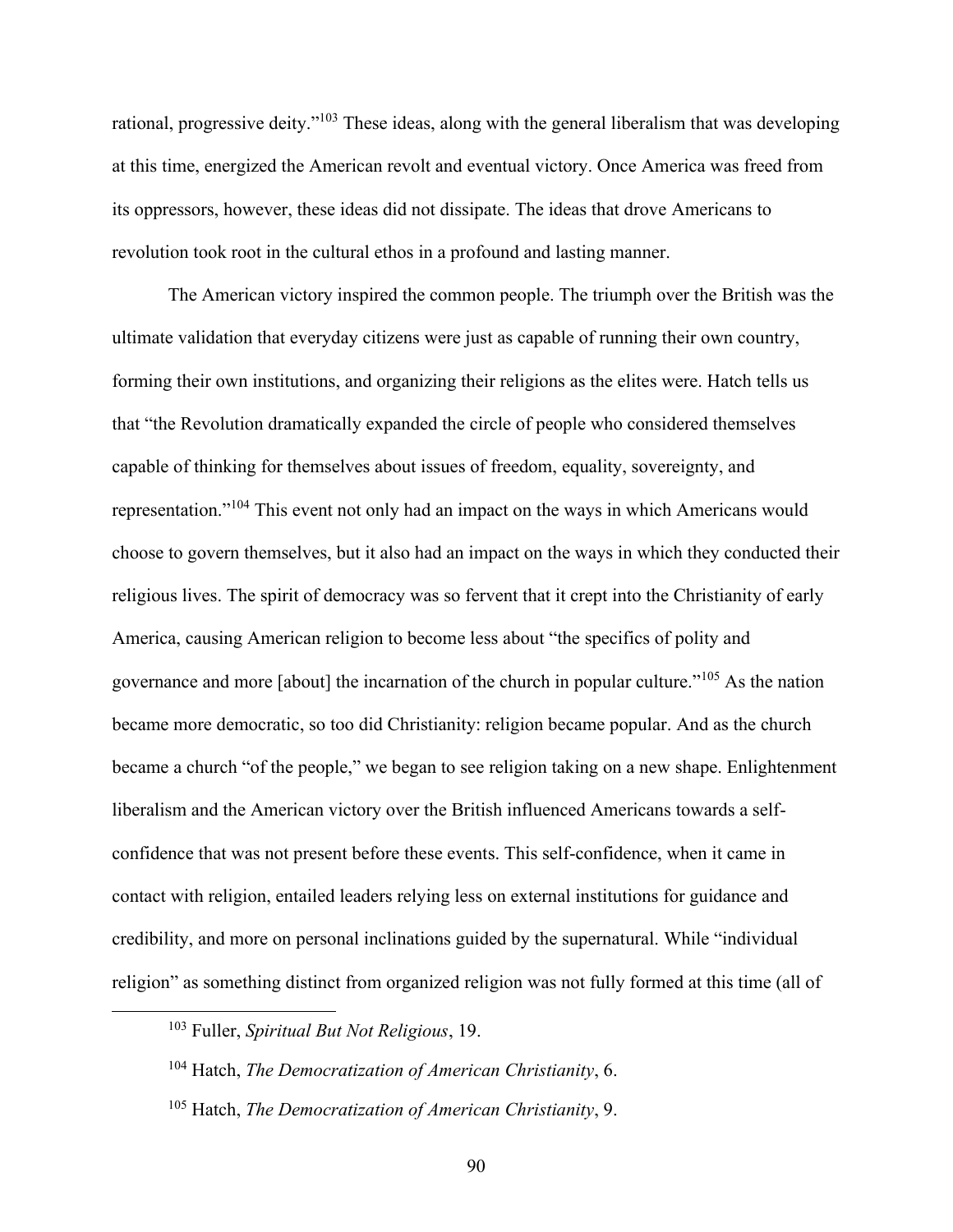these self-confident American's still held to their Christian identity), the years following the Revolution displayed the beginning of a line of thinking in American religion that advocated for one's reliance and trust in one's own intuitions over against institutions. Religion became more accessible to the common people, but it is only made so because of a high emphasis on individual autonomy. Thus, religion began its move from public to individual.

These religious sentiments continued to have a strong hold on American life long after the Revolution. Plenty of thinkers in American history have advocated for the importance of individual sovereignty as it relates to religion, one of the most prominent being William James, who advocated for the study of religion entirely from an individual perspective as opposed to a social or communal outlook.<sup>106</sup> That said, the American populace, while still holding tight to self-confident individualism, for the most part continued to identify with traditional religions, i.e., Christianity. Another watershed moment in America's religious history occurred in the 1960's, and the events of this decade inspired religious Americans to not only trust in themselves but expanded their choices of traditions to identify with. If the nineteenth century emphasized individual self-confidence, the 1960's emphasized and expanded individual choice. Wade Clark Roof writes, "The 1960s were an era of expanding horizons," and while many of these horizons had to do with changing social norms, they also influenced religious norms. In Roof's analysis of the baby boomers and their children, he identifies choice as the crucial component of their religious lives:

Many within this generation who dropped out of churches and synagogues years ago are now shopping around for a congregation. They move freely in and out, across religious boundaries; many combine elements from various traditions to

<sup>106</sup> William James, *The Varieties of Religious Experience: A Study in Human Nature* (New York: The Modern Library, 2002).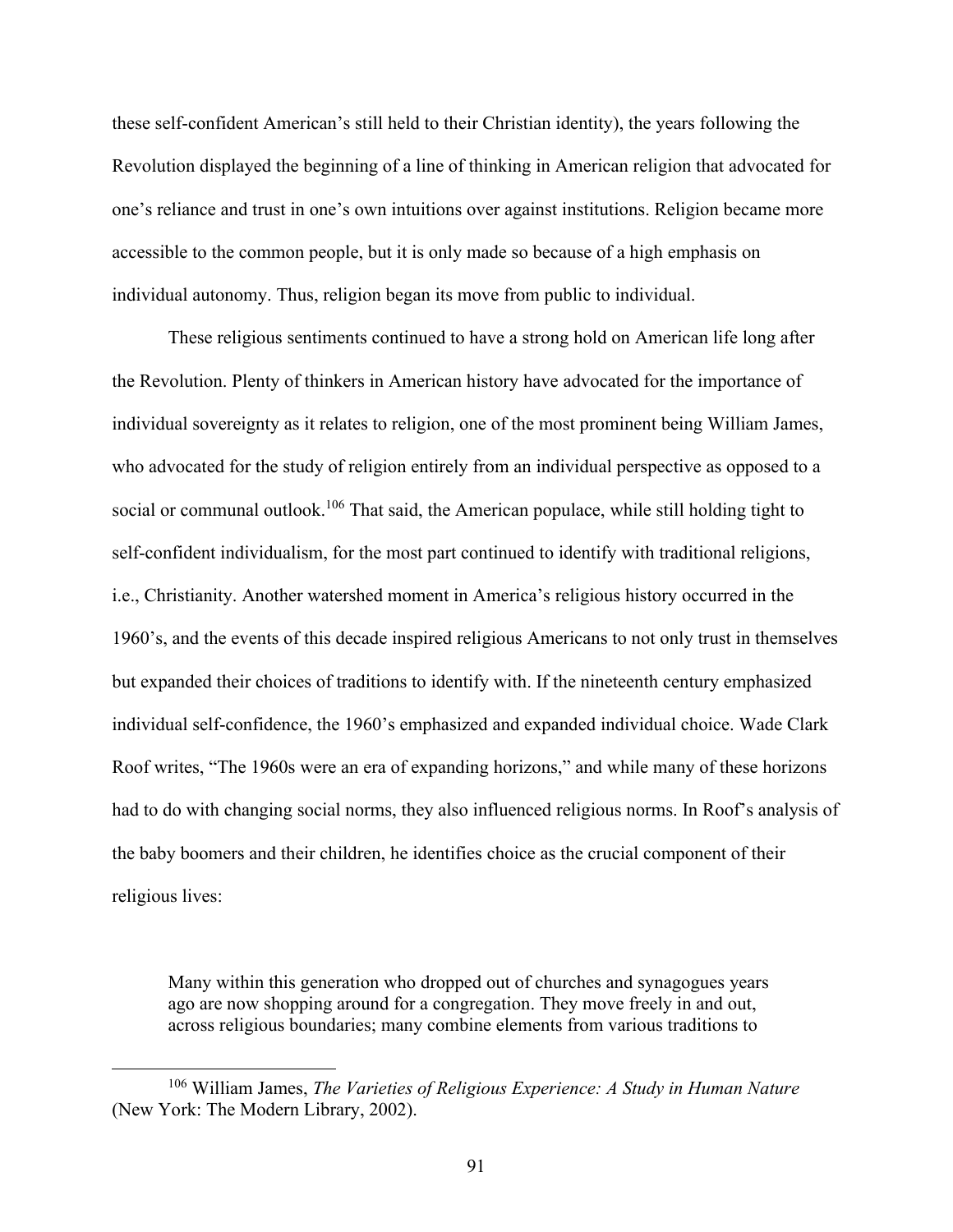create their own personal, tailor-made meaning systems. Choice, so much a part of life for this generation, now expresses itself in dynamic and fluid religious styles.<sup>107</sup>

It is important to see here that Roof is not only discussing choice as it relates to what belief systems to ascribe to, but also choice in terms of what elements of a belief system one will use for their own spiritual lives. Influenced by American individualism and self-confidence, individuals can now enter into and leave religious institutions as individuals, picking and choosing what is meaningful for them and leaving the rest. This line of thinking promotes an approach to religion that was not entirely present before the 1960's in the broader American populace. Religion becomes so individualized that it is now possible to attend a Christian church without being a Christian. What has become primary is the individual and his or her own belief system. Of course, traditional religions influence these belief systems, but the tradition itself becomes less of a foundation for life and more of a tool for individual spirituality. Here again we see the shape of religion changing along with religious sentiments in America leaning more in favor of "individual religion."

With this history in mind, it is hardly surprising that religion in  $21<sup>st</sup>$  century America is almost completely individualized. It is in the wake of the 1960's and the baby boomers that we see the first big emphasis on "spirituality" over against "religion" in America. When one views religion as a tool for constructing individual spiritual belief systems, the importance of the religious community is displaced yet again. With this we see that religious thought has moved so far away from the public religions of premodernity that it is not only being viewed as separate from the entire public realm but that even the church in the private sphere has become too

<sup>107</sup> Wade Clark Roof, *A Generation of Seekers: The Spiritual Journeys of the Baby Boom Generation* (San Francisco: Harper Collins, 1993), 5.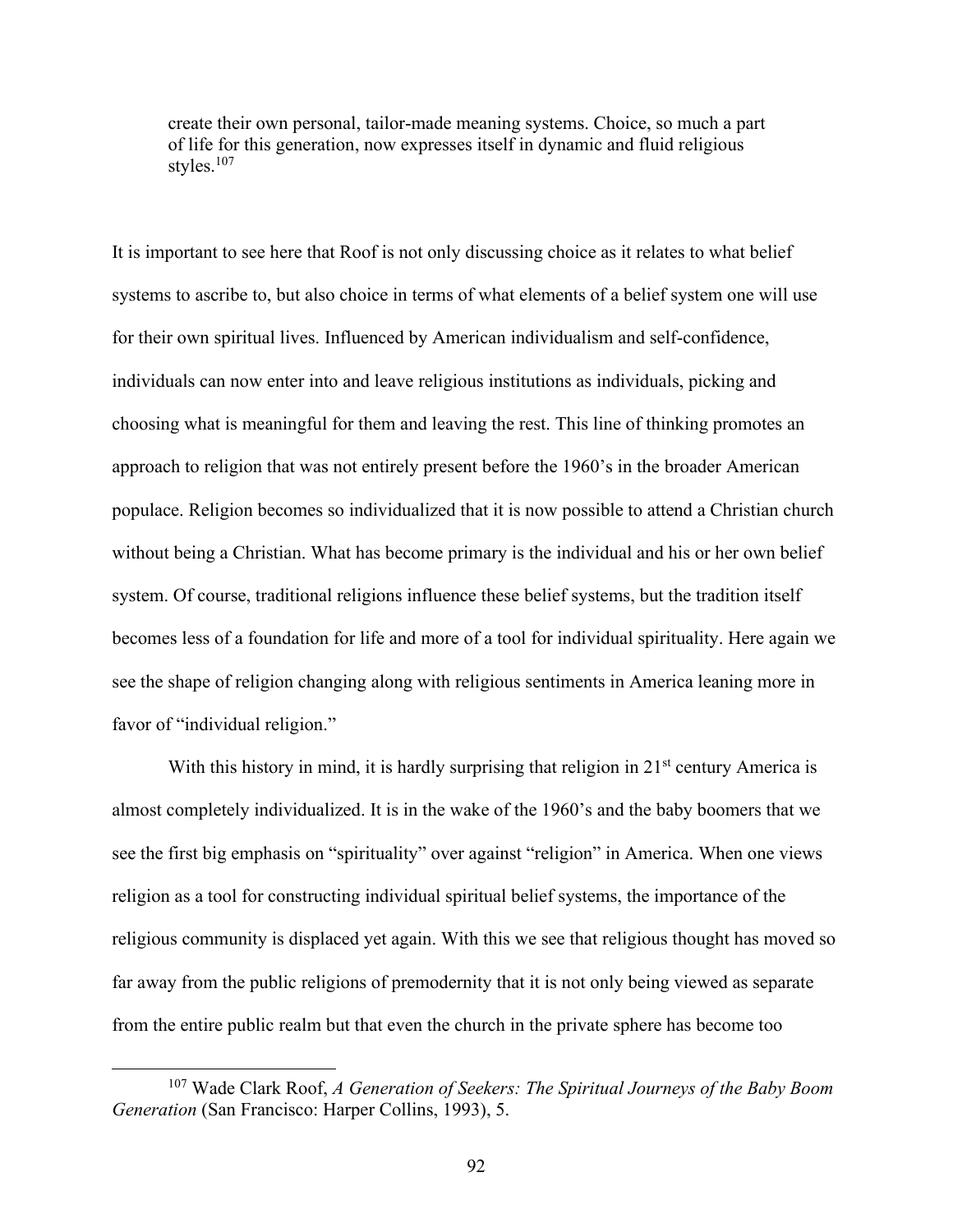suffocating. Religion is now seen by many as so individually motivated that it has started to be thought of as totally distinct from community in general. For many, religion has left the building.

Religion has not only been pushed out of the public realm in terms of its objective truth, but is slowly being pushed out of religious institutions as well, to the point that religion is hardly being seen as a communal practice at all. From these brief examples we see that Philip Rieff is correct when he writes, "The best spirits of the twentieth century have thus expressed their conviction that the original innocence, which to earlier periods was a sinful conceit, the new center, which can be held even as communities disintegrate, is the self."<sup>108</sup> Church and state have been separated, making religion independent and private; but now we see there is also a separation of church and religion, or more accurately, church and spirituality. No longer are private institutions good enough. It is only the self which can facilitate religious life and practice. It is only within the self where "true religion" can be located and can flourish. With reference to America's religious history, we see that the movement of religion from public to private is so complete that it has drawn completely into the individual self. By observing this movement, we observe the changing nature of religion. What was objective reality now dwells only in the self.

#### **Religious Expertise and Individual Religion**

From this brief historical analysis, we begin to see that the nature of religion has certainly changed. Interestingly there has been a steady move of religion from not only the public realm, but also from the private realm. After modernity, religion can no longer construct and maintain the fabric of social life. It can no longer be the core of social consciousness. For this reason, religion moves into the private sphere. Church and state are separated, and religion is now one

<sup>108</sup> Philip Rieff, *The Triumph of the Therapeutic: Uses of Faith After Freud* (New York: Harper & Row, 1966), 5.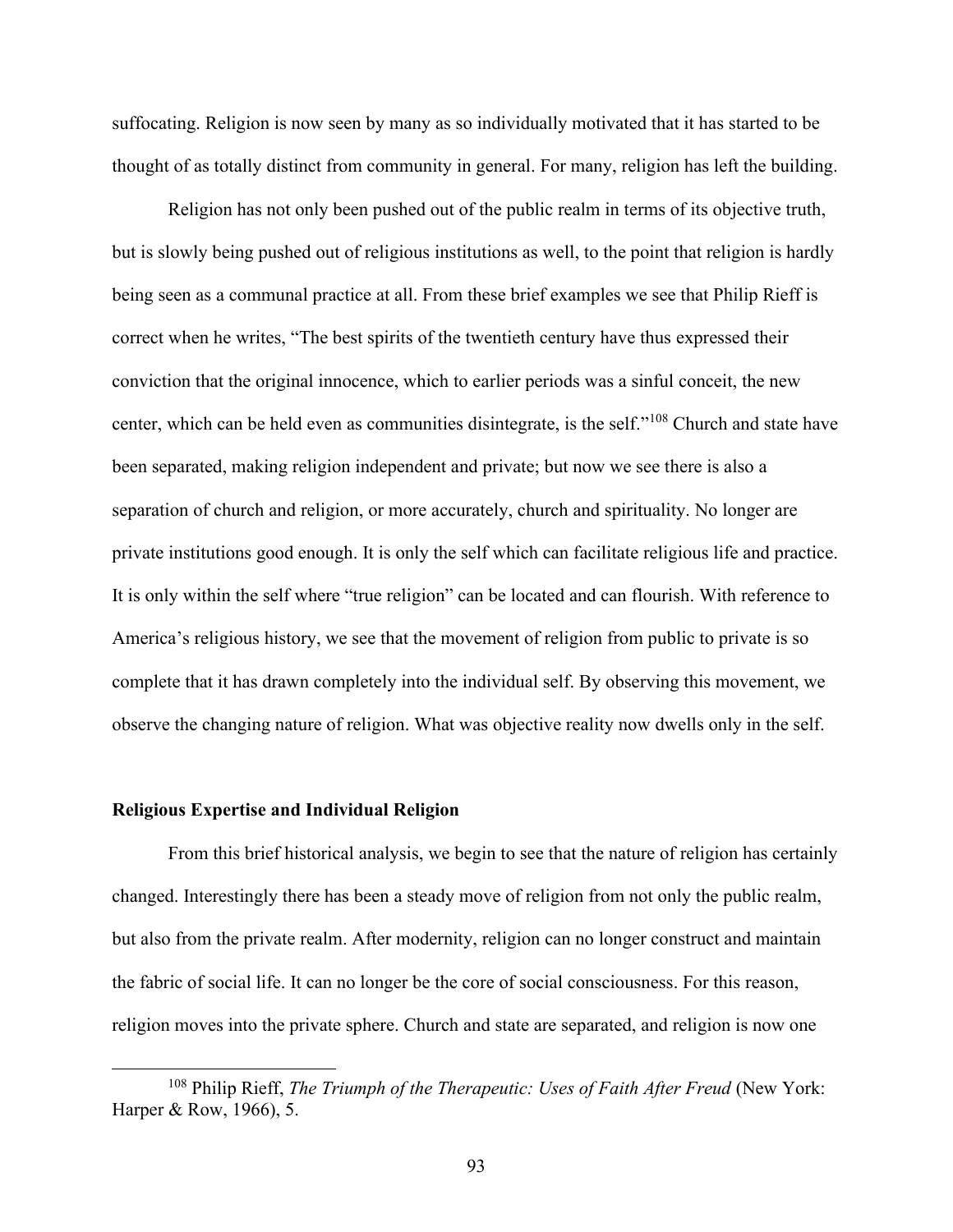among many institutions that occupies this core of the social imagination. But even here we see that individualism is so prominent that religion is leaving the private sphere as well. Not even the private religious institutions have a claim to all that religion claims to be in the present day. Religion is becoming, for many, entirely individual. This "individual religion," or what many call spirituality, is that religion which is so predominant in groups like the nones.

It is clear, then, that religion has changed shape since its premodern form. And if religion is changing, so too must religious expertise. This would mean that modern day forms of religious expertise would reflect the move towards individual religion we have just charted. In the same way that religion has left institutions for many, so too would religious expertise. Religious experts would no longer have to be only those who institutions sanction or ordain, but also those who individually determine something like a calling for themselves. Here we also begin to see why religious expertise is so unique. Among all of the professions, the professional bodies associated with religion have the most nuance and malleability. And this flexibility is a direct consequence of religion itself being so dynamic in the years following modernity. Dean R. Hoge was indeed correct when he claimed that "the clergy is a profession, but a unique profession."

If we would like to see a change in religious expertise in response to the dramatic change in religion we have just plotted, we could look to the religious experts at each point in time from our previous examples to see if they reflect the modern American emphasis on the individual. Furthermore, we would be able to notice the forms in which this emphasis on individual feeling was taking shape within religious expertise itself. It is important to note here that while I will be charting certain changes in religious expertise, these changes are not the same across all religions or denominations. Of course, conservative religious traditions like Catholicism or Orthodox Judaism will maintain their traditional standards for expert status. What I am attempting to show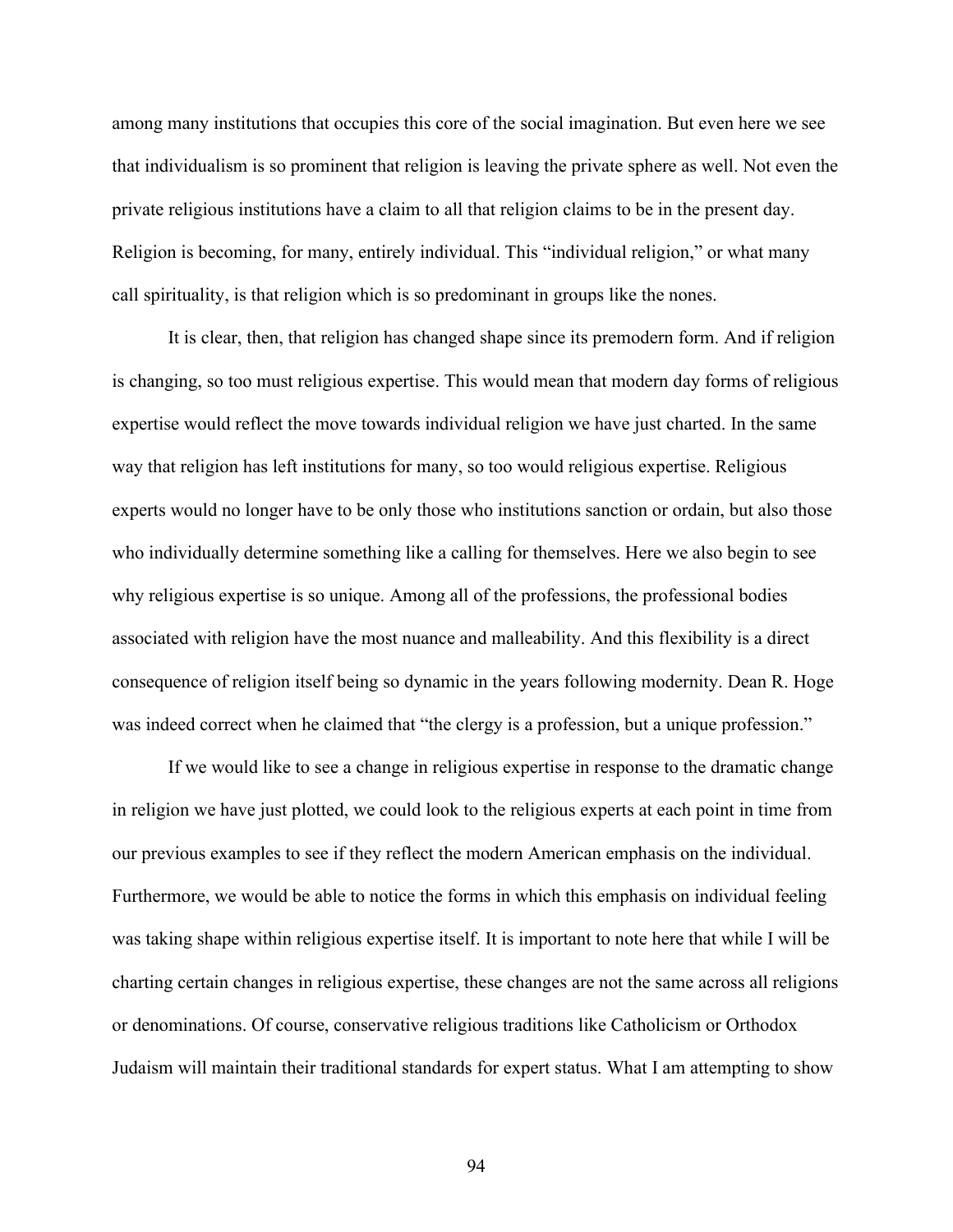here, however, is that the occurrence of a change within any religious tradition's view of religious expertise at all points towards a path of expert status being easily obtainable by the laity. While yes, a degree from an Ivy League school has more merit for many, one can still get a degree online from a school with a shoddy reputation. Often-times one even gets this degree for less time and energy. Qualifications for education are thus pluralized, and the Harvard graduate has essentially the same credentials as anyone else. In the same way, there are still going to be religious institutions that require much of their experts, but this does not detract from the fact that there is a growing number of religious groups that require little to obtain expert status and that this pluralizes religious expertise. It is the fact that a change is occurring *at all* that is relevant, not that it is occurring across the board.

If we were to return to Hatch, we would see that as a product of their revolution and the popular notions of sovereignty and liberty, Americans began to change the way they viewed their religious experts. Hatch identifies three key characteristics of early American Christianity: rejection of traditional authority, empowering the religious feelings of ordinary people, and religious outsiders being bold in their claims to authority. It goes without saying that all of these examples have a clear connection to our discussion of the nones thus far. We see here that in terms of expertise and laity, the playing field is leveling dramatically. Hatch writes,

They denied the age-old distinction that set the clergy apart as a separate order of men, and they refused to defer to learned theologians and traditional orthodoxies . . . these movements empowered ordinary people by taking their deepest spiritual impulses at face value rather than subjecting them to the scrutiny of orthodox doctrine and the frowns of respectable clergymen.<sup>109</sup>

<sup>109</sup> Hatch, *The Democratization of American Christianity*, 9-10.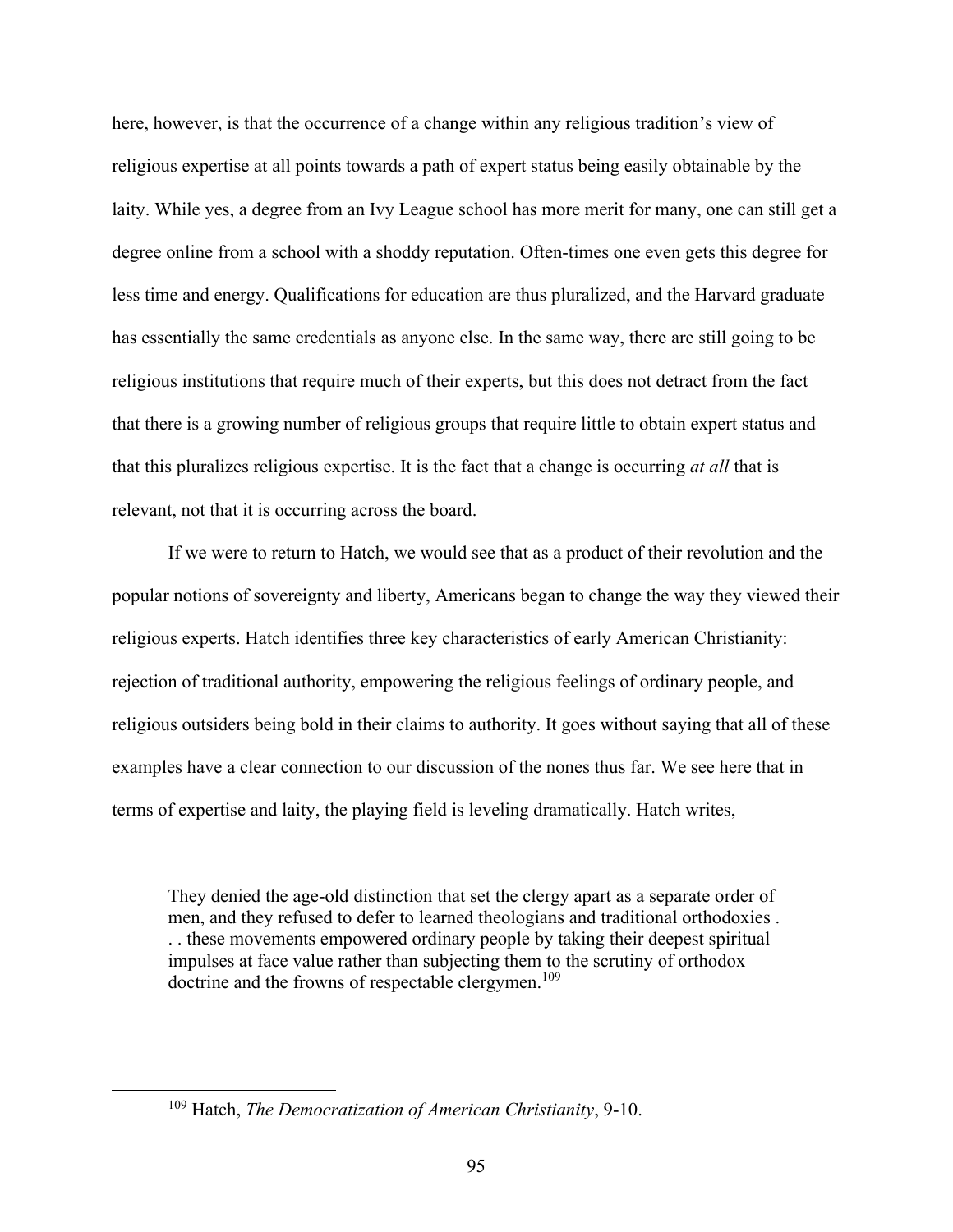The revolutionary fervor of this time empowered the common people. Hatch's book is filled with episodes in early American history where religious passions, influenced by individualism, won out over expert knowledge. To early Americans, religious experts, despite all their authority, training, and knowledge, were no longer set apart from common people. Furthermore, the weight that traditional theological learning once carried was waning. It was no longer important what the church had authoritatively commanded about certain doctrines. What was now of prime importance were the thoughts and feelings of the people *despite* expert opinion. And the common people of this time viewed themselves in such high regard, riding the highs of the Revolution, that they clearly believed they had adequate knowledge of religious matters and could perform the function of religious experts for themselves. Orthodoxy and tradition begin to diminish as the individual and her passions come to the fore. It is important to note, again, that American religion still, for the most part, identified itself as a part of Christianity. That said, we see here that religious expertise is falling out of repute among the people, and that the standard for what makes a religious expert is beginning to decline.

This decline is consistent in American religion right up to the 1960s. And again, it is in the sixties that we find another watershed moment for religious expertise. It is in this era and the years following that we begin to see a distrust in American institutions. From the Vietnam War to the Civil Rights movements there is an evident anti-institutionalism developing across America, all of this culminating in the Watergate Scandal. It is important to remember that institutions are primarily populated by experts. One could argue that it is the expertise that is housed within institutions that gives them their power and authority over the public. Once one becomes skeptical of institutions, however, everyone inside them becomes suspect as well.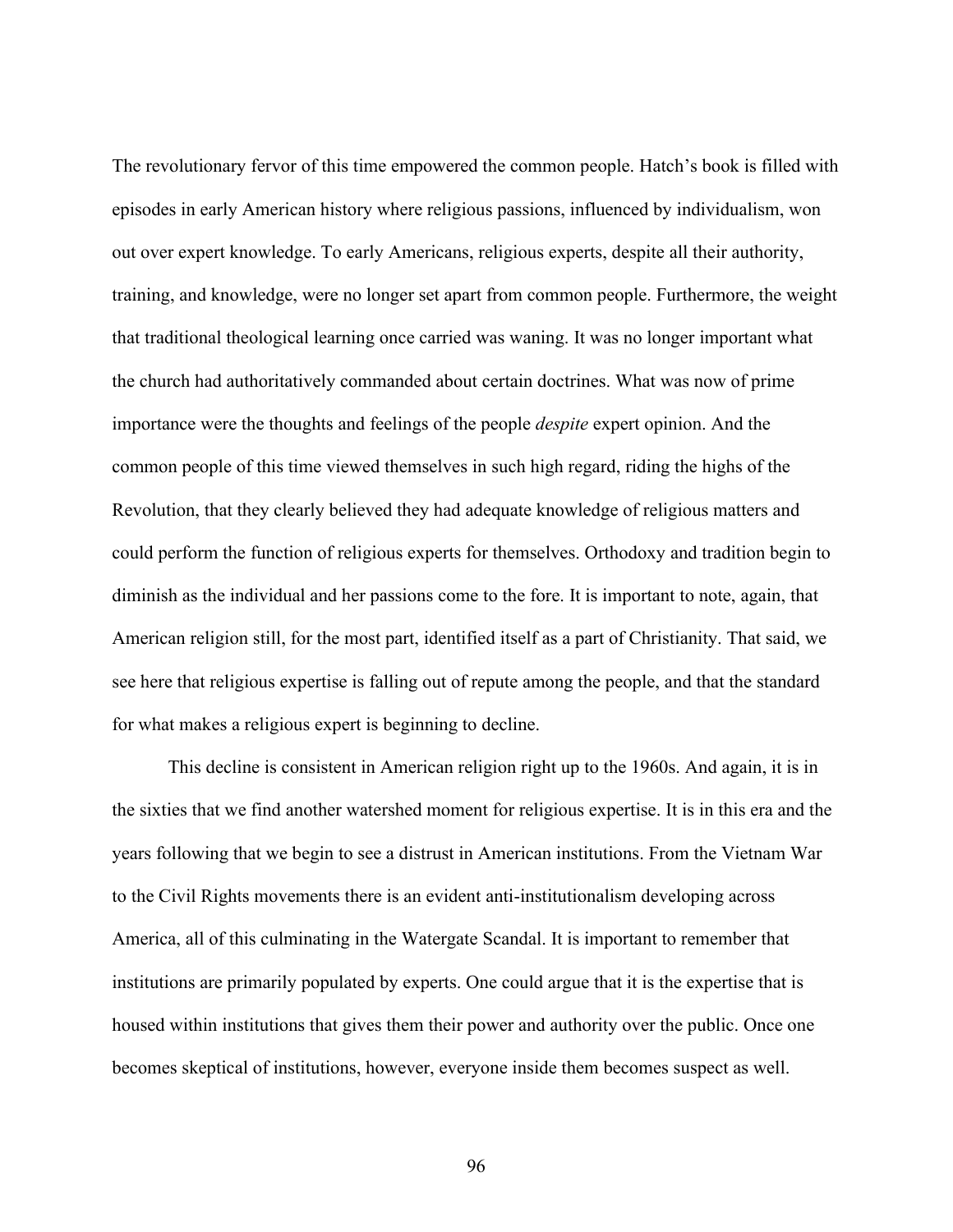American religion is no exception to this. There has been a steady decline in trust of religious institutions for some time and this decline has led to a general skepticism of religious experts located within institutions.<sup>110</sup> This can lead one to totally rejecting religious experts, as many did after the *Boston Globe* ran its stories about the sexual abuse caused by Catholic priests, or totally rejecting expertise.<sup>111</sup> Jeff Todd Titon's *Powerhouse For God* presents a good example of an American church that not only does not hold to traditional orthodox teachings about religious expertise, but actively resists more traditional forms of religious expertise that rely on training and institutions. This church has pastors with no formal religious education preaching and teaching on the Bible every Sunday, and these church leaders also condemn the more traditional Methodists down the road. After 1960 one sees a loss of trust in institutions caused a noticeable decline in the mark of, and respect for, religious expertise.

This brings us to the present situation in which a third of the American population identifies as religious nones. And it is only in recent years that we begin to see religion's amputation from institutions altogether. Before this, those who relied on the self for their religious qualifications were still largely under the Christian banner. Now, however, we see that many of those who practice individual religion do so outside the bounds of churches. If contemporary religious sentiments are placing true religion outside the walls of institutions, where does that leave religious expertise? The only logical conclusion is that expertise too must exit the institutions. With the growth of the nones we see the total separation of religion from institutions. If true religion is found only within the self, only the individual can determine

<sup>110</sup> John P. Hoffmann, "Confidence in Religious Institutions and Secularization: Trends and Implications," *Review of Religious Research* 39, no. 4 (1998): 321-43.

<sup>&</sup>lt;sup>111</sup> Ryan P. Burge cites loss of trust as a potential source for the growth of the nones in his book. Burge, *The Nones*, 58-61.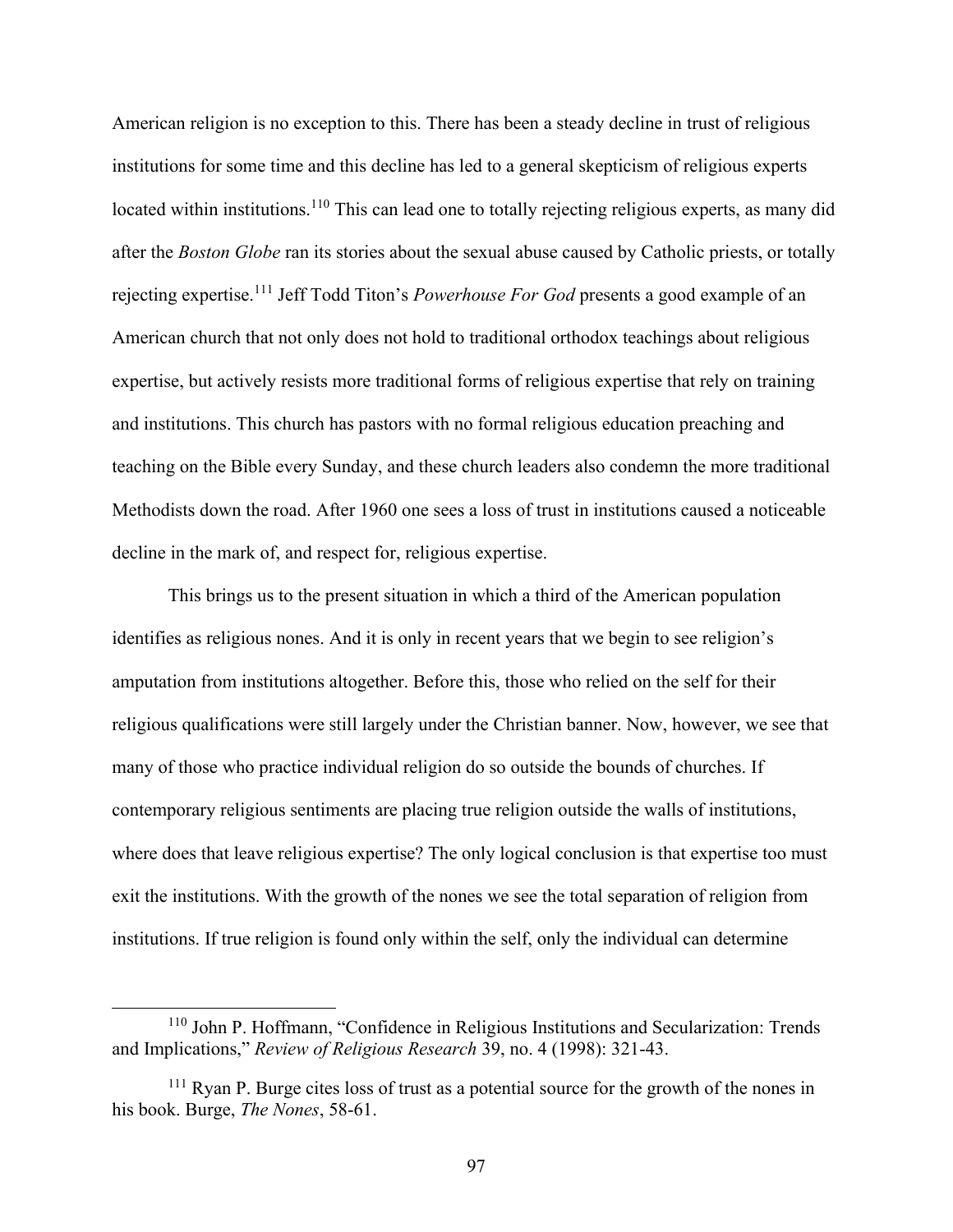expertise. Anyone can be an expert, and the standards for religious expertise are all but eliminated.

Having briefly analyzed religious expertise through certain currents in religious thought we can see that *the standards for expert status have been increasingly lowering*. If we were to examine the requirement of religious experts from premodern times, primarily Catholic priests, and compare them to their charismatic counterparts, there would be a stark contrast in terms of conditions that need to be met in order for one to mediate the divine properly. There is no comparing the empowered charismatic inclinations of Pentecostal preachers and the careful of study of authoritative church teachings by the Catholic priests. And these two are even within the same religious tradition. It is obvious that the shape of religion changed within the last five hundred years, but I believe it is also obvious that the shape of religious expertise has been changing as well. And although certain traditional religions cling to their qualifications of expertise, the promotion of lay people to expert status in the pulpit anywhere pluralizes and confuses religious expertise everywhere. Thus, the fact that the standard has lowered at all points to a general decline.

The decline in religious expertise has not been without its consequences. As I previously mentioned, the differences in qualifications for expert status across religious boundary lines only furthers the descent of religious expertise into oblivion. The pluralizing effect of different communities promoting people to expert status based on disparate requirements diminishes the value of these requirements. If certain groups require much of their experts while other groups require little, people begin to get confused as to the legitimacy of the requirements in general for constructing expertise. And if even the traditionally religious people cannot agree on how to properly mediate the transcendent, one can only take it upon his or herself to serve this function.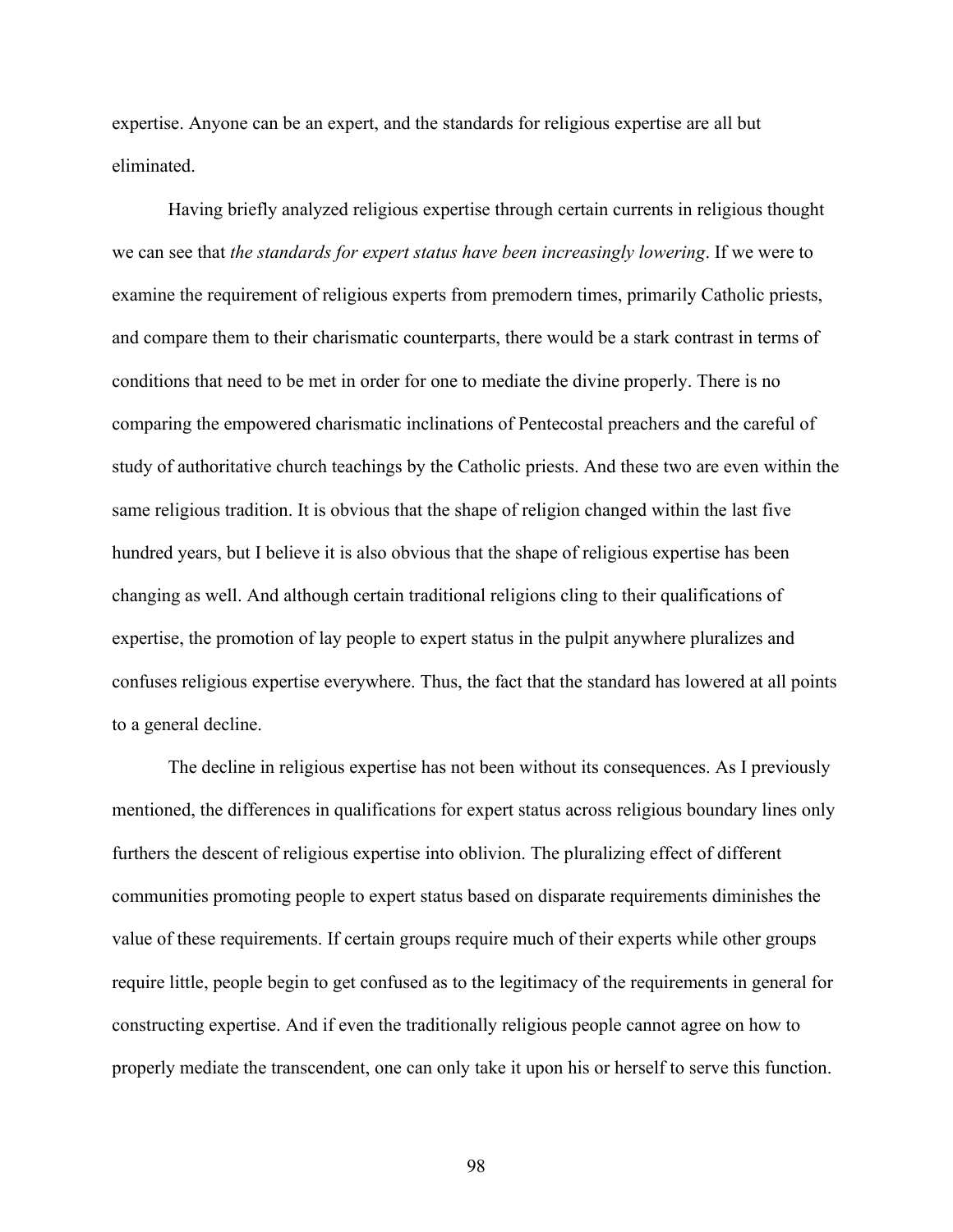Theological education, which was once seen as the cornerstone of religious expertise, is deteriorating to the point that some religious people no longer find it meaningful. I pointed to examples previously of Christian denominations that do not require their leaders have an education in theology, let alone those who shun traditional theological learning. And if not even the religious people view theological learning as valuable, the relevancy of the discourse, especially those authoritative voices within it, is going to diminish as well. The reputation of academic theology is dwindling, so to say that a none is disqualified from expert status based on lack of relevant theological knowledge is a nonstarter. What is "relevant" theological knowledge if even certain religious people do not see a need for it?

An additional consequence of this decline is that expert status is being distributed wholesale. We see this clearly when we look to the nones. Many take the confusion created by the pluralizing effects of this decline in expertise and use it to empower themselves without question. But even within religious institutions we see similar distributions of expertise. An example of this is the popular notion of lived religion in religious studies scholarship. This scholarly movement turns away from the pulpit, and what is being taught there, to examine specifically the lay and how they think about their religious practices. By doing so, scholars who subscribe to this movement have included the laity in discussion concerning the definition of religion. No longer do only the learned religious experts get to define their practice. This is not necessarily problematic on its face, but we can see how this academic movement is a product of the wider decline of religious expertise. Academia's empowering of congregants, who often know little of their religious tradition, to make bold claims about the nature of their religion or religion in general is clearly a result of the general decline of the standard for religious expertise.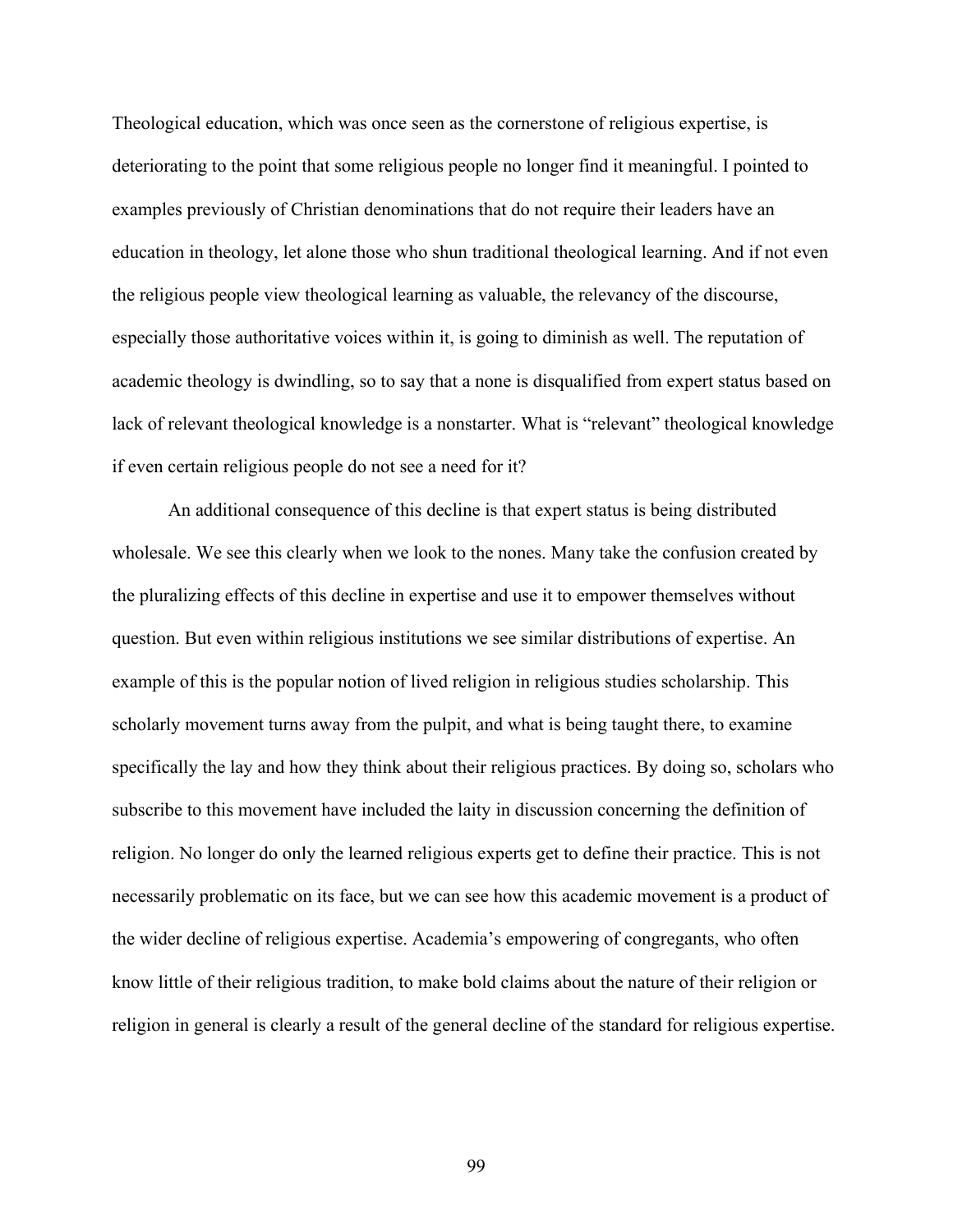If one would still like to argue that the nones are not experts based on their lack of formal training, this could be contested based on the views that lived religion puts forth. The idea of lived religion,<sup>112</sup> looking to the laity as the source of true religion, drastically changes what we mean by special religious knowledge. If lived religion is now true religion, the laity too have achieved a form of religious expertise. Meaning, the laity have achieved a degree of "religious training" adequate enough for scholars to look to them for guidance on questions pertaining to religious issues. If scholars are ready to qualify the laity in such a way, why would they refuse the nones this status?

# **Conclusion**

If religion changes, so too must religious expertise. I have attempted to show that the shape of religion has transformed from its premodern structure primarily in the form of its retreat from the public realm and its subjectivation within the individual. This change can be observed not only in sociology but also in currents of theological thought. And with this change in religion comes an inevitable change in religious expertise. In order to reflect religion's now individual character, religious expertise begins to morph into an individualistic phenomenon. This change can also be charted through certain currents of religious thought though not as explicitly. Religious expertise becomes individually determined, and the mark of expertise becomes based on feelings, passions, etc. Because of this, the mark of what makes a religious expert becomes so individually determined as to the point of meaninglessness. Religious expertise is pluralized, and this confuses any and all claims to this status. In the wake of this confusion, we have the nones emerging, and because religious expertise is in a state of anarchy, there are no agreed upon rules

<sup>112</sup> Meredith B. McGuire, *Lived Religion: Faith and Practice in Everyday Life* (New York: Oxford University Press, 2008).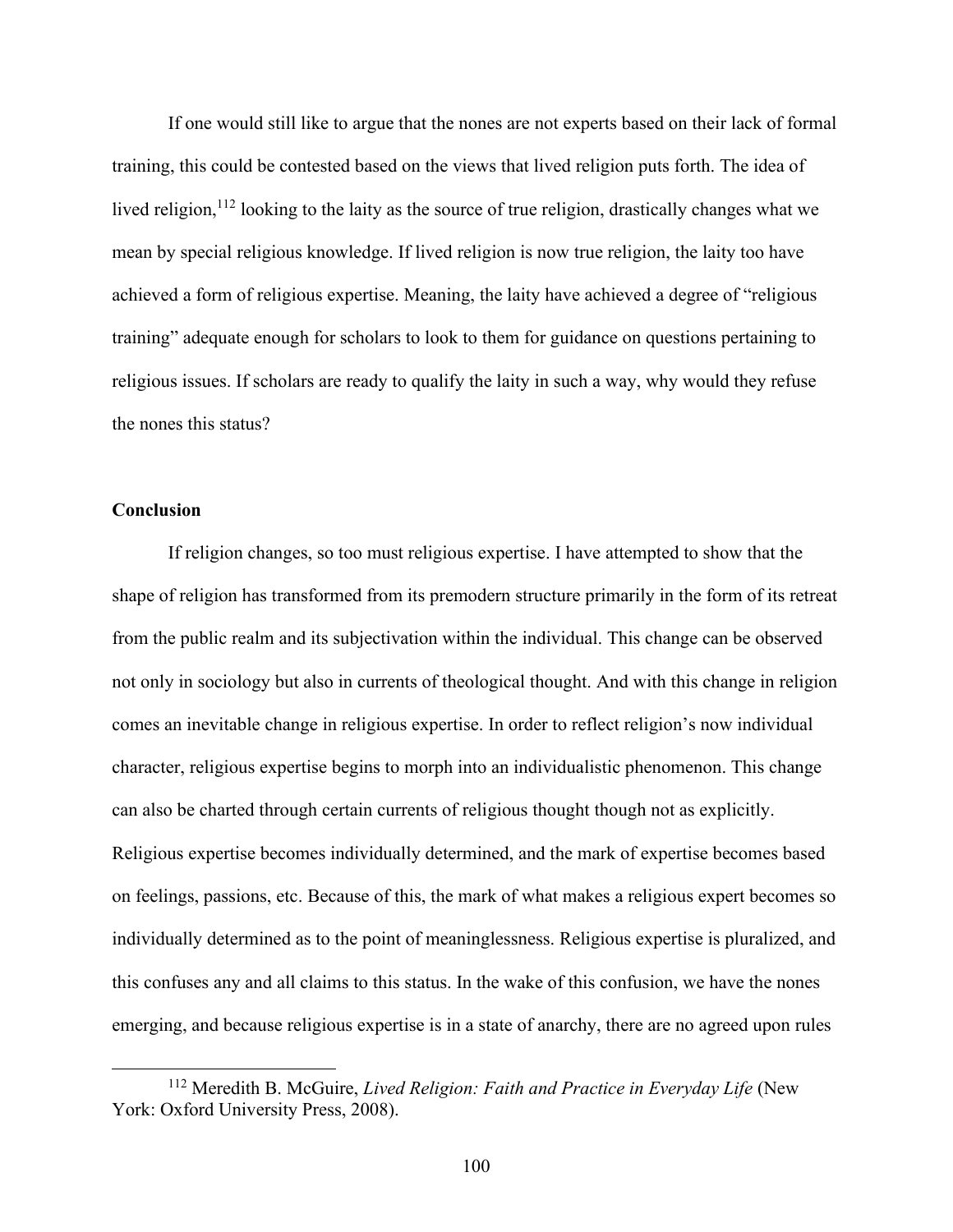(aside from those laid out in Chapter 3) that say they cannot claim expert status. Thus, we can see them emerging as religious experts in their own right.

It is indeed possible for the nones to be considered religious experts based on the current state of religion in general. The reason religious expertise can now reside outside of institutions is because religion has indeed left them for so many; for these people much of religion is now seen as residing outside church walls. One sees this on clear display when they see the rapid growth of groups like the nones and the prominence of individual religion even within the lives of traditionally religious people. Individual religion does not define all of religion. There are individualistic elements of certain religions, and some denominations have certainly taken more to individualism than others, but these are exceptions rather than rules. Of course, there are still requirements of religious experts across world religions and more traditional religions will require more of their experts. And although pluralism might attempt to confuse these for some, there are still many who believe that the requirements of expertise do authorize their religious experts. But the nones, however, are not experts in Christianity or any other traditional religion. Therefore, they do not have to receive the training traditional religious experts do. It would make little sense to argue that the nones need formal Christian training, for example, to be considered experts because the nones are not Christians. Furthermore, to say they need any traditional religious training at all relegates them to a specific religion and cuts them off from all they see to be spiritually significant. The nones belong to that new religion we have seen developing in the years following modernity: individual religion or a religion of the self. In the same way that there are religious experts across all religious boundary lines, there are also experts in individual religion. But what does an expert in individual religion look like? Who are the priests of individual religion? These would be the nones.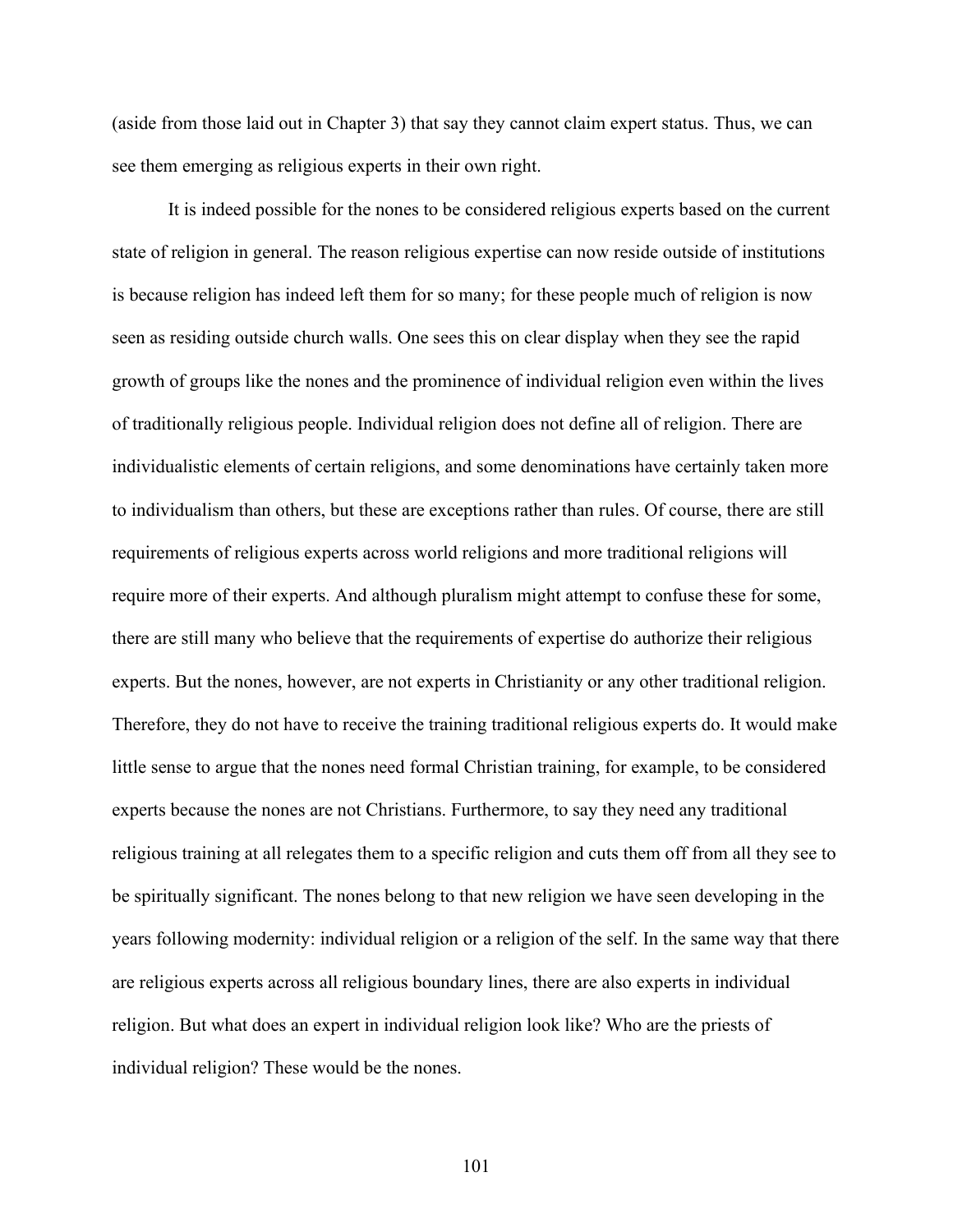## **CONCLUSION**

Based on the argument presented in this thesis, I believe that the nones are indeed religious experts. And while the nones being deemed experts might cause some scholars to think more deeply about this group, others could certainly come away from this thesis thinking "so what?" To claim that a new and developing religious group is made up of experts is not an earthshattering claim for the study of religion. But I believe this thesis sheds light on certain trends and developments within religious life and the study of religion that are increasingly relevant for the academic discipline. Throughout the work, I have alluded to the significance of expert status within religious circles even outside the scope of the nones. The role of expertise within religion, a topic that is largely neglected by scholarship, is becoming increasingly important for the very reason that the nones are growing. I believe this thesis shows that the nones are not a sign of the death of religion but rather point to shifting religious sentiments concerning religious authorities and experts. To reiterate, the problems the nones pose do not have to do with the future of religion in general, but with the future of the clergy. The key question posed by the nones does not have to do with the death of religion, but rather asks how religion will function without ministers. With this in mind, I would like to make a couple concluding remarks.

If the nones view themselves as experts, this necessitates that they recognize other members of the clergy as competing experts as well. To see oneself in terms of religious expertise requires that outside religious authorities be seen as experts *rather* than authorities. Because this study has been primarily focused on the nones, I could not adequately discuss the role of expertise within traditional religion. But it is worth questioning here, how many adherents of traditional religion also view their clergy in terms of expertise? And if congregants of these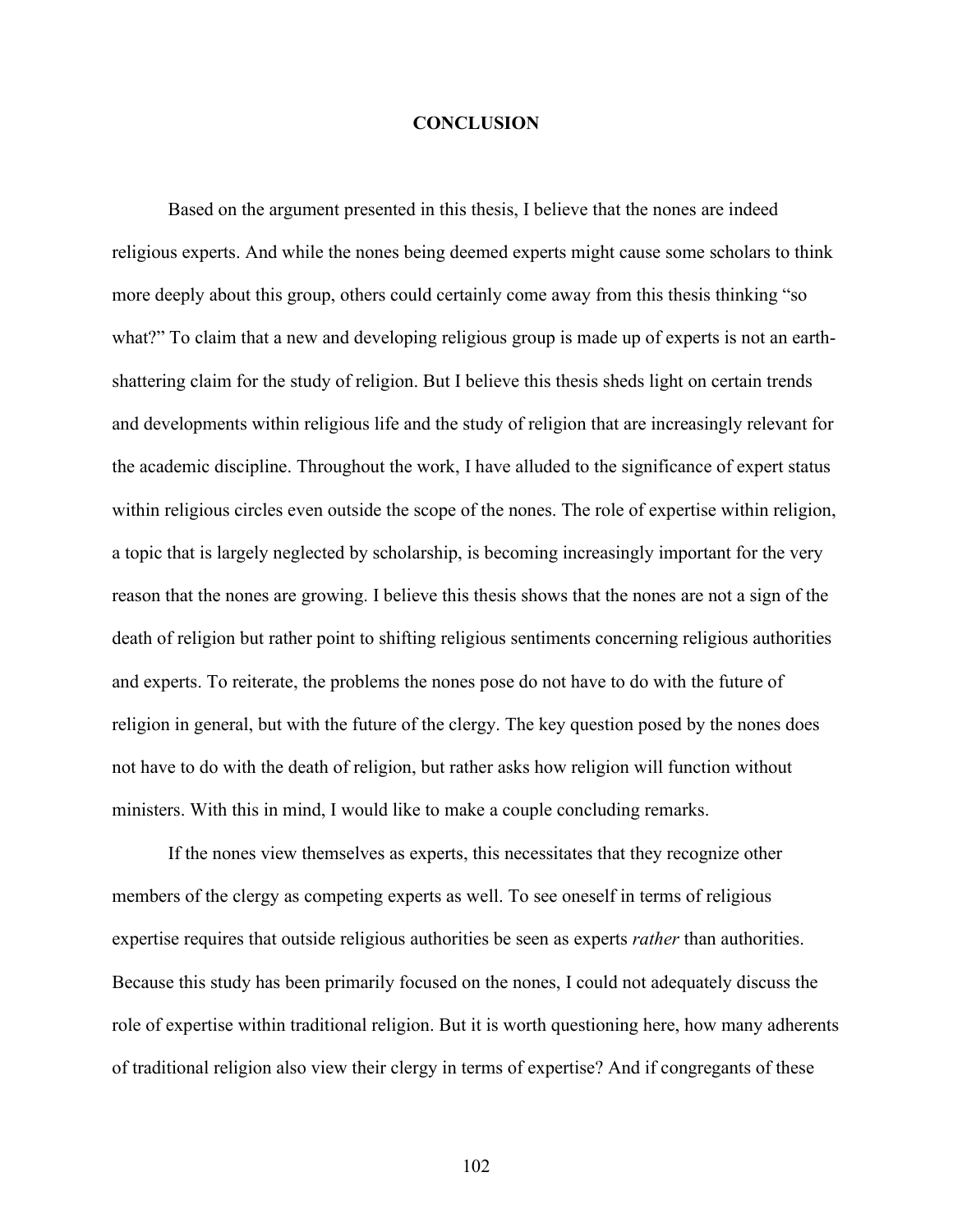religions view those in power as experts rather than authorities, what does that mean for religion? Questions such as these show how relevant questions of expertise are to our current religious landscape.

A final point I would like to make about expertise is the fact that its grounding in power makes it inherently weak. We have previously discussed the objectivity of power in terms of interest. If I want something, I am willing to bend my will or bend the will of others to get it. If we view human nature solely in these rational choice terms, then all of human agency is more or less objective. The only thing that the individual holds dear is the individual self and the interests this posits. This view always puts one under relations of power rather than authority because there is nothing that is subjective about my bending of will out of rational self-interest. But if we understand human nature in these very rigid terms, we realize that power, and consequently expertise, is actually very weak.

What if I am approached by my boss who tells me do this thing or I will be fired? The power relation between my boss and I warrants that I do what they say based on coercion and self-interest; I want to keep my job. But coercion lies on a spectrum much in the same way that all power does. What if, at the same time, I am told by a person with a gun that if I do the task laid out for me by my boss, they will kill me? If I operate solely in terms of self-interest, the power of my boss quickly becomes obsolete to me because I do not want to die. We see here an example of the inherent weakness of power. To use a common phrase, "there is always a bigger fish." If I navigate life solely in terms of self-interest, solely in terms of means-ends, power will always be unstable. On this reading I have no beliefs and perform no actions based on moral values I deem authoritative, the only "authority" in my life is my own interests which are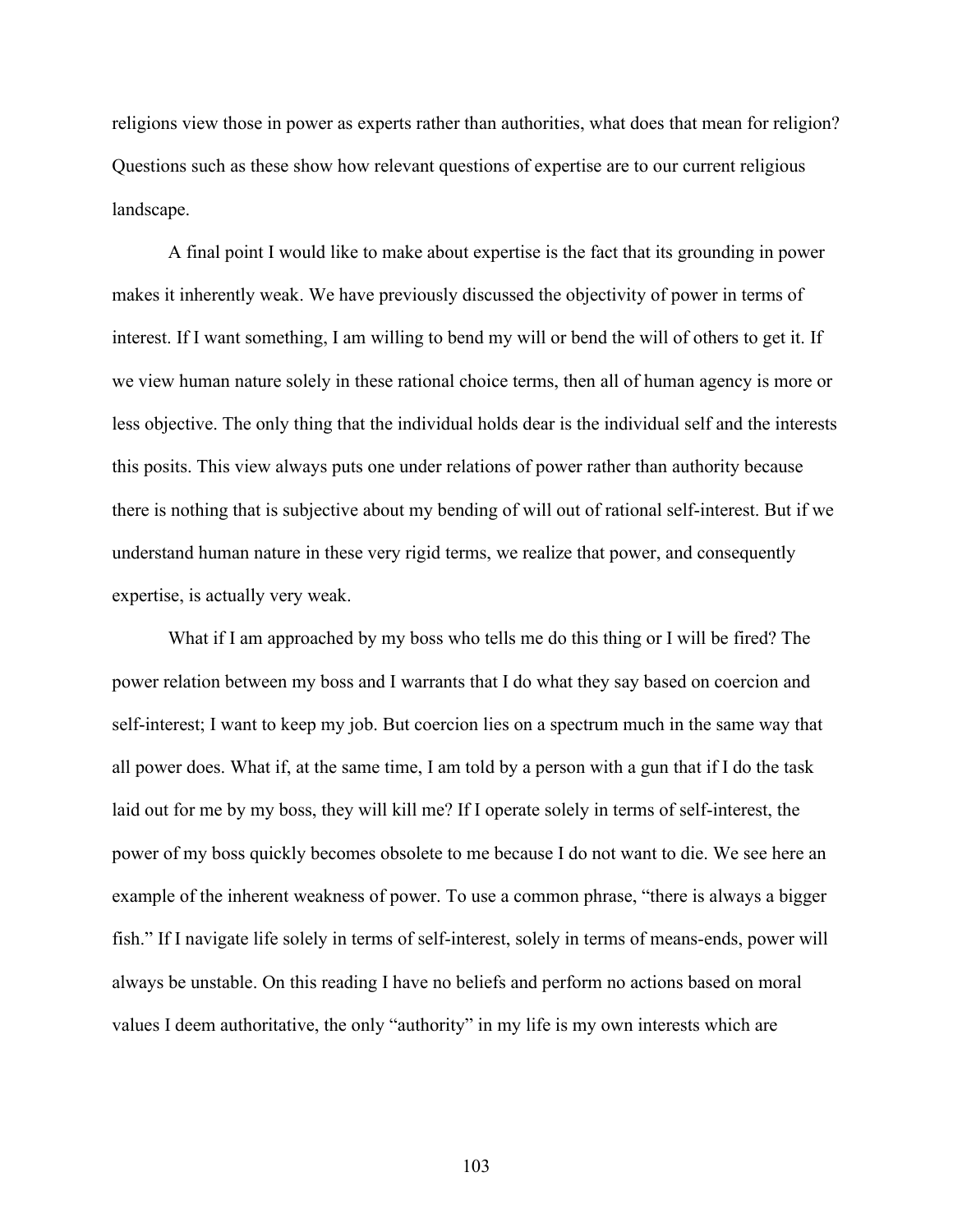constantly changing and evolving. If we were to view this in terms of expertise, we see a similar problem.

The "crisis of expertise" that Eyal talks about is largely brought on by the fact that experts are not viewed as authorities in the terms we have outlined here. Instead, they are viewed in terms of power. Because of this expertise is not stable; it can always be challenged. If I go to an expert and they give me bad news about climate change, for example, I can readily go to another expert who will give me an opinion that is more in line with my interests. If self-interest warrants who we turn to when we need expert guidance, we are left to our own devices to determine who to listen to within a sea of experts on different subjects. If we even want to listen to experts at all. In a hyper-individualistic culture, if it does not benefit my interests to listen to the experts, why should I? All of this contributes to the fact that expertise grounded in power relations, in interest calculus, is deeply unstable. I can always be coerced or persuaded to think differently, if I even want to listen to the experts at all. If expertise were based in authority, however, people would be more willing to listen when an expert scientist tells them they should be recycling. If I view science as authoritative, I am grounded in my subjective moral values about this subject and I believe its claims whole-heartedly. I do not have to be convinced or coerced; I am listening to the scientists when they speak.

This obviously has deep implications for the clergy. If the authority of clerical bodies is waning, for reasons having to do with science or secular culture, where else can they turn but relying on power in the form of expertise. If people will not heed the advice of priests solely by virtue of their positions, they must now argue their positions based on their knowledge and ability to perform a function. The bending of the will is no longer subjective and just but argued and rationalized. While I have not proved it here, I believe that many clerical bodies in the West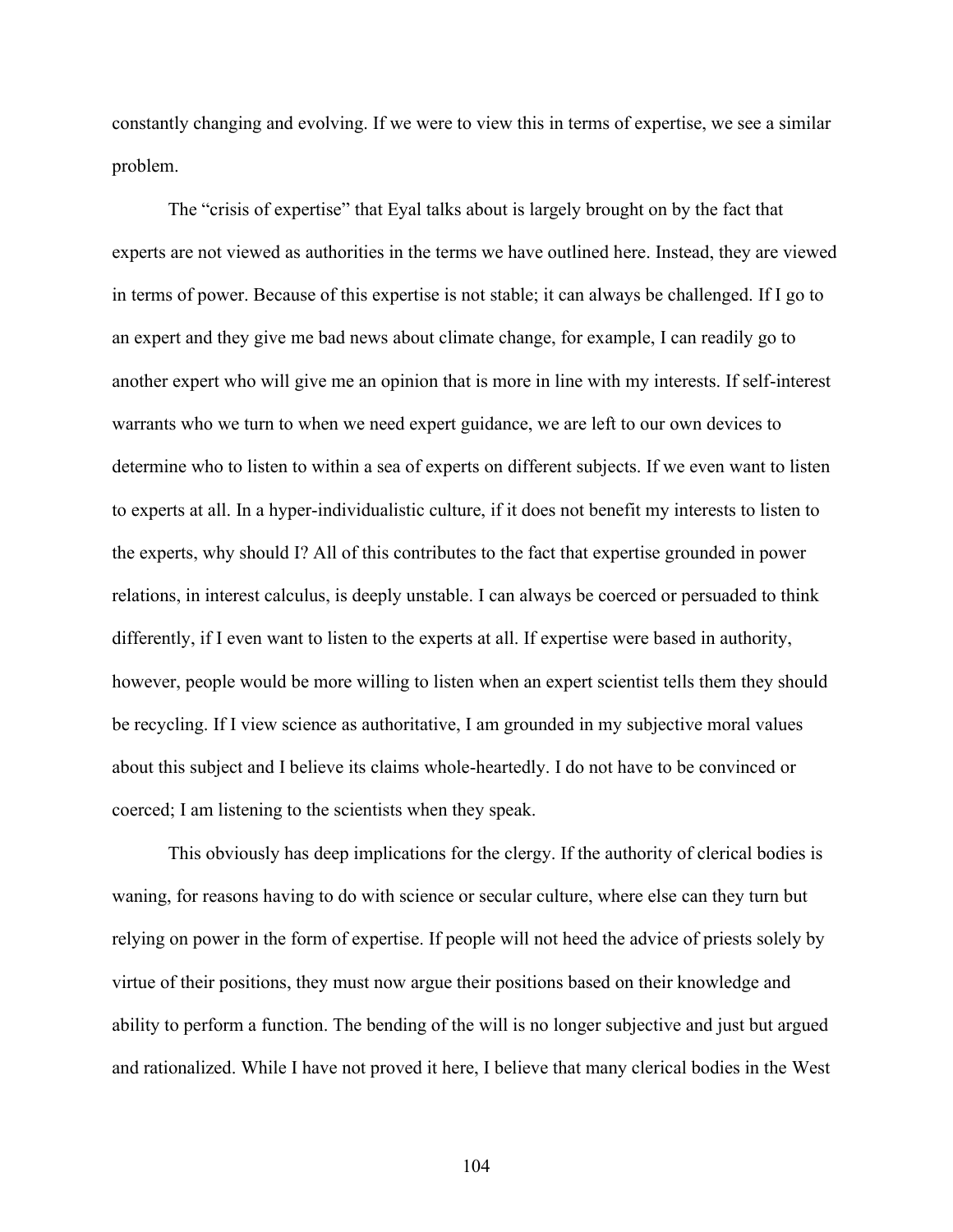increasingly rely on expertise rather than their authority as a result of societies becoming secular. The invention and popularity of Christian apologetics is an excellent example of a religious body relying on expertise as opposed to authority. I want to be clear; I do not believe that religious bodies prefer to rely on expertise, or that all of them do, but I am not sure there are many other ways to empower themselves in secular societies.

While I outlined the sociology of religion's view of religious expertise, it is clear that problems arise when we view religion in these terms. We must remember that expertise, as a product of power relations, is inherently unstable. And I have shown previously how relations built on authority are firmer than those that rely on power. Where authority commands obedience, the powerful must coerce or persuade subjects to their will. Furthermore, unlike relations of authority, the power relation is something that is negotiable, and these negotiations typically have to do with self-interest. Indeed, I do not even have to listen to those in power if I empower myself. This trend continues into a discussion of religious experts as opposed to religious authorities.

Where religious authority typically acts as a barrier between clergy and lay, relations of power begin to break this barrier down. In the same way that authority and expertise are incongruous, we must remember that there is a difference between religious authorities and religious experts. These differences, like authority itself, are purely subjective. If I am operating under relations of authority, the priest can bend my will to his simply by virtue of his position and how I subjectively view this position. Moreover, it is not the knowledge or function of the priest in this case that separates them from the laity. It is solely the priest's position as an authoritative figure in a structure that the individual deems authoritative that keeps the sacred knowledge and functions of the priest safely out of the hands of the lay masses. But when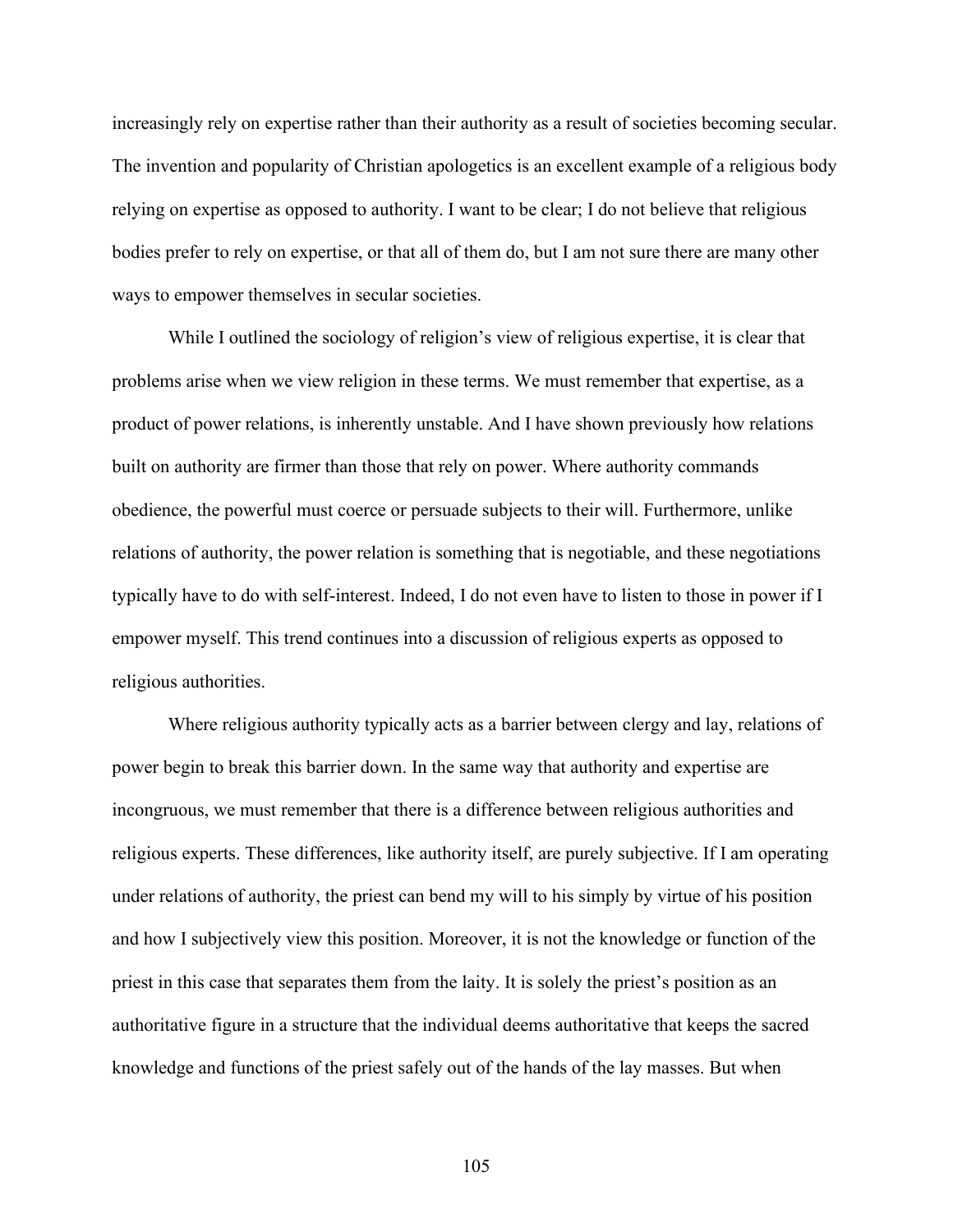relations between priest and laity start to be seen in terms of power, these barriers that keep authority in the hands of the religious elite break down.

When priests are viewed as experts rather than authorities, their positions as mediators of the sacred becomes negotiable, like all other relations grounded in power. In fact, the sacred itself even becomes negotiable. The negotiability of the priest and the sacred gives the selfinterested individual an immense amount of freedom while also making the authority structures of religions unstable and even rejectable. Understanding religion in terms of power relations, often grounded in self-interest, means that there is nothing grounding an individual to his or her religious tradition, no moral values that establish authority, aside from interest relationships. This means that religion becomes a means-ends relationship based in power, and whichever religion achieves my most desired ends, whichever expert preforms their function the best, is the one I will choose. To use Christian examples, if the Episcopalians are more effective at achieving salvation, I will go to them for this. If the Assemblies of God are more effective at mediating the divine, I will go to them for that. Thus, people move from institution to institution to determine which one mediates the divine in the most appealing way, and phrases like "church shopping" are born.

In the same way that experts in modern times are doubted, shirked off, and rejected by individuals acting out of self-interest, religious expertise is in a similar situation. Unlike a religious authority, one does not have to listen to certain religious experts if other religions exhibit experts who perform their function more effectively. This is based on the fact that the expert, in their most basic form, is a functional agent who achieves ends through certain means. When another expert can achieve these ends in a way that the individual prefers, relations of power mandate that the individual go to that new expert. But this is not solely restricted to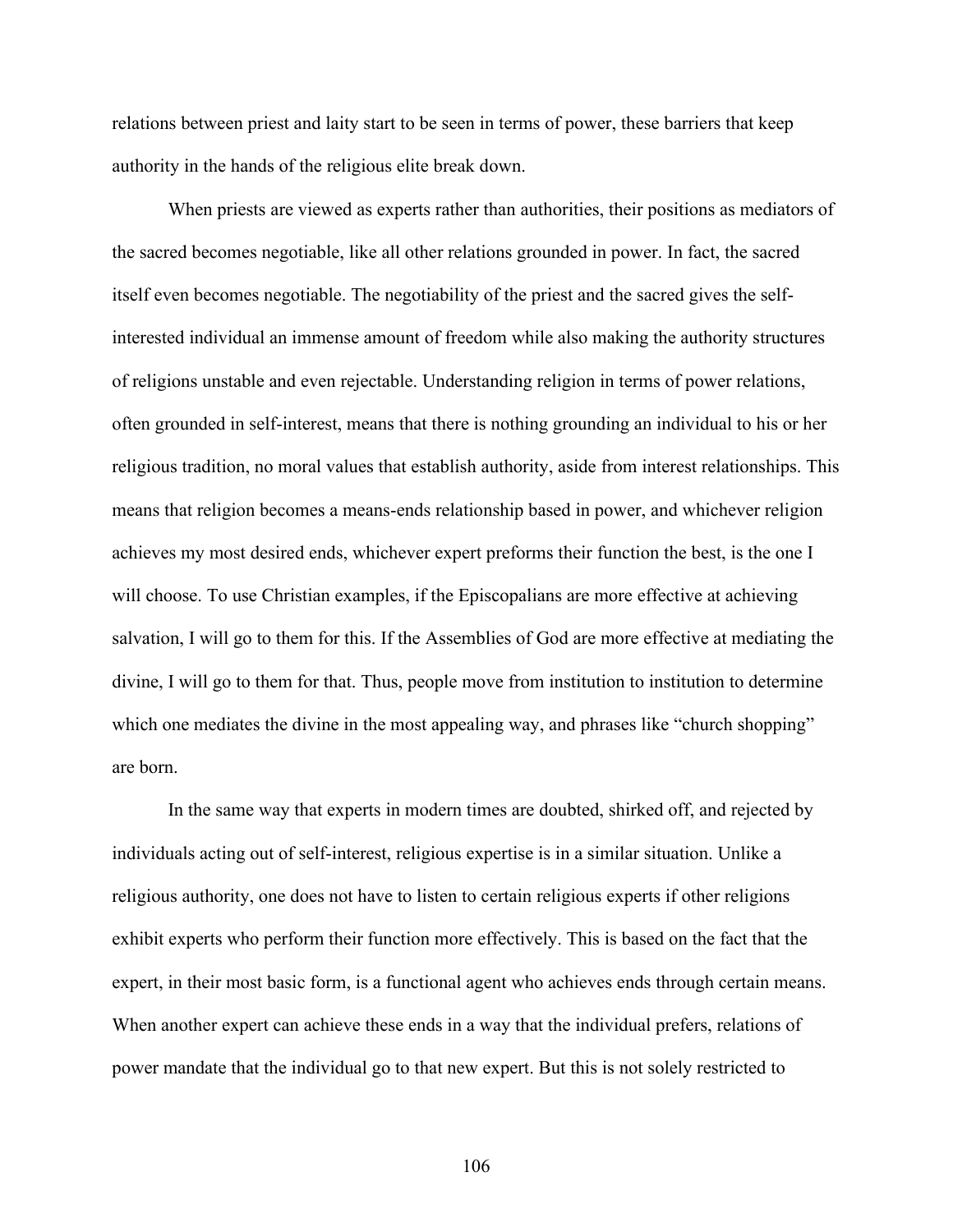experts within institutions. Indeed, if one is acting out of self-interest and believes that they themselves can perform the function of the experts, and perform this more effectively, they too are bound by relations of power to follow self-interest and act as an expert for themselves. We see this in the secular sphere in many ways. The rejection of medical experts and the prominence of self-diagnosing with WebMD is an example of this phenomenon. The rejection of climate scientists' warnings with a quick Google search that "proves" everything is fine is another. We also see this, however, in the religious sphere, the primary example of this being the nones, who see themselves as more effective mediators of the divine than the priests of institutional religions.

And as we have seen, the status of religious expertise is in such disarray at the moment that the nones can legitimately be seen as experts. While I did not argue this, I do believe that in modern times the clergy have had to occupy the space of experts rather than authorities because of their place in secular society. I also believe that much of the public now views clerical bodies in terms of their expertise. I believe the emergence and growth of the nones, in part, proves all of this to be true. And when authorities become experts, their power becomes unstable. With this in mind, perhaps religious expertise accounts for the rising number of the nones after all. The question I would now like to leave the reader with is whether this is good. Is it a positive thing that religious authorities be demoted to experts? Is the distribution of this religious expertise to the broader public something we should promote? And if this distribution is real, where does this leave the study of religion? What has the study of religion missed by wrongly equating experts with authorities? What can the study of religion gain by examining clerical bodies, and their relationships with the laity, in terms of expertise?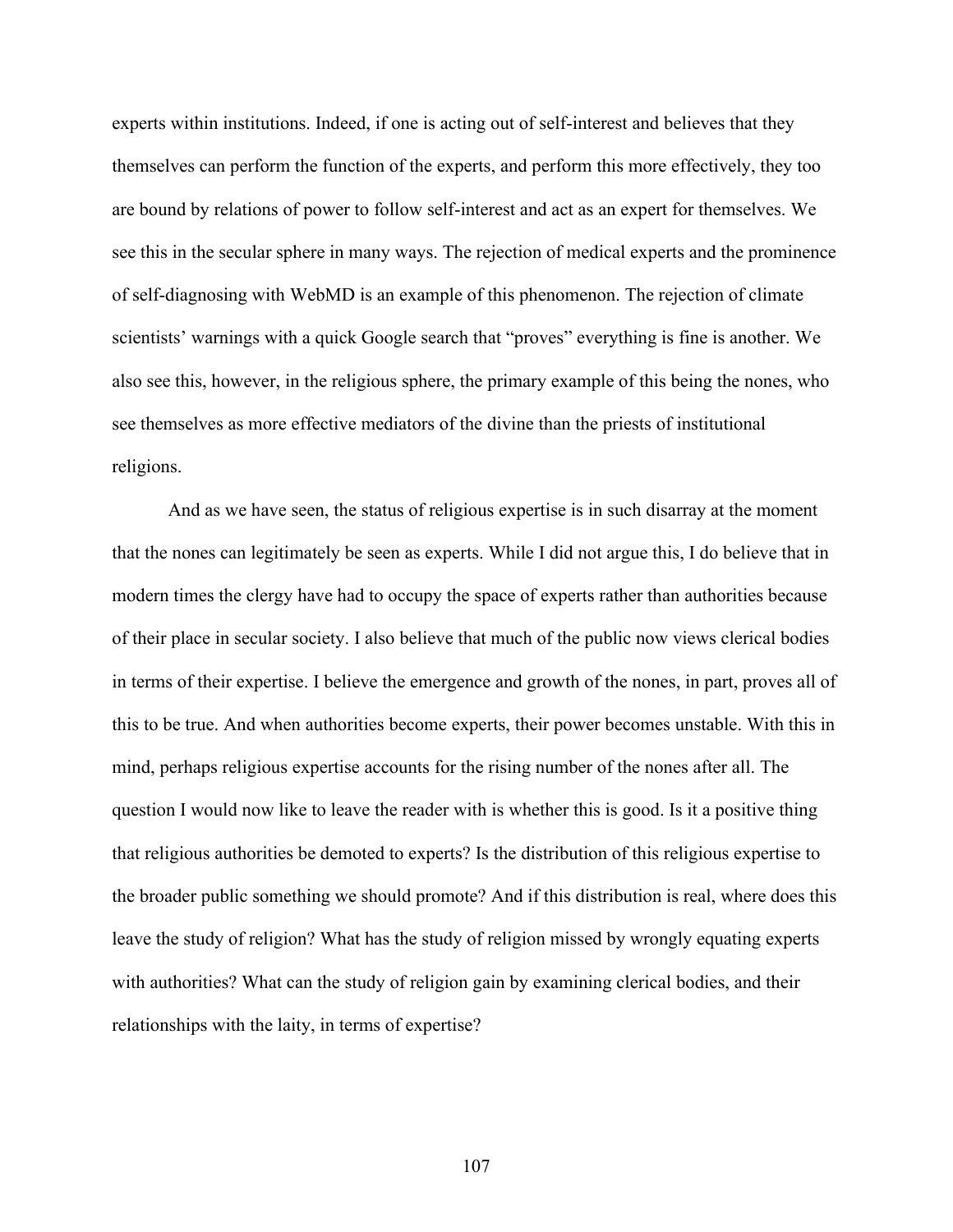## **BIBLIOGRAPHY**

- Ammerman, Nancy. *Sacred Stories, Spiritual Tribes: Finding Religion in Everyday Life.* New York: Oxford University Press, 2014.
- Arendt, Hannah. *Between Past and Future: Eight Exercises in Political Thought.* New York: Penguin Books, 1954.
- Berger, Peter. *The Sacred Canopy: Elements of a Sociological Theory of Religion.* New York: Anchor Books, 1967.
- Bryman, Alan. "Professionalism and the Clergy: A Research Note." *Review of Religious Research* 26, no. 3 (Mar. 1985): 253-60.
- Burge, Ryan. *The Nones: Where They Came From, Who They Are, and Where They Are Going.* Minneapolis: Fortress Press, 2021.
- Bush, Stephen S. *Visions of Religion: Experience, Meaning, and Power.* New York: Oxford University Press, 2014.
- Campbell, Heidi A., and Paul Emerson Teusner. "Religious Authority in the Age of the Internet." In *Virtual Lives: Christian Reflection,* 59-68. Waco: Baylor University Press, 2011.
- Casanova, Jose. *Public Religions in the Modern World.* Chicago: University of Chicago Press, 1994.
- Chaves, Mark. "Secularization as Declining Religious Authority." *Social Forces* 72, no. 3 (Mar. 1994): 749-774.
- Collins, H. M., and Robert Evans. *Rethinking Expertise.* Chicago: University of Chicago Press, 2007.
- Dobbelaere, Karel. "The Meaning and Scope of Secularization." In *The Oxford Handbook of the Sociology of Religion*, edited by Peter B. Clarke, 599-615. New York: Oxford University Press, 2009.
- Drescher, Elizabeth. *Choosing Our Religion: The Spiritual Lives of America's Nones.* New York: Oxford University Press, 2016.
- Durkheim, Emile. *The Elementary Forms of Religious Life*. Translated by Karen E. Fields. New York: Free Press, 1995.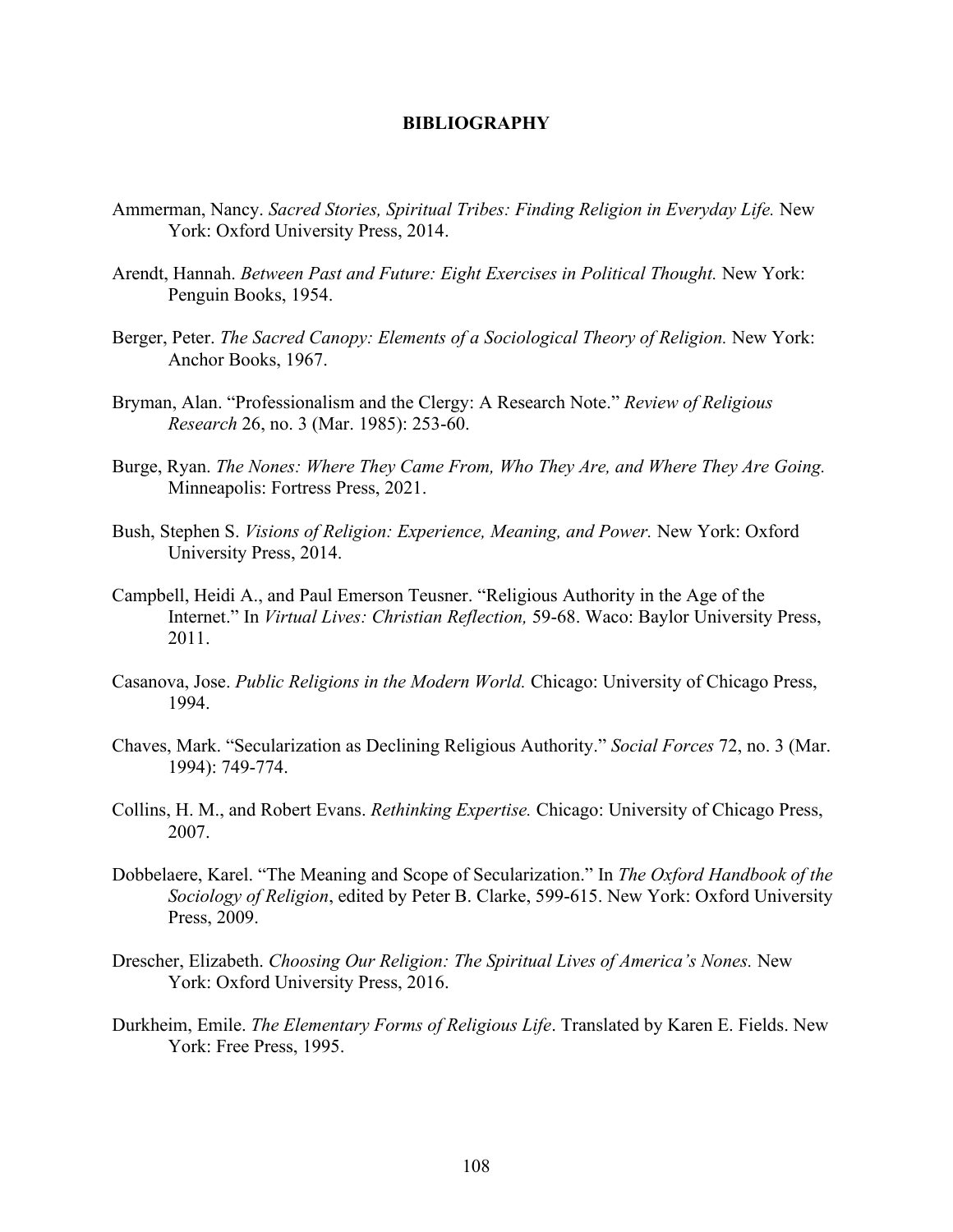- Epstein, Steven. "The Construction of Lay Expertise: AIDS Activism and the Forging of Credibility in the Reform of Clinical Trials." *Science, Technology, & Human Values* 20, no. 4 (Autumn 1995): 408-437.
- Eyal, Gil. "For a Sociology of Expertise: The Social Origins of the Autism Epidemic." *American Journal of Sociology* 118, no. 4 (January 2013): 863-907.
	- \_\_\_\_\_\_. *The Crisis of Expertise.* Cambridge: Polity Press, 2019.
- Forrester, John. "Foucault, Power-Knowledge and the Individual." *Psychoanalysis & History* 19, no. 2 (August 2017): 215-231.
- Foucault, Michel. "The Subject and Power." *Critical Inquiry* 8, no. 4, (1982): 777–795.
- Freidson, Eliot. *Professional Powers: A Study of the Institutionalization of Formal Knowledge*. Chicago: University of Chicago Press, 1986.
- Gannon, Thomas M. "Priest/Minister: Profession or Non-Profession?" *Review of Religious Research* 12, no. 2 (Winter 1971): 66-79.
- Gregory, Brad S. *The Unintended Reformation: How a Religious Revolution Secularized Society.* Cambridge: Belknap Press, 2012.
- Hall, Richard H. "Professionalization and Bureaucratization." *American Sociological Review* 33 (1968): 92-103.
- Hamilton, Malcolm. "Rational Choice Theory: A Critique." In *The Oxford Handbook of the Sociology of Religion*, edited by Peter B. Clarke, 116-33. New York: Oxford University Press, 2009.
- Hatch, Nathan O. *The Democratization of American Christianity.* New Haven: Yale University Press, 1989.
- Heron, George. "'None': The Changing Religious Landscape in the United States." *Torch*, Fall 2015, 17–24.
- Hoffmann, John P. "Confidence in Religious Institutions and Secularization: Trends and Implications." *Review of Religious Research* 39, no. 4 (1998): 321-43.
- Hofstadter, Richard, *Anti-intellectualism in American Life.* New York: Knopf, 1963.
- Hoge, Dean R. "The Sociology of the Clergy." In *The Oxford Handbook of the Sociology of Religion*, edited by Peter B. Clarke, 581-96. New York: Oxford University Press, 2009.
- James, William. *The Varieties of Religious Experience: A Study in Human Nature.* New York: The Modern Library, 2002.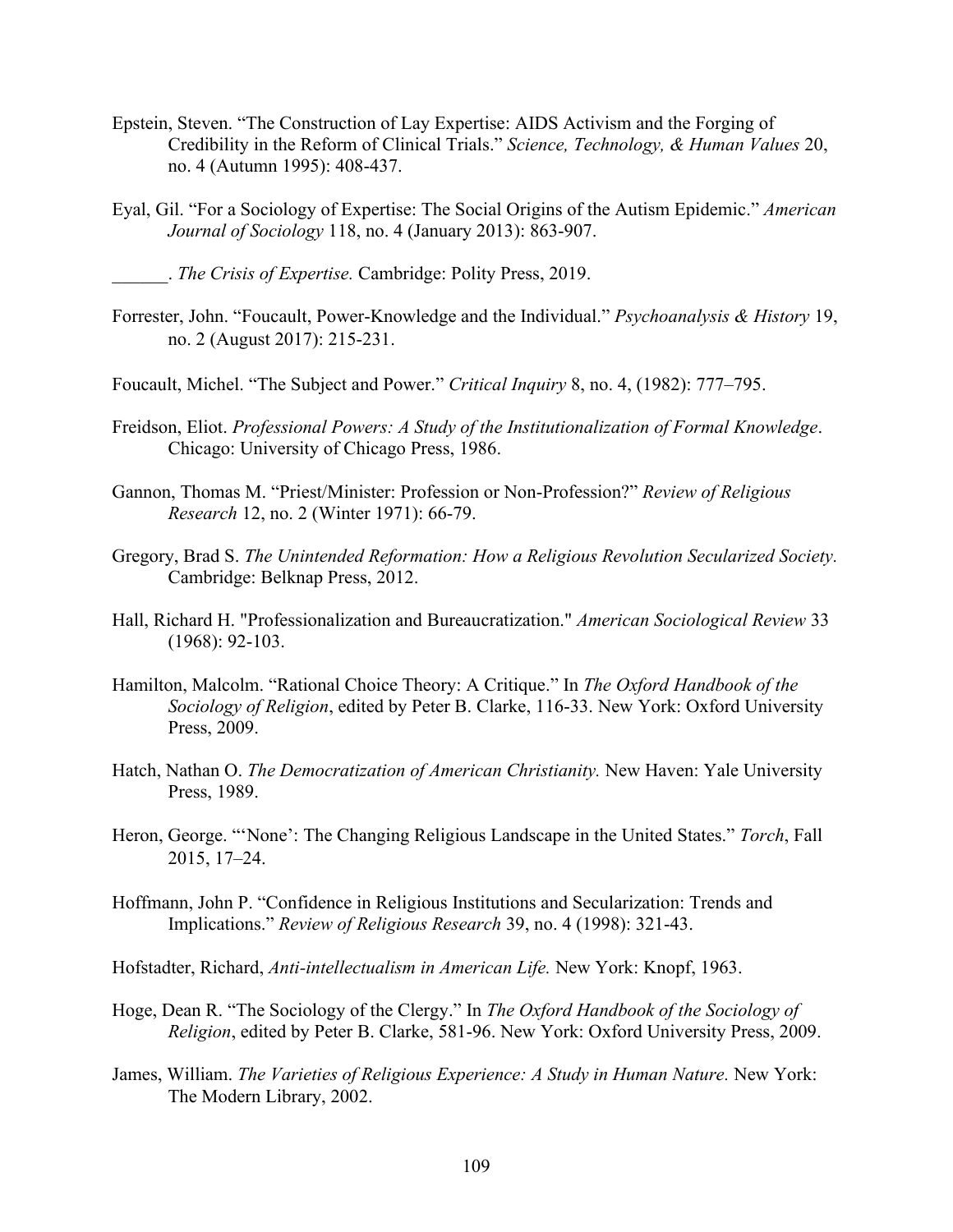- Lettow, Susanne. "Turning the Turn: New Materialism, Historical Materialism and Critical Theory." *Thesis Eleven* 140, no. 1 (June 2017): 106-21.
- Lim, Chaeyoon, Carol Ann MacGregor, and Robert D. Putnam. "Secular and Liminal: Discovering Heterogeneity Among Religious Nones." *Journal for the Scientific Study of Religion* 49, no. 4 (December 2010): 596–618.
- Lincoln, Bruce. *Authority: Construction and Corrosion.* Chicago: University of Chicago Press, 1994.
- McGuire, Meredith B. *Lived Religion: Faith and Practice in Everyday Life*. New York: Oxford University Press, 2008.
- Mercadante, Linda A. *Belief Without Borders: Inside the Minds of the Spiritual but not Religious.* New York: Oxford University Press, 2014.
- Nisbet, Robert. *The Sociological Tradition.* New Brunswick: Transaction Publishers, 1993.
- Rieff, Philip. *The Triumph of the Therapeutic: Uses of Faith After Freud.* New York: Harper & Row, 1966.
- Roof, Wade Clark. *A Generation of Seekers: The Spiritual Journeys of the Baby Boom Generation.* San Francisco: Harper Collins, 1993.

\_\_\_\_\_\_\_\_. *Spiritual Marketplace: Baby Boomers and the Remaking of American Religion.* Princeton: Princeton University Press, 1999.

- Root, Andrew. *Faith Formation in A Secular Age: Responding to the Church's Obsession with Youthfulness.* Ada: Baker Academic, 2017.
- Rouse, Joseph. "Power/Knowledge." In *The Cambridge Companion to Foucault*, edited by Gary Gutting, 92-114. Cambridge University Press, 1994.
- Seligman, Adam B. *Modernity's Wager: Authority, the Self, and Transcendence.* Princeton: Princeton University Press, 2000.
- Smith, James K. A. *How (Not) To Be Secular: Reading Charles Taylor.* Grand Rapids: Eerdmans, 2014.

Stark, Rodney and William Sims Bainbridge. *A Theory of Religion.* New York: P. Lang, 1987.

Taylor, Charles. *A Secular Age.* Cambridge: Belknap Press, 2007.

\_\_\_\_\_\_\_\_. "What is Human Agency?" In *Human Agency and Language: Philosophical Papers 1*, 15-44. Cambridge: Cambridge University Press, 1985.